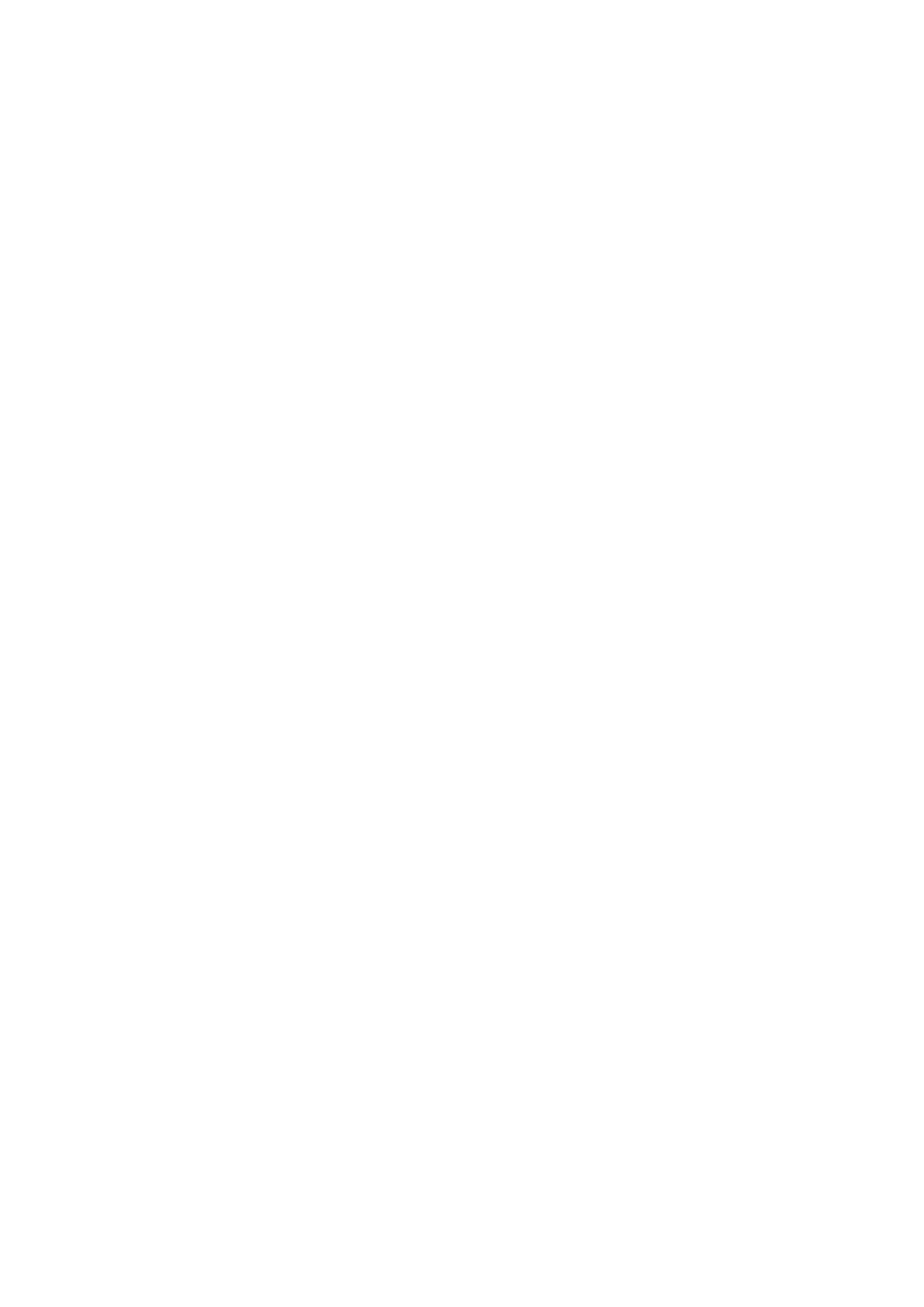

# M20 Junction 10a TR010006

# **3.1 Draft Development Consent Order – Rev E (Deadline 7) compared to Rev A (Submission)**

Volume 3

This document is issued for the party which commissioned it and for specific purposes connected with the above-captioned project only. It should not be relied upon by any other party or used for any other purpose.

We accept no responsibility for the consequences of this document being relied upon by any other party, or being used for any other purpose, or containing any error or omission which is due to an error or omission in data supplied to us by other parties

This document contains confidential information and proprietary intellectual property. It should not be shown to other parties without consent from us and from the party which commissioned it.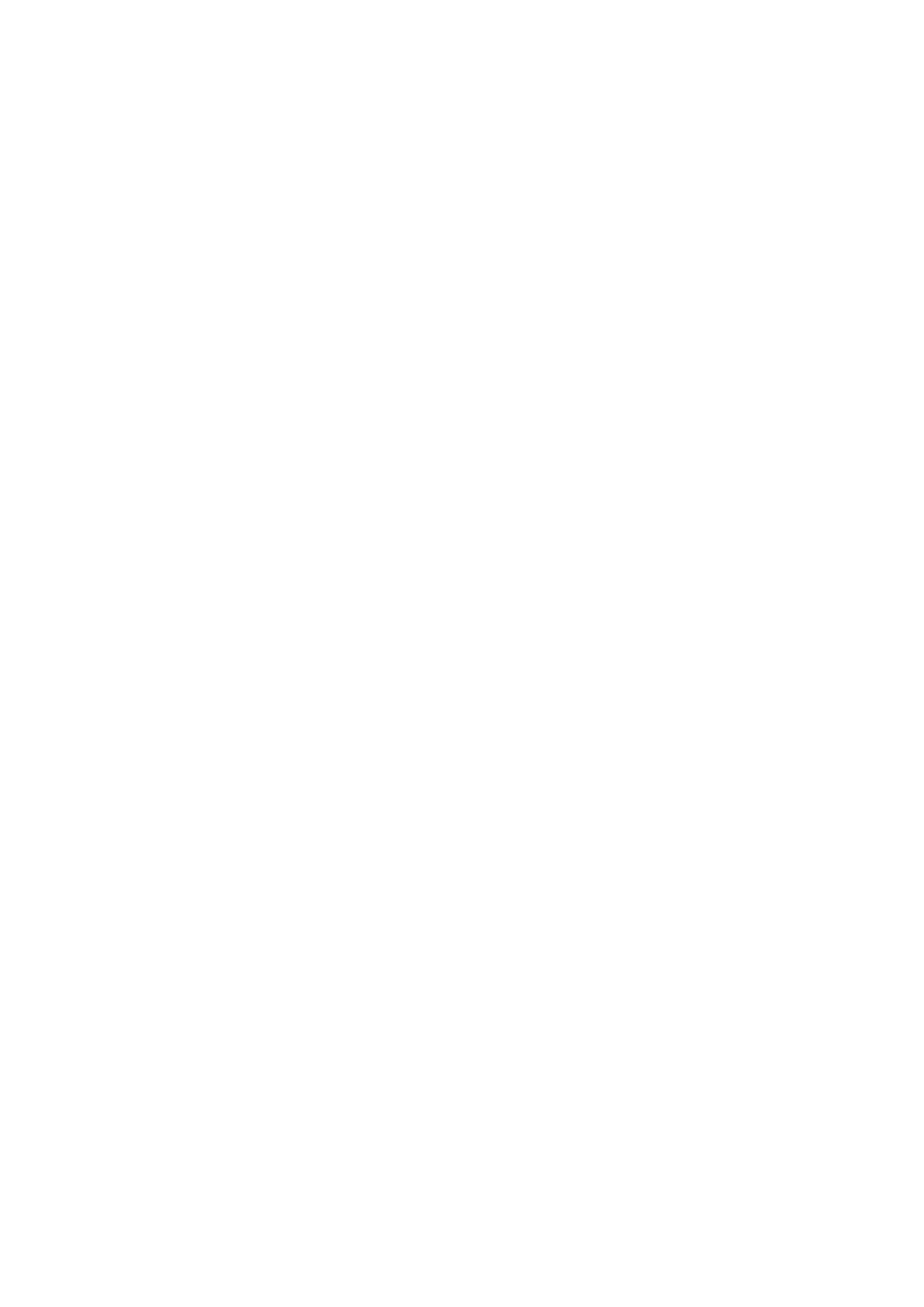

# Introduction

This document is being provided to the Examining Authority at Deadline 7 (2 May 2017) as requested in the Rule 17 letter dated 18 April 2017.

This document shows all changes (in tracked changes) that have been made to the draft DCO since the application was submitted on 19 July 2016.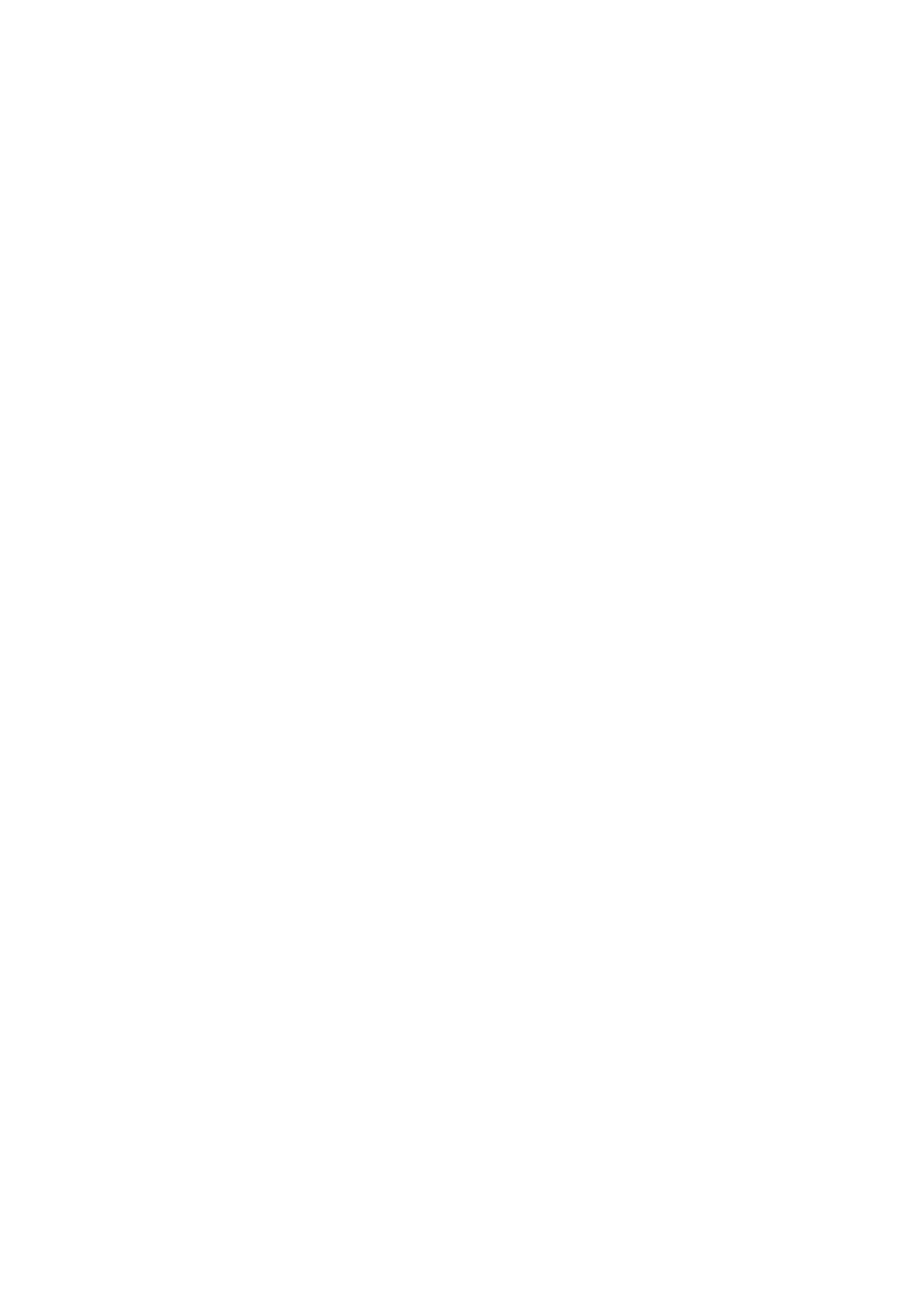# **201[ ] No.**

# **INFRASTRUCTURE PLANNING**

# The M20 Junction 10a Development Consent Order 201[ ]

| Made<br>$\overline{\phantom{0}}$                | *** |
|-------------------------------------------------|-----|
| Laid before Parliament                          | *** |
| Coming into force -<br>$\overline{\phantom{a}}$ | *** |

# **CONTENTS**

#### PART 1

## PRELIMINARY

| Citation and commencement |                                          |  |
|---------------------------|------------------------------------------|--|
|                           | Interpretation                           |  |
| 3.                        | Disapplication of legislative provisions |  |
| 4.                        | Maintenance of drainage works            |  |

# PART 2

### PRINCIPAL POWERS

| 5. | Development consent etc. granted by the Order | $\frac{38}{5}$ |
|----|-----------------------------------------------|----------------|
| 6. | Maintenance of authorised development         | $\frac{38}{5}$ |
|    | 7. Planning permission                        | $\frac{38}{5}$ |
|    | 8. Limits of deviation                        | $\frac{38}{5}$ |
| 9. | Benefit of Order                              | 39             |
|    | 10. Consent to transfer benefit of Order      | 39             |

# PART 3

# **STREETS**

| 11. | Application of the 1991 Act                                                           | $\frac{39}{2}$ |
|-----|---------------------------------------------------------------------------------------|----------------|
| 12. | Construction and maintenance of new, altered or diverted streets and other structures |                |
|     |                                                                                       | 311            |
| 13. | Classification of roads, etc.                                                         | 312            |
| 14. | Temporary stopping up and restriction of use of streets                               | 313            |
| 15. | Permanent stopping up and restriction of use of streets and private means of access   | 313            |
| 16. | Access to works                                                                       | 314            |
| 17. | Clearways                                                                             | 314            |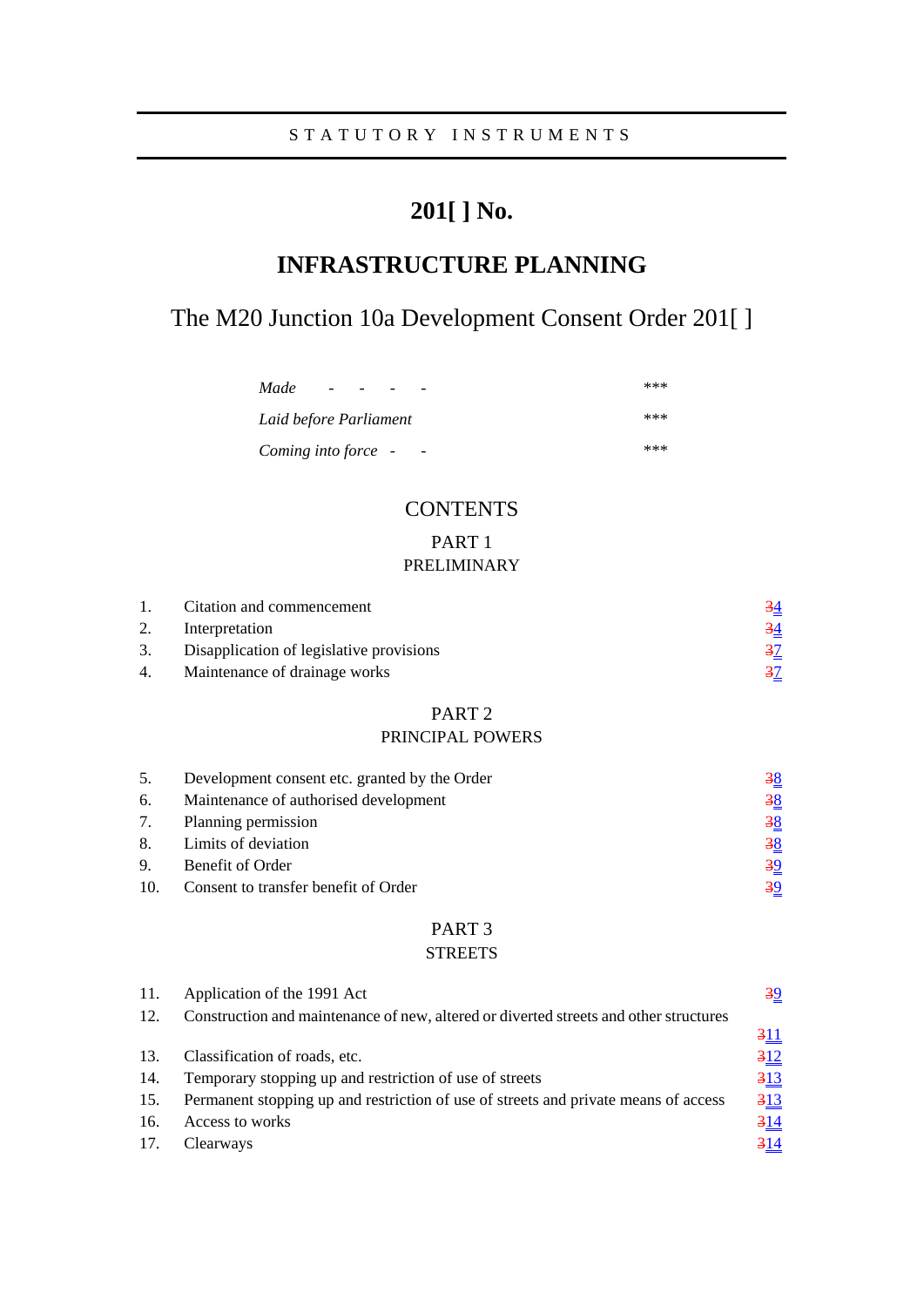# PART 4 SUPPLEMENTAL POWERS

|     | 18. Discharge of water                       | 315           |
|-----|----------------------------------------------|---------------|
| 19. | Protective work to buildings                 | $rac{316}{5}$ |
| 20. | Authority to survey and investigate the land | 317           |

# PART 5

# POWERS OF ACQUISITION

| 21. | Compulsory acquisition of land                                      | 318             |
|-----|---------------------------------------------------------------------|-----------------|
| 22. | Compulsory acquisition of land - incorporation of the mineral code  | 318             |
| 23. | Time limit for exercise of authority to acquire land compulsorily   | 318             |
| 24. | Compulsory acquisition of rights                                    | 318             |
| 25. | Public rights of way                                                | $\frac{319}{2}$ |
| 26. | Private rights over land                                            | $\frac{319}{2}$ |
| 27. | Application of the 1981 Act                                         | 320             |
| 28. | Acquisition of subsoil or airspace only                             | 321             |
| 29. | Acquisition of part of certain properties                           | $\frac{321}{2}$ |
| 30. | Rights under or over streets                                        | 322             |
| 31. | Temporary use of land for carrying out the authorised development   | 322             |
| 32. | Temporary use of land for maintaining the authorised development    | $\frac{324}{5}$ |
| 33. | Statutory undertakers                                               | $\frac{325}{2}$ |
| 34. | Apparatus and rights of statutory undertakers in stopped up streets | $\frac{325}{2}$ |
| 35. | Recovery of costs of new connections                                | $\frac{326}{5}$ |
| 36. | Special category land                                               | 327             |
|     |                                                                     |                 |

# PART 6

# OPERATIONS

| 37. | Existing powers and duties of the undertaker         | 327           |
|-----|------------------------------------------------------|---------------|
| 38. | Felling or lopping of trees and removal of hedgerows | $rac{328}{2}$ |
| 39. | Trees subject to tree preservation orders            | 28            |

# PART 7

# MISCELLANEOUS AND GENERAL

|     | 39.40. Application of landlord and tenant law                  | 328 |
|-----|----------------------------------------------------------------|-----|
|     | 40.41. Operational land for purposes of the 1990 Act           | 329 |
|     | 41.42. Defence to proceedings in respect of statutory nuisance | 329 |
|     | 42.43. Protective provisions                                   | 330 |
|     | 43. Crown rights 3                                             |     |
| 44. | Certification of plans, etc.                                   | 330 |
| 45. | Service of notices                                             | 330 |
| 46. | Arbitration                                                    | 332 |
| 47. | Traffic regulation                                             | 332 |
|     |                                                                |     |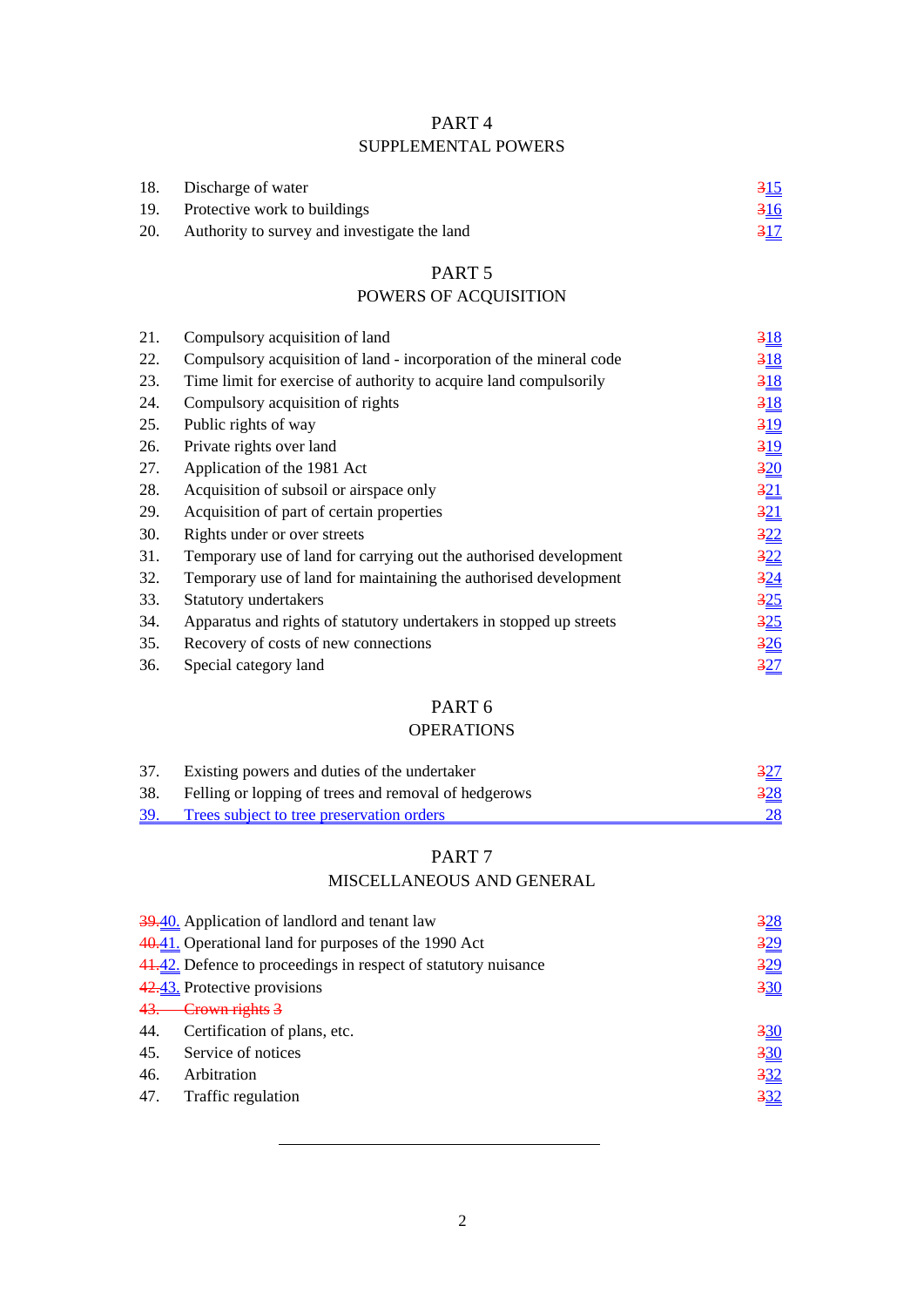# **SCHEDULES**

| SCHEDULE 1 - AUTHORISED DEVELOPMENT                                                                                                                                    | 334             |    |
|------------------------------------------------------------------------------------------------------------------------------------------------------------------------|-----------------|----|
| <b>SCHEDULE 2 - REQUIREMENTS</b>                                                                                                                                       | 338             |    |
| PART 1 - REQUIREMENTS                                                                                                                                                  | 338             |    |
| PART 2 - PROCEDURE FOR DISCHARGE OF REQUIREMENTS                                                                                                                       | $\frac{343}{5}$ |    |
| SCHEDULE 3 - CLASSIFICATIONS OF ROADS, ETC.                                                                                                                            | 345             |    |
| PART 1 - SPECIAL ROADS                                                                                                                                                 | $\frac{345}{5}$ |    |
| PART 2 - TRUNK ROADS                                                                                                                                                   | $\frac{345}{5}$ |    |
| PART 3 - CLASSIFIED ROADS                                                                                                                                              | $\frac{346}{5}$ |    |
| PART 4 - UNCLASSIFIED ROADS                                                                                                                                            | $\frac{346}{5}$ |    |
| PART 5 - SPEED LIMITS                                                                                                                                                  | $\frac{346}{5}$ |    |
| PART 6 - TRAFFIC REGULATION MEASURES (CLEARWAYS AND<br>PROHIBITIONS)                                                                                                   | 350             |    |
| PART 7 - REVOCATIONS & VARIATIONS OF EXISTING TRAFFIC                                                                                                                  |                 |    |
| <b>REGULATION ORDERS</b>                                                                                                                                               | 351             |    |
| PART 8 - FOOTPATHS, CYCLE TRACKS AND FOOTWAYS                                                                                                                          | 351             |    |
| SCHEDULE 4 - PERMANENT STOPPING UP OF HIGHWAYS AND<br>PRIVATE MEANS OF ACCESS & PROVISION OF NEW                                                                       |                 |    |
| HIGHWAYS AND PRIVATE MEANS OF ACCESS                                                                                                                                   | 354             |    |
| PART 1 - HIGHWAYS TO BE STOPPED UP FOR WHICH NO                                                                                                                        |                 |    |
| <b>SUBSTITUTE IS TO BE PROVIDED</b>                                                                                                                                    | <u>354</u>      |    |
| PART 2 - HIGHWAYS TO BE STOPPED UP FOR WHICH A<br>SUBSTITUTE IS TO BE PROVIDED AND NEW HIGHWAYS<br>WHICH ARE OTHERWISE TO BE PROVIDED                                  | 355             |    |
| PART 3 - PRIVATE MEANS OF ACCESS TO BE STOPPED UP FOR<br>WHICH A SUBSTITUTE IS TO BE PROVIDED AND NEW<br>PRIVATE MEANS OF ACCESS WHICH ARE OTHERWISE<br>TO BE PROVIDED | 358             |    |
| PART 4 - PRIVATE MEANS OF ACCESS TO BE STOPPED UP FOR                                                                                                                  |                 |    |
| WHICH NO SUBSTITUTE IS TO BE PROVIDED                                                                                                                                  | 359             |    |
| SCHEDULE 5 - LAND IN WHICH ONLY NEW RIGHTS ETC. MAY BE                                                                                                                 |                 |    |
| <b>ACQUIRED</b>                                                                                                                                                        | 358             |    |
| SCHEDULE 6 - MODIFICATION OF COMPENSATION AND<br><b>COMPULSORY PURCHASE ENACTMENTS FOR</b>                                                                             |                 |    |
| <b>CREATION OF NEW RIGHTS</b><br>SCHEDULE 7 - LAND OF WHICH TEMPORARY POSSESSION MAY BE                                                                                | $rac{362}{2}$   |    |
| <b>TAKEN</b>                                                                                                                                                           | $\overline{3}$  | 63 |
| SCHEDULE 8 - TREES SUBJECT TO TREE PRESERVATION ORDERS                                                                                                                 | 67              |    |
| SCHEDULE $\frac{89}{2}$ - PROTECTIVE PROVISIONS                                                                                                                        | 368             |    |
| PART 1 - FOR THE PROTECTION OF ELECTRICITY, GAS, WATER                                                                                                                 |                 |    |
| AND SEWERAGE UNDERTAKERS                                                                                                                                               | 368             |    |
| PART 2 - FOR THE PROTECTION OF OPERATORS OF ELECTRONIC                                                                                                                 |                 |    |
| <b>COMMUNICATIONS CODE NETWORKS</b>                                                                                                                                    | $rac{369}{2}$   |    |
| PART 3 - FOR THE PROTECTION OF NATIONAL GRID                                                                                                                           | 371             |    |
| PART 4 - FOR THE PROTECTION OF THE ENVIRONMENT AGENCY                                                                                                                  |                 |    |
|                                                                                                                                                                        | 379             |    |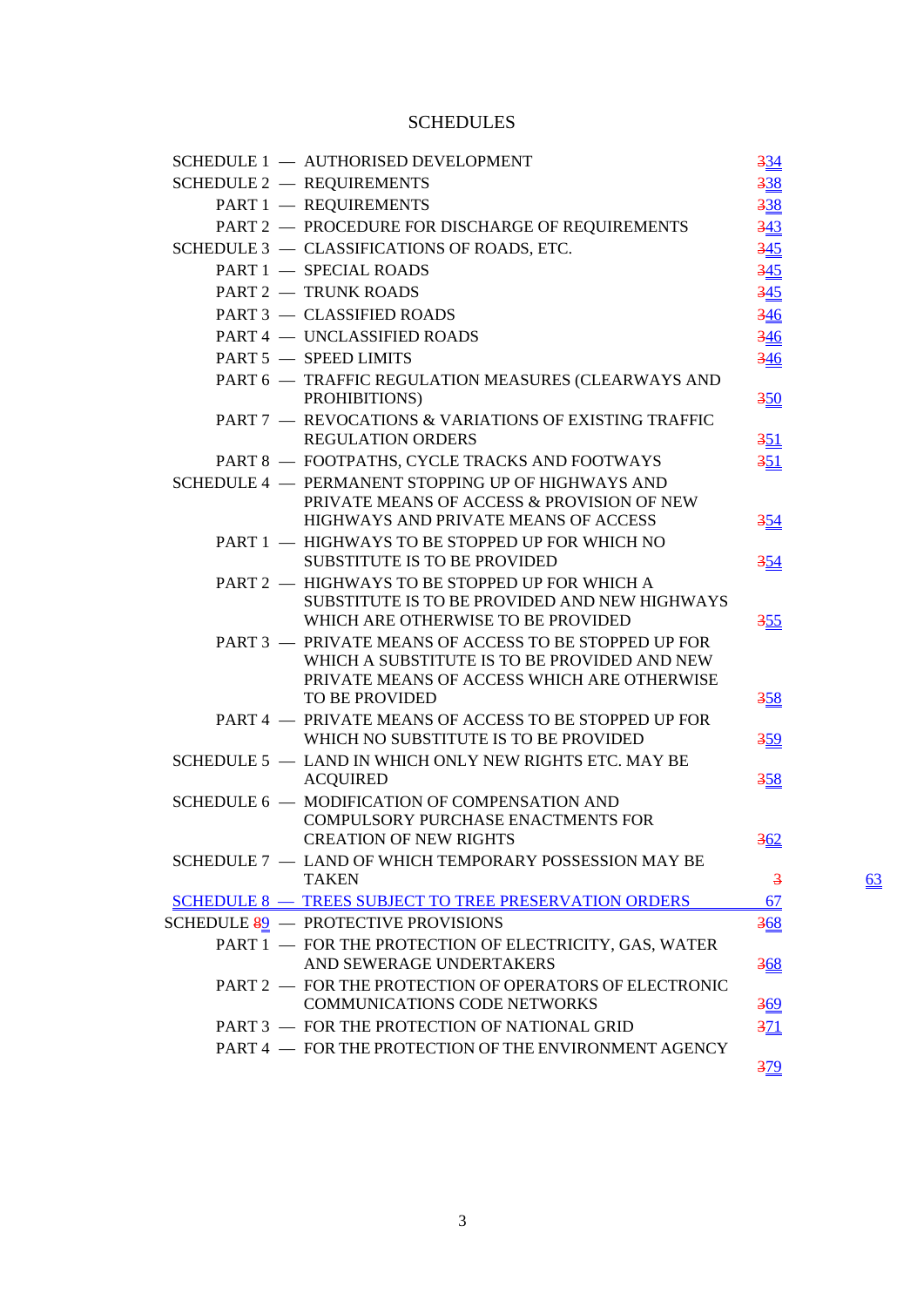An application has been made to the Secretary of State under section 37 of the Planning Act 2008(**a**) ("the 2008 Act") in accordance with the Infrastructure Planning (Applications: Prescribed Forms and Procedure) Regulations 2009(**b**) for an Order granting development consent.

The application was examined by a [single appointed person] (appointed by the Secretary of State) in accordance with Chapter 4 of Part 6 of the 2008 Act and the Infrastructure Planning (Examination Procedure) Rules 2010(**c**).

The [single appointed person], having considered the representations made and not withdrawn and the application together with the accompanying documents, in accordance with section 83 of the 2008 Act, has submitted a report and recommendation to the Secretary of State.

The Secretary of State, having considered the representations made and not withdrawn, and the report of the [single appointed person], has decided to make an Order granting development consent for the development described in the application [with modifications which in the opinion of the Secretary of State do not make any substantial changes to the proposals comprised in the application].

In accordance with section 131(4) of the 2008 Act, the Secretary of State is satisfied, having considered the report and recommendation of the [single appointed person], that replacement land has been or will be given in exchange for the open space land comprised within the Order land, and the replacement land has been or will be vested in the prospective seller and subject to the same rights, trusts and incidents as attach to the open space land comprised within the Order land.

In accordance with section 132(3) of the 2008 Act, the Secretary of State is satisfied, having considered the report and recommendation of the [single appointed person], that the open space land comprised within the Order land, when burdened with the order right, will be no less advantageous than it was before to the persons in whom it is vested, other persons, if any, entitled to rights of common or other rights, and the public.

The Secretary of State, in exercise of the powers conferred by sections 114, 115, 117, 120 and 122 of, and paragraphs 1 to 3, 10 to 15, 17, 19, 20, 21, 22, 26, 33, 36 and 37 of Part 1 of Schedule 5 to, the 2008 Act, makes the following Order –

# PART 1

### PRELIMINARY

#### **Citation and commencement**

**1.** This Order may be cited as the M20 Junction 10a Development Consent Order 201[ ] and comes into force on  $\lceil$  | 201 $\lceil$  |.

#### **Interpretation**

**2.**—(1) In this Order except where provided otherwise-

"the 1961 Act" means the Land Compensation Act 1961(**d**);

"the 1965 Act" means the Compulsory Purchase Act 1965(**e**);

"the 1980 Act" means the Highways Act 1980(**f**);

 $(d)$  1961 c.33.

 $\overline{a}$ 

<sup>(</sup>**a**) 2008. c. 29. Parts 1 to 7 were amended by Chapter 6 of Part 6 of the Localism Act 2011 (c. 20).

<sup>(</sup>**b**) S.I. 2009/2264, amended by S.I. 2010/439, S.I. 2010/602, S.I. 2012/635, S.I 2012/2654, S.I. 2012/2732, S.I. 2013/522, S.I. 2013/755, S.I. 2014/2381, S.I. 2015/377; modified by S.I. 2012/1659.

<sup>(</sup>**c**) S.I. 2010/103, amended by S.I. 2012/635

<sup>(</sup>**e**) 1965 c.56.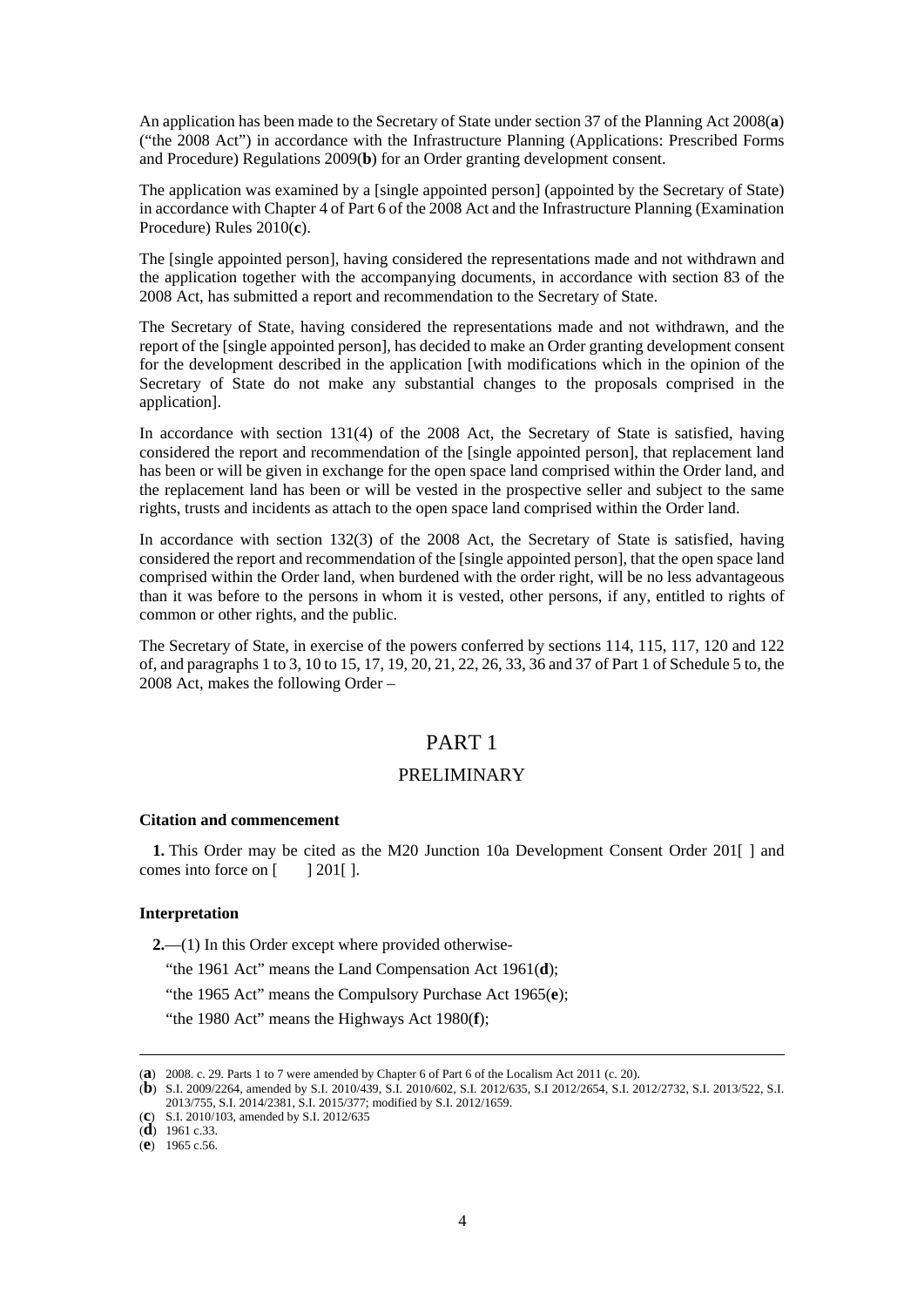"the 1981 Act" means the Compulsory Purchase (Vesting Declarations) Act 1981(**g**);

"the 1984 Act" means the Road Traffic Regulation Act 1984(**h**);

"the 1990 Act" means the Town and Country Planning Act 1990(**i**);

"the 1991 Act" means the New Roads and Street Works Act 1991(**j**);

"the 2008 Act" means the Planning Act 2008(**k**);

"A2070 Option A" means Work No. 2A;

"A2070 Option B" means Work No. 2B;

"address" includes any number or address for the purposes of electronic transmission;

"alternative A2070 options" means the A2070 Option A and the A2070 Option B;

"apparatus" has the same meaning as in Part 3 of the 1991 Act;

"authorised development" means the development and associated development described in Schedule 1 (authorised development) or any part of it and any other development authorised by this Order or part of it, which is development within the meaning of section 32 (meaning of development) of the 2008 Act;

"the book of reference" means the book of reference certified by the Secretary of State as the book of reference for the purposes of this Order;

"bridleway" has the same meaning as in the 1980 Act;

"building" includes any structure or erection or any part of a building, structure or erection;

"carriageway" has the same meaning as in the 1980 Act and includes part of a carriageway;

"the classification of roads plans" means the plans of that description certified by the Secretary of State as the classification of roads plans for the purposes of this Order;

"commence" means beginning to carry out any material operation (as defined in section 56(4) of the 1990 Act) forming part of the authorised development other than operations consisting of archaeological investigations, investigations for the purpose of assessing ground conditions, remedial work in respect of any contamination or other adverse ground conditions, erection of any temporary means of enclosure, and the temporary display of site notices or advertisements, and "commencement" is to be construed accordingly;

"cycle track" has the same meaning as in section 329(1) (further provisions as to interpretation) of the 1980(**l**) Act and includes part of a cycle track;

"electronic transmission" means a communication transmitted-

- (a) by means of an electronic communications network; or
- (b) by other means but while in electronic form;

"the engineering drawings and sections" means the documents certified as the engineering drawings and sections by the Secretary of State for the purposes of this Order;

"the environmental masterplan" means the plan of that description certified by the Secretary of State as the environmental masterplan for the purposes of this Order;

"environmental statement" means the environmental statement submitted with the application for this Order and certified as the environmental statement by the Secretary of State for the purposes of this Order;

 <sup>(</sup>**<sup>f</sup>**) 1980 c. 66.

<sup>(</sup>**g**) 1981 c. 66.  $(\mathbf{h})$  1984 c. 27.

 $(i)$  1990 c. 8.

<sup>(</sup>**j**) 1991 c. 22.

 $(k)$  2008 c. 29.

<sup>(</sup>**l**) The definition of "cycle track" was amended by section 1 of the Cycle Tracks Act 1984 (c.38) and paragraph 21(2) of Schedule 3 to the Road Traffic (Consequential Provisions) Act 1988 (c.54).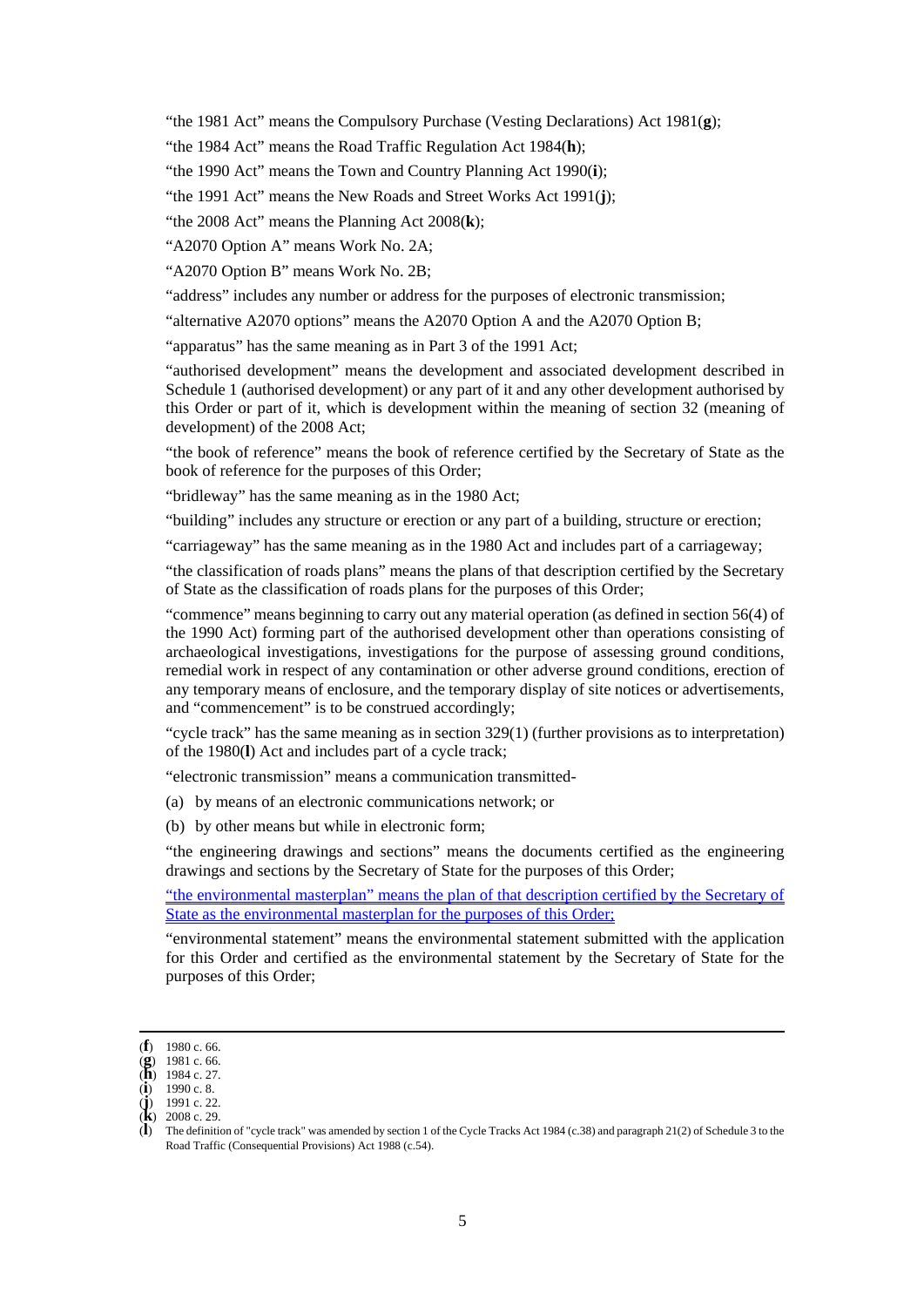"footpath" and "footway" have the same meaning as in the 1980 Act and include part of a footpath or footway;

"the general arrangement drawings" means the drawings of that description certified by the Secretary of State as the general arrangement drawings for the purposes of this Order;

"highway" has the same meaning as in the 1980 Act and includes part of a highway;

"the highway authority" means the undertaker;

"the land plans" means the plans certified as the land plans by the Secretary of State for the purposes of this Order;

"limits of deviation" means the limits of deviation referred to in article 8 (limits of deviation);

"the local highway authority" means Kent County Council;

"maintain" includes inspect, repair, adjust, alter, remove or reconstruct in relation to the authorised development and any derivative of "maintain" is to be construed accordingly;

"Order land" means the land shown on the land plans which is within the limits of land to be acquired or used permanently or temporarily, and described in the book of reference;

"the Order limits" means the limits of deviation shown on the works plans within which the authorised development may be carried out;

"owner", in relation to land, has the same meaning as in section 7 (interpretation) of the Acquisition of Land Act 1981(**m**);

"relevant planning authority" means the local planning authority for the land in question;

"the rights of way and access plans" means the plans certified as the rights of way and access plans by the Secretary of State for the purposes of this Order;

"Secretary of State" means the Secretary of State for Transport;

"the special category land plans" means the plans of that description certified by the Secretary of State as the special category land plans for the purposes of this Order;

"special road" means a highway which is a special road in accordance with section 16 (general provisions as to special roads) of the 1980 Act or by virtue of an order granting development consent;

"the speed limit plans" means the plans of that description certified by the Secretary of State as the speed limit plans for the purposes of this Order;

"statutory undertaker" means any statutory undertaker for the purposes of section 127(8) (statutory undertakers' land) of the 2008 Act;

"street" means a street within the meaning of section 48 (streets, street works and undertakers) of the 1991 Act, together with land on the verge of a street or between two carriageways, and includes part of a street;

"street authority", in relation to a street, has the same meaning as in Part 3 of the 1991 Act;

"traffic authority" has the same meaning as in the 1984 Act;

"traffic regulation measure plans" means the plans certified as the traffic regulation measure plans by the Secretary of State for the purposes of this Order;

"the tribunal" means the Lands Chamber of the Upper Tribunal;

"trunk road" means a highway which is a trunk road by virtue of-

(a) section  $10(n)$  or  $19(1)(o)$  of the 1980 Act (provisions as to trunk roads);

 $\overline{a}$ 

<sup>(</sup>**m**) 1981 c. 67. The definition of "owner" was amended by paragraph 9 of Schedule 15 to the Planning and Compensation Act 1991 (c. 34). There are other amendments to section 7 which are not relevant to this Order.

<sup>(</sup>**n**) As amended by section 22(2) of the 1991 Act and paragraph 22 of Schedule 2 to the 2008 Act, and by section 1 of, and Schedule 1 to, the Infrastructure Act 2015 (c. 7).

<sup>(</sup>**o**) As amended by section 1 of, and Schedule 1 to, the Infrastructure Act 2015 (c. 7).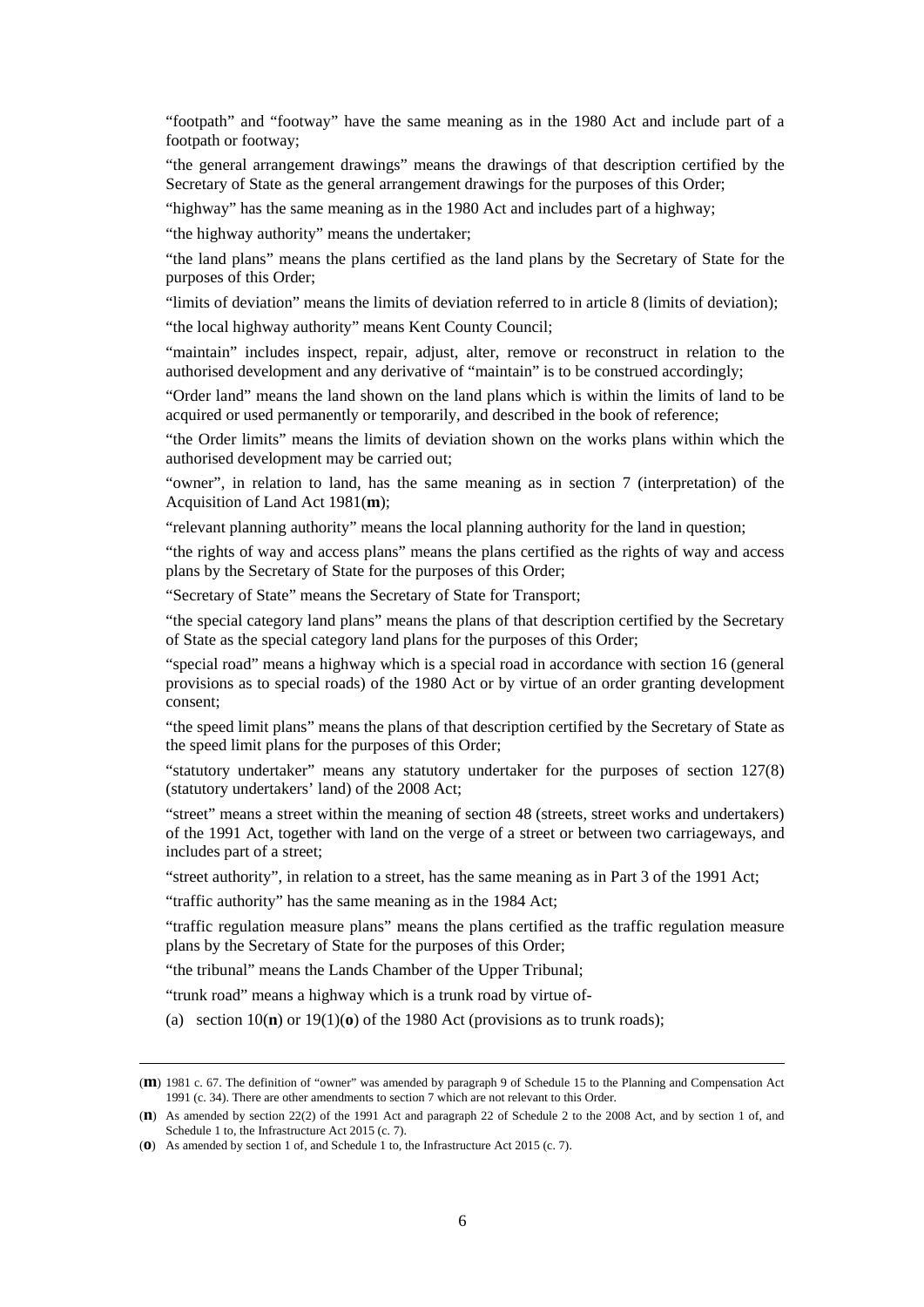- (b) an order or direction under section 10 of that Act; or
- (c) an order granting development consent; or
- (d) any other enactment;

"the undertaker" means Highways England Company Limited, company number 9346363, whose registered office is at Bridge House, 1 Walnut Tree Close, Guildford, Surrey, GU1 4LZ;

"watercourse" includes all rivers, streams, ditches, drains, canals, cuts, culverts, dykes, sluices, sewers and passages through which water flows except a public sewer or drain; and

"the works plans" means the plans certified as the works plans by the Secretary of State for the purposes of this Order.

(2) References in this Order to rights over land include references to rights to do or to place and maintain, anything in, on or under land or in the airspace above its surface and references in this Order to the imposition of restrictive covenants are references to the creation of rights over land which interfere with the interests or rights of another and are for the benefit of land which is acquired under this Order or is otherwise comprised in the Order land.

(3) All distances, directions and lengths referred to in this Order are approximate and distances between points on a work comprised in the authorised development are taken to be measured along that work.

(4) For the purposes of this Order, all areas described in square metres in the book of reference are approximate.

(5) References in this Order to points identified by letters or numbers are to be construed as references to points so lettered or numbered on the relevant plans.

(6) References in this Order to numbered works are references to the works as numbered in Schedule 1 (authorised development).

#### **Disapplication of legislative provisions**

**3.** <u>—(1)</u> The following provisions do not apply in relation to the construction of any work or the carrying out of any operation required for the purpose of, or in connection with, the construction of the authorised development-

- (a) regulation 12 (requirement for environmental permit) of the Environmental Permitting (England and Wales) Regulations 2010/6752016/1154(**p**) in relation to the carrying on of a flood risk activity or a water discharge activity;
- (b) section 24 (restrictions on abstraction) of the Water Resources Act 1991;
- (c) the provisions of any byelaws made under, or having effect as if made under, paragraphs  $\frac{5}{3}$ , 6 or 6Aparagraph 5 of Schedule 25 to the Water Resources Act 1991;
- (d) section 23 (prohibition of obstructions, etc. in watercourses) of the Land Drainage Act 1991(**q**);
- (e) section 32 (variation of awards) of the Land Drainage Act 1991; and
- (f) the provisions of any byelaws made under section 66 (powers to make byelaws) of the Land Drainage Act 1991.

(2) In paragraph 1(a) "flood risk activity" and "water discharge activity" have the meaning given in the Environmental Permitting (England and Wales) Regulations 2016.

 (**<sup>p</sup>**) S.I. 2010/675 as amended by the Environmental Permitting (England and Wales) (Amendment) (No. 2) REGULATIONS 2016 (S.I. 2016/475)2016/1154

(**q**) 1991 c .59.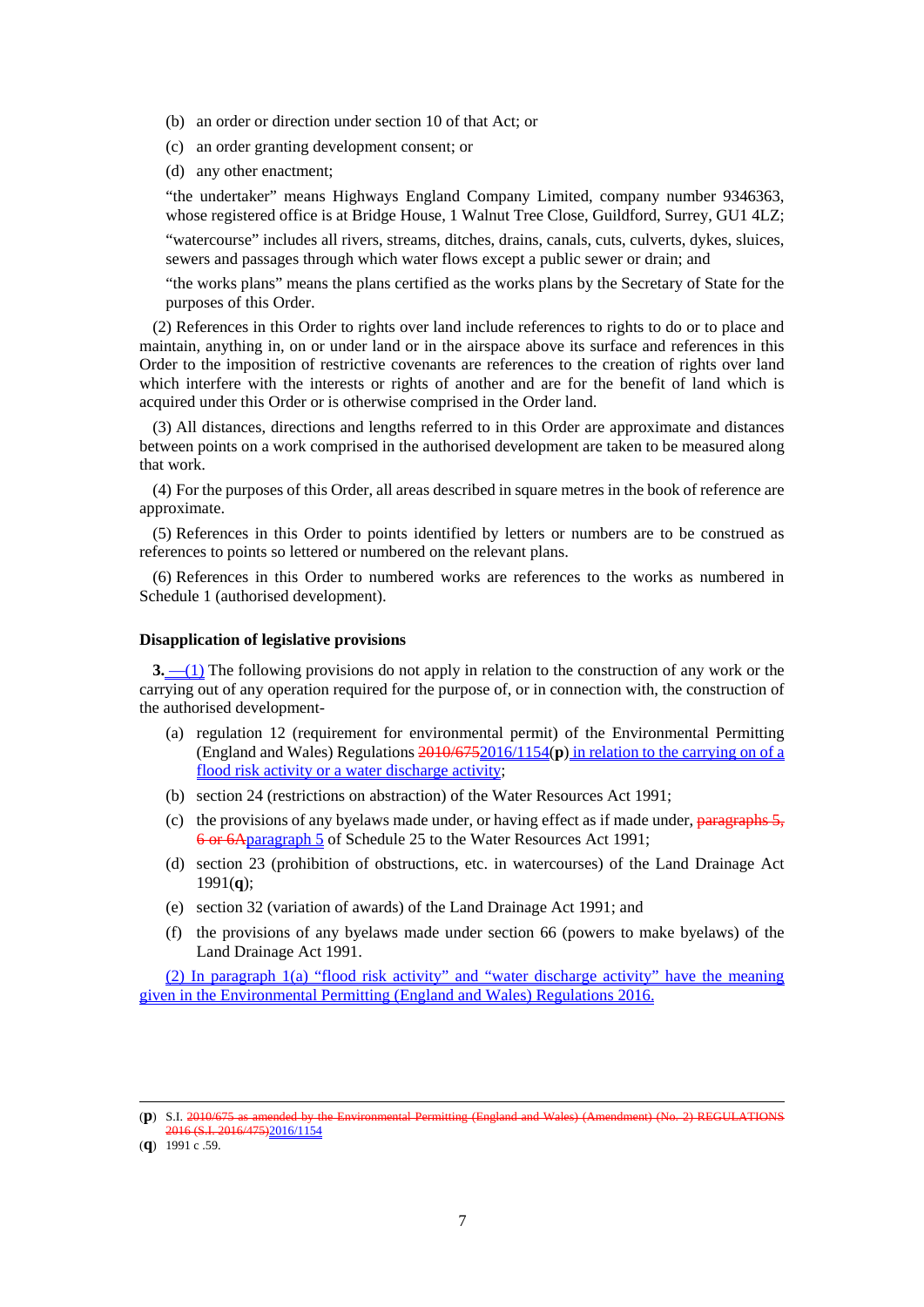#### **Maintenance of drainage works**

**4.**—(1) Nothing in this Order, or the construction, maintenance or operation of the authorised development under it, affects any responsibility for the maintenance of any works connected with the drainage of land, whether that responsibility is imposed or allocated by or under any enactment, or otherwise, unless otherwise agreed in writing between the undertaker and the person responsible.

(2) In this article "drainage" has the same meaning as in section 72 (interpretation) of the Land Drainage Act 1991.

# PART 2

#### PRINCIPAL POWERS

#### **Development consent etc. granted by the Order**

**5.**— (1) Subject to the provisions of this Order including the requirements in Schedule 2 (requirements), the undertaker is granted development consent for the authorised development to be carried out within the Order limits.

(2) Any enactment applying to land within or adjacent to the Order limits has effect subject to the provisions of this Order.

(3) Despite anything in this Order or shown on the works plans, the undertaker may construct either Work No. 2A or Work No. 2B but not both.

#### **Maintenance of authorised development**

**6.** The undertaker may at any time maintain the authorised development, except to the extent that this Order, or an agreement made under this Order, provides otherwise.

#### **Planning permission**

**7.** If planning permission is issued pursuant to the 1990 Act for development any part of which is within the Order limits following the publication of this Order that is-

- (a) not itself a nationally significant infrastructure project under the 2008 Act or part of such a project; or
- (b) required to complete or enable the use or operation of any part of the development authorised by this Order,

then the carrying out, use or operation of such development pursuant to the terms of the planning permission is not to constitute a breach of the terms of this Order.

#### **Limits of deviation**

**8.** In carrying out the authorised development the undertaker may-

- (a) deviate laterally from the lines or situations of the authorised development shown on the works plans to the extent of the limits of deviation shown on those plans; and
- (b) deviate vertically from the levels of the authorised development shown on the engineering section drawings, to a maximum of 1 metre upwards or 1 metre downwards,

except that these maximum limits of vertical deviation do not apply where it is demonstrated by the undertaker to the Secretary of State's satisfaction and the Secretary of State, following consultation with the relevant planning authority and the local highway authority, certifies accordingly that a deviation in excess of these limits would not give rise to any materially new or materially worse adverse environmental effects from those reported in the environmental statement.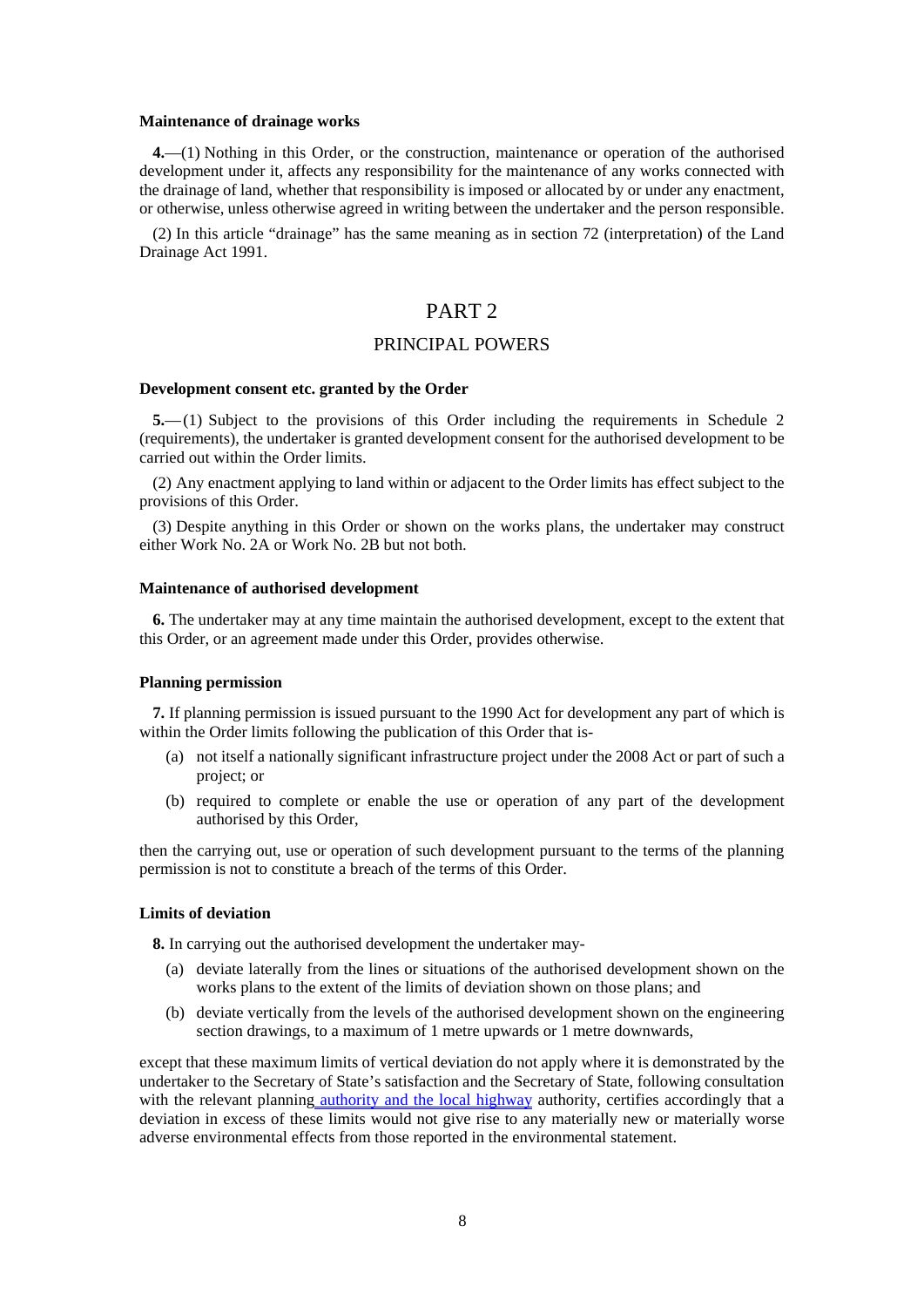#### **Benefit of Order**

**9.** Subject to article 10 (consent to transfer benefit of order) the provisions of this Order conferring powers on the undertaker have effect solely for the benefit of the undertaker.

#### **Consent to transfer benefit of Order**

**10.**—(1) The undertaker may—

- (a) transfer to another person ("the transferee") any or all of the benefit of the provisions of this Order and such related statutory rights as may be agreed between the undertaker and the transferee; or
- (b) grant to another person ("the lessee") for a period agreed between the undertaker and the lessee any or all of the benefit of the provisions of this Order and such related statutory rights as may be so agreed.

(2) Where an agreement has been made in accordance with paragraph (1) references in this Order to the undertaker, except in paragraph (3), include references to the transferee or the lessee.

(3) The exercise by a person of any benefits or rights conferred in accordance with any transfer or grant under paragraph (1) is subject to the same restrictions, liabilities and obligations as would apply under this Order if those benefits or rights were exercised by the undertaker.

(4) The consent of the Secretary of State is required for a transfer or grant under this article, except where the transfer or grant is made to-

- (a) Southern Gas Networks Public Limited Company for the purposes of undertaking Work No. 22;
- (b) Southern Water Services Limited for the purposes of undertaking Work No. 23;
- (c) BT Group Public Limited Company (or a related and/or subsidiary company) for the purposes of undertaking Work No. 24;
- (d) South East Water Limited for the purposes of undertaking Work No. 25;
- (e) Vodafone Group Public Limited Company (or a related and/or subsidiary company) for the purposes of undertaking Work No. 26;
- (f) Virgin Media Limited (or a related and/or subsidiary company) for the purposes of undertaking Work No. 27;
- (g) South Eastern Power Networks Public Limited Company (or a related and/or subsidiary company) for the purposes of undertaking Work No. 28; or
- (h) Telent Technology Services Limited for the purposes of undertaking Work No. 29.

#### PART 3

#### **STREETS**

#### **Application of the 1991 Act**

**11.**—(1) Works executed under this Order in relation to a highway which consists of or includes a carriageway are to be treated for the purposes of Part 3 (street works in England and Wales) of the 1991 Act as major highway works if-

(a) they are of a description mentioned in any of paragraphs (a), (c) to (e), (g) and (h) of section 86(3) (which defines what highway authority works are major highway works) of that Act; or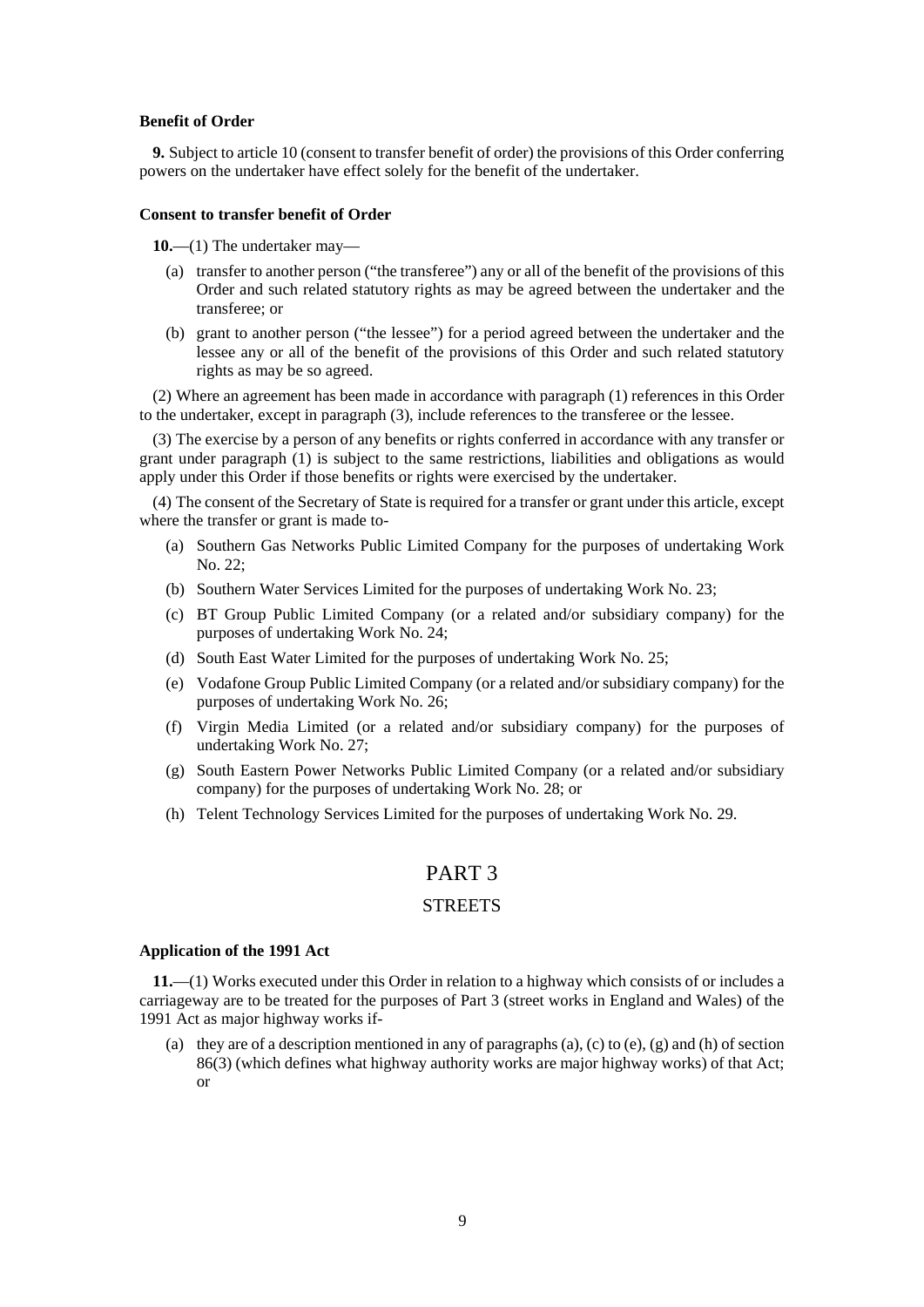(b) they are works which, had they been executed by the local highway authority, might have been carried out in exercise of the powers conferred by section 64(**r**) (dual carriageways and roundabouts) of the 1980 Act or section 184 (vehicle crossings over footways and verges) of that Act.

(2) In Part 3 of the 1991 Act references to the highway authority concerned are, in relation to works which are major highway works by virtue of paragraph (1), to be construed as references to the undertaker.

(3) The following provisions of the 1991 Act do not apply in relation to any works executed under the powers conferred by this Order—

section 56(**s**) (directions as to timing);

section 56A(**t**) (power to give directions as to placing of apparatus);

section 58(**u**) (restrictions following substantial road works);

section 58A(**v**) (restriction on works following substantial street works); and

section 73A(w) (power to require undertaker to re-surface street);

section 73B(x) (power to specify timing etc. of re-surfacing);

section 73C(y) (materials, workmanship and standard of re-surfacing);

section 78A(z) (contributions to costs of re-surfacing by undertaker); and

Schedule 3A(**aaw**) (restriction on works following substantial street works).

(4) The provisions of the 1991 Act mentioned in paragraph (5) (which, together with other provisions of that Act, apply in relation to the execution of street works) and any regulations made, or code of practice issued or approved, under those provisions apply (with the necessary modifications) in relation to any stopping up, alteration or diversion of a street of a temporary nature by the undertaker under the powers conferred by article 14 (temporary stopping up and restriction of use of streets) whether or not the stopping up, alteration or diversion constitutes street works within the meaning of that Act.

(5) The provisions of the 1991 Act(**bbx**) referred to in paragraph (4) are—

section 54(**eey**) (advance notice of certain works), subject to paragraph (6);

section 55(**dd<sub>Z</sub>**) (notice of starting date of works), subject to paragraph (6);

section 57(**eeaa**) (notice of emergency works);

section 59(**f<sub>f</sub>bb**) (general duty of street authority to co-ordinate works);

section 60 (general duty of undertakers to co-operate);

section 68 (facilities to be afforded to street authority);

section 69 (works likely to affect other apparatus in the street);

 <sup>(</sup>**<sup>r</sup>**) As amended by section 102 of, and Schedule 17 to, the Local Government Act 1985 (c. 51) and section 168(2) of, and Schedule 9 to, the New Roads and Street Works Act 1991 (c. 22).

<sup>(</sup>**s**) As amended by sections 40 and 43 of the Traffic Management Act 2004 (c. 18).

<sup>(</sup>**t**) Inserted by section 44 of the Traffic Management Act 2004.

<sup>(</sup>**u**) As amended by section 51 of the Traffic Management Act 2004.

<sup>(</sup>**v**) Inserted by section 52 of the Traffic Management Act 2004. (**w**) Inserted by section 55 of the Traffic Management Act 2004.

<sup>(</sup>**x**) Inserted by section 55 of the Traffic Management Act 2004.

<sup>(</sup>**y**) Inserted by section 55 of the Traffic Management Act 2004.

<sup>(</sup>**z**) Inserted by section 57 of the Traffic Mana (**aAW**) Inserted by section 52 of, and Sched

<sup>(</sup>**aaw**) Inserted by section 52 of, and Schedule 4 to, the Traffic Management Act 2004<br>
Sections 54, 55, 57, 60, 68 and 69 were amended by section 40(1) and (2) of, and Sections 54, 55, 57, 60, 68 and 69 were amended by section 40(1) and (2) of, and Schedule 1 to, the Traffic Management  $\text{Act } 2004 \text{ (c. 18)}.$ <br>(eev) As also am

<sup>(</sup>**eev**) As also amended by section 49(1) of the Traffic Management Act 2004 (**ddz**) As also amended by section 49(2) and 51(9) of the Traffic Management  $\left(\frac{\text{ddZ}}{2}\right)$  As also amended by section 49(2) and 51(9) of the Traffic Management Act 2004.<br>(**eeaa**) As also amended by section 52(3) of the Traffic Management Act 2004

**<sup>(</sup>eeaa)** As also amended by section 52(3) of the Traffic Management Act 2004.<br>**(HDD)** As amended by section 42 of the Traffic Management Act 2004.

As amended by section 42 of the Traffic Management Act 2004.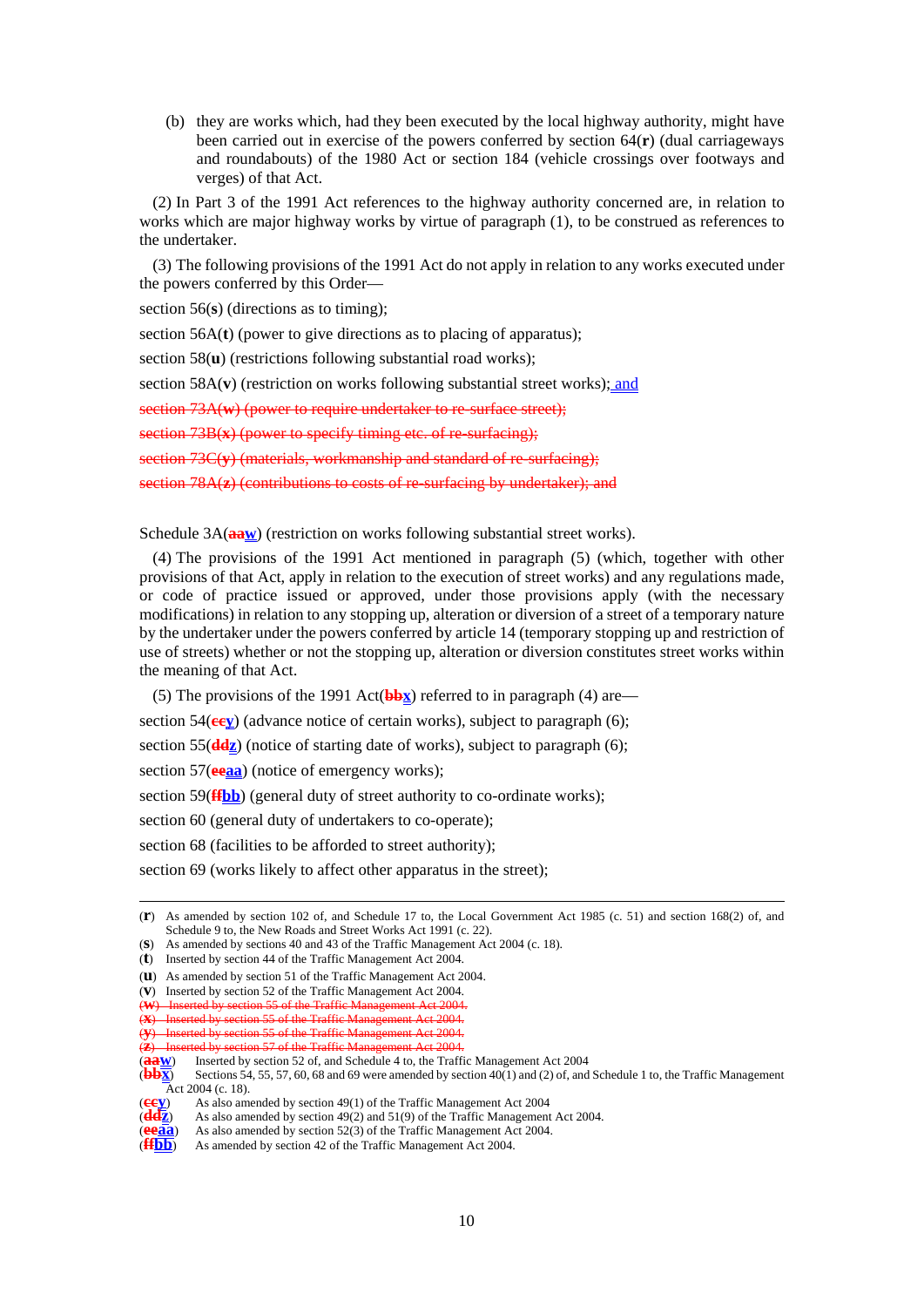section 75 (inspection fees);

section 76 (liability for cost of temporary traffic regulation); and

section 77 (liability for cost of use of alternative route),

and all such other provisions as apply for the purposes of the provisions mentioned above.

(6) Sections 54 and 55 of the 1991 Act as applied by paragraph (4) have effect as if references in section 57 of that Act to emergency works were a reference to a stopping up, alteration or diversion (as the case may be) required in a case of emergency.

(7) Nothing in article 12 (construction and maintenance of new, altered or diverted streets and other structures)—

- (a) affects the operation of section 87 (prospectively maintainable highways) of the 1991 Act, and the undertaker is not by reason of any duty under that article to maintain a street to be taken to be the street authority in relation to that street for the purposes of Part 3 of that Act; or
- (b) has effect in relation to street works as respects which the provisions of Part 3 of the 1991 Act apply.

#### **Construction and maintenance of new, altered or diverted streets and other structures**

**12.**—(1) Any highway (other than a special road or a trunk road) to be constructed under this Order must be completed to the reasonable satisfaction of the local highway authority in whose area the highway lies and, unless otherwise agreed in writing with the local highway authority, the highway must be maintained by and at the expense of the local highway authority from its completion.

(2) Where a highway (other than a special road or a trunk road) is altered or diverted under this Order, the altered or diverted part of the highway must be completed to the reasonable satisfaction of the local highway authority and, unless otherwise agreed in writing with the local highway authority, that part of the highway must be maintained by and at the expense of the local highway authority from its completion.

(3) Where a footpath, cycle track or bridleway is altered or diverted under this Order, the altered or diverted part of the highway must be completed to the reasonable satisfaction of the local highway authority and, unless otherwise agreed in writing with the local highway authority, that part of the highway must be maintained by and at the expense of the local highway authority from its completion with the exception of the footpath to be provided on plots  $3/1/b$  and  $3/1/d$ , shown on the land plans and the rights of way and access plans, which must be maintained by the undertaker from its completion.

(4) In the case of a bridge constructed under this Order to carry a highway (other than a special road or a trunk road) over a special road or trunk road, the highway surface (being those elements over the waterproofing membrane) must be maintained by and at the expense of the local highway authority and the remainder of the bridge, including the waterproofing membrane and structure below, the bridge must be maintained by and at the expense of the undertaker.

(5) Where a street which is not and is not intended to be a public highway is constructed, altered or diverted under this Order, the street (or part of the street as the case may be) must, when completed to the reasonable satisfaction of the street authority and unless otherwise agreed in writing with the street authority, be maintained by and at the expense of the undertaker for a period of 12 months from its completion and at the expiry of that period by and at the expense of the street authority.

(6) In any action against the undertaker in respect of loss or damage resulting from any failure by it to maintain a street under this article, it is a defence (without prejudice to any other defence or the application of the law relating to contributory negligence) to prove that the undertaker had taken such care as in all the circumstances was reasonably required to secure that the part of the street to which the action relates was not dangerous to traffic.

(7) For the purposes of a defence under paragraph (6), the court must in particular have regard to the following matters—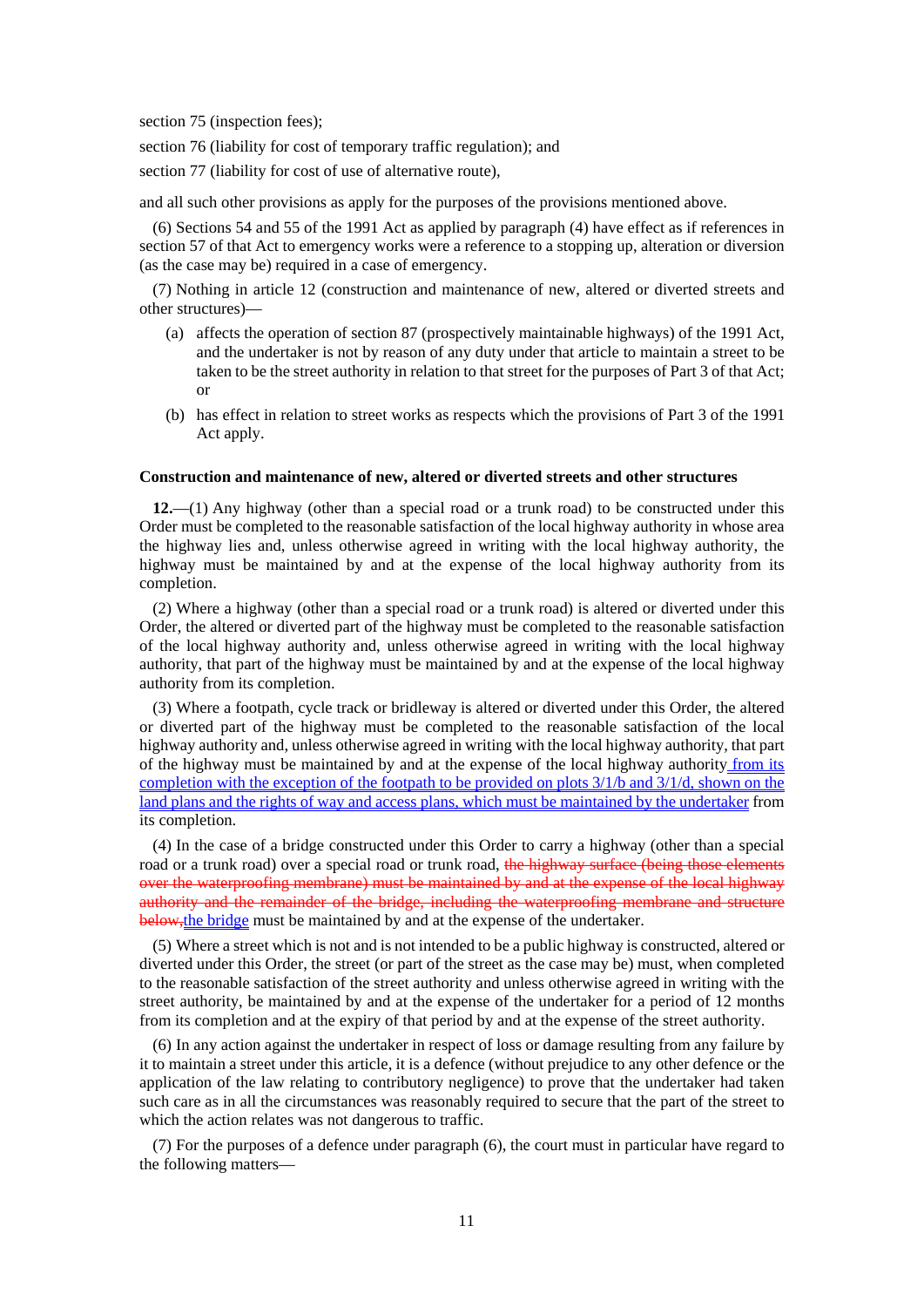- (a) the character of the street and the traffic which was reasonably to be expected to use it;
- (b) the standard of maintenance appropriate for a street of that character and used by such traffic;
- (c) the state of repair in which a reasonable person would have expected to find the street;
- (d) whether the undertaker knew, or could reasonably have been expected to know, that the condition of the part of the street to which the action relates was likely to cause dangers to users of the street;
- (e) where the undertaker could not reasonably have been expected to repair that part of the street before the cause of action arose, what warning notices of its condition had been displayed,

but for the purposes of such a defence it is not relevant to prove that the undertaker had arranged for a competent person to carry out or supervise the maintenance of the part of the street to which the action relates unless it is also proved that the undertaker had given the competent person proper instructions with regard to the maintenance of the street and that the competent person had carried out those instructions.

#### **Classification of roads, etc.**

**13.**—(1) The roads described in Part 1 (special roads) of Schedule 3 (classification of roads, etc.) are to be—

- (a) classified as special roads for the purpose of any enactment or instrument which refers to highways classified as special roads; and
- (b) provided for the use of traffic of Classes I and II of the classes of traffic set out in Schedule 4 to the 1980 Act.

(2) From the date on which the undertaker notifies the Secretary of State that the roads described in Part 1 (special roads) of Schedule 3 (classification of roads, etc.) have been completed and are open for traffic—

- (a) the undertaker is the highway authority for those roads; and
- (b) they are classified as trunk roads for the purpose of any enactment or instrument which refers to highways classified as trunk roads.

(3) From the date on which the roads described in Part 2 (trunk roads) of Schedule 3 (classification of roads, etc.) are complete and open for traffic, they are to become trunk roads as if they had become so by virtue of an order under section 10(2) of the 1980 Act(**ggcc**) specifying that date as the date on which they were to become trunk roads.

(4) From the date on which the roads described in Part 3 (classified roads) of Schedule 3 (classification of roads, etc.) are complete and open for traffic, they are to become classified roads for the purpose of any enactment or instrument which refers to highways classified as classified roads as if such classification had been made under section 12(3) (general provision as to principal and classified roads) of the 1980 Act.

(5) From the date on which the roads described in Part 4 (unclassified roads) of Schedule 3 (classification of roads, etc.) are complete and open for traffic, they are to become unclassified roads for the purpose of any enactment or instrument which refers to unclassified roads.

(6) (5) From the date on which the roads specified in Part 5 (speed limits) of Schedule 3 (classification of roads, etc.) are open for traffic, no person is to drive any motor vehicle at a speed exceeding the limit in miles per hour specified in column (3) of Part 5 of Schedule 3 along the lengths of road identified in the corresponding row of column (2) of that Part.

 $(7)$  (6) Unless otherwise agreed with the relevant planning authority the footpaths, cycle tracks and footways set out in Part 8 (footpaths, cycle tracks and footways) of Schedule 3 (classification of

 <sup>(</sup>**ggcc**) As amended by section 22 of the 1991 Act, and by section 1 of, and Schedule 1 to, the Infrastructure Act 2015.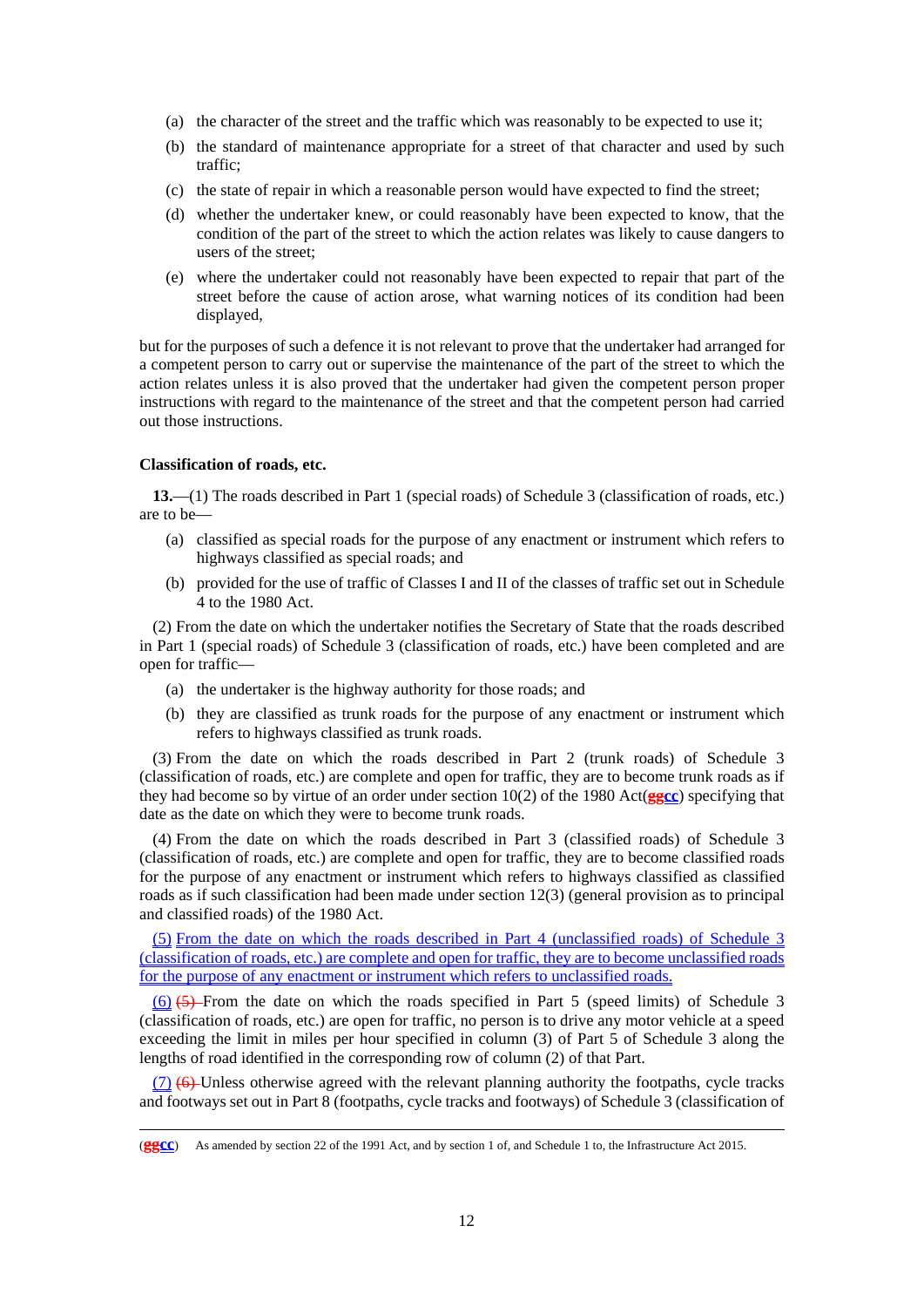roads, etc.) and identified on the rights of way and access plans are to be constructed by the undertaker in the specified locations and open for use from the date on which the authorised development is open for traffic.

(8) (7) On such day as the undertaker may determine, the orders specified in column (3) of Part 7 (revocations and variations of existing traffic regulation orders) of Schedule 3 (classification of roads, etc.) are to be varied or revoked as specified in the corresponding row of column (4) of that Part in respect of the lengths of roads specified in the corresponding row of column (2) of that Part.

(9)  $(8)$  The application of paragraphs (1) to (7) may be varied or revoked by any instrument made under any enactment which provides for the variation or revocation of such matters.

#### **Temporary stopping up and restriction of use of streets**

**14.**—(1) The undertaker, during and for the purposes of carrying out the authorised development, may temporarily stop up, alter, divert or restrict the use of any street and may for any reasonable time-

- (a) divert the traffic from the street; and
- (b) subject to paragraph (3), prevent all persons from passing along the street.

(2) Without limitation on the scope of paragraph (1), the undertaker may use any street temporarily stopped up or restricted under the powers conferred by this article, and which is within the Order limits, as a temporary working site.

(3) The undertaker must provide reasonable access for pedestrians going to or from premises abutting a street affected by the temporary stopping up, alteration, diversion or restriction of a street under this article if there would otherwise be no such access.

(4) The undertaker must not temporarily stop up, alter, divert or restrict the use of any street for which it is not the street authority without the consent of the street authority, which may attach reasonable conditions to any consent but such consent must not be unreasonably withheld or delayed.

(5) Any person who suffers loss by the suspension of any private right of way under this article is entitled to compensation to be determined, in case of dispute, under Part 1 of the 1961 Act.

(6) If a street authority which receives an application for consent under paragraph (4) fails to notify the undertaker of its decision before the end of the period of 28 days beginning with the date on which the application was made, it is deemed to have granted consent.

#### **Permanent stopping up and restriction of use of streets and private means of access**

**15.**—(1) Subject to the provisions of this article, the undertaker may, in connection with the carrying out of the authorised development, stop up each of the streets and private means of access specified in columns (1) and (2) of Schedule 4 (permanent stopping up of highways and private means of access & provision of new highways and private means of access) to the extent specified and described in column (3) of that Schedule.

(2) No street or private means of access specified in columns (1) and (2) of Parts 2 and 3 of Schedule 4 (being a street or private means of access to be stopped up for which a substitute is to be provided) is to be wholly or partly stopped up under this article unless—

- (a) the new street or private means of access to be constructed and substituted for it, which is specified in column (4) of those Parts of that Schedule, has been completed to the reasonable satisfaction of the street authority and is open for use; or
- (b) a temporary alternative route for the passage of such traffic as could have used the street or private means of access to be stopped up is first provided and subsequently maintained by the undertaker, to the reasonable satisfaction of the street authority, between the commencement and termination points for the stopping up of the street or private means of access until the completion and opening of the new street or private means of access in accordance with sub-paragraph (a).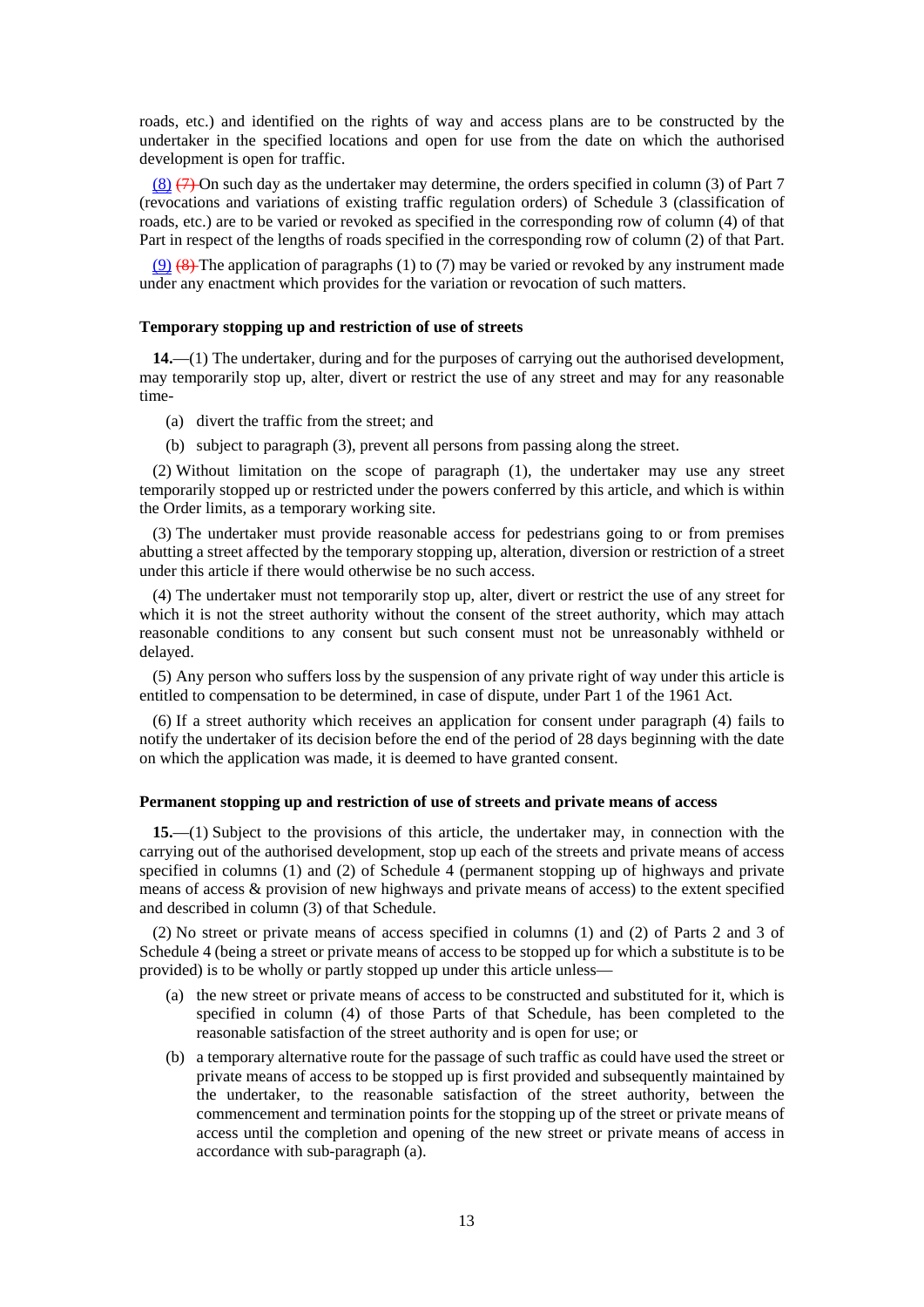(3) No street or private means of access specified in columns (1) and (2) of Parts 1 and 4 of Schedule 4 (being a street or private means of access to be stopped up for which no substitute is to be provided) is to be wholly or partly stopped up under this article unless the condition specified in paragraph (4) is satisfied in relation to all the land which abuts on either side of the street or private means of access to be stopped up.

(4) The condition referred to in paragraph (3) is that—

- (a) the undertaker is in possession of the land; or
- (b) there is no right of access to the land from the street or private means of access concerned; or
- (c) there is reasonably convenient access to the land otherwise than from the street or private means of access concerned; or
- (d) the owners and occupiers of the land have agreed to the stopping up.

(5) Where a street or private means of access has been stopped up under this article-

- (a) all rights of way over or along the street or private means of access so stopped up are extinguished; and
- (b) the undertaker may appropriate and use for the purposes of the authorised development so much of the site of the street or private means of access as is bounded on both sides by land owned by the undertaker.

(6) Any person who suffers loss by the suspension or extinguishment of any private right of way under this article is entitled to compensation to be determined, in case of dispute, under Part 1 of the 1961 Act.

(7) This article is subject to article 34 (apparatus and rights of statutory undertakers in stopped up streets).

#### **Access to works**

**16.** The undertaker may, for the purposes of the authorised development, form and lay out means of access, or improve existing means of access, at such locations within the Order limits as the undertaker reasonably requires for the purposes of the authorised development.

#### **Clearways**

**17.**—(1) From such day as the undertaker may determine, save as provided in paragraph (2) below, no person is to cause or permit any vehicle to wait on any part of the lengths of road described in column (2) of Part 6 (traffic regulation measures (clearways and prohibitions)) of Schedule 3 (classification of roads, etc.) where it is identified that such lengths of road are to become a clearway in the corresponding row of column (3) of that Part, except upon the direction of, or with the permission or, a uniformed constable or uniformed traffic officer.

(2) Nothing in paragraph (1) above applies-

- (a) to render it unlawful to cause or permit a vehicle to wait on any part of a road, for so long as may be necessary to enable that vehicle to be used in connection with—
	- (i) the removal of any obstruction to traffic;
	- (ii) the maintenance, improvement, reconstruction or operation of the road;
	- (iii) the laying, erection, inspection, maintenance, alteration, repair, renewal or removal in or near the road of any sewer, main pipe, conduit, wire, cable or other apparatus for the supply of gas, water, electricity or any telecommunications apparatus as defined in Schedule 2 (the Telecommunications Code) to the Telecommunications Act 1984(**hhdd**); or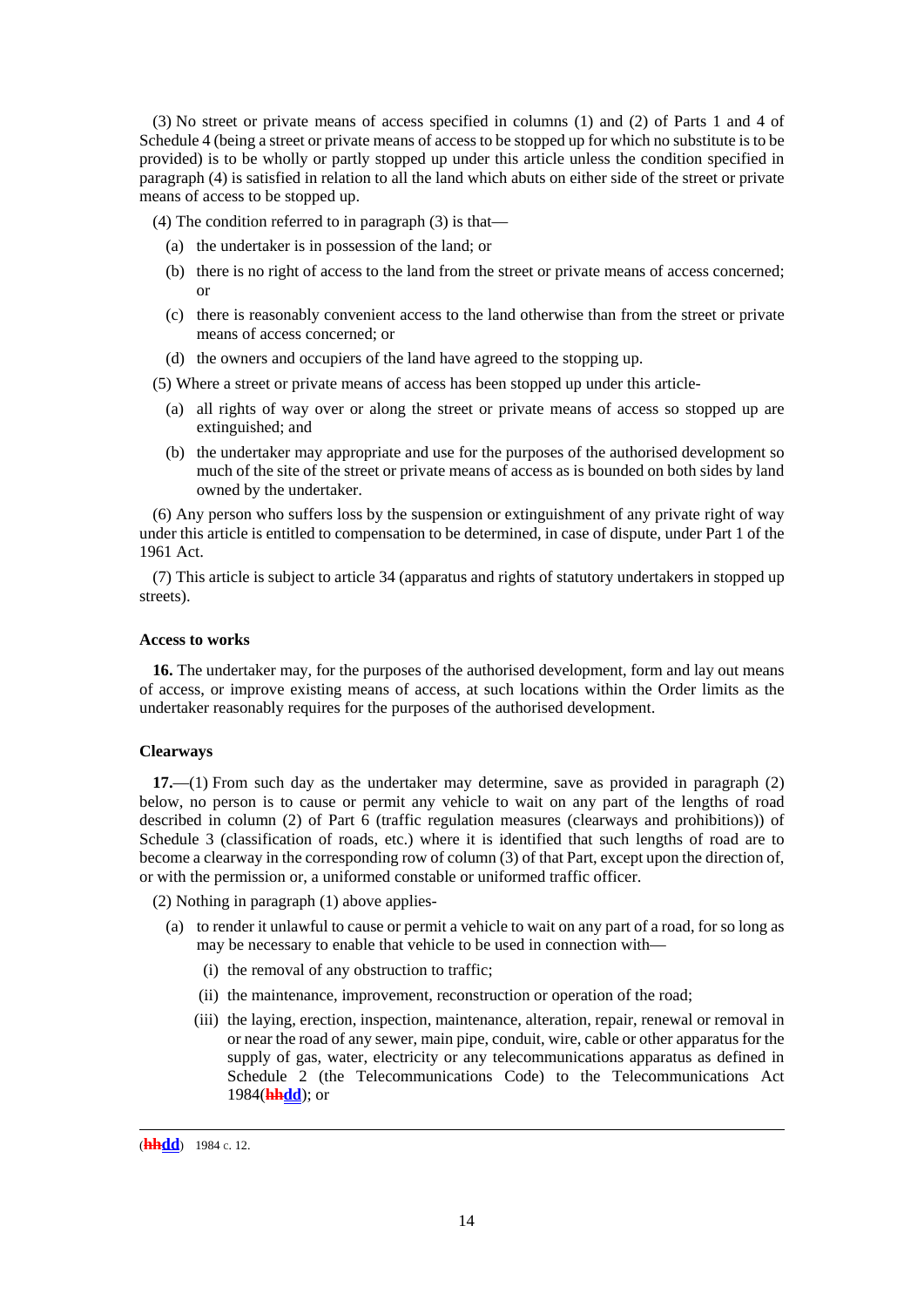- (iv) any building operation or demolition;
- (b) in relation to a vehicle being used—
	- (i) for police, ambulance, fire and rescue authority or traffic officer purposes;
	- (ii) in the service of a local authority, safety camera partnership or Driver and Vehicle Standards Agency in pursuance of statutory powers or duties;
	- (iii) in the service of a water or sewerage undertaker within the meaning of the Water Industry Act 1991(**iiee**); or
	- (iv) by a universal service provider for the purposes of providing a universal postal service as defined by the Postal Service Act 2000(**jjff**); or
- (c) in relation to a vehicle waiting when the person in control of it is—
	- (i) required by law to stop;
	- (ii) obliged to stop in order to avoid an accident; or
	- (iii) prevented from proceeding by circumstances outside the person's control.

(3) No person is to cause or permit any vehicle to wait on any part of the roads described in paragraph (1) for the purposes of selling, or dispensing of, goods from that vehicle, unless the goods are immediately delivered at, or taken into, premises adjacent to the land on which the vehicle stood when the goods were sold or dispensed.

(4) Paragraphs (1), (2) and (3) have effect as if made by order under the 1984 Act, and their application may be varied or revoked by an order made under that Act or any other enactment which provides for the variation or revocation of such orders.

(5) In this article, "traffic officer" means an individual designated under section 2 (designation of traffic officers) of the Traffic Management Act 2004(**kkgg**).

## PART 4

#### SUPPLEMENTAL POWERS

#### **Discharge of water**

**18.**—(1) The undertaker may use any watercourse or any public sewer or drain for the drainage of water in connection with the carrying out, maintenance or use of the authorised development and for that purpose may lay down, take up and alter pipes and may, on any land within the Order limits, make openings into, and connections with, the watercourse, public sewer or drain.

(2) Any dispute arising from the making of connections to or the use of a public sewer or drain by the undertaker under paragraph (1) is to be determined as if it were a dispute under section 106 (right to communicate with public sewers) of the Water Industry Act 1991(**llhh**).

(3) The undertaker must not discharge any water into any watercourse, public sewer or drain except with the consent of the person to whom it belongs; and such consent may be given subject to such terms and conditions as that person may reasonably impose, but must not be unreasonably withheld.

(4) The undertaker must not make any opening into any public sewer or drain except –

(a) in accordance with plans approved by the person to whom the sewer or drain belongs, but such approval must not be unreasonably withheld; and

 <sup>(</sup>**iiee**) 1991 c. 56.

<sup>(</sup>**jjff**) 2000 c. 26.

**kkgg**) 2004 c. 18.<br>**Thin** 1991 c. 56

<sup>(</sup>**llhh**) 1991 c. 56. Section 106 was amended by section 35(1) and (8) of, and Schedule 2 to, the Competition and Service (Utilities) Act 1992 (c. 43), sections 36(2) and 99 of the Water Act 2003 (c. 37) and paragraph 16(1) of Schedule 3 to the Flood and Water Management Act 2010 (c. 29).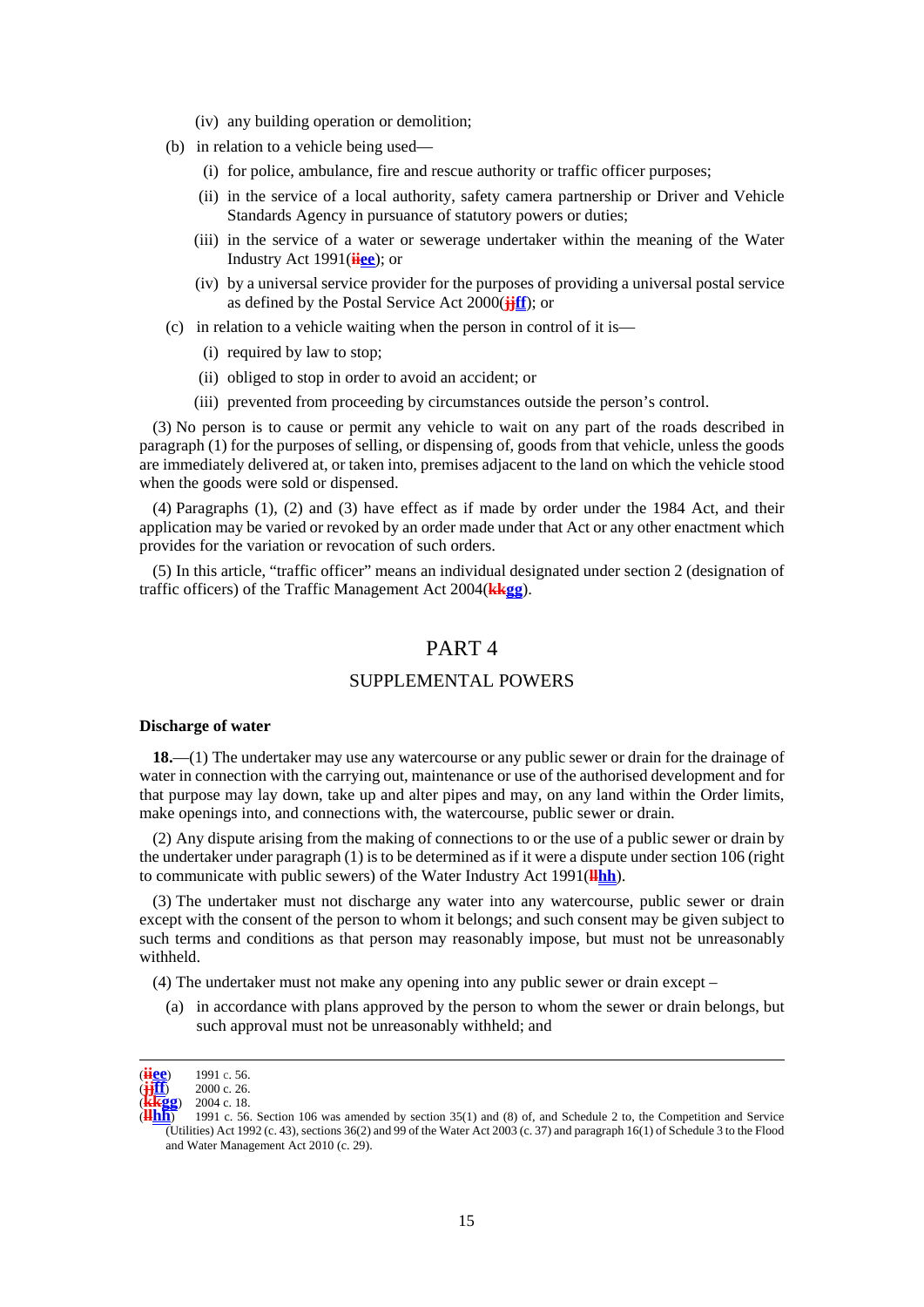(b) where that person has been given the opportunity to supervise the making of the opening.

(5) The undertaker must take such steps as are reasonably practicable to secure that any water discharged into a watercourse or public sewer or drain under this article is as free as may be practicable from gravel, soil or other solid substance, oil or matter in suspension.

- (6) In this article—
	- (a) "public sewer or drain" means a sewer or drain which belongs to the Homes and Communities Agency, the Environment Agency, an internal drainage board, a joint planning board, a local authority, a sewerage undertaker or an urban development corporation; and
	- (b) other expressions, excluding watercourse, used both in this article and in the Water Resources Act 1991(**mmii**) have the same meaning as in that Act.

(7) If a person who receives an application for consent under paragraph (3) or approval under paragraph  $(4)(a)$  fails to notify the undertaker of a decision within 28 days of receiving an application that person is deemed to have granted consent or given approval, as the case may be.

#### **Protective work to buildings**

**19.**—(1) Subject to the following provisions of this article, the undertaker may at its own expense carry out such protective works to any building which may be affected by the authorised development as the undertaker considers necessary or expedient.

(2) Protective works may be carried out—

- (a) at any time before or during the carrying out in the vicinity of the building of any part of the authorised development; or
- (b) after the completion of that part of the authorised development in the vicinity of the building at any time up to the end of the period of 5 years beginning with the day on which that part of the authorised development is first opened for use.

(3) For the purpose of determining how the functions under this article are to be exercised the undertaker may (subject to paragraph (5)) enter and survey any building falling within paragraph (1) and any land within its curtilage.

(4) the purpose of carrying out protective works under this article to a building the undertaker may (subject to paragraphs  $(5)$  and  $(6)$ )–

- (a) enter the building and any land within its curtilage; and
- (b) where the works cannot be carried out reasonably conveniently without entering land which is adjacent to the building but outside its curtilage, enter the adjacent land (but not any building erected on it).

(5) Before exercising—

- (a) a right under paragraph (1) to carry out protective works to a building;
- (b) a right under paragraph (3) to enter a building and land within its curtilage;
- (c) a right under paragraph (4)(a) to enter a building and land within its curtilage; or
- (d) a right under paragraph (4)(b) to enter land,

the undertaker must, except in the case of emergency, serve on the owners and occupiers of the building or land not less than 14 days' notice of its intention to exercise that right and, in a case falling within sub-paragraph (a) or (c), specifying the protective works proposed to be carried out.

(6) Where a notice is served under paragraph  $(5)(a)$ , (c) or (d), the owner or occupier of the building or land concerned may, by serving a counter-notice within the period of 10 days beginning with the day on which the notice was served, require the question whether it is necessary or

 <sup>(</sup>**mmii**) 1991 c. 57.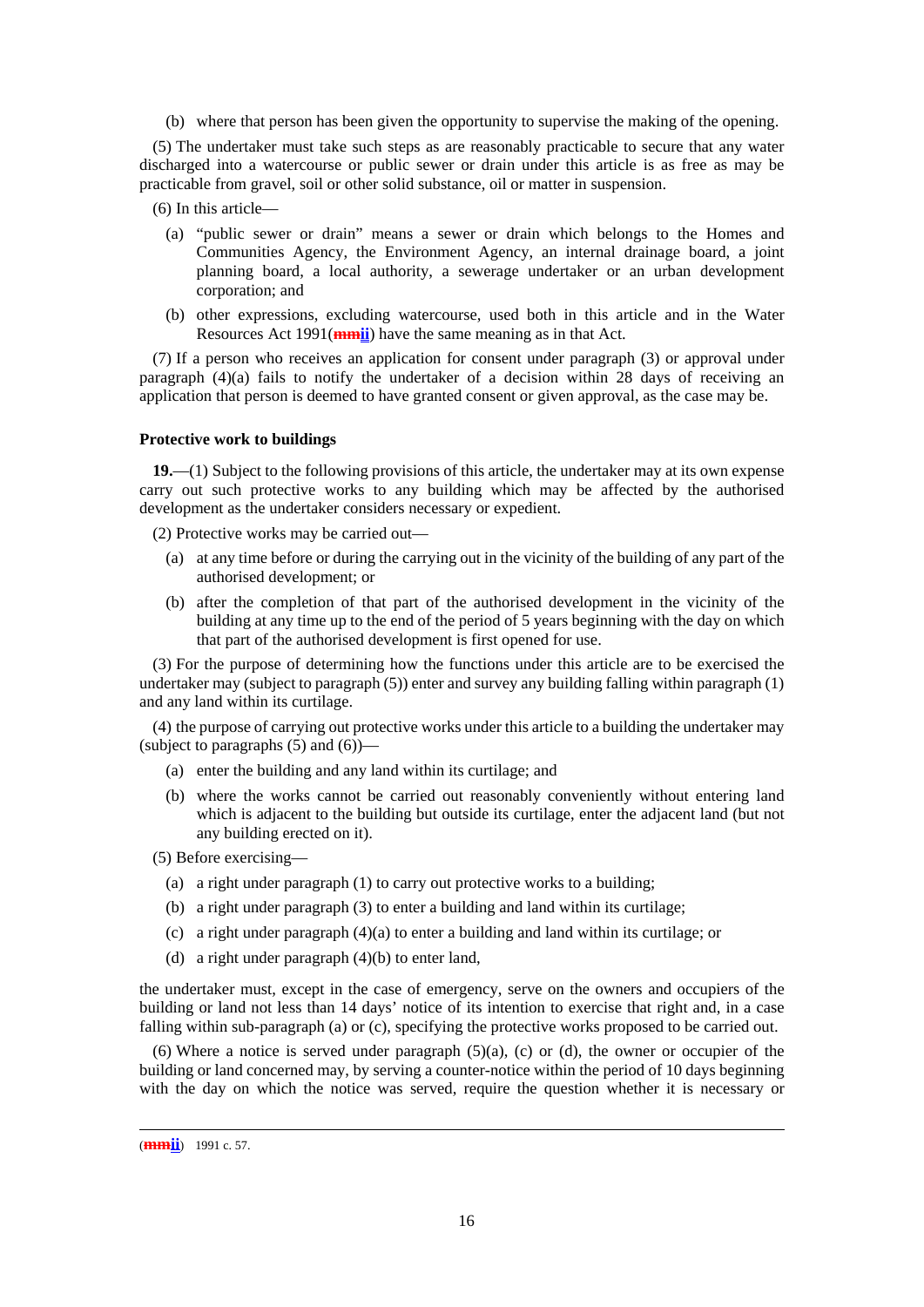expedient to carry out the protective works or to enter the building or land to be referred to arbitration under article 46 (arbitration).

(7) The undertaker must compensate the owners and occupiers of any building or land in relation to which rights under this article have been exercised for any loss or damage arising to them by reason of the exercise of those rights.

(8) Where—

- (a) protective works are carried out under this article to a building; and
- (b) within the period of 5 years beginning with the day on which the part of the authorised development carried out in the vicinity of the building is first opened for use it appears that the protective works are inadequate to protect the building against damage caused by the carrying out or use of that part of the authorised development,

the undertaker must compensate the owners and occupiers of the building for any loss or damage sustained by them.

(9) Nothing in this article relieves the undertaker from any liability to pay compensation under section 152(**nn**ji) (compensation in case where no right to claim in nuisance) of the 2008 Act.

(10) Any compensation payable under paragraph (7) or (8) is to be determined, in case of dispute, under Part 1 (determination of questions of disputed compensation) of the 1961 Act.

(11) In this article "protective works" in relation to a building means—

- (a) underpinning, strengthening and any other works the purpose of which is to prevent damage which may be caused to the building by the carrying out, maintenance or use of the authorised development; and
- (b) any works the purpose of which is to remedy any damage which has been caused to the building by the carrying out, maintenance or use of the authorised development.

#### **Authority to survey and investigate the land**

**20.**—(1) The undertaker may for the purposes of this Order enter on any land shown within the Order limits or which may be affected by the authorised development and—

- (a) survey or investigate the land;
- (b) without limitation to the scope of sub-paragraph (a), make trial holes in such positions on the land as the undertaker thinks fit to investigate the nature of the surface layer and subsoil and remove soil samples;
- (c) without limitation to the scope of sub-paragraph (a), carry out ecological or archaeological investigations on such land; and
- (d) place on, leave on and remove from the land apparatus for use in connection with the survey and investigation of land and making of trial holes.

(2) No land may be entered or equipment placed or left on or removed from the land under paragraph (1) unless at least 14 days' notice has been served on every owner and occupier of the land.

(3) Any person entering land under this article on behalf of the undertaker—

- (a) must, if so required, before or after entering the land, produce written evidence of their authority to do so; and
- (b) may take onto the land such vehicles and equipment as are necessary to carry out the survey or investigation or to make the trial holes.
- (4) No trial holes are to be made under this article—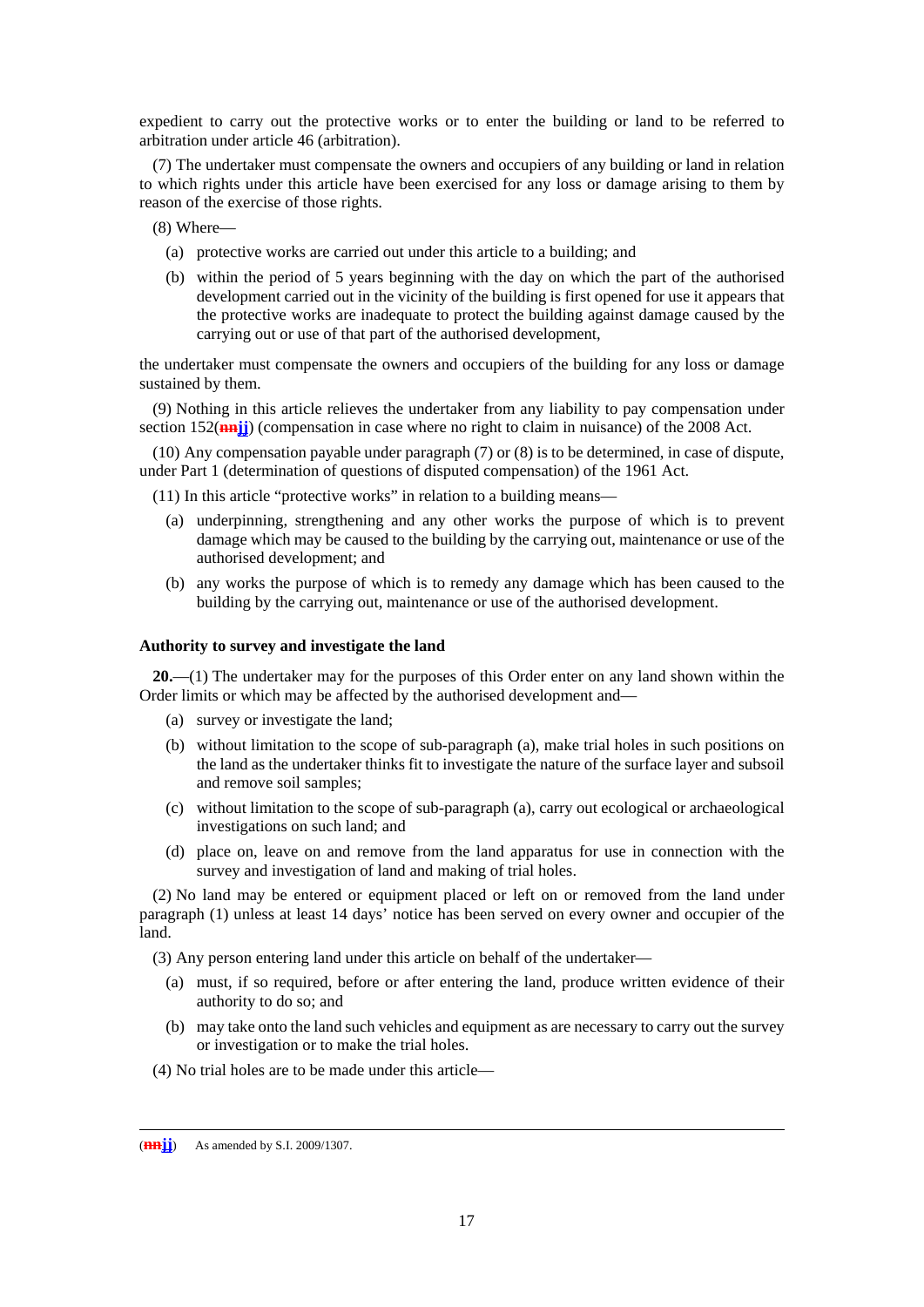- (a) in land located within the highway boundary without the consent of the highway authority or the local highway authority as the case may be; or
- (b) in a private street without the consent of the street authority,

but such consent must not be unreasonably withheld.

(5) The undertaker must compensate the owners and occupiers of the land for any loss or damage arising by reason of the exercise of the authority conferred by this article, such compensation to be determined, in case of dispute, under Part 1 (determination of questions of disputed compensation) of the 1961 Act.

(6) If either the highway authority, the local highway authority or a street authority which receives an application for consent fails to notify the undertaker of its decision within 28 days of receiving the application for consent—

- (a) under paragraph  $(4)(a)$  in the case of the highway authority or the local highway authority; or
- (b) under paragraph (4)(b) in the case of a street authority,

that authority is deemed to have granted consent.

## PART 5

#### POWERS OF ACQUISITION

#### **Compulsory acquisition of land**

**21.**—(1) The undertaker may acquire compulsorily so much of the Order land as is required to carry out or to facilitate, or is incidental to, the authorised development, or is required as replacement land.

(2) This article is subject to paragraph (2) of article 24 (compulsory acquisition of rights) and paragraph (8) of article 31 (temporary use of land for carrying out the authorised development).

(3) The undertaker must not exercise the powers conferred by paragraph (1) in relation to any land unless it has first given notice in writing to the relevant planning authority and the local highway authority of which of the alternative A2070 options it intends to construct, being either the A2070 Option A or the A2070 Option B.

#### **Compulsory acquisition of land - incorporation of the mineral code**

**22.** Parts 2 and 3 of Schedule 2 (minerals) to the Acquisition of Land Act 1981(**ookk**) are incorporated into this Order subject to the modifications that—

- (a) paragraph 8(3) is not incorporated; and
- (b) for "the acquiring authority" substitute "the undertaker".

#### **Time limit for exercise of authority to acquire land compulsorily**

**23.**—(1) After the end of the period of 5 years beginning on the day on which this Order is made—

- (a) no notice to treat is to be served under Part 1 of the 1965 Act; and
- (b) no declaration is to be executed under section 4 (execution of declaration) of the 1981 Act as applied by article 27 (application of the 1981 Act).

(2) The authority conferred by article 31 (temporary use of land for carrying out the authorised development) ceases at the end of the period referred to in paragraph (1), except that nothing in this

 <sup>(</sup>**ookk**) 1981 c. 67.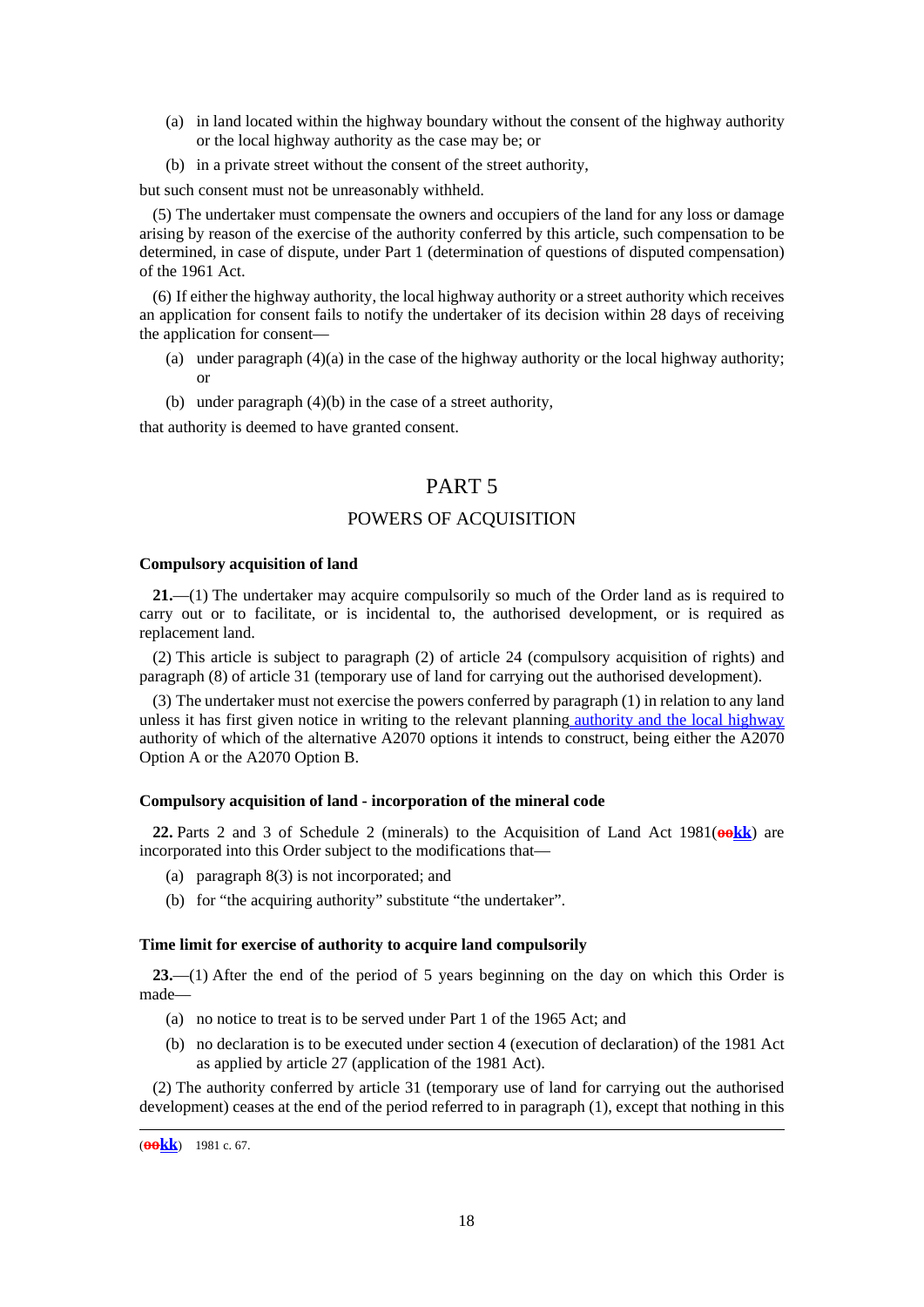paragraph prevents the undertaker from remaining in possession of land after the end of that period, if the land was entered and possession was taken before the end of that period.

#### **Compulsory acquisition of rights**

**24.**—(1) The undertaker may acquire such rights over the Order land or impose restrictive covenants affecting the land as may be required for any purpose for which that land may be acquired under article 21 (compulsory acquisition of land) by creating them as well as acquiring rights already in existence.

(2) In the case of the Order land specified in column (1) of Schedule 5 (land in which only new rights etc. may be acquired) the undertaker's powers of compulsory acquisition are limited to the acquisition of such wayleaves, easements, new rights in the land or the imposition of restrictive covenants as may be required for the purpose specified in relation to that land in column (2) of that Schedule.

(3) The power to impose restrictive covenants under paragraph (1) is exercisable only in respect of plots specified in column (1) of Schedule 5.

(4) Subject to section 8 (other provisions as to divided land) of the 1965 Act, as substituted by paragraph 5 of Schedule 6 (modification of compensation and compulsory purchase enactments for creation of new rights), where the undertaker acquires a right over land or the benefit of a restrictive covenant under paragraph (1) or (2), the undertaker is not required to acquire a greater interest in that land.

(5) Schedule 6 has effect for the purpose of modifying the enactments relating to compensation and the provisions of the 1965 Act in their application in relation to the compulsory acquisition under this article of a right over land by the creation of a new right or the imposition of a restrictive covenant.

(6) The undertaker must not exercise the powers conferred by paragraphs (1) to (5) in relation to any land unless it has first given notice in writing to the relevant planning authority and the local highway authority of which of the alternative A2070 options it intends to construct, being either the A2070 Option A or the A2070 Option B.

#### **Public rights of way**

**25.**—(1) The public rights of way identified in columns (1) to (3) of Parts 1 and 2 of Schedule 4 (permanent stopping up of highways and private means of access & provision of new highways and private means of access) and shown on the rights of way and access plans are to be extinguished on the date of the expiry of the notice given under paragraph (2).

(2) Prior to the extinguishment of each of the public rights of way identified in columns (1) to (3) of Parts 1 and 2 of Schedule 4 and shown on the rights of way and access plans, the undertaker must erect a site notice at each end of the rights of way to be extinguished no less than 28 days prior to the extinguishment of that right of way.

#### **Private rights over land**

**26.**—(1) Subject to the provisions of this article, all private rights over land subject to compulsory acquisition under this Order are extinguished –

- (a) as from the date of acquisition of the land by the undertaker, whether compulsorily or by agreement; or
- (b) on the date of entry on the land by the undertaker under section  $11(1)$  (power of entry) of the 1965 Act,

whichever is the earlier.

(2) Subject to the provisions of this article, all private rights over land subject to the compulsory acquisition of rights or the imposition of restrictive covenants under this Order are extinguished in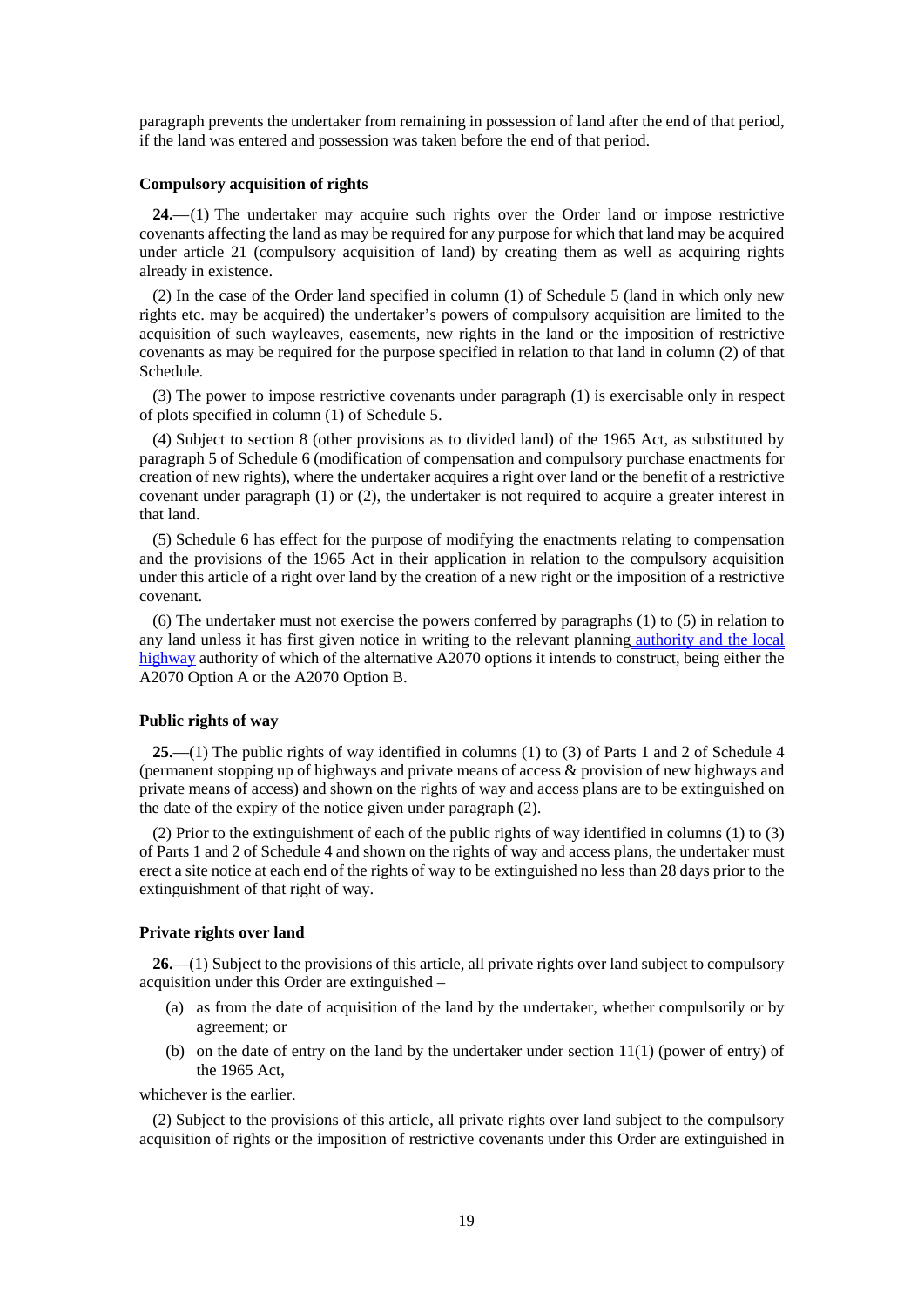so far as their continuance would be inconsistent with the exercise of the right or burden of the restrictive covenant—

- (a) from the date of the acquisition of the right or the benefit of the restrictive covenant by the undertaker, whether compulsorily or by agreement; or
- (b) on the date of entry on the land by the undertaker under section  $11(1)$  (power of entry) of the 1965 Act,

whichever is the earlier.

(3) Subject to the provisions of this article, all private rights over land owned by the undertaker which, being within the limits of land which may be acquired or used shown on the land plans, are required for the purposes of this Order are extinguished on commencement of any activity authorised by this Order which interferes with or breaches those rights.

(4) Subject to the provisions of this article, all private rights over land of which the undertaker takes temporary possession under this Order are suspended and unenforceable for as long as the undertaker remains in lawful possession of the land.

(5) Any person who suffers loss by the extinguishment or suspension of any private right under this article is entitled to compensation in accordance with the terms of section 152 (compensation in case where no right to claim in nuisance) of the 2008 Act to be determined, in case of dispute, under Part 1 of the 1961 Act.

(6) This article does not apply in relation to any right to which section 138 (extinguishment of rights, and removal of apparatus, of statutory undertakers etc.) of the 2008 Act or article 33 (statutory undertakers) applies.

(7) Paragraphs (1) to (4) have effect subject to—

- (a) any notice given by the undertaker before—
	- (i) the completion of the acquisition of the land or the acquisition of the rights or the imposition of restrictive covenants over or affecting the land;
	- (ii) the undertaker's appropriation of it;
	- (iii) the undertaker's entry onto it; or
	- (iv) the undertaker's taking temporary possession of it,

that any or all of those paragraphs do not apply to any right specified in the notice; and

(b) any agreement made at any time between the undertaker and the person in or to whom the right in question is vested or belongs.

(8) If any such agreement as is referred to in paragraph  $(7)(b)$ —

- (a) is made with a person in or to whom the right is vested or belongs; and
- (b) is expressed to have effect also for the benefit of those deriving title from or under that person,

it is effective in respect of the persons so deriving title, whether the title was derived before or after the making of the agreement.

(9) References in this article to private rights over land include any trust, incident, easement, liberty, privilege, right or advantage annexed to land and adversely affecting other land, including any natural right to support and include restrictions as to the user of land arising by virtue of a contract, agreement or undertaking having that effect.

#### **Application of the 1981 Act**

**27.**—(1) The 1981 Act applies as if this Order were a compulsory purchase order.

- (2) The 1981 Act, as applied by paragraph (1), has effect with the following modifications.
- (3) In section 1 (application of Act), for subsection 2 substitute—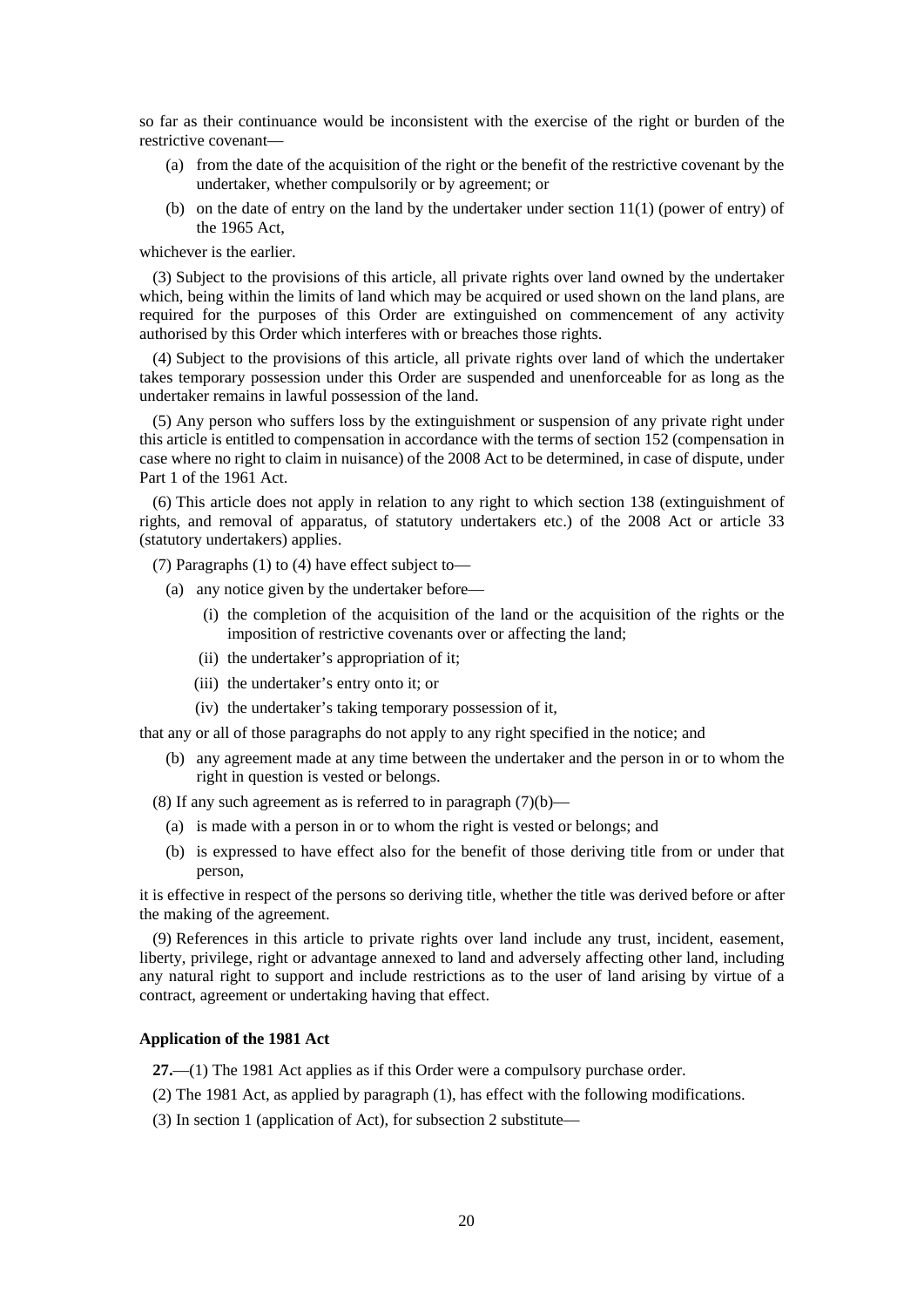"This section applies to any Minister, any local or other public authority or any other body or person authorised to acquire land by means of a compulsory purchase order."

(3) In section 3 (preliminary notices), for subsection (1) substitute—

"(1) Before making a declaration under section 4 with respect to any land which is subject to a compulsory purchase order the acquiring authority must include the particulars specified in subsection (3) in a notice which is—

- (a) given to every person with a relevant interest in the land with respect to which the declaration is to be made (other than a mortgagee who is not in possession); and
- (b) published in a local newspaper circulating in the area in which the land is situated."

(4) In that section, in subsection (2), for "(1)(b)" substitute "(1)" and after "given" insert "and published".

 $(5)$  In that section, for subsections  $(5)$  and  $(6)$  substitute

"(5) For the purposes of this section, a person has a relevant interest in land if-

- (a) that person is for the time being entitled to dispose of the fee simple of the land, whether in possession or in reversion; or
- (b) that person holds, or is entitled to the rents and profits of, the land under a lease or agreement, the unexpired term of which exceeds one month."

 $(4)$  (6) In section 5 (earliest date for execution of declaration)—

(a) in subsection (1), after "publication" insert "in a local newspaper circulating in the area in which the land is situated": and

 $(b)$  omit subsection (2).

 $(5)$  (7) In section 7 (constructive notice to treat), in subsection (1)(a), omit "(as modified by section 4 of the Acquisition of Land Act 1981)".

(6) (8) References to the 1965 Act in the 1981 Act are to be construed as references to the 1965 Act as applied by section 125 (application of compulsory acquisition provisions) of the 2008 Act to the compulsory acquisition of land under this Order.

#### **Acquisition of subsoil or airspace only**

**28.**—(1) The undertaker may acquire compulsorily so much of, or such rights in, the subsoil of or the airspace over the land referred to in paragraph (1) of article 21 (compulsory acquisition of land) as may be required for any purpose for which that land may be acquired under that provision instead of acquiring the whole of the land.

(2) Where the undertaker acquires any part of, or rights in, the subsoil of or the airspace over the land referred to in paragraph (1), the undertaker is not required to acquire an interest in any other part of the land.

(3) Paragraph (2) does not prevent article 29 (acquisition of part of certain properties) from applying where the undertaker acquires a cellar, vault, arch or other construction forming part of a house, building or manufactory.

#### **Acquisition of part of certain properties**

**29.**—(1) This article applies instead of section 8(1) (other provisions as to divided land) of the 1965 Act (as applied by section 125 (application of compulsory acquisition provisions) of the 2008 Act) where—

- (a) a notice to treat is served on a person ("the owner") under the 1965 Act (as so applied) in respect of land forming only part of a house, building or manufactory or of land consisting of a house with a park or garden ("the land subject to the notice to treat"); and
- (b) a copy of this article is served on the owner with the notice to treat.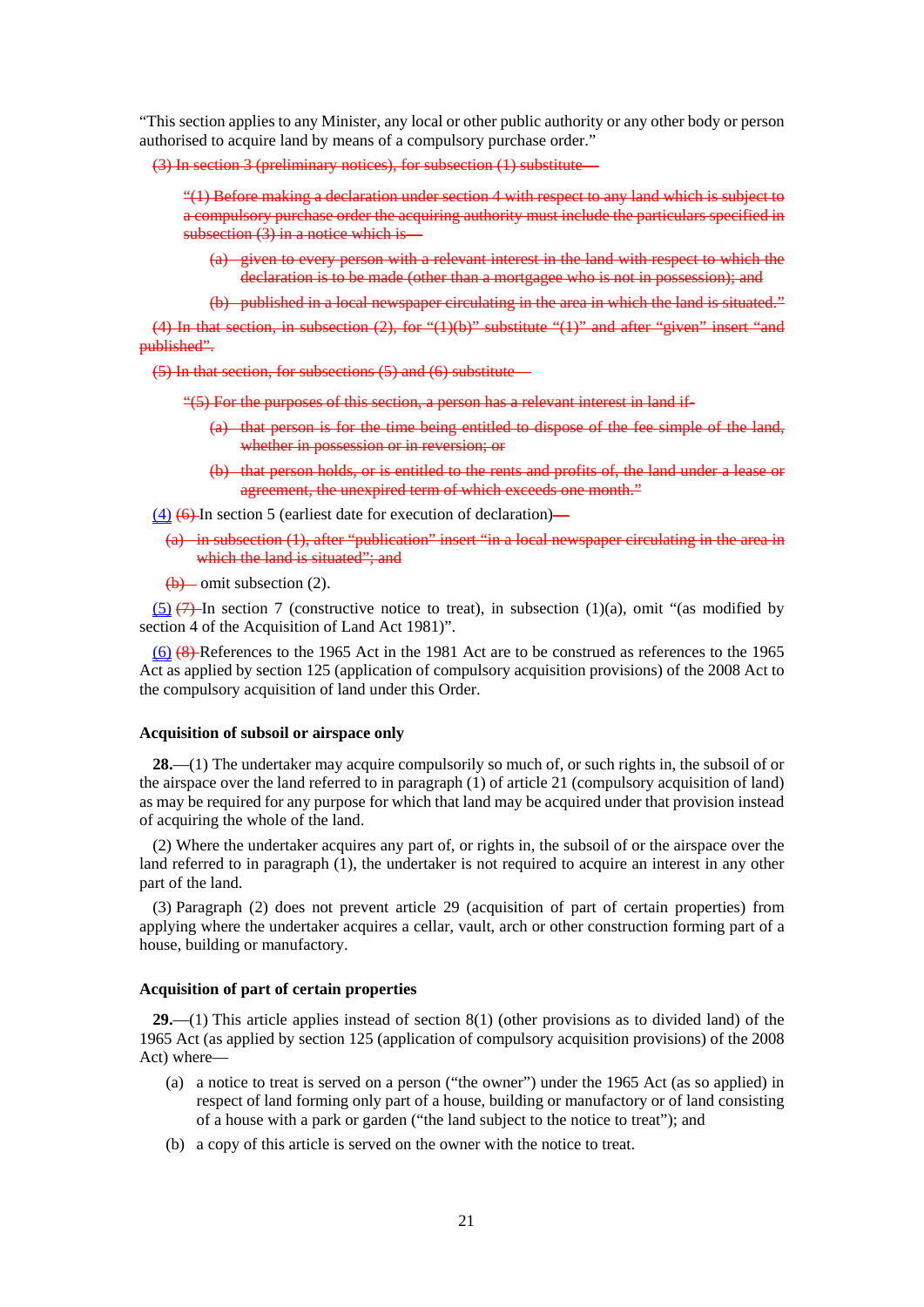(2) In such a case, the owner may, within the period of 21 days beginning with the day on which the notice was served, serve on the undertaker a counter-notice objecting to the sale of the land subject to the notice to treat and stating that the owner is willing and able to sell the whole ("the land subject to the counter-notice").

(3) If no such counter-notice is served within that period, the owner must sell the land subject to the notice to treat.

(4) If such a counter-notice is served within that period, the question whether the owner must sell only the land subject to the notice to treat is, unless the undertaker agrees to take the land subject to the counter-notice, to be referred to the tribunal.

(5) If on such a reference the tribunal determines that the land subject to the notice to treat can be taken—

- (a) without material detriment to the remainder of the land subject to the counter-notice; or
- (b) where the land subject to the notice to treat forms part of land consisting of a house with a park or garden, without material detriment to the remainder of the land subject to the counter-notice and without seriously affecting the amenity and convenience of the house,

the owner must sell the land subject to the notice to treat.

(6) If on such a reference the tribunal determines that only part of the land subject to the notice to treat can be taken—

- (a) without material detriment to the remainder of the land subject to the counter-notice; or
- (b) where the land subject to the notice to treat forms part of land consisting of a house with a park or garden, without material detriment to the remainder of the land subject to the counter-notice and without seriously affecting the amenity and convenience of the house,

the notice to treat is deemed to be a notice to treat for that part.

(7) If on such a reference the tribunal determines that—

- (a) the land subject to the notice to treat cannot be taken without material detriment to the remainder of the land subject to the counter-notice; but
- (b) the material detriment is confined to a part of the land subject to the counter-notice,

the notice to treat is deemed to be a notice to treat for the land to which the material detriment is confined in addition to the land already subject to the notice, whether or not the additional land is land which the undertaker is authorised to acquire compulsorily under this Order.

(8) If the undertaker agrees to take the land subject to the counter-notice, or if the tribunal determine that-

- (a) none of the land subject to the notice to treat can be taken without material detriment to the remainder of the land subject to the counter-notice or, as the case may be, without material detriment to the remainder of the land subject to the counter-notice and without seriously affecting the amenity and convenience of the house; and
- (b) the material detriment is not confined to a part of the land subject to the counter-notice,

the notice to treat is deemed to be a notice to treat for the land subject to the counter-notice whether or not the whole of that land is land which the undertaker is authorised to acquire compulsorily under this Order.

(9) Where, by reason of a determination by the tribunal under this article a notice to treat is deemed to be a notice to treat for less land or more land than that specified in the notice, the undertaker may, within the period of 6 weeks beginning with the day on which the determination is made, withdraw the notice to treat; and in that event must pay the owner compensation for any loss or expense occasioned to the owner by the giving and withdrawal of the notice, to be determined in case of dispute by the tribunal.

(10) Where the owner is required under this article to sell only part of a house, building or manufactory or of land consisting of a house with a park or garden, the undertaker must pay the owner compensation for any loss sustained by the owner due to the severance of that part in addition to the value of the interest acquired.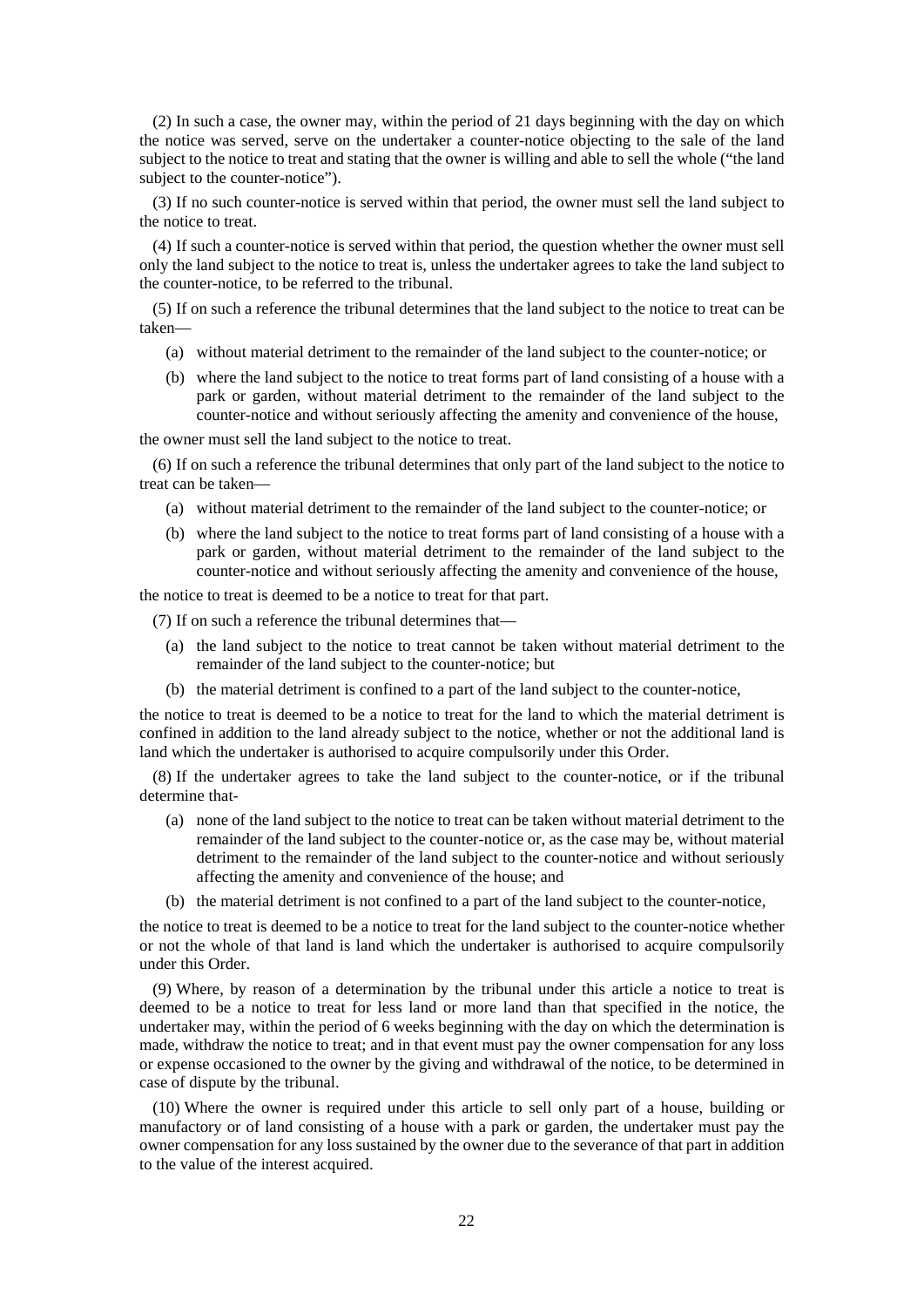#### **Rights under or over streets**

**30.**—(1) The undertaker may enter on and appropriate so much of the subsoil of, or airspace over, any street within the Order limits as may be required for the purposes of the authorised development and may use the subsoil or airspace for those purposes or any other purpose ancillary to the authorised development.

(2) Subject to paragraph (3), the undertaker may exercise any power conferred by paragraph (1) in relation to a street without being required to acquire any part of the street or any easement or right in the street.

(3) Paragraph (2) does not apply in relation to—

- (a) any subway or underground building; or
- (b) any cellar, vault, arch or other construction in, on or under a street which forms part of a building fronting onto the street.

(4) Subject to paragraph (5), any person who is an owner or occupier of land in respect of which the power of appropriation conferred by paragraph (1) is exercised without the undertaker acquiring any part of that person's interest in the land, and who suffers loss as a result, is entitled to compensation to be determined, in case of dispute, under Part 1 of the 1961 Act.

(5) Compensation is not payable under paragraph (4) to any person who is a statutory undertaker to whom section 85 (sharing of cost of necessary measures) of the 1991 Act applies in respect of measures of which the allowable costs are to be borne in accordance with that section.

#### **Temporary use of land for carrying out the authorised development**

**31.**— (1) The undertaker may, in connection with the carrying out of the authorised development—

- (a) enter on and take temporary possession of-
	- (i) the land specified in columns (1) and (2) of Schedule 7 (land of which temporary possession may be taken) for the purpose specified in relation to that land in column (3) of that Schedule relating to the part of the authorised development specified in column (4) of that Schedule; and
	- (ii) any other Order land in respect of which no notice of entry has been served under section 11 (powers of entry) of the 1965 Act (other than in connection with the acquisition of rights only) and no declaration has been made under section 4 (expectationexecution of declaration) of the 1981 Act;
- (b) remove any buildings and vegetation from that land;
- (c) construct temporary works (including the provision of means of access) and buildings on that land; and
- (d) construct any permanent works specified in relation to that land in column (3) of Schedule 7 (land of which temporary possession may be taken), or any other mitigation works in connection with the authorised development.

(2) Not less than 14 days before entering on and taking temporary possession of land under this article the undertaker must serve notice of the intended entry on the owners and occupiers of the land and explain the purpose for which entry is taken in respect of land specified under paragraph  $(1)(a)(ii)$ .

(3) The undertaker must not, without the agreement of the owners of the land, remain in possession of any land under this article-

(a) in the case of land specified in paragraph  $(1)(a)(i)$ , after the end of the period of one year beginning with the date of completion of the part of the authorised development specified in relation to that land in column (4) of Schedule 7 (land of which temporary possession may be taken); or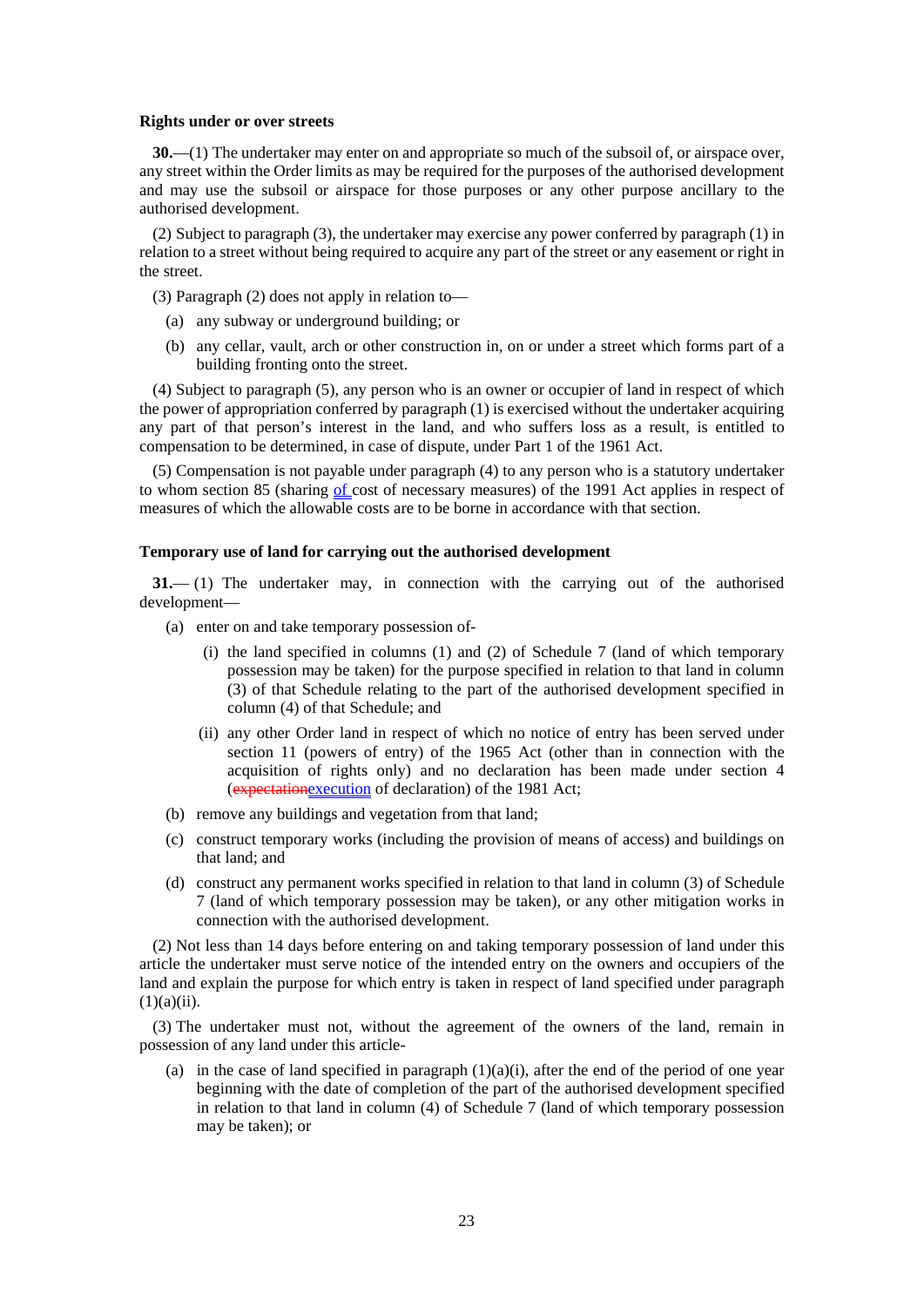(b) in the case of any land referred to in paragraph  $(1)(a)(ii)$ , after the end of the period of one year beginning with the date of completion of the work for which temporary possession of the land was taken unless the undertaker has, by the end of that period, served a notice of entry under section 11 of the 1965 Act or made a declaration under section (4) of the 1981 Act in relation to that land.

(4) Before giving up possession of land of which temporary possession has been taken under this article, the undertaker must remove all temporary works and restore the land to the reasonable satisfaction of the owners of the land; but the undertaker is not required to -

- (a) replace a building removed under this article;
- (b) restore the land on which any permanent works have been constructed under paragraph  $(1)(d);$
- (c) remove any ground strengthening works which have been placed on the land to facilitate construction of the authorised development; or
- (d) remove any measures installed over or around statutory undertakers' apparatus to protect that apparatus from the authorised development.

(5) The undertaker must pay compensation to the owners and occupiers of land of which temporary possession is taken under this article for any loss or damage arising from the exercise in relation to the land of the provisions of this article.

(6) Any dispute as to a person's entitlement to compensation under paragraph (5), or as to the amount of the compensation, is to be determined under Part 1 of the 1961 Act.

(7) Nothing in this article affects any liability to pay compensation under section 152 (compensation in case where no right to claim in nuisance) of the 2008 Act or under any other enactment in respect of loss or damage arising from the carrying out of the authorised development, other than loss or damage for which compensation is payable under paragraph (5).

(8) The undertaker may not compulsorily acquire under this Order the land referred to in paragraph  $(1)(a)(i)$  except that the undertaker is not to be precluded from—

- (a) acquiring new rights over any part of that land under article 24 (compulsory acquisition of rights); or
- (b) acquiring any part of the subsoil of or airspace over (or rights in the subsoil of or airspace over) that land under article 28 (acquisition of subsoil or airspace only).

(9) Where the undertaker takes possession of land under this article, the undertaker is not required to acquire the land or any interest in it.

(10) Section 13 (refusal to give possession to acquiring authority) of the 1965 Act applies to the temporary use of land under this article to the same extent as it applies to the compulsory acquisition of land under this Order by virtue of section 125 (application of compulsory acquisition provisions) of the 2008 Act.

 $(11)$  Paragraph  $(1)(a)(ii)$  does not authorise the undertaker to take temporary possession of any land which the undertaker is not authorised to acquire under articles 21 (compulsory acquisition of land) or 24 (compulsory acquisition of rights).

#### **Temporary use of land for maintaining the authorised development**

**32.**—(1) Subject to paragraph (2), at any time during the maintenance period relating to any part of the authorised development, the undertaker may-

- (a) enter upon and take temporary possession of any land within the Order limits if such possession is reasonably required for the purpose of maintaining the authorised development;
- (b) enter on any land within the Order limits for the purpose of gaining such access as is reasonably required for the purpose of maintaining the authorised development; and
- (c) construct such temporary works (including the provision of means of access) and buildings on the land as may be reasonably necessary for that purpose.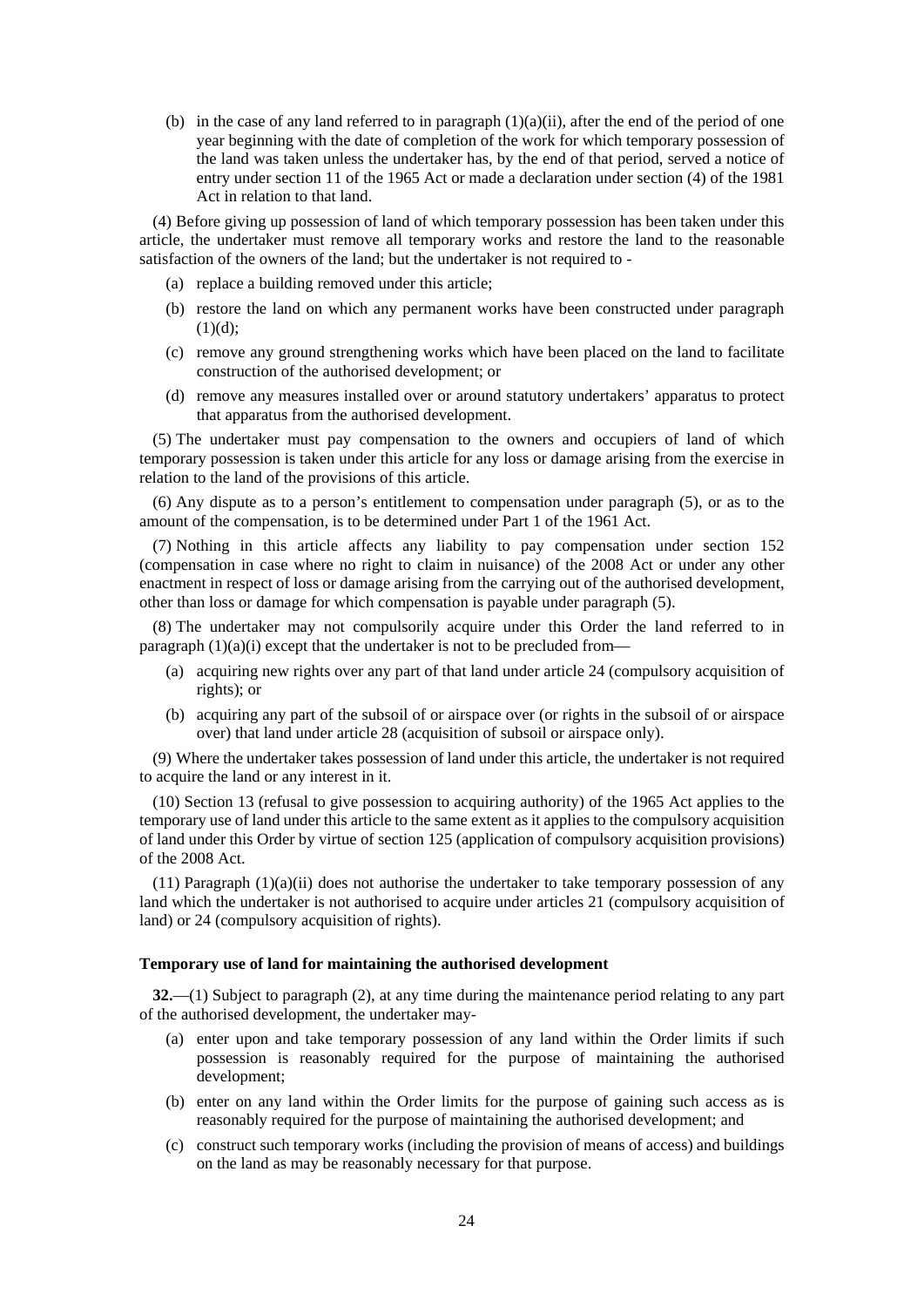(2) Paragraph (1) does not authorise the undertaker to take temporary possession of –

- (a) any house or garden belonging to a house; or
- (b) any building (other than a house) if it is for the time being occupied.

(3) Not less than 28 days before entering upon and taking temporary possession of land under this article the undertaker must serve notice of the intended entry on the owners and occupiers of the land.

(4) The undertaker may only remain in possession of land under this article for so long as may be reasonably necessary to carry out the maintenance of the part of the authorised development for which possession of the land was taken.

(5) Before giving up possession of land of which temporary possession has been taken under this article, the undertaker must remove all temporary works and restore the land to the reasonable satisfaction of the owners of the land.

(6) The undertaker must pay compensation to the owners and occupiers of land of which temporary possession is taken under this article for any loss or damage arising from the exercise in relation to the land of the powers conferred by this article.

(7) Any dispute as to a person's entitlement to compensation under paragraph (6), or as to the amount of the compensation, is to be determined under Part 1 of the 1961 Act.

(8) Nothing in this article affects any liability to pay compensation under section 152 (compensation in case where no right to claim in nuisance) of the 2008 Act or under any other enactment in respect of loss or damage arising from the execution of any works, other than loss or damage for which compensation is payable under paragraph (6).

(9) Where the undertaker takes possession of land under this article, the undertaker is not required to acquire the land or any interest in it.

 $(10)$  Section 13 (refusal to give possession to the acquiring authority) of the 1965 Act applies to the temporary use of land pursuant to this article to the same extent as it applies to the compulsory acquisition of land under this Order by virtue of section 125 of the 2008 Act (application of compulsory acquisition provisions).

(11) In this article "the maintenance period", in relation to any part of the authorised development, means the period of 5 years beginning with the date on which that part of the authorised development is first opened for use.

#### **Statutory undertakers**

**33.**—(1) Subject to the provisions of Schedule 89 (protective provisions) and paragraph (2), the undertaker may—

- (a) acquire compulsorily, or acquire new rights or impose restrictive covenants over, any Order land belonging to statutory undertakers; and
- (b) extinguish the rights of, or remove or reposition the apparatus belonging to, statutory undertakers over or within the Order land.

(2) Paragraph (1)(b) has no effect in relation to apparatus in respect of which the following provisions apply-

- (a) Part 3 (street works in England and Wales) of the 1991 Act; and
- (b) article 34 (apparatus and rights of statutory undertakers in stopped up streets).

#### **Apparatus and rights of statutory undertakers in stopped up streets**

**34.**—(1) Where a street is stopped up under article 15 (permanent stopping up and restriction of use of streets and private means of access), any statutory utility whose apparatus is under, in, on, along or across the street has the same powers and rights in respect of that apparatus, subject to the provisions of this article, as if this Order had not been made.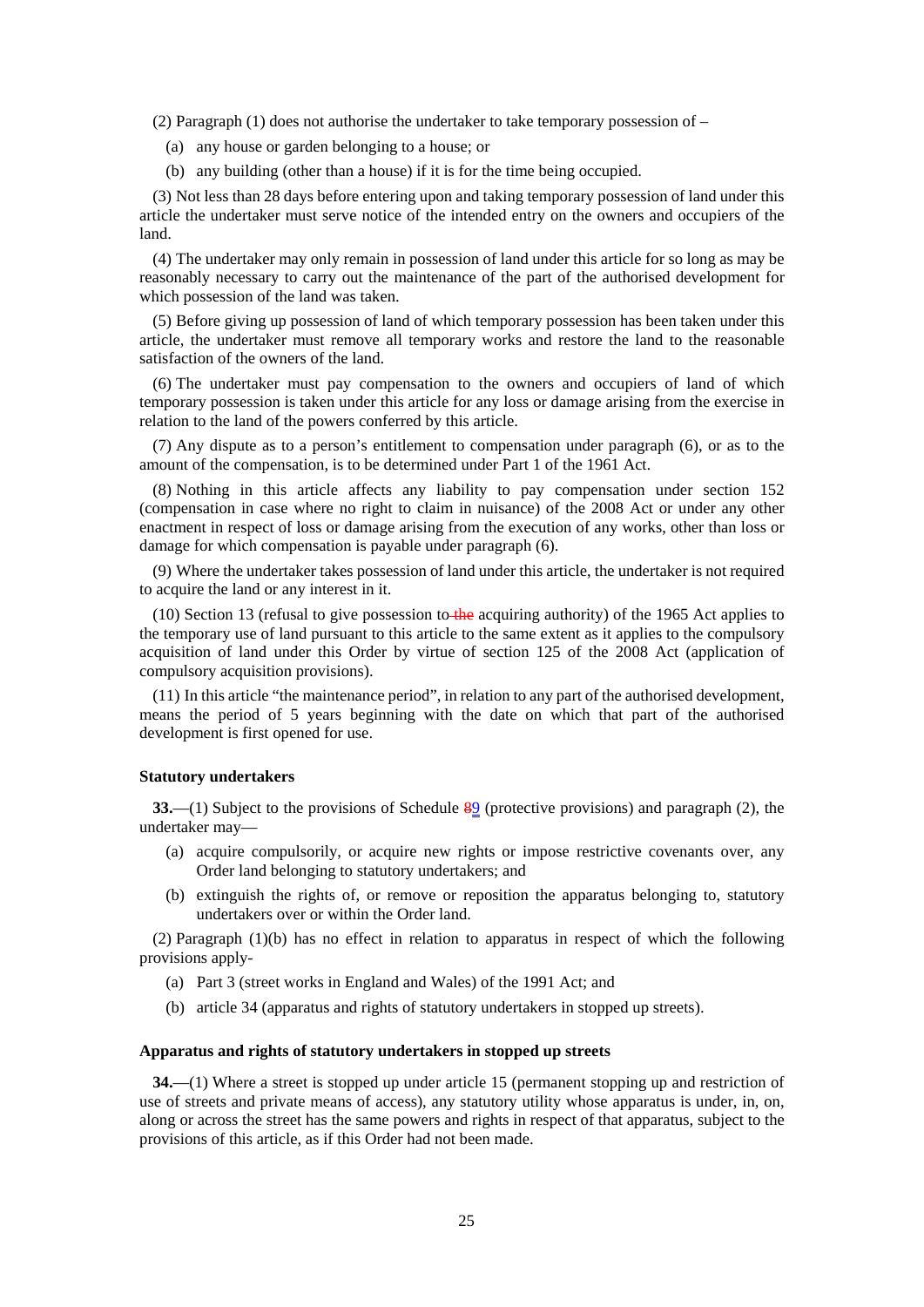(2) Where a street is stopped up under article 15 any statutory utility whose apparatus is under, in, on, over, along or across the street may, and if reasonably requested to do so by the undertaker must-

- (a) remove the apparatus and place it or other apparatus provided in substitution for it in such other position as the utility may reasonably determine and have power to place it; or
- (b) provide other apparatus in substitution for the existing apparatus and place it in such position as described in sub-paragraph (a).

(3) Subject to the following provisions of this article, the undertaker must pay to any statutory utility an amount equal to the cost reasonably incurred by the utility in or in connection with-

- (a) the execution of the relocation works required in consequence of the stopping up of the street; and
- (b) the doing of any other work or thing rendered necessary by the execution of the relocation works.
- (4) If in the course of the execution of relocation works under paragraph (2)
	- (a) apparatus of a better type, of greater capacity or of greater dimensions is placed in substitution for existing apparatus; or
	- (b) apparatus (whether existing apparatus or apparatus substituted for existing apparatus) is placed at a depth greater than the depth at which the existing apparatus was,

and the placing of apparatus of that type or capacity or of those dimensions or the placing of apparatus at that depth, as the case may be, is not agreed by the undertaker, or, in default of agreement, is not determined by arbitration to be necessary, then, if it involves cost in the execution of the relocation works exceeding that which would have been involved if the apparatus placed had been of the existing type, capacity or dimensions, or at the existing depth, as the case may be, the amount which, apart from this paragraph, would be payable to the statutory utility by virtue of paragraph (3) is to be reduced by the amount of that excess.

(5) For the purposes of paragraph (4)—

- (a) an extension of apparatus to a length greater than the length of existing apparatus is not to be treated as a placing of apparatus of greater dimensions than those of the existing apparatus; and
- (b) where the provision of a joint in a cable is agreed, or is determined to be necessary, the consequential provision of a jointing chamber or of a manhole is to be treated as if it also had been agreed or had been so determined.

(6) An amount which, apart from this paragraph, would be payable to a statutory utility in respect of works by virtue of paragraph (3) (and having regard, where relevant, to paragraph (4)) must, if the works include the placing of apparatus provided in substitution for apparatus placed more than 7 years and 6 months earlier so as to confer on the utility any financial benefit by deferment of the time for renewal of the apparatus in the ordinary course, be reduced by the amount which represents that benefit.

(7) Paragraphs (3) to (6) do not apply where the authorised development constitutes major highway works, major bridge works or major transport works for the purposes of Part 3 of the 1991 Act, but instead—

- (a) the allowable costs of the relocation works are to be determined in accordance with section 85 (sharing of cost of necessary measures) of that Act and any regulations for the time being having effect under that section; and
- (b) the allowable costs are to be borne by the undertaker and the statutory utility in such proportions as may be prescribed by any such regulations.
- (8) In this article—

"apparatus" has the same meaning as in Part 3 of the 1991 Act;

"relocation works" means work executed, or apparatus provided, under paragraph (2); and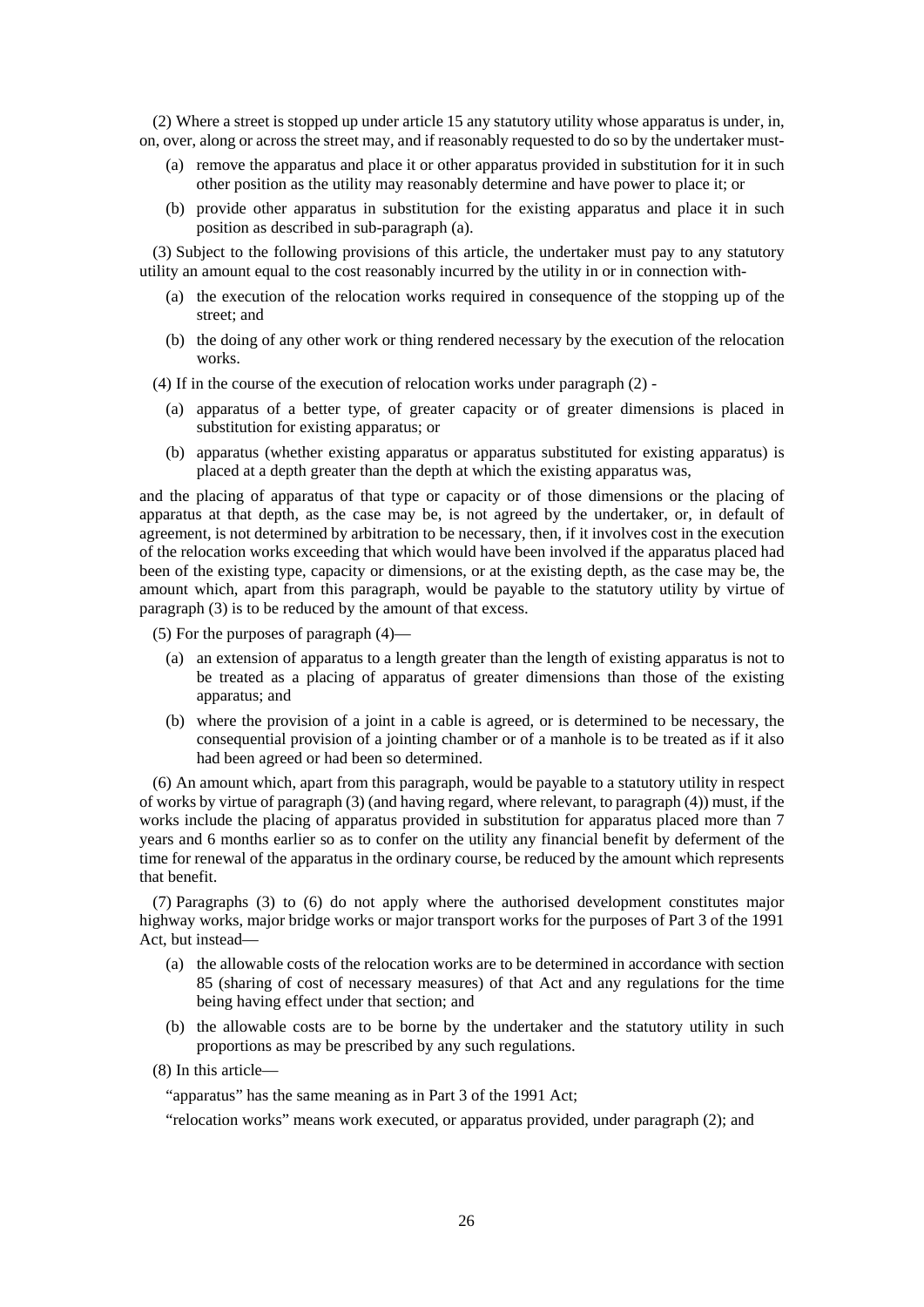"statutory utility" means a statutory undertaker for the purposes of the 1980 Act or a public communications provider as defined in section 151(1) of the Communications Act 2003(**ppll**).

#### **Recovery of costs of new connections**

**35.**—(1) Where any apparatus of a public utility undertaker or of a public communications provider is removed under article 33 (statutory undertakers) any person who is the owner or occupier of premises to which a supply was given from that apparatus is entitled to recover from the undertaker compensation in respect of expenditure reasonably incurred by that person, in consequence of the removal, for the purpose of effecting a connection between the premises and any other apparatus from which a supply is given.

(2) Paragraph (1) does not apply in the case of the removal of a public sewer but where such a sewer is removed under article 33, any person who is-

- (a) the owner or occupier of premises the drains of which communicated with that sewer; or
- (b) the owner of a private sewer which communicated with that sewer,

is entitled to recover from the undertaker compensation in respect of expenditure reasonably incurred by that person, in consequence of the removal, for the purpose of making the drain or sewer belonging to that person communicate with any other public sewer or with a private sewerage disposal plant.

(3) This article does not have effect in relation to apparatus to which article 34 (apparatus and rights of statutory undertakers in stopped up streets) or Part 3 of the 1991 Act applies.

(4) In this paragraph—

"public communications provider" has the same meaning as in section 151(1) (Interpretation of Chapter 1) of the Communications Act 2003; and

"public utility undertaker" has the same meaning as in section 329(1) (further provision as to interpretation) of the 1980 Act.

#### **Special category land**

**36.**—(1) The special category land is not to vest in the undertaker until the undertaker has acquired the replacement land and the Secretary of State (in consultation with the relevant planning authority) has certified that a scheme for the provision of the replacement land as open space and a timetable for the implementation of the scheme has been received from the undertaker.

(2) On the requirements of sub-paragraph (1) being satisfied, the special category land is to vest in the undertaker and be discharged from all rights, trusts and incidents to which it was previously subject.

(3) On the requirements of sub-paragraph (1) being satisfied, the rights to be acquired over the special category (rights) land are to vest in the undertaker and the special category (rights) land is to be discharged from all private rights to which it was previously subject in accordance with article  $26(2)$ .

(4) On the date on which the replacement land is laid out and provided in accordance with the scheme requirements at sub-paragraph (1), provided that does not occur any later than the first anniversary of the date that Work No. 3 is first opened to the public for use, the replacement land is to vest in the person(s) in whom the special category land was vested immediately before it was vested in the undertaker and is to be subject to the same rights, trusts and incidents as attached to the special category land.

(5) In this article—

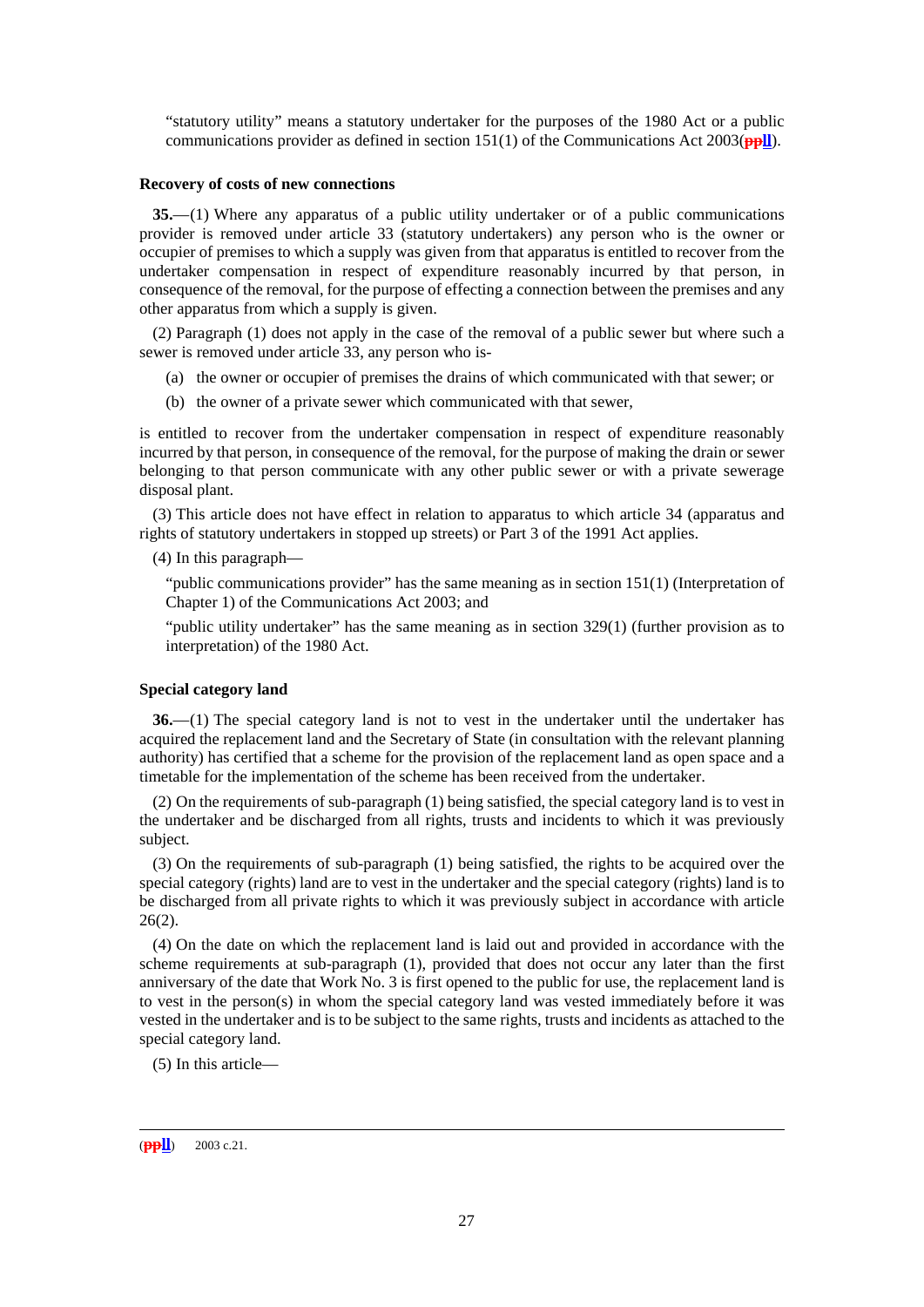"the special category land" means the land numbered 3/14/b in the book of reference and on the land plans and forming part of open space which may be acquired compulsorily under this Order;

"the special category (rights) land" means the land numbered 3/14/a in the book of reference and on the land plans and forming part of open space over which rights may be acquired compulsorily under this Order;

"the replacement land" means the land identified as such and numbered 3/1/b, 3/1/c and 3/1/d in the book of reference and on the land plans.

# PART 6

#### **OPERATIONS**

#### **Existing powers and duties of the undertaker**

**37.** Except as expressly provided, nothing in this Order is to prejudice the operation of, and the powers and duties of the undertaker under, the 1980 Act, the 1991 Act and the Town and Country Planning (General Permitted Development) (England) Order 2015(**qqmm**).

#### **Felling or lopping of trees and removal of hedgerows**

**38.**—(1) The undertaker may fell or lop any tree or shrub, or cut back its roots, within or overhanging land within the Order limits if it reasonably believes it to be necessary to do so to prevent the tree or shrub-

- (a) from obstructing or interfering with the construction, maintenance or operation of the authorised development or any apparatus used in connection with the authorised development; or
- (b) from constituting a danger to persons using the authorised development.

(2) In carrying out any activity authorised by paragraph (1), the undertaker must-

- (a) do no unnecessary damage to any tree or shrub;
- (b) (2) In carrying out any activity authorised by paragraph (1), the undertaker must do no unnecessary damage to any tree or shrub and must pay compensation to any person for any loss or damage arising from such activity; and
- (c) take steps to avoid a breach of the provisions of the Wildlife and Countryside Act 1981 and the Conservation of Habitats and Species Regulations 2010 or any successor acts.

(3) Any dispute as to a person's entitlement to compensation under paragraph (2), or as to the amount of compensation, is to be determined under Part 1 of the 1961 Act.

(4) The undertaker may, for the purposes of carrying out the authorised development but subject to paragraph (2), remove any hedgerow within the Order limits that is required to be removed.

(5) In this article "hedgerow" has the same meaning as in the HedgerowHedgerows Regulations 1997(**rrnn**) and includes important hedgerows.

#### **Trees subject to tree preservation orders**

**39.**—(1) The undertaker may fell or lop any tree described in Schedule 8 (trees subject to tree preservation orders), cut back its roots or undertake such other works described in column (2) of that

 (**qqmm**) 2015/596 (**rrnn**) S.I 1997/1160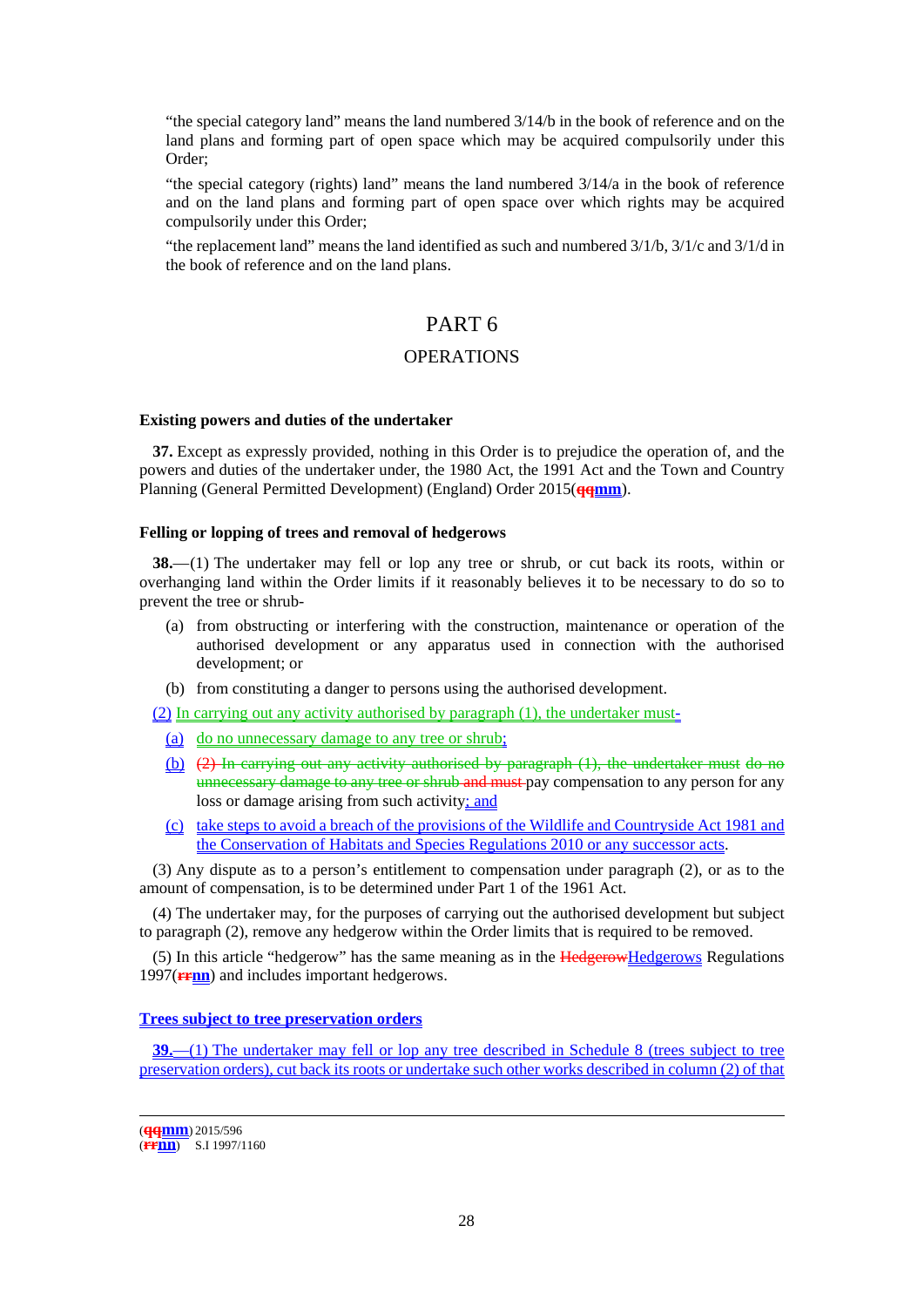Schedule if the undertaker reasonably believes it to be necessary to do so to prevent the tree or shrub-

- (a) from obstructing or interfering with the construction, maintenance or operation of the authorised development or any apparatus used in connection with the authorised development; or
- (b) from constituting a danger to persons using the authorised development.

(2) In carrying out any activity authorised by paragraph (1)-

- (a) the undertaker is to do no unnecessary damage to any tree or shrub and must pay compensation to any person for any loss or damage arising from such activity;
- (b) the duty contained in section 206(1) (replacement of trees) of the 1990 Act is not to apply although where possible the undertaker shall seek to replace any trees which are removed; and
- (c) the undertaker shall consult the relevant planning authority prior to that activity taking place.

(3) The authority given in paragraph (1) constitutes a deemed consent under the relevant tree preservation order.

(4) Any dispute as to a person's entitlement to compensation under paragraph (2), or as to the amount of compensation, is to be determined under Part 1 (determination of questions of disputed compensation) of the 1961 Act.

# PART 7

### MISCELLANEOUS AND GENERAL

#### **Application of landlord and tenant law**

**40.39.**—(1) This article applies to—

- (a) any agreement for leasing to any person the whole or any part of the authorised development or the right to operate the same; and
- (b) any agreement entered into by the undertaker with any person for the construction, maintenance, use or operation of the authorised development, or any part of it,

so far as any such agreement relates to the terms on which any land which is the subject of a lease granted by or under that agreement is to be provided for that person's use.

(2) No enactment or rule of law regulating the rights and obligations of landlords and tenants prejudices the operation of any agreement to which this article applies.

(3) No such enactment or rule of law applies in relation to the rights and obligations of the parties to any lease granted by or under any such agreement so as to—

- (a) exclude or in any respect modify any of the rights and obligations of those parties under the terms of the lease, whether with respect to the termination of the tenancy or any other matter;
- (b) confer or impose on any such party any right or obligation arising out of or connected with anything done or omitted on or in relation to land which is the subject of the lease, in addition to any such right or obligation provided for by the terms of the lease; or
- (c) restrict the enforcement (whether by action for damages or otherwise) by any party to the lease of any obligation of any other party under the lease.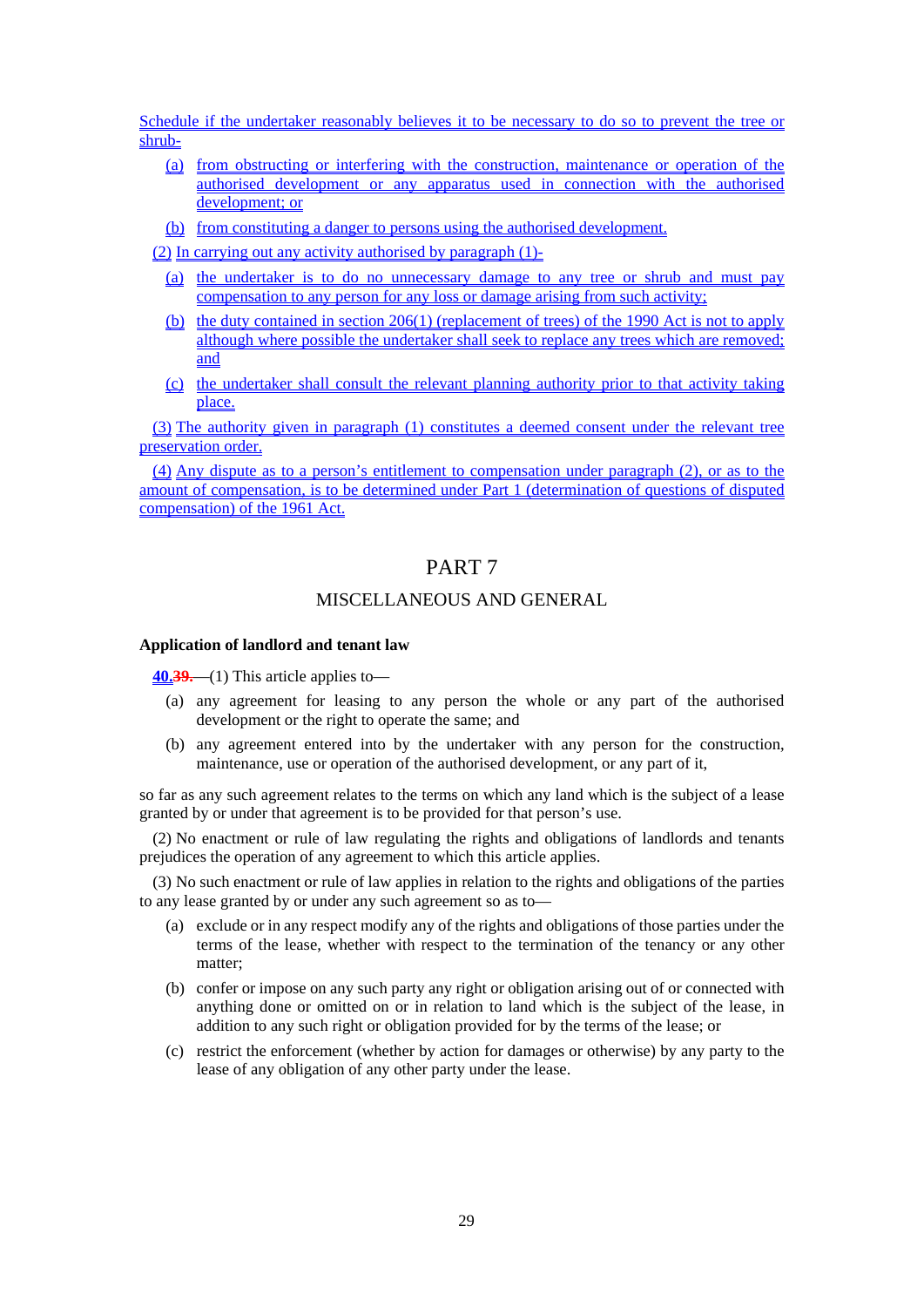#### **Operational land for purposes of the 1990 Act**

**41.40.** Development consent granted by this Order is to be treated as specific planning permission for the purposes of section 264(3)(a) (cases in which land is to be treated as operational land for the purposes of that Act) of the 1990 Act.

#### **Defence to proceedings in respect of statutory nuisance**

**42.41.**—(1) Where proceedings are brought under section 82(1) (summary proceedings by person aggrieved by statutory nuisance) of the Environmental Protection Act 1990(**ssoo**) in relation to a nuisance falling within paragraph (g) of section 79(1) (noise emitted from premises so as to be prejudicial to health or a nuisance) of that Act no order is to be made, and no fine may be imposed, under section 82(2)(**ttpp**) of that Act if-

- (a) the defendant shows that the nuisance—
	- (i) relates to premises used by the undertaker for the purposes of or in connection with the construction or maintenance of the authorised development and that the nuisance is attributable to the carrying out of the authorised development in accordance with a notice served under section 60 (control of noise on construction sitesites), or a consent given under section 61 (prior consent for work on construction sitesites), of the Control of Pollution Act 1974(**uuqq**); or
	- (ii) is a consequence of the construction or maintenance of the authorised development and that it cannot reasonably be avoided; or
- (b) the defendant shows that the nuisance is a consequence of the use of the authorised development and that it cannot reasonably be avoided.

(2) Section 61(9) (consent for work on construction site to include statement that it does not of itself constitute a defence to proceedings under section 82 of the Environmental Protection Act 1990) of the Control of Pollution Act 1974 does not apply where the consent relates to the use of premises by the undertaker for the purposes of or in connection with the construction or maintenance of the authorised development.

#### **Protective provisions**

**43.42.** Schedule 89 (protective provisions) has effect.

#### **Crown rights**

**43.**— Nothing in this Order affects prejudicially any estate, right, power, privilege, authority or exemption of the Crown and in particular, nothing in this Order authorises the undertaker or any licensee—

- (a) to take, use, enter upon or in any manner interfere with any land or rights of any description
	- (i) belonging to Her Majesty in right of the Crown and forming part of The Crown Estate without the consent in writing of the Crown Estate Commissioners;
	- (ii) belonging to Her Majesty in right of the Crown and not forming part of The Crown Estate without the consent in writing of the government department having the management of that land;

<sup>(</sup>**SSOO**) 1990 c. 43. There are amendments to this sub-section which are not relevant to this Order.<br>(**HDD**) Subsection 82(2) was amended by section 5(1) and (2) of the Noise and Statutory Nuisance

Subsection 82(2) was amended by section 5(1) and (2) of the Noise and Statutory Nuisance Act 1993 (c. 40); there are other amendments to this subsection but none are relevant to this Order.

<sup>(</sup>**uuqq**) 1974 c. 40*.* Section 61 was amended by section 162 of, and paragraph 15(1) and (3) of Schedule 15 to, the Environmental Protection Act 1990 (c. 43); there are other amendments to section 61 but none are relevant to this Order.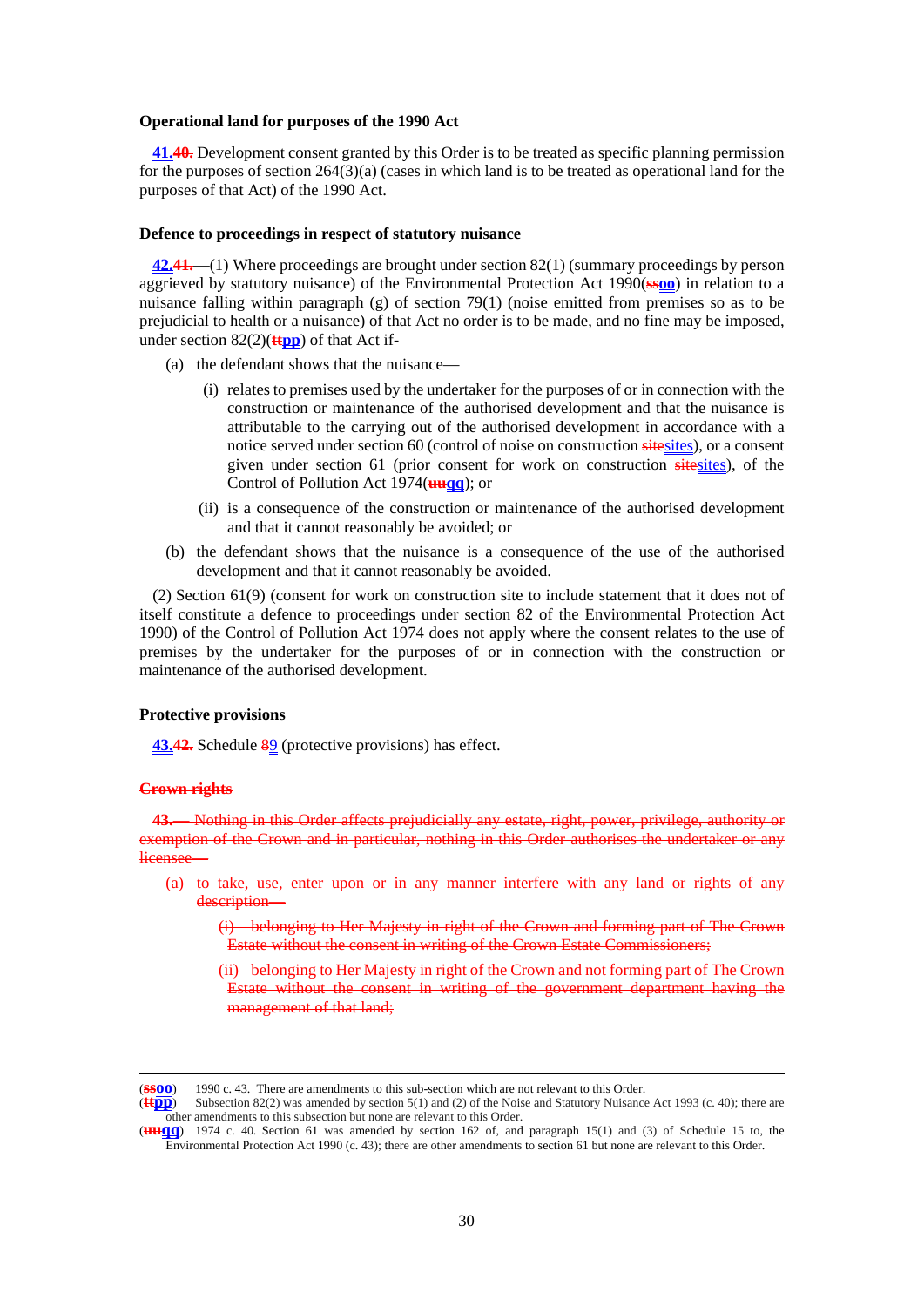(iii) belonging to a government department or held in trust for Her Majesty for the purposes of a government department without the consent in writing of that government department; or

(b) to exercise any right under this Order compulsorily to acquire an interest in any land which is Crown Land (as defined in the 2008 Act) which is for the time being held otherwise than by or on behalf of the Crown without the consent in writing of the appropriate Crown authority (as defined in the 2008 Act).

(2) A consent under paragraph (1) may be given unconditionally or subject to terms and conditions; and is deemed to have been given in writing where it is sent electronically.

#### **Certification of plans, etc.**

**44.**—(1) The undertaker must, as soon as practicable after the making of this Order, submit to the Secretary of State copies of—

- (a) the book of reference (document reference HA514442-MMGJV-GEN-SMW-RE-Z-4301);
- (b) the classification of roads plans (document reference HA514442-MMGJV-GEN-SMW-DE-Z-2700);
- (c) the outline construction environmental management plan (environmental statement appendix 17.1, volume 6.3);
- (d) the engineering section drawings (document reference HA514442-MMGJV-GEN-SMW-DE-Z-2900);
- (e) the environmental masterplan (document reference HA514442-MMGJV-GEN-SMW-DE-Z-60213-60222);
- (f) (e) the environmental statement (document reference HA514442-MMGJV-GEN-SMW-RE-Z-6100);
- $(g)$  (f) the general arrangement drawings (document reference HA514442-MMGJV-GEN-SMW-DE-Z-2600);
- (h) (g) the land plans (document reference HA514442-MMGJV-GEN-SMW-DE-Z-2200);
- (i)  $(h)$  the rights of way and access plans (document reference HA514442-MMGJV-GEN-SMW-DE-Z-2400);
- (j) (i) the special category land plans (document reference HA514442-MMGJV-GEN-SMW-DE-Z-21200);
- $(k)$   $(i)$  the traffic regulation measure plans (document reference HA514442-MMGJV-GEN-SMW-DE-Z-21000);
- (l) (k) the speed limit plans (document reference HA514442-MMGJV-GEN-SMW-DE-Z-2500);
- $(m)$   $(H)$ -the works plans (document reference HA514442-MMGJV-GEN-SMW-DE-Z-2300); and
- $(n)$  (m) any other plans or documents referred to in this Order as requiring certification,

for certification that they are true copies of the documents referred to in this Order.

(2) A plan or document so certified is admissible in any proceedings as evidence of the contents of the document of which it is a copy.

### **Service of notices**

**45.**—(1) A notice or other document required or authorised to be served for the purposes of this Order may be served—

- (a) by post;
- (b) by delivering it to the person on whom it is to be served or to whom it is to be given or supplied; or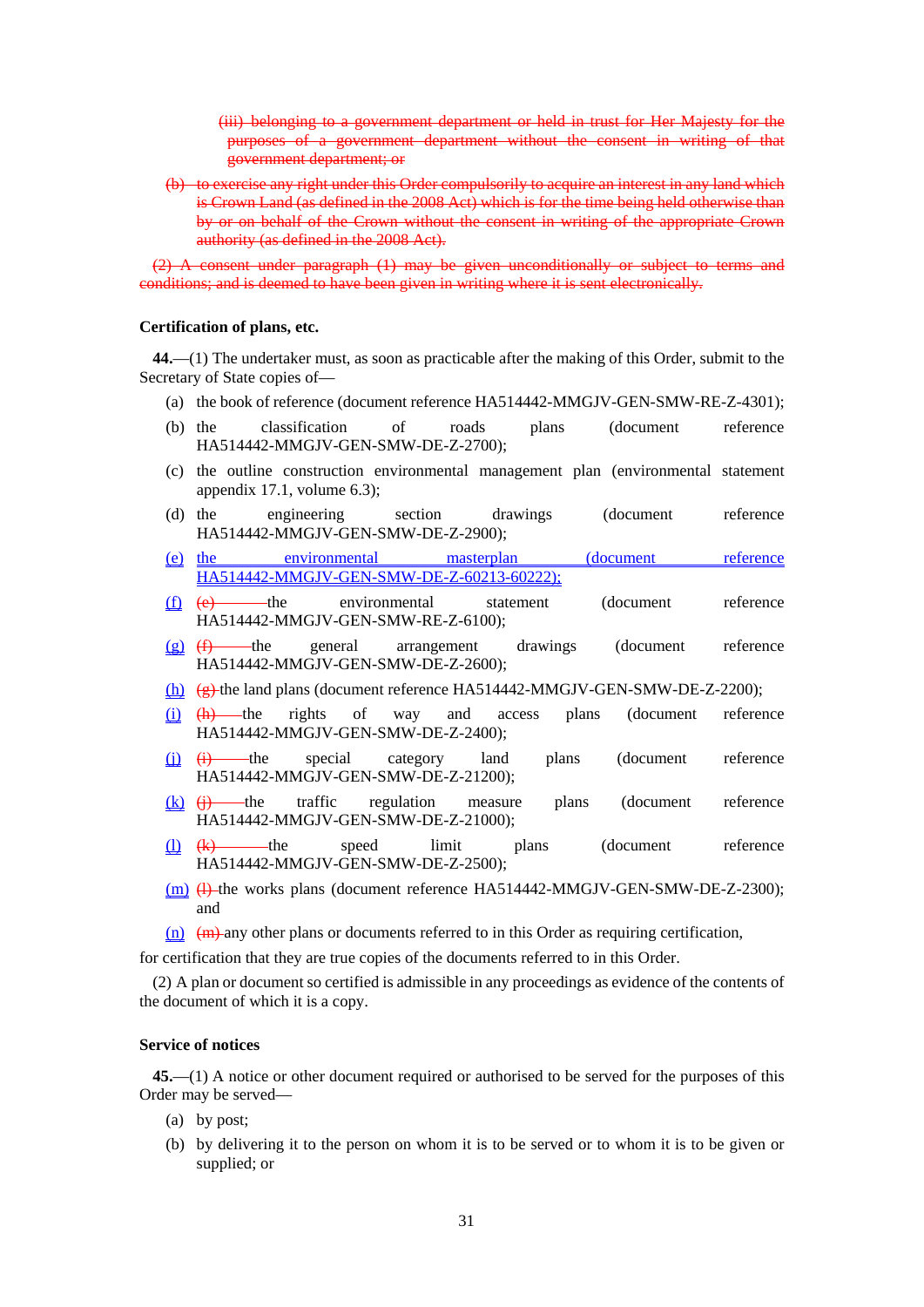(c) with the consent of the recipient and subject to paragraphs (5) to (8) by electronic transmission.

(2) Where the person on whom a notice or other document to be served for the purposes of this Order is a body corporate, the notice or document is duly served if it is served on the secretary or clerk of that body.

(3) For the purposes of section 7 (references to service by post) of the Interpretation Act 1978(**vvrr**) as it applies for the purposes of this article, the proper address of any person in relation to the service on that person of a notice or document under paragraph (1) is, if that person has given an address for service, that address, and otherwise—

- (a) in the case of the secretary or clerk of a body corporate, the registered or principal office of that body; and
- (b) in any other case, the last known address of that person at the time of service.

(4) Where for the purposes of this Order a notice or other document is required or authorised to be served on a person as having any interest in, or as the occupier of, land and the name or address of that person cannot be ascertained after reasonable enquiry, the notice may be served by—

- (a) addressing it to that person by name or by the description of "owner", or as the case may be "occupier", of the land (describing it); and
- (b) either leaving it in the hands of a person who is or appears to be resident or employed on the land or leaving it conspicuously affixed to some building or object on or near the land.

(5) Where a notice or other document required to be served or sent for the purposes of this Order is served or sent by electronic transmission the requirement is to be taken to be fulfilled only where—

- (a) the recipient of the notice or other document to be transmitted has given consent to the use of electronic transmission in writing or by electronic transmission;
- (b) the notice or document is capable of being accessed by the recipient;
- (c) the notice or document is legible in all material respects; and
- (d) the notice or document is in a form sufficiently permanent to be used for subsequent reference.

(6) Where the recipient of a notice or other document served or sent by electronic transmission notifies the sender within 7 days of receipt that the recipient requires a paper copy of all or part of that notice or other document the sender must provide such a copy as soon as reasonably practicable.

(7) Any consent to the use of electronic communication given by a person may be revoked by that person in accordance with paragraph (8).

(8) Where a person is no longer willing to accept the use of electronic transmission for any of the purposes of this Order—

- (a) that person must give notice in writing or by electronic transmission revoking any consent given by that person for that purpose; and
- (b) such revocation is final and takes effect on a date specified by the person in the notice but that date must not be less than 7 days after the date on which the notice is given.

(9) This article does not exclude the employment of any method of service not expressly provided for by it.

(10) In this article "legible in all material respects" means that the information contained in the notice or document is available to that person to no lesser extent than it would be if served, given or supplied by means of a notice or document in printed form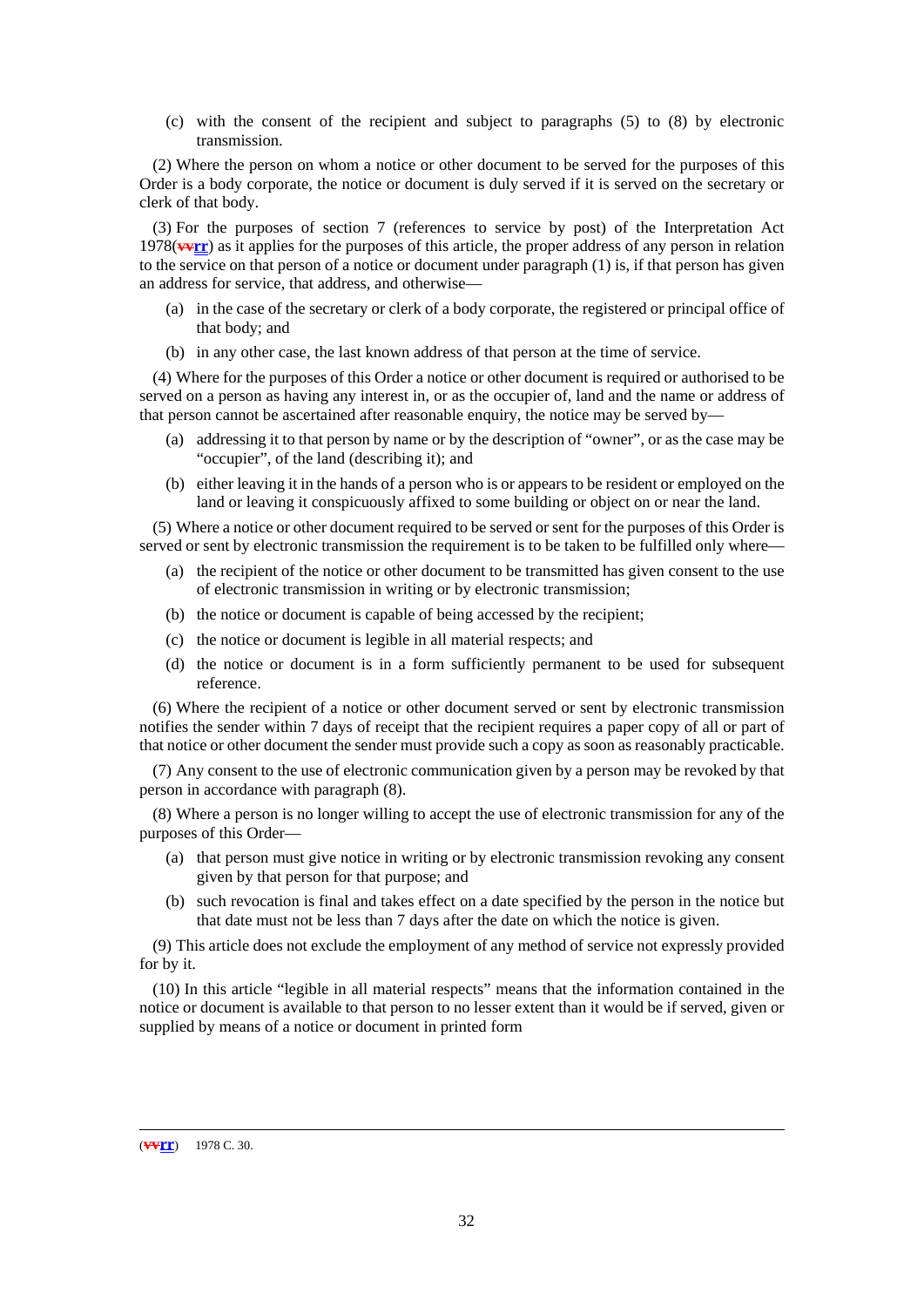#### **Arbitration**

**46.** Except where otherwise expressly provided for in this Order and unless otherwise agreed between the parties, any difference under any provision of this Order (other than a difference which falls to be determined by the tribunal) must be referred to and settled by a single arbitrator to be agreed between the parties or, failing agreement, to be appointed on the application of either party (after giving notice in writing to the other) by the President of the Institution of Civil Engineers.

### **Traffic regulation**

**47.**—(1) This article applies to roads in respect of which the undertaker is not the traffic authority.

(2) Subject to the provisions of this article, and the consent of the traffic authority in whose area the road concerned is situated, which consent must not be unreasonably withheld, the undertaker may, for the purposes of the authorised development—

- (a) revoke, amend or suspend in whole or in part any order made, or having effect as if made, under the 1984 Act;
- (b) permit, prohibit or restrict the stopping, waiting, loading or unloading of vehicles on any road;
- (c) authorise the use as a parking place of any road;
- (d) make provision as to the direction or priority of vehicular traffic on any road; and
- (e) permit or prohibit vehicular access to any road,

either at all times or at times, on days or during such periods as may be specified by the undertaker.

(3) The power conferred by paragraph (2) may be exercised at any time prior to the expiry of 12 months from the opening of the authorised development for public use but subject to paragraph (7) any prohibition, restriction or other provision made under paragraph (2) may have effect both before and after the expiry of that period.

(4) The undertaker must consult the chief officer of police and the traffic authority in whose area the road is situated before complying with the provisions of paragraph (5).

(5) The undertaker must not exercise the powers conferred by paragraph (2) unless the undertaker has—

- (a) given not less than-
	- (i) 12 weeks' notice in writing of the undertaker's intention so to do in the case of a prohibition, restriction or other provision intended to have effect permanently; or
	- (ii) 4 weeks' notice in writing of the undertaker's intention so to do in the case of a prohibition, restriction or other provision intended to have effect temporarily,

to the chief officer of police and to the traffic authority in whose area the road is situated; and

(b) advertised the undertaker's intention in such manner as the traffic authority may specify in writing within 28 days of its receipt of notice of the undertaker's intention in the case of sub-paragraph (a)(i), or within 7 days of its receipt of notice of the undertaker's intention in the case of sub-paragraph (a)(ii).

(6) Any prohibition, restriction or other provision made by the undertaker under paragraph  $(2)$ —

- (a) has effect as if duly made by, as the case may be-
	- (i) the traffic authority in whose area the road is situated, as a traffic regulation order under the 1984 Act; or
	- (ii) the local authority in whose area the road is situated, as an order under section 32 (power of local authorities to provide parking spaces) of the 1984 Act(**wwss**),

 <sup>(</sup>**wwss**) Section 32 was amended by section 102 of, and Schedule 17 to, the Local Government Act 1985 (c. 51) and section  $168(1)$  of, and paragraph 39 of Schedule 8 to, the 1991 Act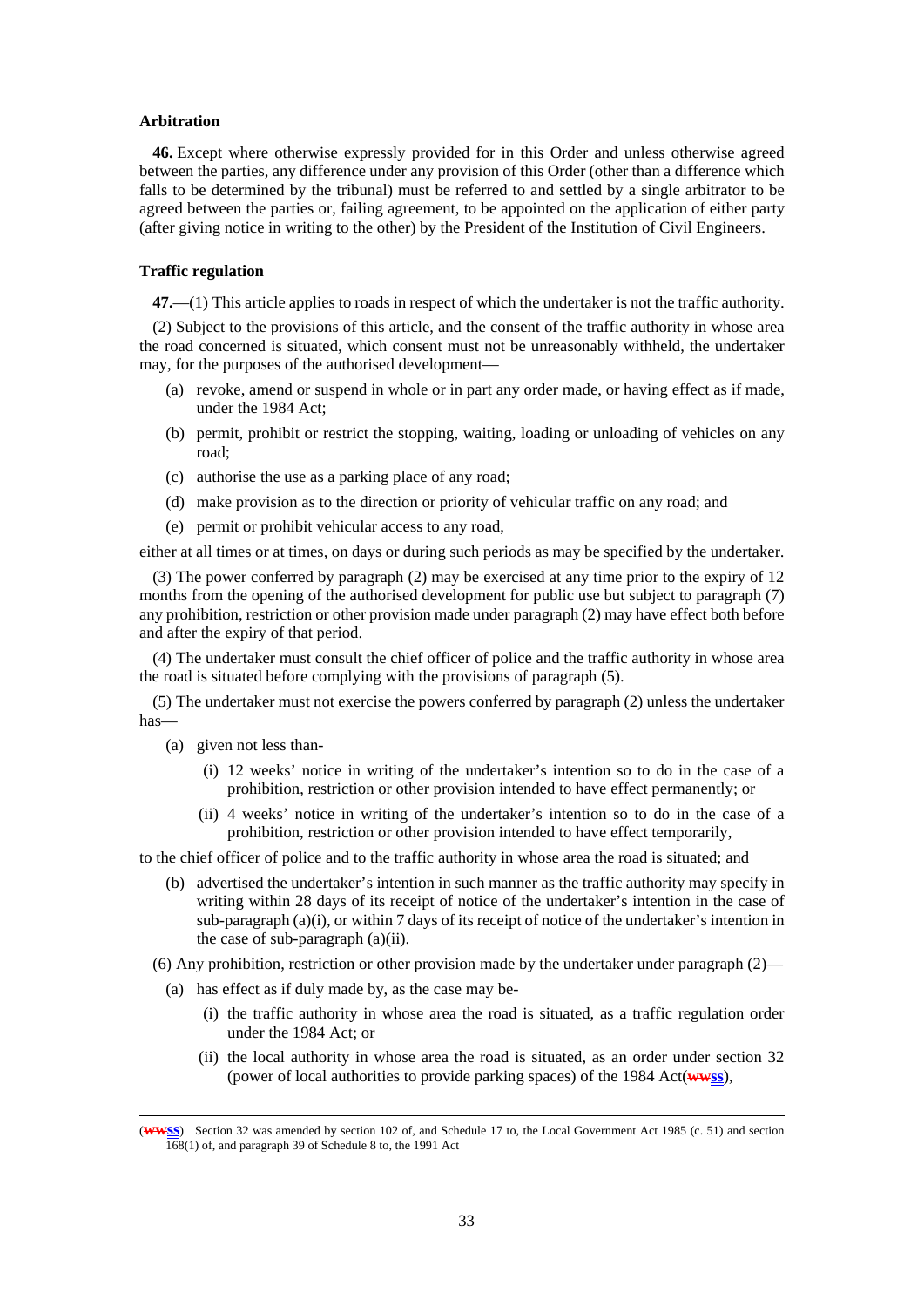and the instrument by which it is effected may specify savings and exemptions to which the prohibition, restriction or other provision is subject; and

(b) is deemed to be a traffic order for the purposes of Schedule 7 (road traffic contraventions subject to civil enforcement) to the Traffic Management Act 2004(**xxtt**).

(7) Any prohibition, restriction or other provision made under this article may be suspended, varied or revoked by the undertaker from time to time by subsequent exercise of the powers conferred by paragraph (2) within a period of 24 months from the opening of the authorised development.

(8) Before exercising the powers conferred by paragraph (2) the undertaker must consult such persons as the undertaker considers necessary and appropriate and must take into consideration any representations made to the undertaker by any such person.

(9) Expressions used in this article and in the 1984 Act have the same meaning in this article as in that Act.

(10) The powers conferred on the undertaker by this article with respect to any road have effect subject to any agreement entered into by the undertaker with any person with an interest in (or who undertakes activities in relation to) premises served by the road.

(11) If the traffic authority fails to notify the undertaker of its decision within 28 days of receiving an application for consent under paragraph (2) the traffic authority is deemed to have granted consent.

Signed by authority of the Secretary of State for Transport

*Name* Address Parliamentary Under Secretary of State Date Department

 $(\frac{xx}{t})$  2004 C.18.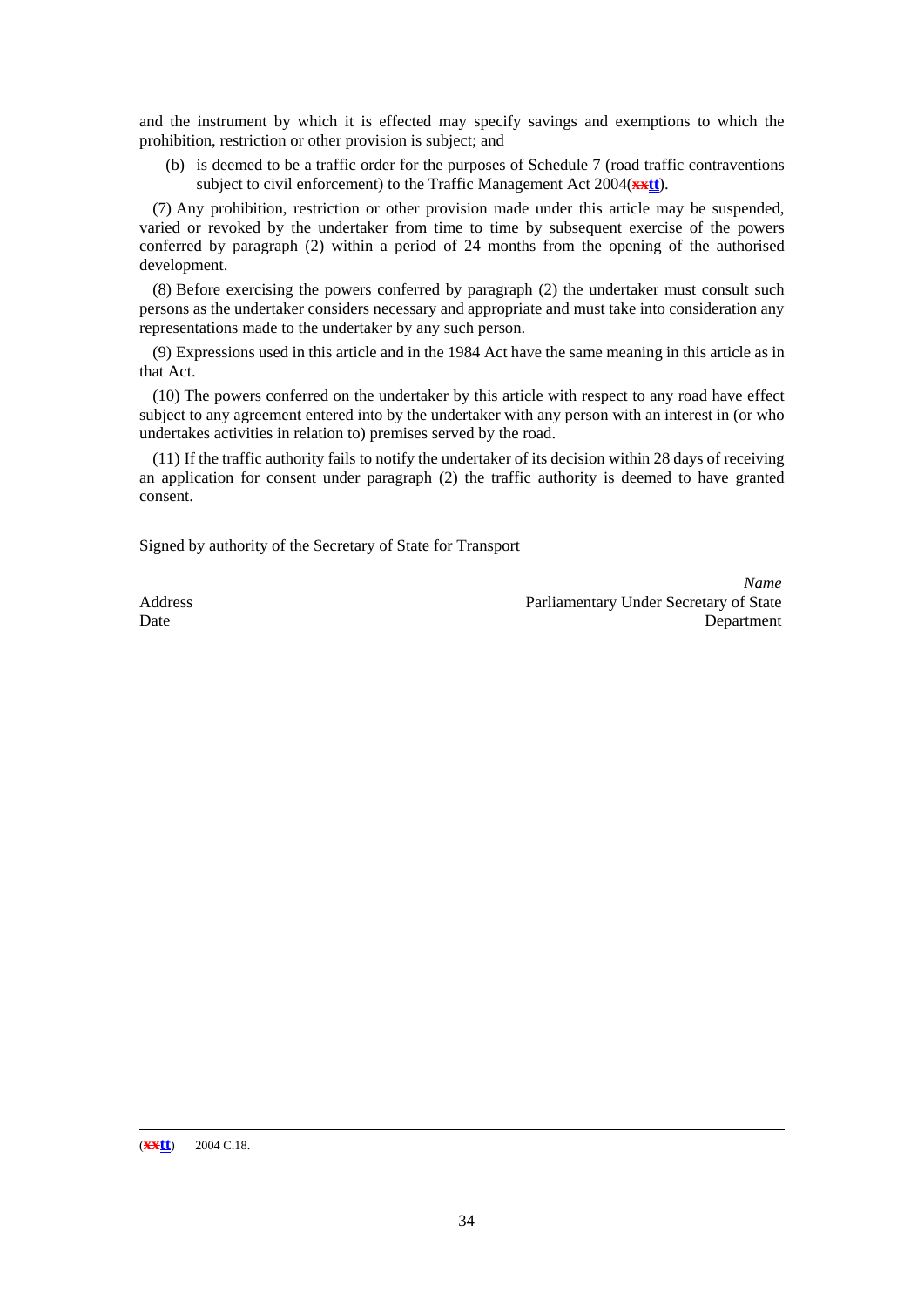# **SCHEDULES**

# SCHEDULE 1 Article 5 and 6

### AUTHORISED DEVELOPMENT

### **In the administrative areas of Kent County Council and Ashford Borough Council**

The authorised development is a nationally significant infrastructure project as defined in sections 14 and 22 of the 2008 Act(**yyuu**), comprising—

Work No. 1 – the replacement of 1460 metres of existing tension corrugated safety barrier double sided central reserve barrier with concrete step barrier, from point A to point B on sheets 2 and 5 of the works plans.

Work No. 2A – the construction of a new A2070 dual carriageway link road approximately 720 metres long from a new junction with the M20 Junction 10a generally westwards to a new roundabout junction with the existing A2070. To include the construction of a new private means of access from this road to drainage attenuation pond no. 1.

Work No. 2B – the construction of a new A2070 dual carriageway link road approximately 720 metres long from a new junction with the M20 Junction 10a generally westwards to a new roundabout junction with the existing A2070. To include:

- (a) the construction of a new private means of access from this road to drainage attenuation pond no. 1;
- (b) the construction of a new roundabout junction including a spur to the south for the Stour Park developmentsite.

Work No. 3 – the construction of a new Junction 10a gyratory and two bridges over the existing M20 main carriageway. To include:

- (a)  $\left( \theta \right)$  the construction of drainage attenuation pond no. 1 with associated drainage facilities, access and landscaping at the locations shown on sheet 3 of the works plans;
- (b) (d) the construction of drainage attenuation pond no. 3 with associated drainage facilities, access and landscaping at the locations shown on sheet  $\frac{1}{2}$  of the works plans;
- (c)  $(e)$  the re-alignment of the A20 Hythe Road at the location of this junction to create two new interfaces with the M20 Junction 10a main circulatory carriageway as shown on sheetsheets 2 and 5 of the works plans;
- (d) (f) the demolition of the Highfield Lane Overbridge, Wyevale Garden Centre and Highfield Bungalow.

Work No. 4 – the re-alignment of the A2070 Bad Munstereifel Road at the location of the new A2070 link road roundabout to create two new interfaces with the circulatory carriageway of the new roundabout. To include the construction of drainage attenuation pond no. 2 with associated drainage facilities, access and landscaping and the provision of  $5169<sup>m²</sup>$  of replacement open space land including removal of redundant carriageway and landscaping.

Work No. 5 – the re-alignment of Kingsford Street onto Highfield Lane.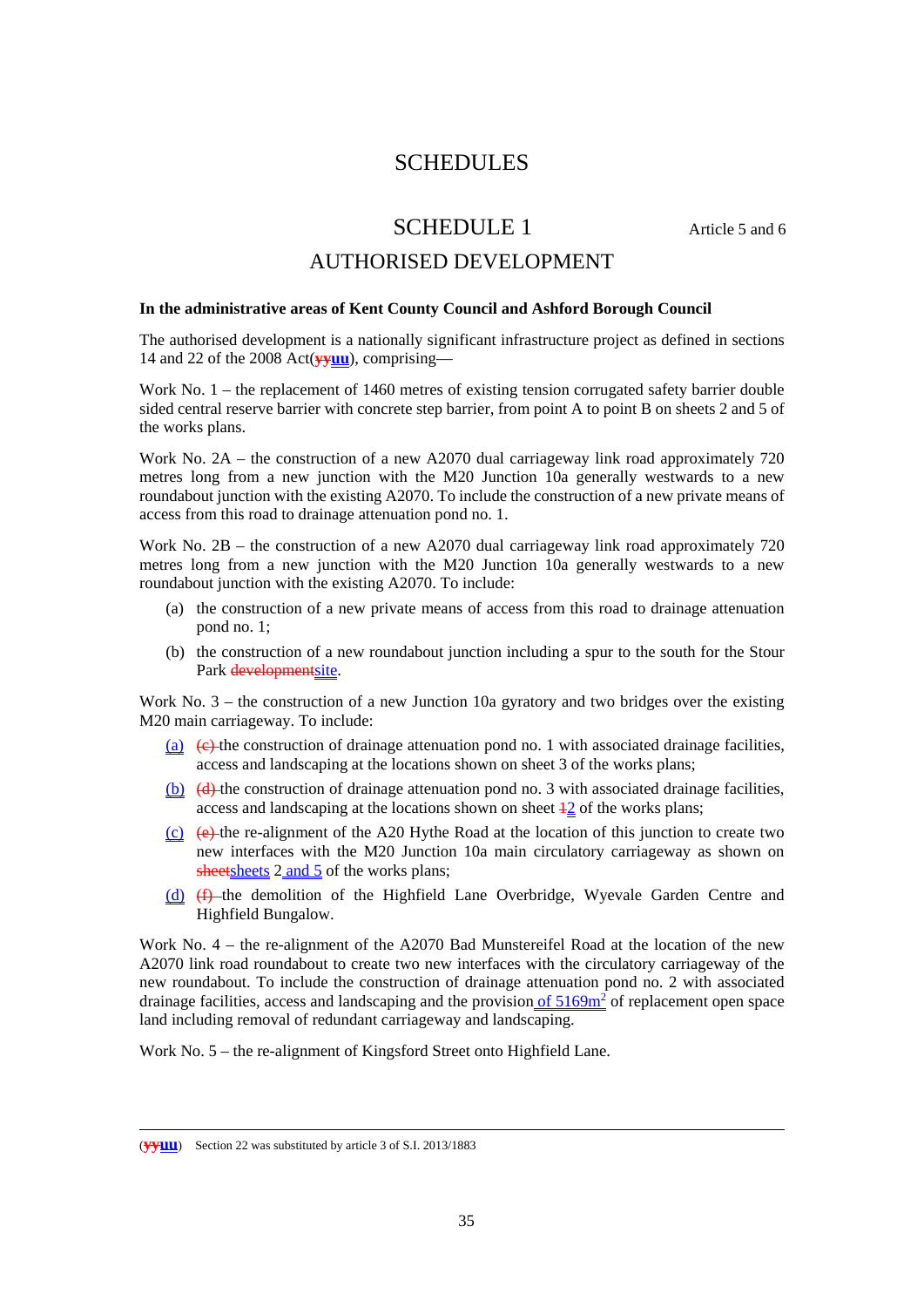Work No. 6 – the construction of a new cycle/footbridge of approximately 55m in length over the M20 main carriageway to the east of M20 Junction 10a and connecting together Kingsford Street and Hythe Road.

Work No. 7 – associated development comprising alteration works to the existing road markings, traffic signs and traffic signals on the M20 Junction 10 and its approaches.

Work No. 8 – the construction of a new cycle/footbridge over the A2070 main carriageway to the south of the new A2070 link road roundabout and the demolition-and replacement of the existing Church Road footbridge.

Work No. 9 – alteration works to Barrey Road.

Work No. 10 – the construction of a new roundabout junction to connect the A2070 to the A2070 link road.

Work No. 11 – the strengthening of the existing Swatfield Bridge on the A20 Hythe Road.

Work No. 12 – the closure of the existing M20 Junction 10 eastbound on-slip. To include:

- (a) (g) construction of a barrier at the interfaces with the existing Junction 10 circulatory carriageway;
- (b)  $(h)$  construction of a barrier at the interfaces with the existing M20 main carriageway;
- $(c)$   $(i)$ -remediation and landscaping works.

Work No. 13 – the closure of the existing M20 Junction 10 westbound of f-slip. To include:

- (a)  $\leftrightarrow$  construction of a barrier at the interfaces with the existing Junction 10 circulatory carriageway;
- (b)  $(k)$  construction of a barrier at the interfaces with the existing M20 main carriageway;
- $(c)$   $(l)$ -remediation and landscaping works.

Work No. 14 – the construction of a new eastbound off-slip from the M20 main carriageway to the circulatory carriageway of Junction 10a, approximately 300 metres in length.

Work No. 15 – the construction of a new westbound on-slip from the circulatory carriageway of Junction 10a to the M20 main carriageway, approximately 463 metres in length.

Work No. 16 – the re-alignment of the A20 Hythe Road west from the new M20 Junction 10a. To include the construction of a new private means of access from this road to drainage attenuation pond no. 3.

Work No. 17 – the re-alignment of the A20 Hythe Road east from the new M20 Junction 10a. To include the construction of a new private means of access.

Work No. 18 – the construction of a new eastbound on-slip from the circulatory carriageway of Junction 10a to the M20 main carriageway, approximately 372 metres in length.

Work No. 19 – the construction of a new westbound off-slip from the M20 main carriageway to the circulatory carriageway of Junction 10a, approximately 329 metres in length.

Work No. 20 – the realignment of the A2070 and amendments to the junction layout between Barrey Road and the A2070.

Work No. 21 – the installation of approximately 1980 metres of motorway communication cables.

Work No. 22 – the diversion of approximately 460 metres of gas pipeline to accommodate the widened footprint of the M20 presented by the Junction 10a slip roads and the new footprint of the A2070 link road.

Work No. 23 – the diversion of approximately 220 metres of sewer to accommodate the construction and operation of the new M20 Junction 10a.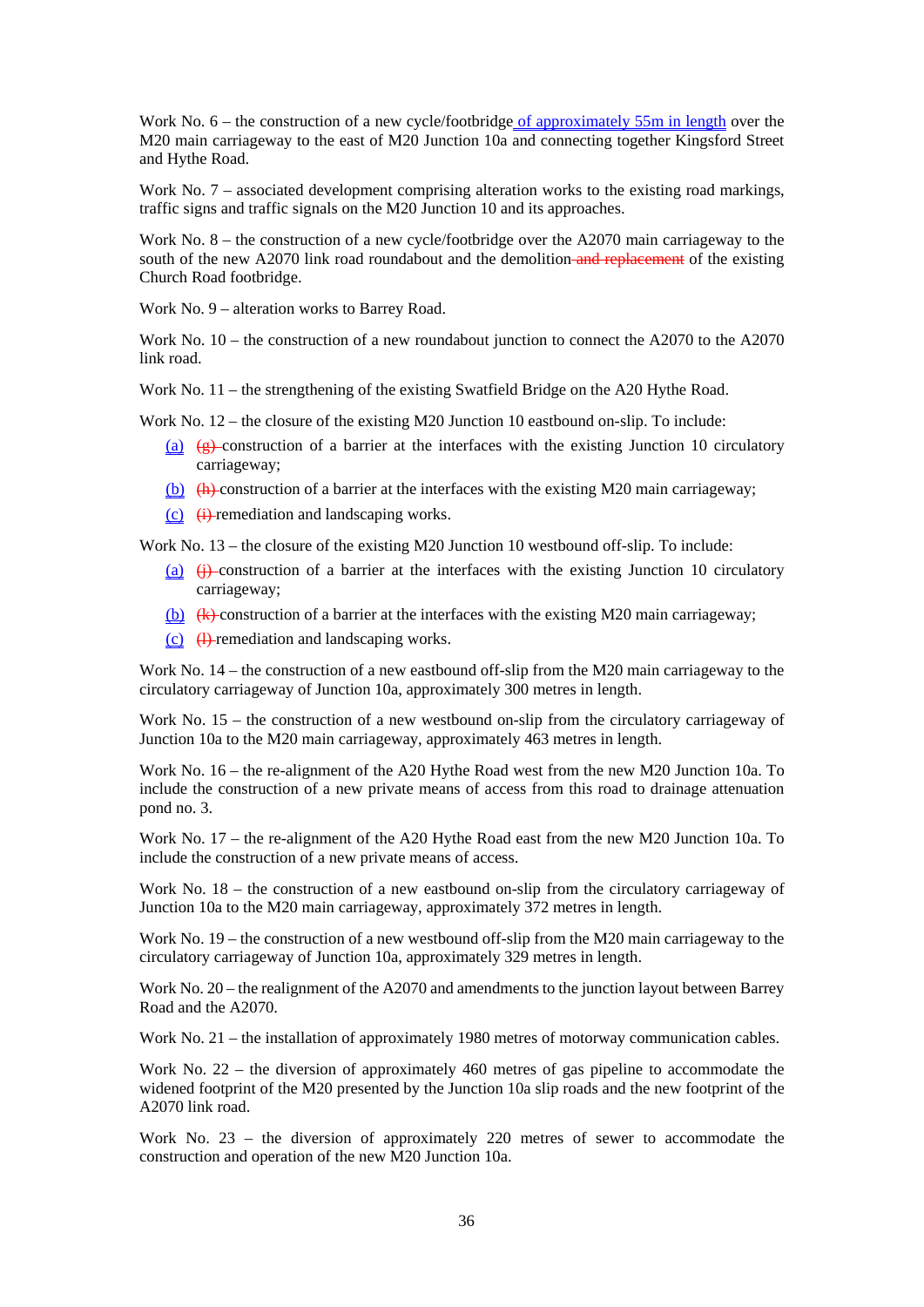Work No. 24 – the diversion of approximately 950 metres of telecoms equipment to accommodate the widening of the A20 Hythe Road and the construction and operation of the new M20 Junction 10a.

Work No. 25 – the diversion of approximately 850 metres of water pipeline to accommodate the widening of the A20 Hythe Road and the construction and operation of the new M20 Junction 10a.

Work No. 26 – the diversion of approximately 500 metres of telecoms equipment to accommodate the widening of the A20 Hythe Road and the construction and operation of the new M20 Junction 10a. Additionally, the diversion of approximately 400 metres of telecoms equipment to accommodate the realignment of the A2070 and the construction and operation of the new A2070 link road roundabout.

Work No. 27 – the diversion of approximately 500 metres of telecoms equipment to accommodate the widening of the A20 Hythe Road and the construction and operation of the new M20 Junction 10a. Additionally, the diversion of approximately 400 metres of telecoms equipment to accommodate the realignment of the A2070 and the construction and operation of the new A2070 link road roundabout.

Work No. 28 – the diversion of approximately 500 metres of power cables to accommodate the widening of the A20 Hythe Road and the construction and operation of the new M20 Junction 10a. Additionally, the diversion of approximately 650 metres of power cables to accommodate the realignment of the A2070 and the construction and operation of the new A2070 link road roundabout.

Work No. 29 – the diversion of approximately 50 metres of communication cables to accommodate the installation of the replacement Church Road footbridge.

In connection with the construction of any of those works, further development within the Order limits consisting of—

- (a) alteration to the layout of any street permanently or temporarily, including but not limited to increasing or reducing the width of the carriageway of the street by reducing or increasing the width of any kerb, footpath, footway, cycle track or verge within the street; and altering the level of any such kerb, footpath, footway, cycle track or verge;
- (b) works required for the strengthening, improvement, maintenance or reconstruction of any street;
- (c) refurbishment works to any existing bridge;
- (d) the strengthening, alteration or demolition of any building;
- (e) ramps, means of access, non-motorised links, footpaths, cycle tracks and crossing facilities;
- (f) embankments, viaducts, aprons, abutments, shafts, foundations, retaining walls, barriers, pumping stations, parapets, drainage, outfalls, ditches, wing walls, highway lighting, fencing and culverts;
- (g) street works, including breaking up or opening up a street, or any sewer, drain or tunnel under it; tunnelling or boring under a street;
- (h) works to place, alter, remove or maintain street furniture or apparatus in a street, or apparatus in other land, including mains, sewers, drains, pipes, cables, ducts and lights;
- (i) works to alter the course of or otherwise interfere with a watercourse;
- (j) landscaping, noise bunds and barriers, works associated with the provision of ecological mitigation and other works to mitigate any adverse effects of the construction, maintenance or operation of the authorised development;
- (k) works for the benefit or protection of land affected by the authorised development;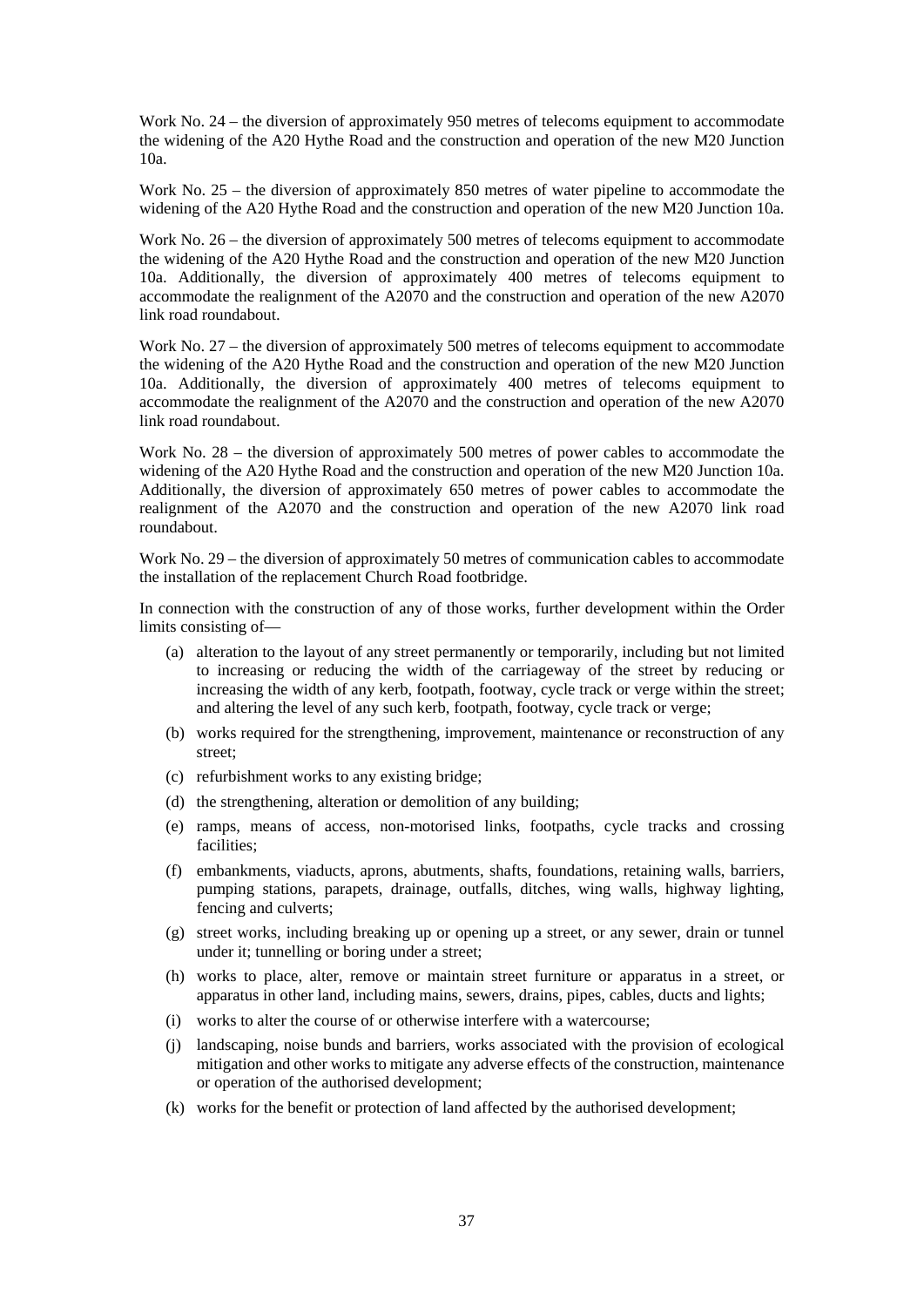- (l) site preparation works, site clearance (including fencing, vegetation removal, demolition of existing structures and the creation of alternative footpaths); earthworks (including soil stripping and storage, site levelling); remediation of contamination;
- (m) the felling of trees;
- (n) construction compounds and working sites, storage areas, temporary vehicle parking, construction fencing, perimeter enclosure, security fencing, construction-related buildings, temporary worker accommodation facilities, welfare facilities, construction lighting, haulage roads and other buildings, machinery, apparatus, works and conveniences;
- (o) the provision of other works including pavement works, kerbing and paved areas works, signing, signals, gantries, road markings works, traffic management measures including temporary roads and such other works as are associated with the construction of the authorised development; and
- (p) such other works, working sites, storage areas and works of demolition, as may be necessary or expedient for the purposes of, or for purposes ancillary to, the construction of the authorised development.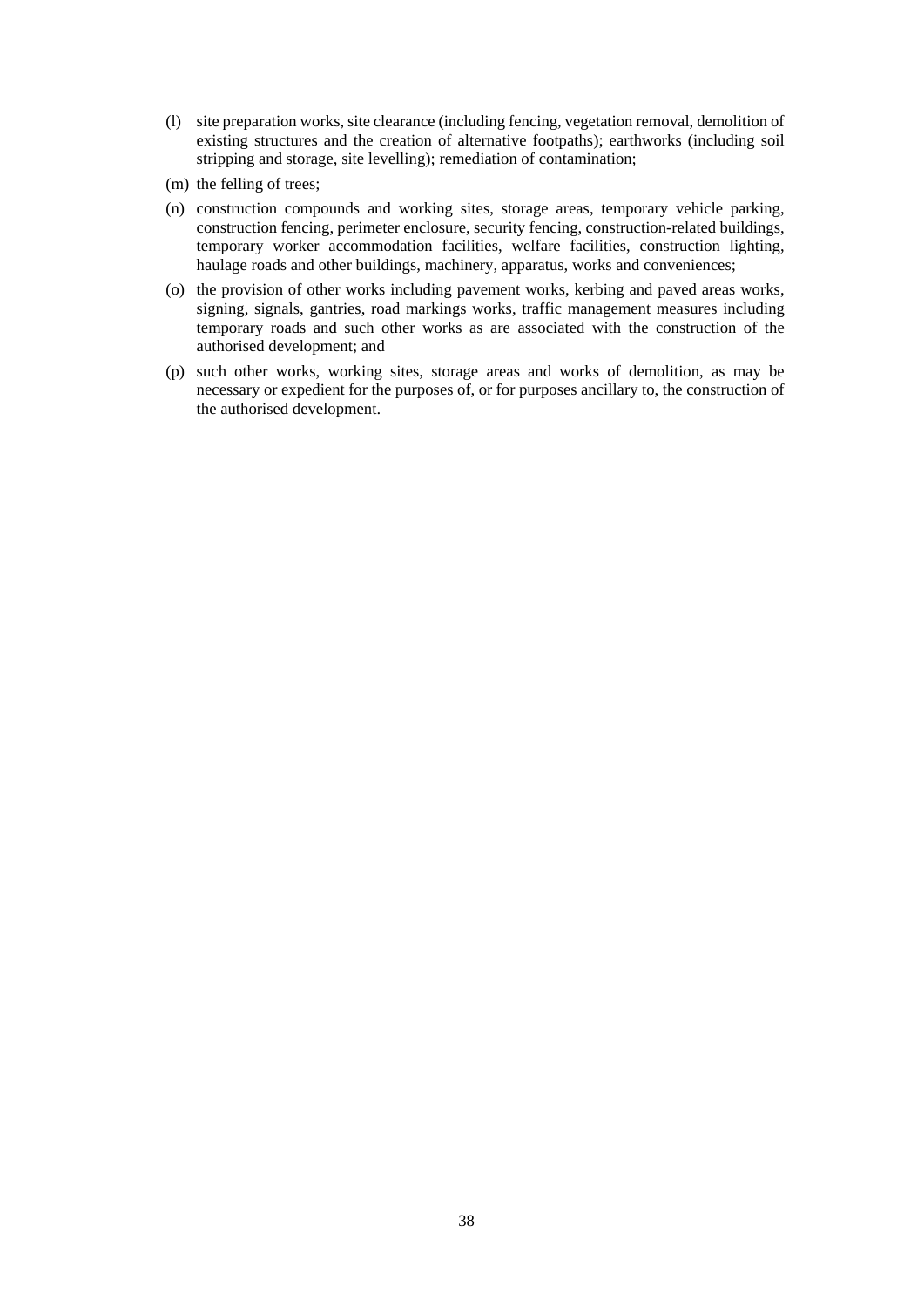# SCHEDULE 2 Article 5 REQUIREMENTS

### PART 1

### REQUIREMENTS

### **Interpretation**

**1.** In this Schedule-

"CEMP" means construction environmental management plan;

"contaminated land" has the same meaning as that given in section 78A of the Environmental Protection Act 1990;

"County Archaeologist" means the individual appointed as such by the relevant planning authority;

"Ecological Clerk of Works" means the individual appointed as such by the [undertaker];

"European protected species" has the same meaning as in regulations 40 and 44 of the Conservation of Habitats and Species Regulations 2010 ;

"HEMP" means the handover environmental management plan, being the CEMP to be developed towards the end of the construction of the authorised development which is to contain-

- (a) the environmental information needed for the future maintenance and operation of the authorised development;
- (b) the long-term commitments to aftercare, monitoring and maintenance activities relating to the environmental features and mitigation measures that will be required to ensure the continued long-term effectiveness of the environmental mitigation measures and the prevention of unexpected environmental impacts during the operation of the authorised development; and
- (c) a record of the consents, commitments and permissions resulting from liaison with statutory bodies.

"LEMP" means landscape and ecological management plan, including a reptile mitigation strategy;

"protected species" means species which are subject to protection under the laws of England or which are European protected species;

"Stour Park site" means the land to the south of the authorised development that is the subject of a planning application that has been submitted todesignated by Policy U19 – Sevington, in the Ashford Borough Council under reference number 14/00906/AS or such part of that land, or other adjacent land, as may from time to time be the subject of an application for planning permission to carry out development.Urban Sites and Infrastructure Development Plan Document 2012.

### **Time limits**

**2.** The authorised development must not commence later than the expiration of 5 years beginning with the date on which this Order comes into force.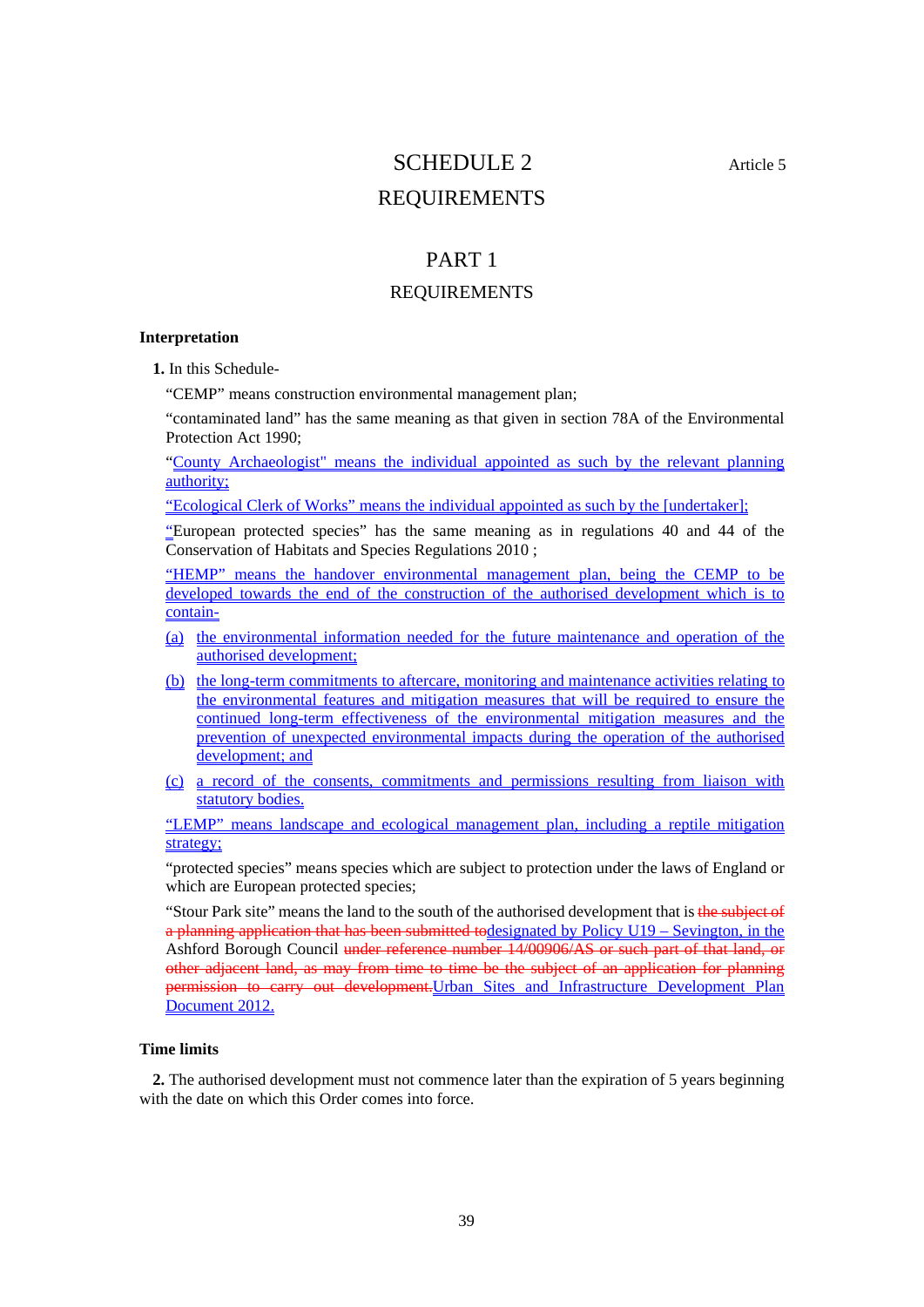#### **Construction Environmental Management Plan**

**3.**—(1) No part of the authorised development is to commence until a CEMP has been prepared in consultation with the relevant planning authority, the local highway authority and the Environment Agency and submitted to and approved in writing by the Secretary of State.

(2) The CEMP must—

- (a) be substantially in accordance with the outline CEMP certified under article 4443 (certification of plans, etc.) save that measures may be added to take account of and accommodate within the CEMP any turning loop constructed or under construction by the local highway authority on plot 4/16/c as identified in the book of reference and on the land plans at the time of commencement of the authorised development;
- (b) contain a record of all the sensitive environmental features that have the potential to be affected by the construction of the proposed development;
- (c) incorporate the measures as detailed in the environmental statement;
- (d) include information on the control measures required to mitigate and reduce potential impacts which reflect the mitigation measures included in the environmental statement;
- (e) require adherence to working hours of 07:00 to 18:00 on Mondays to Fridays and 07:00 to 13:00 on Saturdays, except for—
	- (i) works requiring the full or partial closure of, or otherwise adversely affecting the operation of, the M20 carriageway;
	- (ii) works associated with the demolition of the Church Road footbridge and the Highfield Lane bridge;
	- (iii) works associated with the construction of the new Church Road Bridge, the new Kingsford Street Bridge, the two new Junction 10a interchange bridges over the M20 carriageway and the A20 Swatfield bridge;
	- (iv) works associated with the diversion of existing utilities;
	- (v) works associated with traffic management and signal changes;
	- (vi) works associated with tie-ins to existing carriageways; and
	- (vii) any emergency works;
- (f) include management plans, working methods and mitigation measures for each of the topics covered in the environmental statement, including -
	- (i) Landscape Environmental Management Plan;LEMP;
	- (ii) Arboricultural Method Statement;
	- (iii) Archaeological Written Scheme of Investigation;
	- (iv) Japanese Knotweed Management Plan;
	- (v) Materials Management Plan;
	- (vi) Soil Handling and Management Plan;
	- (vii) Site Waste Management Plan;
	- (viii) Traffic and Transport Plan; and
	- (ix) Community Relations Strategy; and
	- (x) Groundwater Monitoring Strategy.

(3) The authorised development must be constructed in accordance with the approved CEMP.

(4) Upon completion of construction of the authorised development the CEMP must be converted into the HEMP which may include measures to take account of and accommodate within the HEMP any turning loop constructed or to be constructed by the local highway authority on plot 4/16/c as identified in the book of reference and on the land plans.

(5) The authorised development must be operated and maintained in accordance with the HEMP.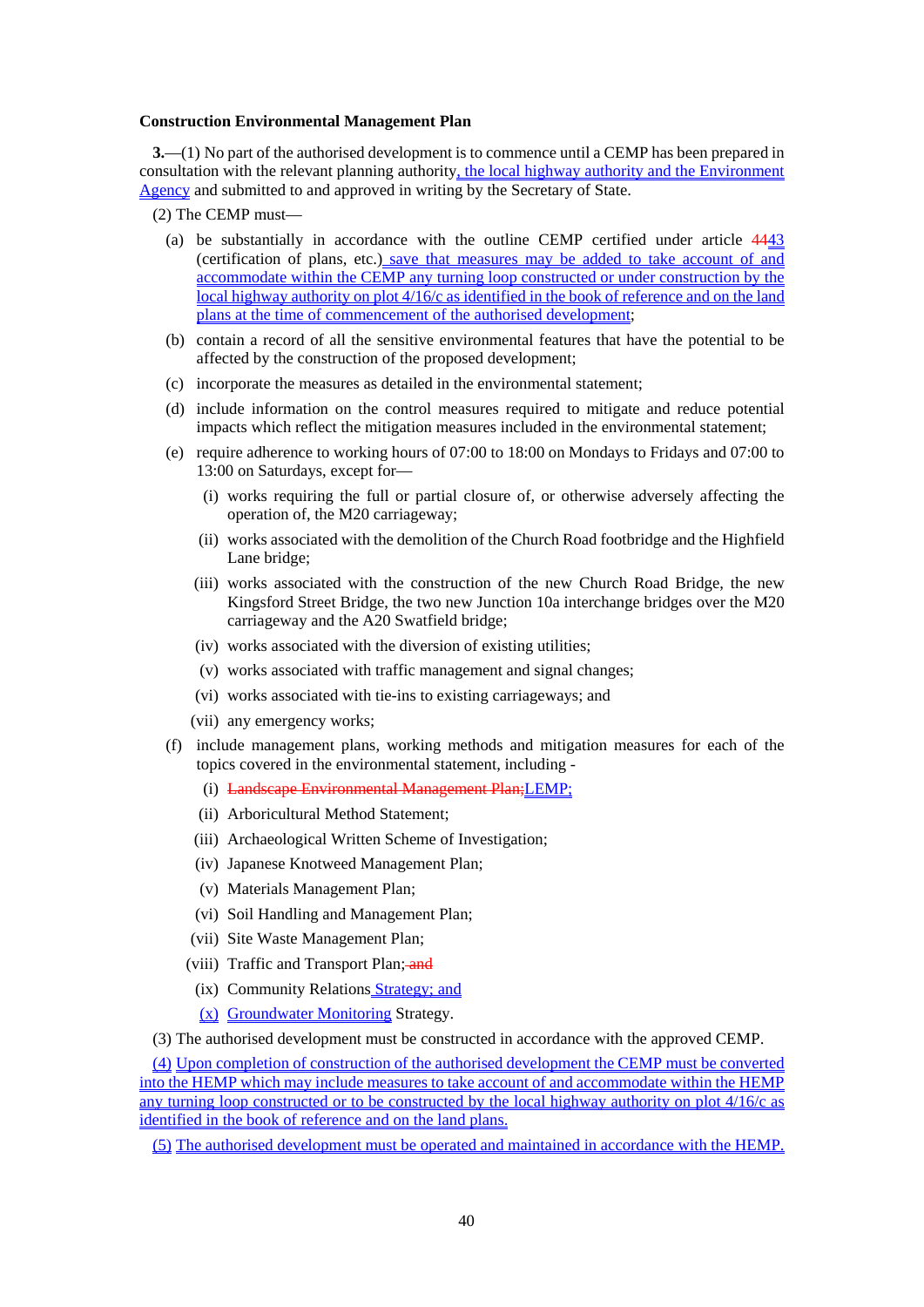#### **Details of consultation**

**4.**—(1) With respect to any requirement which requires details to be submitted to the Secretary of State for approval under this Schedule, the details submitted must be accompanied by a summary report setting out the consultation undertaken by the undertaker to inform the details submitted and the undertaker's response to that consultation.

(2) At the time of submission to the Secretary of State for approval, the undertaker must provide a copy of the summary report referred to under sub-paragraph (1) to the relevant consultees referred to in the requirement in relation to which approval is being sought from the Secretary of State.

(3) The undertaker must ensure that any consultation responses are reflected in the details submitted to the Secretary of State for approval under this Schedule, but only where it is appropriate, reasonable and feasible to do so, taking into account considerations including, but not limited to, cost and engineering practicality.

(4) Where the consultation responses are not reflected in the details submitted to the Secretary of State for approval, the undertaker must state in the summary report referred to under sub-paragraph (1) the reasons why the consultation responses have not been reflected in the submitted details.

#### **Landscaping**

**5.4.**—(1) No part of the authorised development is to commence until a written landscaping scheme for that part has been submitted to and approved in writing by the Secretary of State following consultation with the relevant planning authority and the local highway authority.

(2) No part of the authorised development, including vegetation clearance, is to commence until an arboricultural walkover survey and tree survey for that part taking due regard to the guidance in British Standard 5837: 2012 have been undertaken to identify any significant constraints posed by trees.

(3) The landscaping scheme prepared under sub-paragraph  $(1)$  must be based on-the preliminary landscape design referred to in chapter 2 of the environmental statement masterplan and the results of the surveys undertaken under sub-paragraph (2) and must take account of and accommodate any turning loop constructed or under construction by the local highway authority on plot 4/16/c as identified in the book of reference and on the land plans at the time of commencement of the authorised development.

(4) The landscaping scheme prepared under sub-paragraph (1) must include details of hard and soft landscaping works, including—

- (a) location, number, species, size and planting density of any proposed planting;
- (b) cultivation, importing of materials and other operations to ensure plant establishment;
- (c) proposed finished ground levels;
- (d) hard surfacing materials;
- (e) details of existing trees to be retained, with measures for their protection during the construction period; and
- (f) implementation timetables for all landscaping works.

#### **Implementation and maintenance of Landscapinglandscaping**

**6.5.**—(1) All landscaping works must be carried out in accordance with the landscaping scheme approved under Requirement 4.5.

(2) All landscaping works must be carried out to a reasonable standard in accordance with the relevant recommendations of appropriate British Standards or other recognised codes of good practice.

(3) Any tree or shrub planted as part of the landscaping scheme that, within a period of 5 years after planting, is removed, dies or becomes, in the opinion of the relevant planning authority,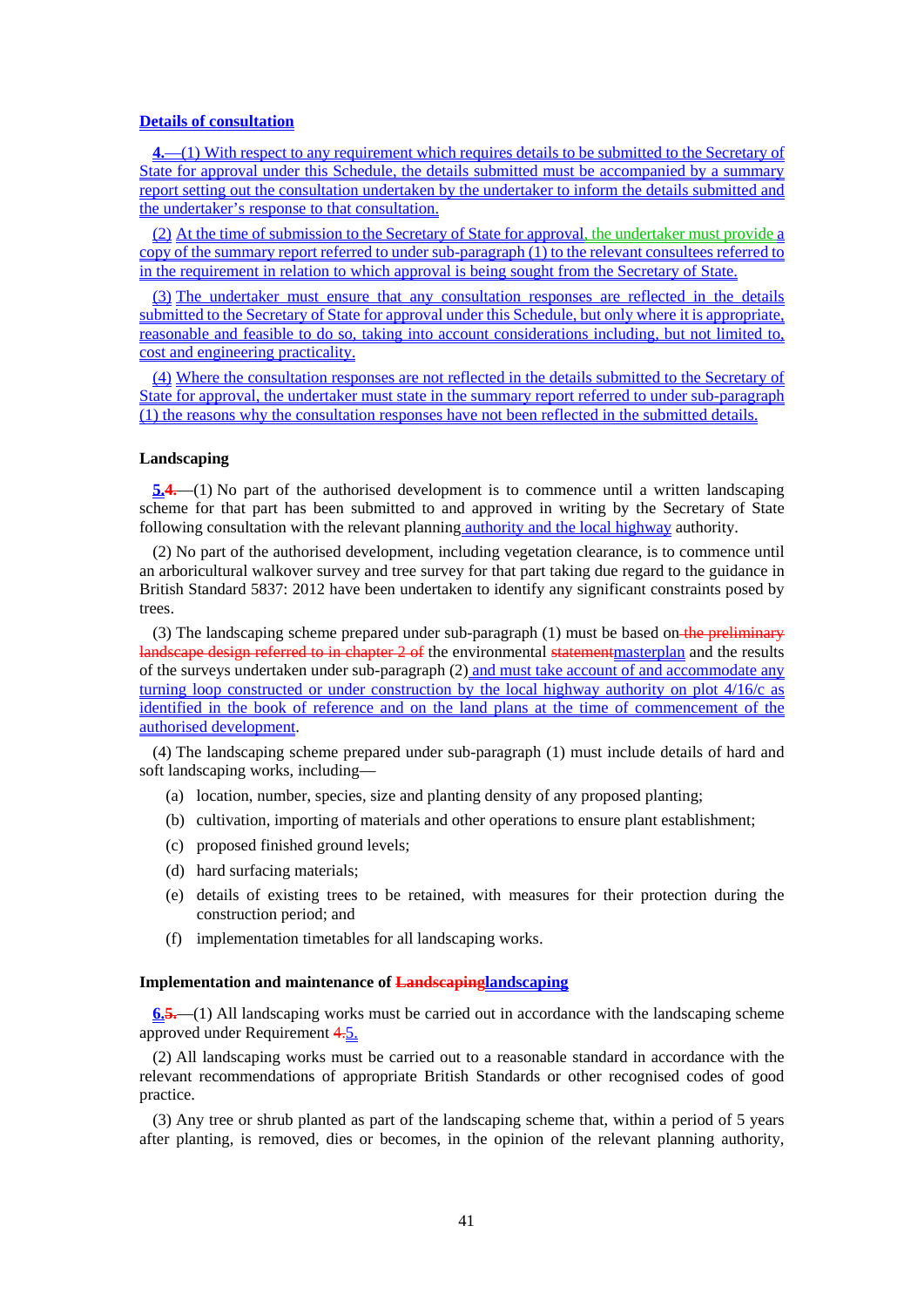seriously damaged or diseased, must be replaced in the first available planting season with a specimen of the same species and size as that originally planted.

#### **Fencing**

**7.6.** Any permanent and temporary fencing and other means of enclosure for the authorised development must be constructed and installed in accordance with the undertaker's Manual of Contract Documents for Highway Works except where any departures from that manual are agreed in writing by the Secretary of State in connection with the authorised development.

### **Contaminated landLand and groundwater contamination**

**8.7.**—(1) No part of the authorised development is to commence until a contamination risk assessment in respect of controlled waters has been produced which is to include details of-

- (a) any existing sources of contamination within the Order limits that may be affected by the carrying out of the authorised development;
- (b) any reasonably required protective measures to ensure that the carrying out of the authorised development does not make worse any adverse conditions or risks associated with such existing sources of contamination; and
- (c) appropriate remediation strategies and mitigation measures to address any historic contamination which is shown to be having significant, unacceptable effects on the environment within the context of the proposed works,

and the assessment has been submitted to and approved by the Secretary of State following consultation with the Environment Agency.

(2) The steps and measures that are identified as necessary for the purposes of carrying out the authorised development in the assessment referred to in sub-paragraph (1) must be implemented as part of the authorised development.

(3) In the event that contaminated landmaterials, including impacted groundwater, is found at any time when carrying out the authorised development, which was not previously identified in the environmental statement, the undertaker must cease construction of the authorised development in the vicinity of that contaminated landcontamination and must report it immediately in writing to the Secretary of State, the Environment Agency and relevant planning authority, and in agreement with the Environment Agency and the relevant planning authority undertake a risk assessment of the contamination.

 $(4)$   $(4)$  Where the undertaker determines that remediation is necessary, a written scheme and programme for the remedial measures to be taken to render the land fit for its intended purpose must be prepared submitted to and approved in writing by the Secretary of State following consultation with the Environment Agency and the relevant planning authority.

 $(5)$   $(2)$  Remedial measures must be carried out in accordance with the approved scheme.

### **Archaeology**

**9.8.**—(1) No part of the authorised development is to commence until for that part a written schemean archaeological framework strategy for the investigation and mitigation of areas of archaeological interest, reflecting the mitigation measures included in chapter 6 of the environmental statement, with provision for sub-written schemes of investigation for each area and each phase (evaluation and/or detailed excavation and/or watching brief), has been prepared in consultation with the relevant planning authority and the local highway authority, agreed with the County Archaeologist and submitted to and approved in writing by the Secretary of State.

(2) The authorised development must be carried out in accordance with the sehemearchaeological framework strategy and sub-written schemes of investigation referred to in sub-paragraph (1) unless otherwise agreed in writing by the Secretary of State.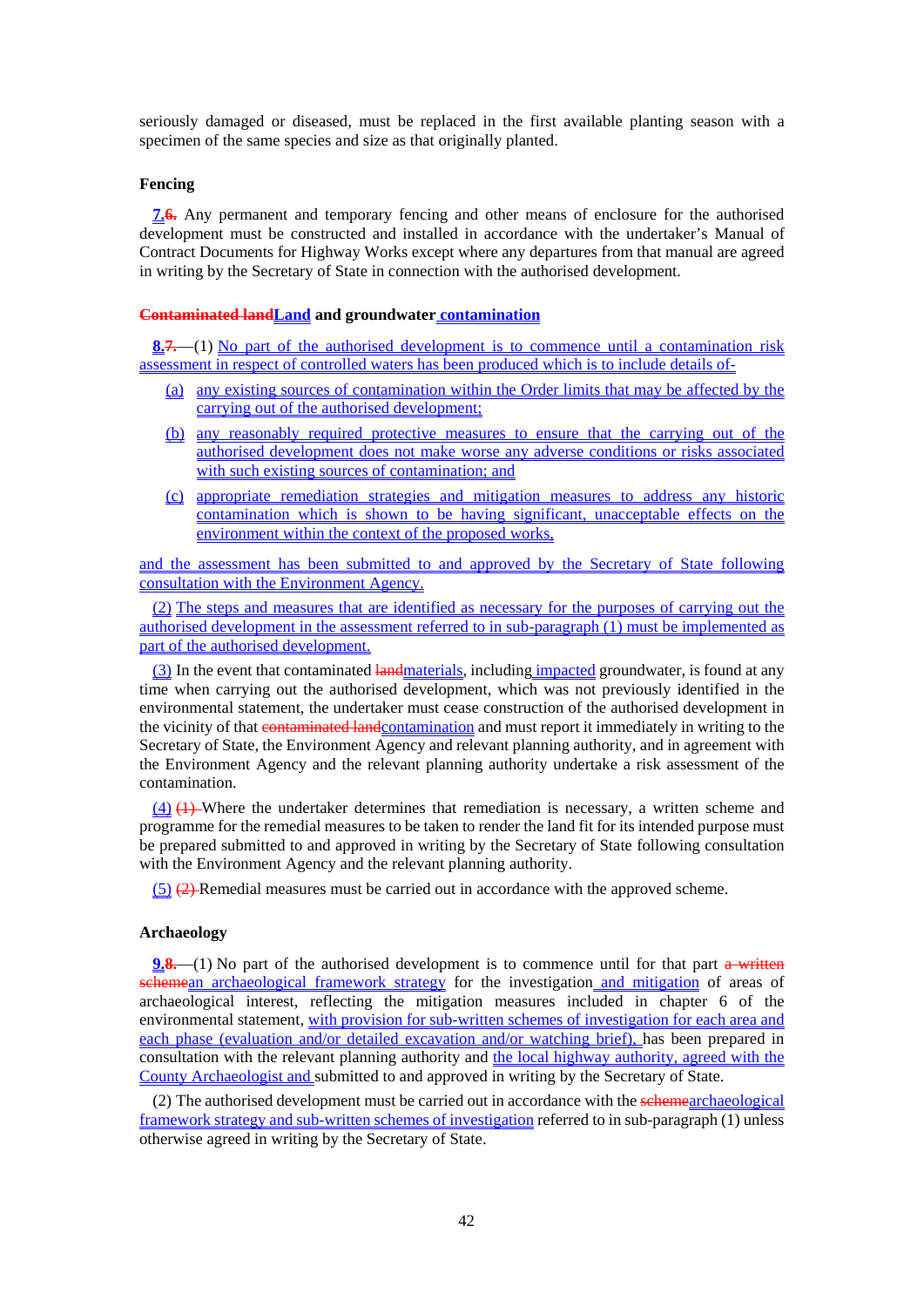(3) A copyprogramme of any analysis, archaeological reporting, post excavation and publication or archiving required as part of the **archaeological framework** strategy and sub-written schemeschemes of investigation referred to in sub-paragraph (1) must be agreed with the County Archaeologist and implemented within a timescale agreed with the County Archaeologist and deposited with the Historic Environment Record of the relevant planning authority within one yeartwo years of the date of completion of the authorised development or such other period as may be agreed in writing by the relevant planning authority.

(4) Any archaeological remains not previously identified which are revealed when carrying out the authorised development must be retained in situ and reported to the relevant planning authority and Secretary of State within a period of 14 days from the date they are identifiedsubject to appropriate mitigation as set out in the archaeological framework strategy and mitigation agreed with the County Archaeologist.

(5) No construction operations are to take place within 10 metres of the remains referred to in sub-paragraph (4) for a period of 14 days from the date they are identified unless otherwise agreed in writing by the Secretary of State.

(6) If the Secretary of State is of the view that the archaeological remains require further investigation, no construction operations are to take place within 10 metres of the remains until provision has been made, in consultation with the relevant planning authority, for the further investigation and recording of the remains in accordance with details to be submitted in writing to, and approved in writing by, the Secretary of State. On completion of the authorised development, suitable resources and provisions for long term storage of the archaeological archive will be agreed with the County Archaeologist.

### **Protected Speciesspecies**

**10.9.**—(1) In the event that any protected species is found at any time when carrying out the authorised development, which waswhich were not previously identified in the environmental statement, or nesting birds are found at any time when carrying out the authorised development the undertaker must cease construction works within 10 metres of the location of that protected species and report it immediately to Natural England and the relevant planning authority.the Ecological Clerk of Works.

(2) The undertaker must prepare a written scheme for the protection and mitigation measures for any protected species that were not previously identified in the environmental statement or nesting birds found when carrying out the authorised development, which was not previously identified in the environmental statement. Where nesting birds are identified works should cease within 10 metres of the nest until birds have fledged and the nest is no longer in use.

(3) The undertaker must implement the written scheme prepared under sub-paragraph (42) immediately and construction within 10 metres of the protected species in the area specified in the written scheme must not recommence until any necessary licences are obtained to enable mitigation measures to be implemented.

### **Traffic Managementmanagement**

**11.10.**—(1) No authorised development is to commence until a traffic management plan for the construction of the authorised development has been submitted to and approved in writing by the Secretary of State following consultation with the relevant highway authority.

(2) The authorised development must be constructed in accordance with the approved traffic management plan.

### **Detailed design**

**12.11.**—(1) The authorised development must be designed in detail and carried out so that it is compatible with the preliminary scheme design shown on the works plans and the engineering section drawings, unless otherwise agreed in writing by the Secretary of State following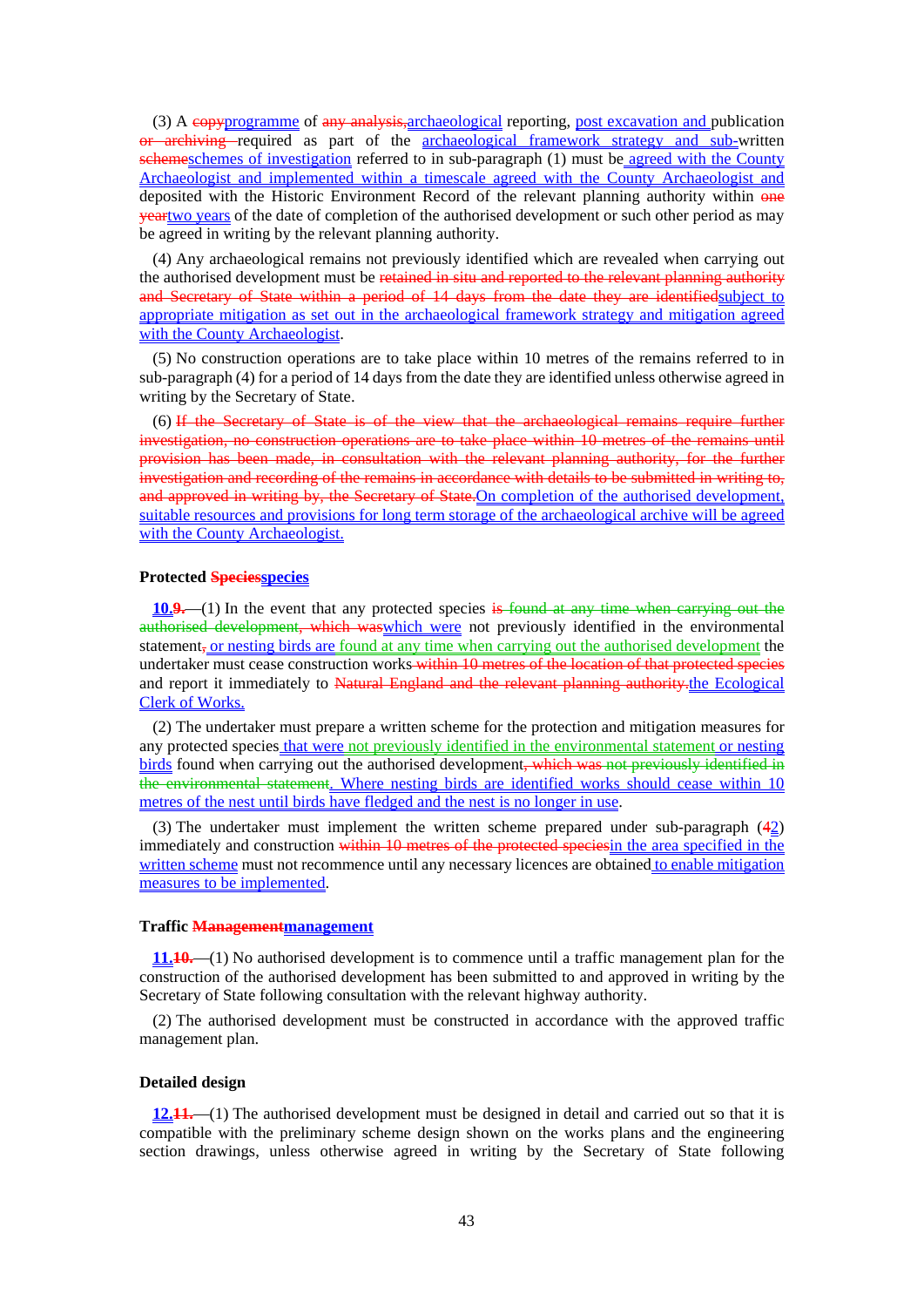consultation with the relevant planning authority and local highway authority on matters related to itstheir functions and provided that the Secretary of State is satisfied that any amendments to the works plans and the engineering section drawings showing departures from the preliminary design would not give rise to any materially new or materially worse adverse environmental effects in comparison with those reported in the environmental statement.

(2) Where amended details are approved by the Secretary of State under sub-paragraph (1), those details are deemed to be substituted for the corresponding works plans or engineering section drawings and the undertaker must make those amended details available in electronic form for inspection by members of the public.

### **Surface and foul water drainage**

**13.12.**—(1) No part of the authorised development is to commence until written details of the surface and foul water drainage system, reflecting the mitigation measures in chapter 14 of the environmental statement and including means of pollution control, have been submitted to and approved in writing by the Secretary of State following consultation with the relevant planning authority, the local highway authority and the Environment Agency.

(2) The drainage system must be constructed in accordance with the approved details referred to in sub-paragraph (1) unless otherwise agreed in writing by the Secretary of State.

### **Approvals and amendments to approved details**

**14.13.** With respect to any requirement which requires the authorised development to be carried out in accordance with the details approved under this Schedule, the approved details are taken to include any amendments that may subsequently be approved or agreed in writing by the Secretary of State.

#### **Alternative A2070 options**

**15.14.**—(1) Only one of A2070 Option A and A2070 Option B may be constructed.

(2) The undertaker must not give notice in writing to the relevant planning authority and local highway authority of its intention to construct the A2070 Option B for the purposes of articles 21 and 24 unless a planning permission has first been granted for the development of the Stour Park site.

### PART 2

### PROCEDURE FOR DISCHARGE OF REQUIREMENTS

#### **Applications made under requirements**

**1.**—(1) Where an application has been made to the Secretary of State for any consent, agreement or approval required by a requirement (including agreement or approval in respect of part of a requirement) included in this Order, the Secretary of State must give notice to the undertaker of his or her decision on the application within a period of 8 weeks beginning with-

- (a) the day immediately following that on which the application is received by the Secretary of State;
- (b) the day immediately following that on which further information has been supplied by the undertaker under paragraph 2; or
- (c) such longer period as may be agreed between the parties.

(2) Subject to sub-paragraph (3), in the event that the Secretary of State does not determine an application within the period set out in sub-paragraph (1), the Secretary of State is taken to have granted all parts of the application (without any condition or qualification) at the end of that period.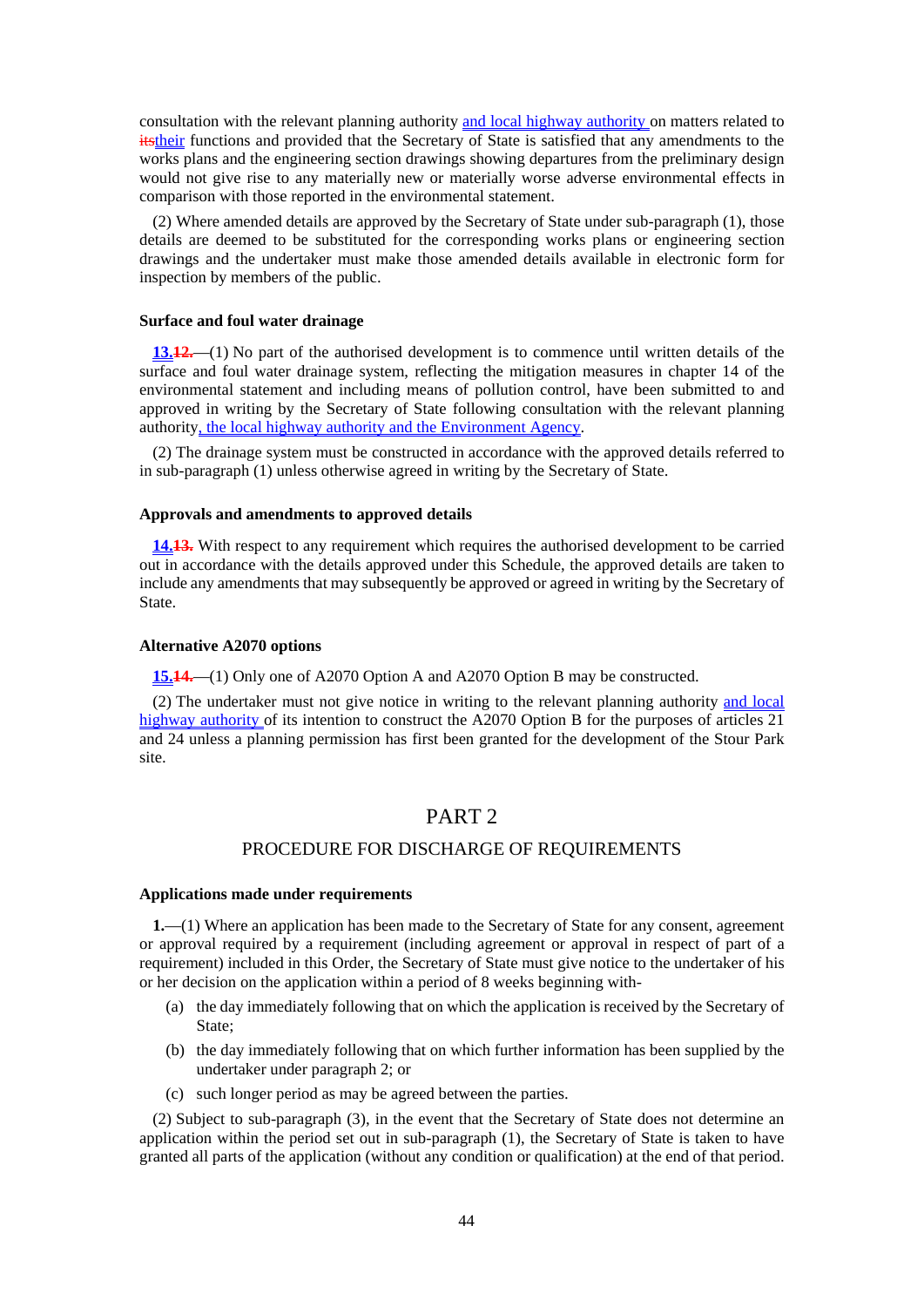(3) Where—

- (a) an application has been made to the Secretary of State for any consent, agreement or approval required by a requirement included in this Order;
- (b) the Secretary of State does not determine such application within the period set out in sub-paragraph (1); and
- (c) the application is accompanied by a report that considers it likely that the subject matter of the application is to give rise to any materially new or materially worse environmental effects in comparison with the authorised development as approved,

then the application is taken to have been refused by the Secretary of State at the end of that period.

#### **Further information**

**2.**—(1) In relation to any part of an application made under this Schedule, the Secretary of State has the right to request such further information from the undertaker as is necessary to enable the Secretary of State to consider the application.

(2) In the event that the Secretary of State considers such further information to be necessary, the Secretary of State must, within 21 business days of receipt of the application, notify the undertaker in writing specifying the further information required and (if applicable) to which part of the application it relates. In the event that the Secretary of State does not give such notification within this 21 day period the Secretary of State is deemed to have sufficient information to consider the application and is not thereafter entitled to request further information without the prior agreement of the undertaker.

(3) Where further information is requested under this paragraph 2 in relation to part only of an application, that part is treated as separate from the remainder of the application for the purposes of calculating the time periods referred to in paragraph 1 and in this paragraph.

#### **Register of requirements**

**3.**—(1) The undertaker must, as soon as practicable following the making of this Order, establish and maintain in an electronic form suitable for inspection by members of the public a register of those requirements contained in Part 1 of this Schedule that provide for further approvals to be given by the Secretary of State.

(2) The register must set out in relation to each such requirement the status of the requirement, in terms of whether any approval to be given by the Secretary of State has been applied for or given, providing an electronic link to any document containing any approved details.

(3) The register must be maintained by the undertaker for a period of 3 years following completion of the authorised development.

#### **Anticipatory steps towards compliance with any requirement**

**4.** If before this Order came into force the undertaker or any other person took any steps that were intended to be steps towards compliance with any provision of Part 1 of this Schedule, those steps may be taken into account for the purpose of determining compliance with that provision if they would have been valid steps for that purpose had they been taken after this Order came into force.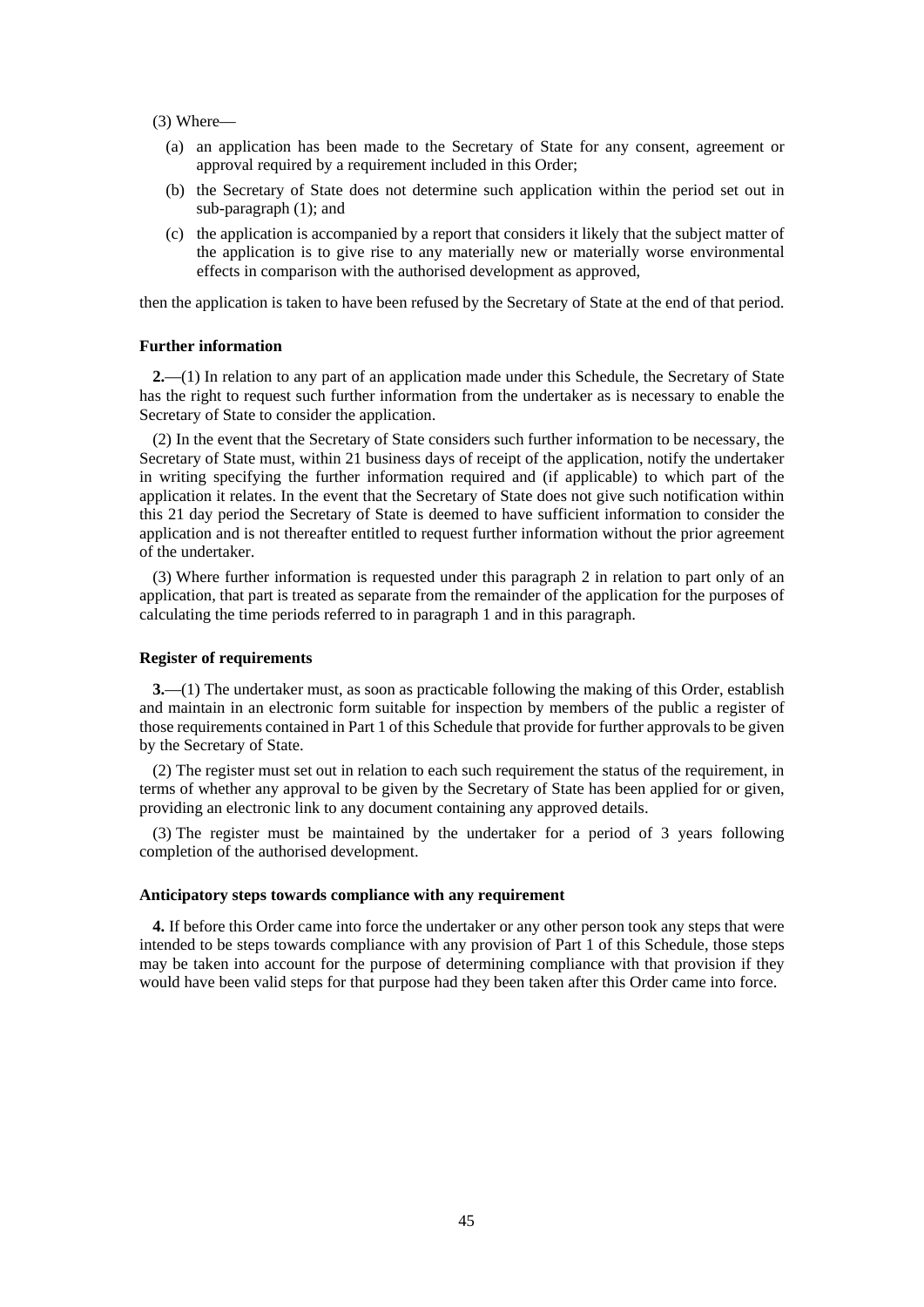# SCHEDULE 3 Articles 13 and 17

# CLASSIFICATIONS OF ROADS, ETC.

# PART 1

# SPECIAL ROADS

| $(1)$ Area | $(2)$ Length of road                                                        |
|------------|-----------------------------------------------------------------------------|
| Ashford    | M20 eastbound off slip onto Junction 10a between point D and point E on the |
| Borough    | classification of roads plans, comprising 307 metres.                       |
| Ashford    | M20 eastbound on slip onto the M20 from Junction 10a between point K and    |
| Borough    | point L on the classification of roads plans, comprising 379 metres.        |
| Ashford    | M20 westbound off slip onto Junction 10a between point N and point M on the |
| Borough    | classification of roads plans, comprising 340 metres.                       |
| Ashford    | M20 westbound on slip onto the M20 from Junction 10a between point G and    |
| Borough    | point F on the classification of roads plans, comprising 463 metres.        |

# PART 2

### TRUNK ROADS

| (1)                    | (2)                                                                                                                                                                         |
|------------------------|-----------------------------------------------------------------------------------------------------------------------------------------------------------------------------|
| Area                   | Length. of road                                                                                                                                                             |
| Ashford Borough        | In the event of construction of the A2070 Option A only, A2070 link road<br>between point $Q$ and point $R$ on the classification of roads plans, comprising<br>693 metres. |
| Ashford Borough        | In the event of construction of the A2070 Option A only, A2070 link road<br>between point S and point T on the classification of roads plans, comprising 722<br>metres.     |
| Ashford Borough        | In the event of construction of the A2070 Option B only, A2070 link road<br>between point Q and point CC on the classification of roads plans, comprising<br>338 metres.    |
| Ashford Borough        | In the event of construction of the A2070 Option B only, A2070 link road<br>between point II and point R on the classification of roads plans, comprising 288<br>metres.    |
| Ashford Borough        | In the event of construction of the A2070 Option B only, A2070 link road<br>between point S and point DD on the classification of roads plans, comprising<br>363 metres.    |
| Ashford Borough        | In the event of construction of the A2070 Option B only, A2070 link road<br>between point HH and point T on the classification of roads plans, comprising<br>288 metres.    |
| Ashford Borough        | In the event of construction of the A2070 Option B only, Stour Park roundabout<br>circulatory carriageway, comprising 200 metres.                                           |
| Ashford Borough        | A2070 Bad Munstereifel Road between point U and point V on the<br>classification of roads plans, comprising 237 metres.                                                     |
| <b>Ashford Borough</b> | A2070 Bad Munstereifel Road between point W and point X on the<br>classification of roads plans, comprising 225 metres.                                                     |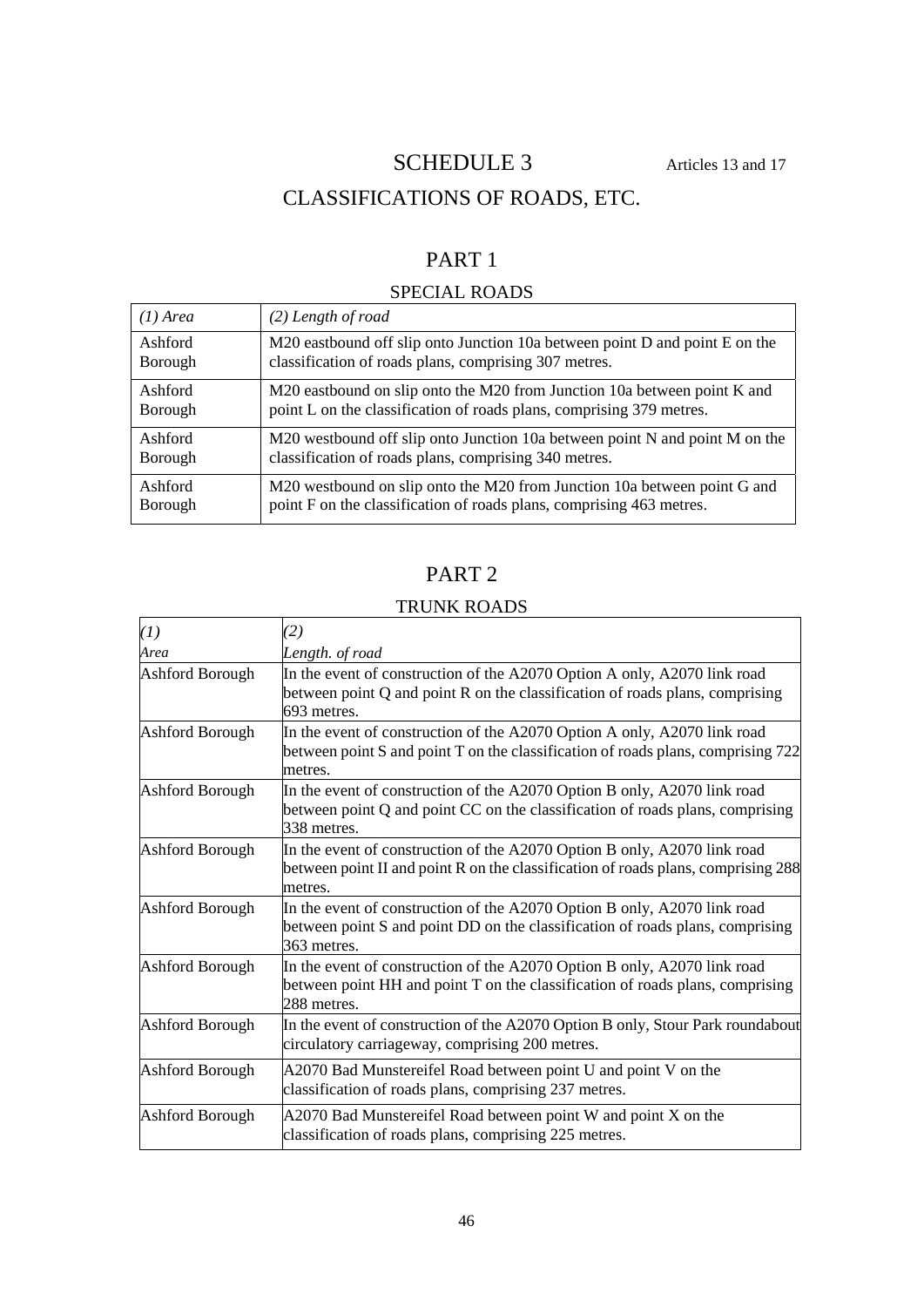| Ashford Borough | A2070 link road roundabout circulatory carriageway, comprising 200 metres.                                                 |
|-----------------|----------------------------------------------------------------------------------------------------------------------------|
| Ashford Borough | $A2070$ Bad Munstereifel Road, between point Y and point Z on the<br>classification of roads plans, comprising 354 metres. |
| Ashford Borough | A2070 Bad Munstereifel Road, between point AA and point BB on the<br>classification of roads plans, comprising 348 metres. |
| Ashford Borough | M20 Junction 10a roundabout circulatory carriageway, comprising 490 metres.                                                |

# CLASSIFIED ROADS

| (1)             |                                                                                                                     |
|-----------------|---------------------------------------------------------------------------------------------------------------------|
| Area            | Length. of road                                                                                                     |
| Ashford Borough | $A20$ Hythe Road between point A and points B and C on the classification of<br>roads plans, comprising 186 metres. |
| Ashford Borough | A 20 Hythe Road between points H and I and point J on the classification of<br>roads plans, comprising 249 metres.  |

# PART 4

### UNCLASSIFIED ROADS

| (I)             |                                                                                                                                                                                                     |
|-----------------|-----------------------------------------------------------------------------------------------------------------------------------------------------------------------------------------------------|
| Area            | Length. of road                                                                                                                                                                                     |
| Ashford Borough | Kingsford Street between point O and point P on the classification of roads<br>plans, comprising 151 metres.                                                                                        |
| Ashford Borough | In the event of construction of the A2070 Option B only, spur to Stour Park<br>developmentsite between point FF and points EE and GG on the classification<br>of roads plans, comprising 68 metres. |

# PART 5

# SPEED LIMITS

| (1)        | (2)                                                                                                                                                                                                                                                               | (3)               |
|------------|-------------------------------------------------------------------------------------------------------------------------------------------------------------------------------------------------------------------------------------------------------------------|-------------------|
| Parish(es) | Road name, number and length                                                                                                                                                                                                                                      | Speed Limit       |
| Ashford,   | A20, Hythe Road                                                                                                                                                                                                                                                   | 40 miles per hour |
| Mersham    | From a point 40 metres north west of the M20<br>Junction 10a circulatory carriageway along<br>its length to where it joins the M20 Junction<br>10a circulatory carriageway for a total<br>distance of 40 metres.<br>As shown on sheet 2 of the speed limit plans. |                   |
| Mersham    | A20, Hythe Road<br>From where the A20 diverges/merges with<br>the M20 Junction 10a circulatory carriageway<br>along its length to a point 45 metres east of<br>this location.<br>As shown on sheet 2 of the speed limit plans.                                    | 40 miles per hour |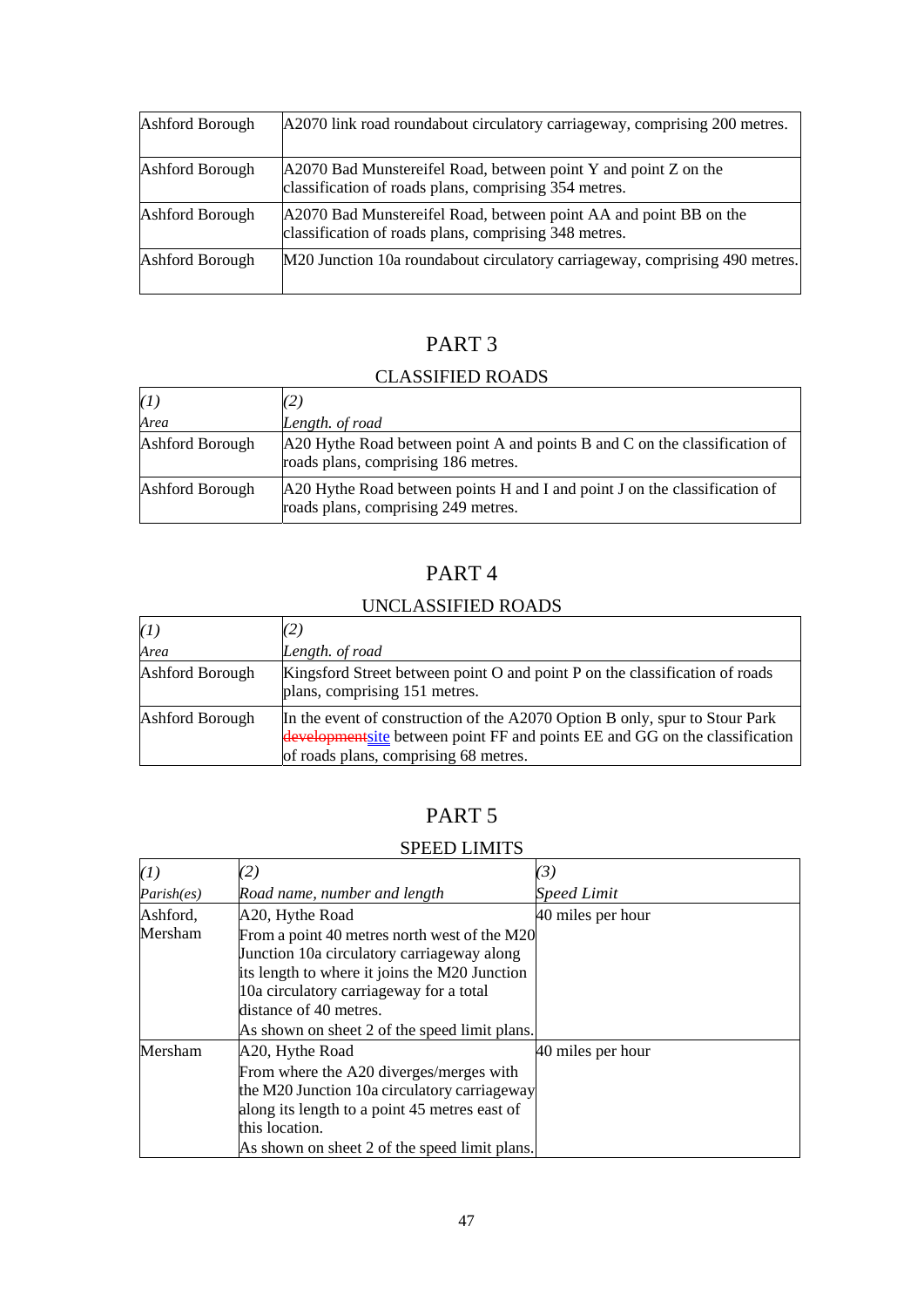| Mersham   | A20, Hythe Road                                                                   | 50 miles per hour |
|-----------|-----------------------------------------------------------------------------------|-------------------|
|           | From a point 45 metres east of the location                                       |                   |
|           | where the A20 diverges/merges with the M20                                        |                   |
|           | Junction 10a circulatory carriageway to a                                         |                   |
|           | point approximately 11 metres from the                                            |                   |
|           | centre line of the junction of the A20 with                                       |                   |
|           | Bockham Lane, a length of 386 metres.                                             |                   |
|           | As shown on sheet 2 of the speed limit plans.                                     |                   |
| Mersham   | M20 Junction 10a circulatory carriageway                                          | 40 miles per hour |
|           | For the whole length of the circulatory                                           |                   |
|           | carriageway around the M20 Junction 10a                                           |                   |
|           | roundabout, a length of 490 metres.                                               |                   |
|           | As shown on sheets 2 and 3 of the speed limit                                     |                   |
|           | plans.                                                                            |                   |
| Ashford,  | M20 eastbound off slip onto Junction 10a                                          | 70 miles per hour |
| Mersham   | From the start of the diverge with the M20                                        |                   |
|           | main carriageway along its length to the point                                    |                   |
|           | where it merges with the new Junction 10a                                         |                   |
|           | circulatory carriageway, a length of 307                                          |                   |
|           | metres.                                                                           |                   |
|           | As shown on sheets 1 and 2 of the speed limit                                     |                   |
|           | plans.                                                                            |                   |
| Ashford,  | M20 eastbound on slip onto the M20 from                                           | 70 miles per hour |
| Mersham   | Junction 10a                                                                      |                   |
|           | From the start of the diverge from the new                                        |                   |
|           | Junction 10a circulatory carriageway along                                        |                   |
|           | its length to its merge with the M20 main<br>carriageway, a length of 379 metres. |                   |
|           | As shown on sheet 2 of the speed limit plans.                                     |                   |
| Mersham   | M20 westbound off slip onto Junction 10a                                          | 70 miles per hour |
|           | From the start of the diverge with the M20                                        |                   |
|           | main carriageway along its length to its merge                                    |                   |
|           | with the new Junction 10a circulatory                                             |                   |
|           | carriageway, a length of 340 metres.                                              |                   |
|           | As shown on sheet 2 of the speed limit plans.                                     |                   |
| Mersham   | M20 westbound on slip onto the M20 from                                           | 70 miles per hour |
|           | Junction 10a                                                                      |                   |
|           | From the start of the diverge from the new                                        |                   |
|           | Junction 10a circulatory carriageway along                                        |                   |
|           | its length to its merge with the M20 main                                         |                   |
|           | carriageway, a length of 463 metres.                                              |                   |
|           | As shown on sheets 1 and 3 of the speed limit                                     |                   |
|           | plans.                                                                            |                   |
| Mersham,  | <b>Kingsford Street</b>                                                           | 40 miles per hour |
| Sevington | From a point 46 metres south-west of the                                          |                   |
|           | current junction between Kingsford Street                                         |                   |
|           | and Highfield Lane for a length of 137 metres                                     |                   |
|           | to the point where the newly re-aligned road                                      |                   |
|           | joins existing Kingsford Street.                                                  |                   |
|           | As shown on sheet 2 of the speed limit plans.                                     |                   |
| Mersham,  | In the event of construction of the A2070                                         | 40 miles per hour |
| Sevington | Option A only                                                                     |                   |
|           | New A2070 link road (westbound)                                                   |                   |
|           | From the diverge of the link road from the                                        |                   |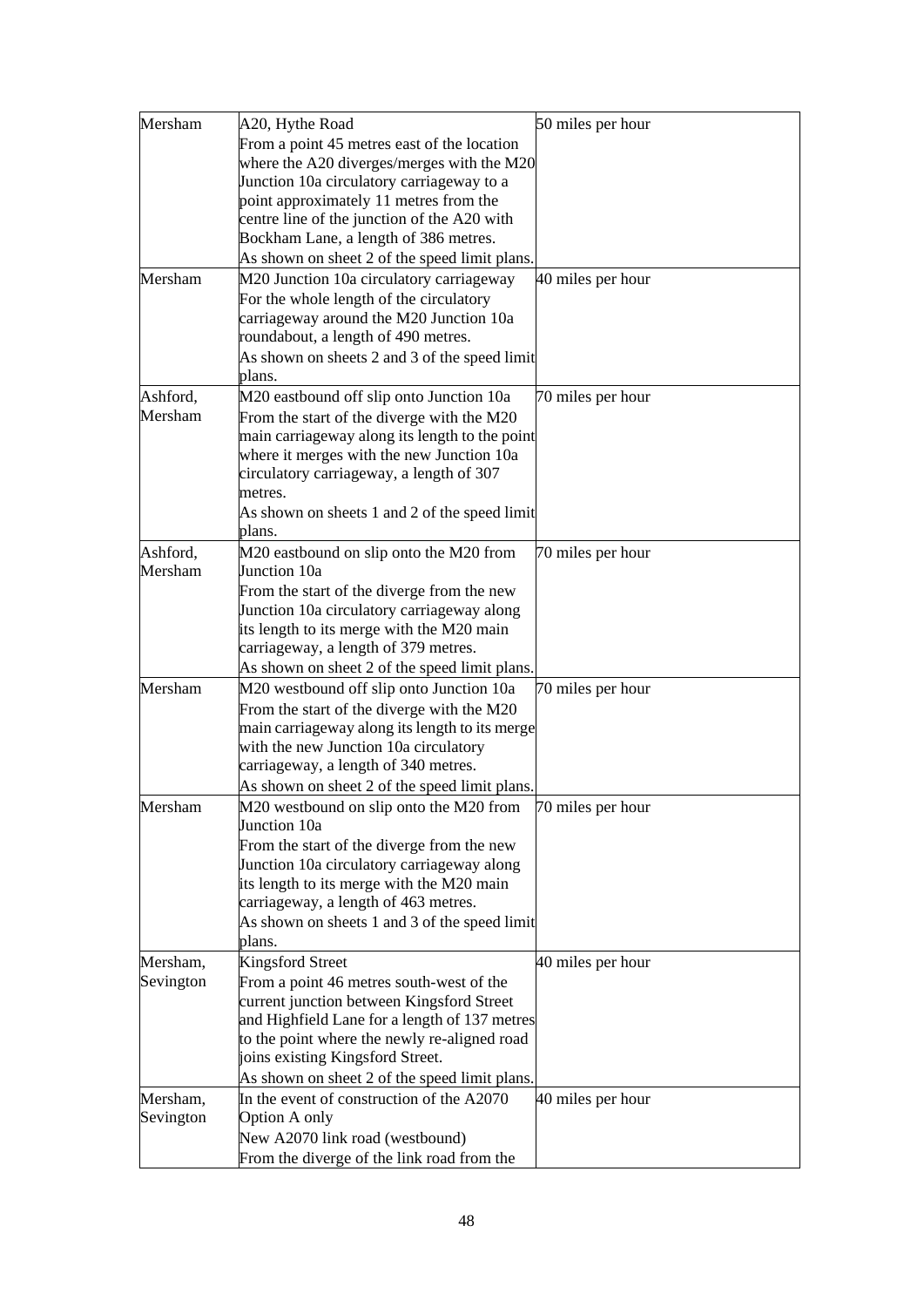|           | M20 Junction 10a circulatory carriageway                                             |                   |
|-----------|--------------------------------------------------------------------------------------|-------------------|
|           | heading west along its length to its merge                                           |                   |
|           | with the new A2070 roundabout circulatory                                            |                   |
|           | carriageway for a distance of 722 metres.                                            |                   |
|           | As shown on sheets 2 and 3 of the speed limit                                        |                   |
|           | plans.                                                                               |                   |
| Mersham,  | In the event of construction of the A2070                                            | 40 miles per hour |
| Sevington | Option A only                                                                        |                   |
|           | New A2070 link road (eastbound)                                                      |                   |
|           | From the diverge of the link road from the                                           |                   |
|           | new A2070 roundabout circulatory                                                     |                   |
|           | carriageway heading east along its length to                                         |                   |
|           | its merge with the M20 Junction 10a<br>circulatory carriageway for a distance of 693 |                   |
|           | metres.                                                                              |                   |
|           | As shown on sheets 2 and 3 of the speed limit                                        |                   |
|           | plans.                                                                               |                   |
| Mersham,  | In the event of construction of the A2070                                            | 40 miles per hour |
| Sevington | Option B only                                                                        |                   |
|           | New A2070 link road (westbound)                                                      |                   |
|           | From the diverge of the link road from the                                           |                   |
|           | M20 Junction 10a circulatory carriageway                                             |                   |
|           | heading west along its length to its merge                                           |                   |
|           | with the new Stour Park roundabout                                                   |                   |
|           | circulatory carriageway for a distance of 363                                        |                   |
|           | metres.                                                                              |                   |
|           | As shown on sheet 4 of the speed limit plans.                                        |                   |
| Mersham,  | In the event of construction of the A2070                                            | 40 miles per hour |
| Sevington | Option B only                                                                        |                   |
|           | New A2070 link road (westbound)                                                      |                   |
|           | From the diverge of the link road from the                                           |                   |
|           | new Stour Park roundabout circulatory                                                |                   |
|           | carriageway heading west along its length to                                         |                   |
|           | its merge with the new A2070 roundabout                                              |                   |
|           | circulatory carriageway for a distance of 288                                        |                   |
|           | metres.                                                                              |                   |
|           | As shown on sheet 4 of the speed limit plans.                                        |                   |
| Mersham,  | In the event of construction of the A2070                                            | 40 miles per hour |
| Sevington | Option B only                                                                        |                   |
|           | New A2070 link road (eastbound)                                                      |                   |
|           | From the diverge of the link road from the                                           |                   |
|           | new A2070 roundabout circulatory                                                     |                   |
|           | carriageway heading east along its length to                                         |                   |
|           | its merge with the new Stour Park roundabout                                         |                   |
|           | circulatory carriageway for a distance of 288                                        |                   |
|           | metres.                                                                              |                   |
|           | As shown on sheet 4 of the speed limit plans.                                        |                   |
| Mersham,  | In the event of construction of the A2070                                            | 40 miles per hour |
| Sevington | Option B only                                                                        |                   |
|           | New A2070 link road (eastbound)                                                      |                   |
|           | From the diverge of the link road from the                                           |                   |
|           | new Stour Park roundabout circulatory                                                |                   |
|           | carriageway heading east along its length to                                         |                   |
|           | its merge with the M20 Junction 10a                                                  |                   |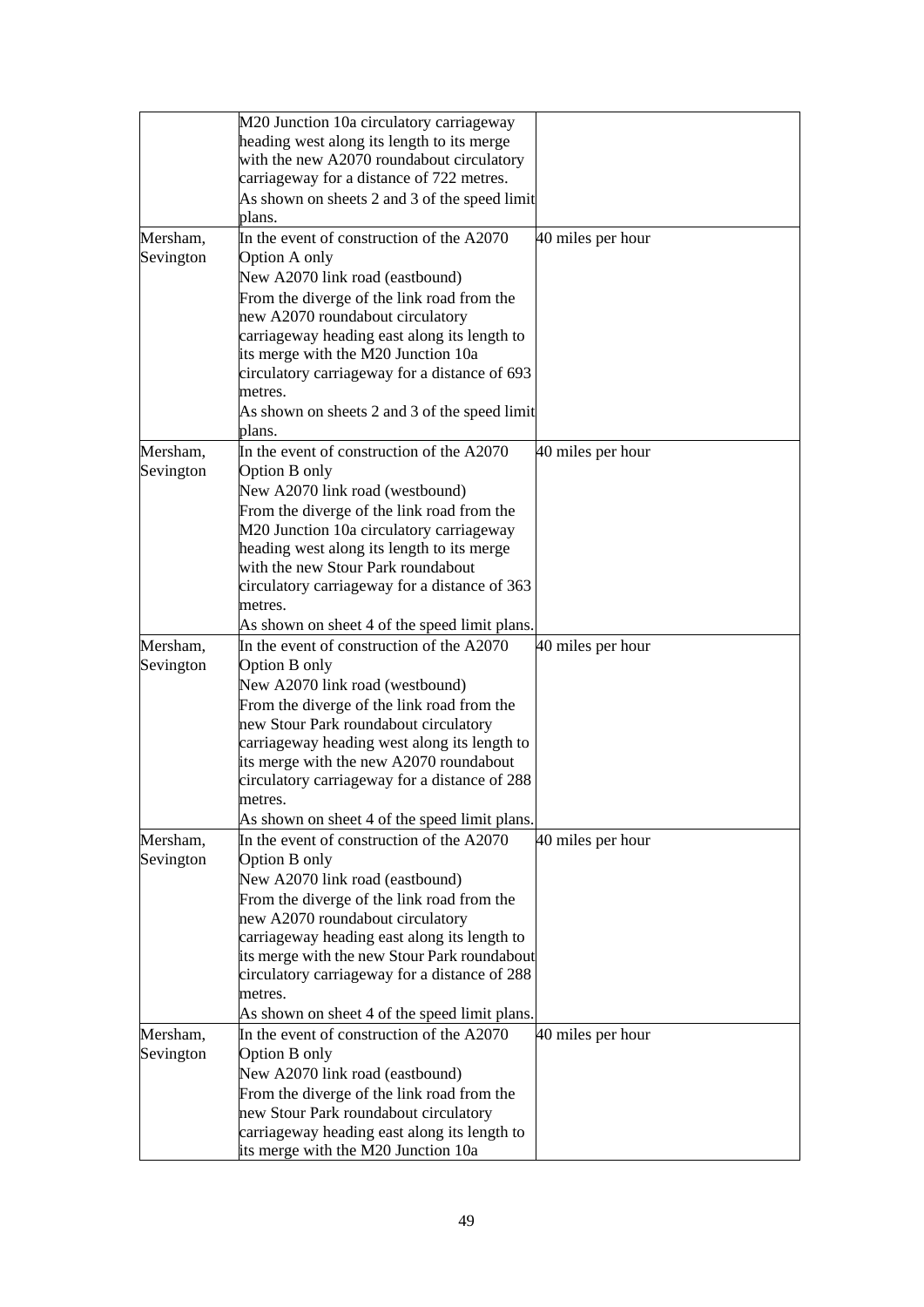|           | circulatory carriageway for a distance of 338<br>metres.                   |                   |
|-----------|----------------------------------------------------------------------------|-------------------|
|           | As shown on sheet 4 of the speed limit plans.                              |                   |
| Mersham,  | In the event of construction of the A2070                                  | 40 miles per hour |
| Sevington | Option B only                                                              |                   |
|           | New Stour Park roundabout circulatory                                      |                   |
|           | carriageway                                                                |                   |
|           | For the whole length of the circulatory                                    |                   |
|           | carriageway around the new Stour Park                                      |                   |
|           | roundabout, a length of 200 metres.                                        |                   |
|           | As shown on sheet 4 of the speed limit plans.                              |                   |
| Sevington | New A2070 roundabout circulatory                                           | 40 miles per hour |
|           | carriageway                                                                |                   |
|           | For the whole length of the circulatory                                    |                   |
|           | carriageway around the new A2070                                           |                   |
|           | roundabout, a length of 200 metres.                                        |                   |
|           | As shown on sheet 3 of the speed limit plans.                              |                   |
| Ashford,  | A2070 Bad Munstereifel Road (southbound) 40 miles per hour                 |                   |
| Sevington | From a point 74 metres south of the diverge                                |                   |
|           | from the M20 Junction 10 circulatory                                       |                   |
|           | carriageway along its length to where it joins                             |                   |
|           | the A2070 roundabout circulatory                                           |                   |
|           | carriageway for a total distance of 370                                    |                   |
|           | metres.                                                                    |                   |
|           | As shown on sheets 1 and 3 of the speed limit                              |                   |
|           | plans.                                                                     |                   |
| Ashford,  | A2070 Bad Munstereifel Road (northbound) 40 miles per hour                 |                   |
| Sevington | From where it leaves the A2070 roundabout                                  |                   |
|           | circulatory carriageway along its length to a                              |                   |
|           | point 70 metres south of the merge to the M20                              |                   |
|           | Junction 10 circulatory carriageway for a<br>total distance of 394 metres. |                   |
|           |                                                                            |                   |
|           | As shown on sheets 1 and 3 of the speed limit<br>plans.                    |                   |
|           | A2070 Bad Munstereifel Road (southbound) 40 miles per hour                 |                   |
| Sevington | From where it leaves the A2070 roundabout                                  |                   |
|           | circulatory carriageway along its length to a                              |                   |
|           | point 27 metres south of the centreline of the                             |                   |
|           | junction with Church Road for a total                                      |                   |
|           | distance of 394 metres.                                                    |                   |
|           | As shown on sheet 3 of the speed limit plans.                              |                   |
| Sevington | A2070 Bad Munstereifel Road (northbound) 40 miles per hour                 |                   |
|           | From a point 27 metres south of the centreline                             |                   |
|           | of the junction with Church Road along its                                 |                   |
|           | length to where it joins the A2070 roundabout                              |                   |
|           | circulatory carriageway for a total distance of                            |                   |
|           | 395 metres.                                                                |                   |
|           | As shown on sheet 3 of the speed limit plans.                              |                   |
| Sevington | <b>Barrey Road</b>                                                         | 40 miles per hour |
|           | From the junction with the A2070 to a point                                |                   |
|           | 46 metres to the west.                                                     |                   |
|           | As shown on sheet 3 of the speed limit plans.                              |                   |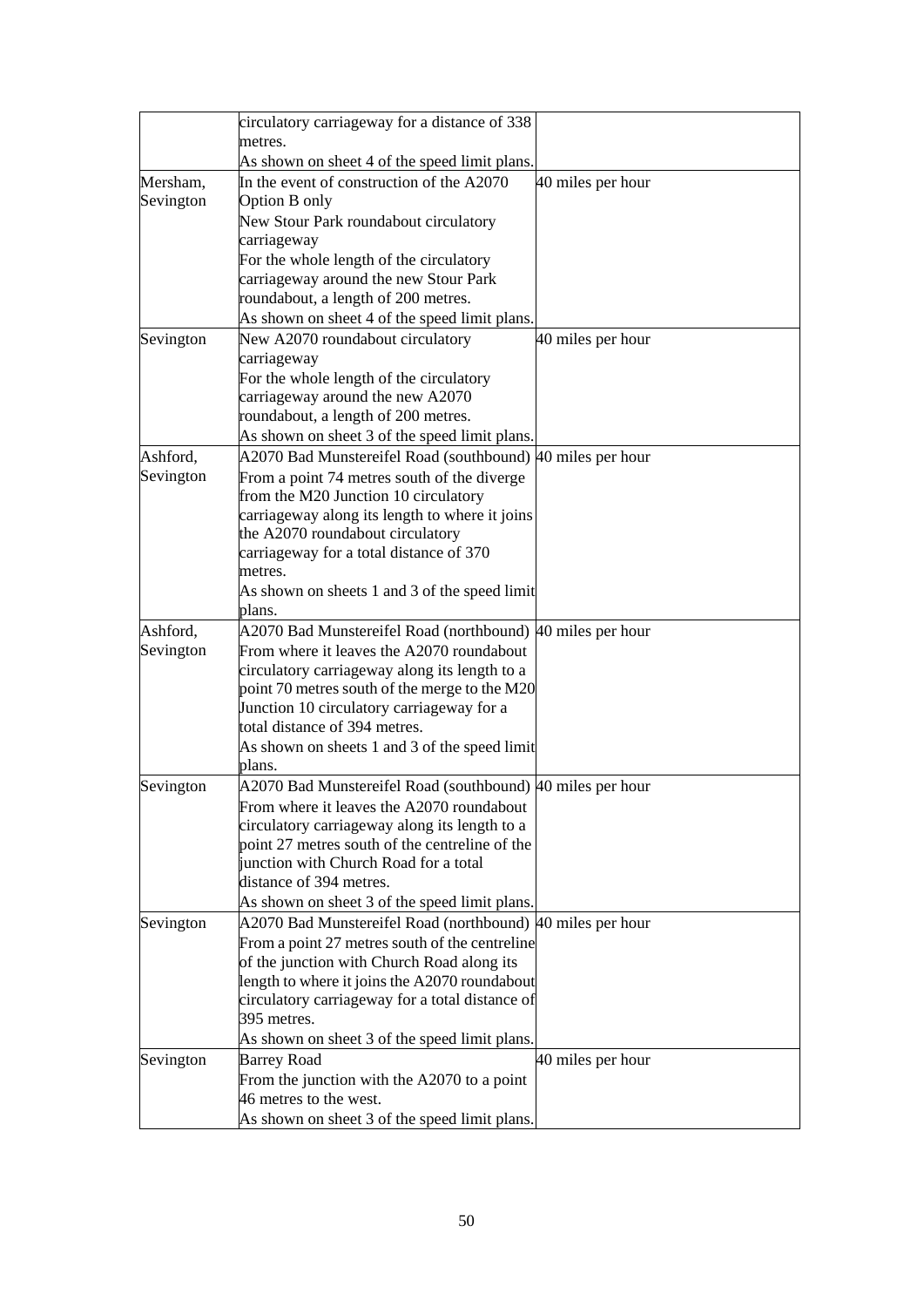# TRAFFIC REGULATION MEASURES (CLEARWAYS AND PROHIBITIONS)

|                       | IN THE REGULATION MEADORED (CELAR WATER AND TROITEDITIONS) |                                   |
|-----------------------|------------------------------------------------------------|-----------------------------------|
| Parish(es)            | Measures<br>Road name, number and length                   |                                   |
| (1)                   | (2)                                                        | (3)                               |
|                       |                                                            |                                   |
| Ashford,              | A2070 Bad Munstereifel Road                                | Clearway (to include verges, hard |
| Sevington             | (northbound)                                               | shoulders and slip roads)         |
|                       | From point A to point B on sheets 1 and 3                  |                                   |
|                       | of the traffic regulation measures plans, for              |                                   |
|                       | a total distance of 369 metres.                            |                                   |
| Ashford,              | A2070 Bad Munstereifel Road                                | Clearway (to include verges, hard |
| Sevington             | (southbound)                                               | shoulders and slip roads)         |
|                       | From point E to point F on sheets 1 and 3 of               |                                   |
|                       | the traffic regulation measures plans, for a               |                                   |
|                       | total distance of 369 metres.                              |                                   |
|                       |                                                            |                                   |
| Sevington             | A2070 Bad Munstereifel Road                                | Clearway (to include verges, hard |
|                       | (northbound)                                               | shoulders and slip roads)         |
|                       | From point K to point L on sheet 3 of the                  |                                   |
|                       | traffic regulation measures plans, for a total             |                                   |
|                       | distance of 341 metres.                                    |                                   |
| Sevington             | A2070 Bad Munstereifel Road                                | Clearway (to include verges, hard |
|                       | (southbound)                                               | shoulders and slip roads)         |
|                       | From point M to point N on sheet 3 of the                  |                                   |
|                       | traffic regulation measures plans, for a total             |                                   |
|                       | distance of 333 metres.                                    |                                   |
| Sevington             | New A2070 roundabout circulatory                           | Clearway (to include verges, hard |
|                       | carriageway                                                | shoulders and slip roads)         |
|                       | For the whole length of the circulatory                    |                                   |
|                       | carriageway around the new A2070                           |                                   |
|                       | roundabout, a length of 200 metres.                        |                                   |
|                       | As shown on sheet 3 of the traffic                         |                                   |
|                       | regulation measures plans.                                 |                                   |
|                       | In the event of construction of the A2070                  | Clearway (to include verges, hard |
| Sevington,<br>Mersham | Option A only                                              | shoulders and slip roads)         |
|                       |                                                            |                                   |
|                       | New A2070 link road (eastbound)                            |                                   |
|                       | From point H to point G on sheets 2 and 3                  |                                   |
|                       | of the traffic regulation measures plans, for              |                                   |
|                       | a total distance of 636 metres.                            |                                   |
| Sevington,            | In the event of construction of the A2070                  | Clearway (to include verges, hard |
| Mersham               | Option A only                                              | shoulders and slip roads)         |
|                       | New A2070 link road (westbound)                            |                                   |
|                       | From point I to point J on sheets 2 and 3 of               |                                   |
|                       | the traffic regulation measures plans, for a               |                                   |
|                       | total distance of 657 metres.                              |                                   |
| Sevington,            | In the event of construction of the A2070                  | Clearway (to include verges, hard |
| Mersham               | Option B only                                              | shoulders and slip roads)         |
|                       | New A2070 link road (eastbound)                            |                                   |
|                       | From point H to point R on sheet 4 of the                  |                                   |
|                       | traffic regulation measures plans, for a total             |                                   |
|                       | distance of 288 metres.                                    |                                   |
| Sevington,            | In the event of construction of the A2070                  | Clearway (to include verges, hard |
| Mersham               | Option B only                                              | shoulders and slip roads)         |
|                       | New A2070 link road (eastbound)                            |                                   |
|                       |                                                            |                                   |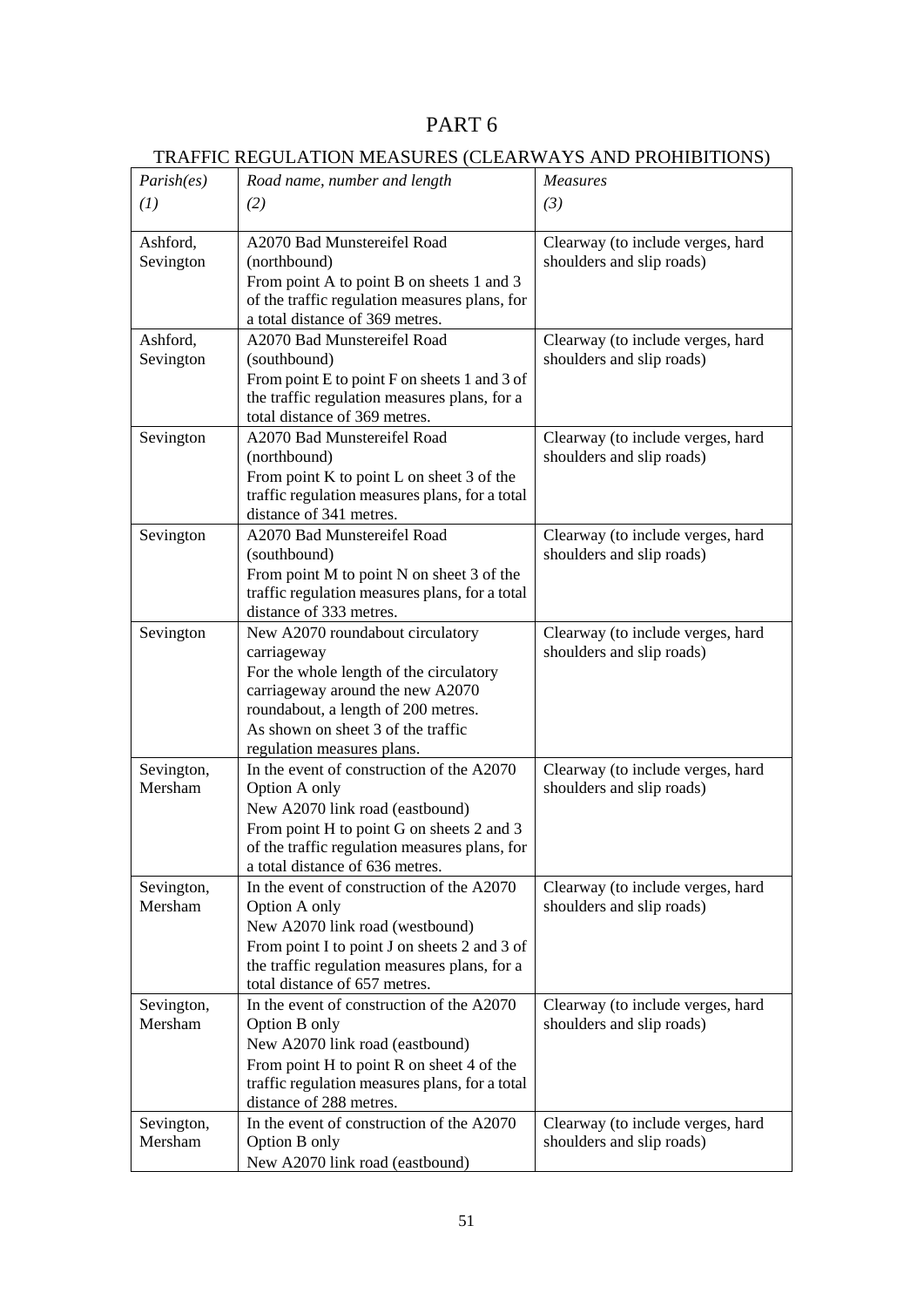|                       | From point O to point G on sheet 4 of the<br>traffic regulation measures plans, for a total<br>distance of 282 metres.                                                                                                                                                                                            |                                                                |
|-----------------------|-------------------------------------------------------------------------------------------------------------------------------------------------------------------------------------------------------------------------------------------------------------------------------------------------------------------|----------------------------------------------------------------|
| Sevington,<br>Mersham | In the event of construction of the A2070<br>Option B only<br>New A2070 link road (westbound)<br>From point I to point P on sheet 4 of the<br>traffic regulation measures plans, for a total<br>distance of 302 metres.                                                                                           | Clearway (to include verges, hard<br>shoulders and slip roads) |
| Sevington,<br>Mersham | In the event of construction of the A2070<br>Option B only<br>New A2070 link road (westbound)<br>From point $Q$ to point $J$ on sheet 4 of the<br>traffic regulation measures plans, for a total<br>distance of 288 metres.                                                                                       | Clearway (to include verges, hard<br>shoulders and slip roads) |
| Sevington,<br>Mersham | In the event of construction of the A2070<br>Option B only<br>New Stour Park roundabout circulatory<br>carriageway<br>For the whole length of the circulatory<br>carriageway around the new Stour Park<br>roundabout, a length of 200 metres.<br>As shown on sheet 4 of the traffic<br>regulation measures plans. | Clearway (to include verges, hard<br>shoulders and slip roads) |

### REVOCATIONS & VARIATIONS OF EXISTING TRAFFIC REGULATION ORDERS

| Parish(es)<br>(1)     | Road name, number and<br>length<br>(2)                                                                                                                            | Title of Order<br>(3)                                                                                   | <b>Revocations</b><br><i>Variations</i><br>(4)                                | or |
|-----------------------|-------------------------------------------------------------------------------------------------------------------------------------------------------------------|---------------------------------------------------------------------------------------------------------|-------------------------------------------------------------------------------|----|
| Ashford,<br>Sevington | A2070 Bad Munstereifel<br>Road<br>From point C to point D<br>on sheets 1 and 3 of the<br>traffic regulation<br>measures plans, a total<br>distance of 748 metres. | The Kent County Council<br>(Various Road, Ashford)<br>(Prohibition of Waiting)<br>(Clearway) Order 1995 | Order to be varied to<br>remove the existing<br>clearway over this<br>length. |    |

# PART 8

# FOOTPATHS, CYCLE TRACKS AND FOOTWAYS

| (I)             | <sup>2</sup>                                                                                                  |
|-----------------|---------------------------------------------------------------------------------------------------------------|
| Area            | Length of Footpath/Cycle track/Footway                                                                        |
| Ashford Borough | 337 metres combined footway and cycle track from point A to point B on the<br>rights of way and access plans. |
| Ashford Borough | 90 metres combined footway and cycle track from point C to point D on the<br>rights of way and access plans.  |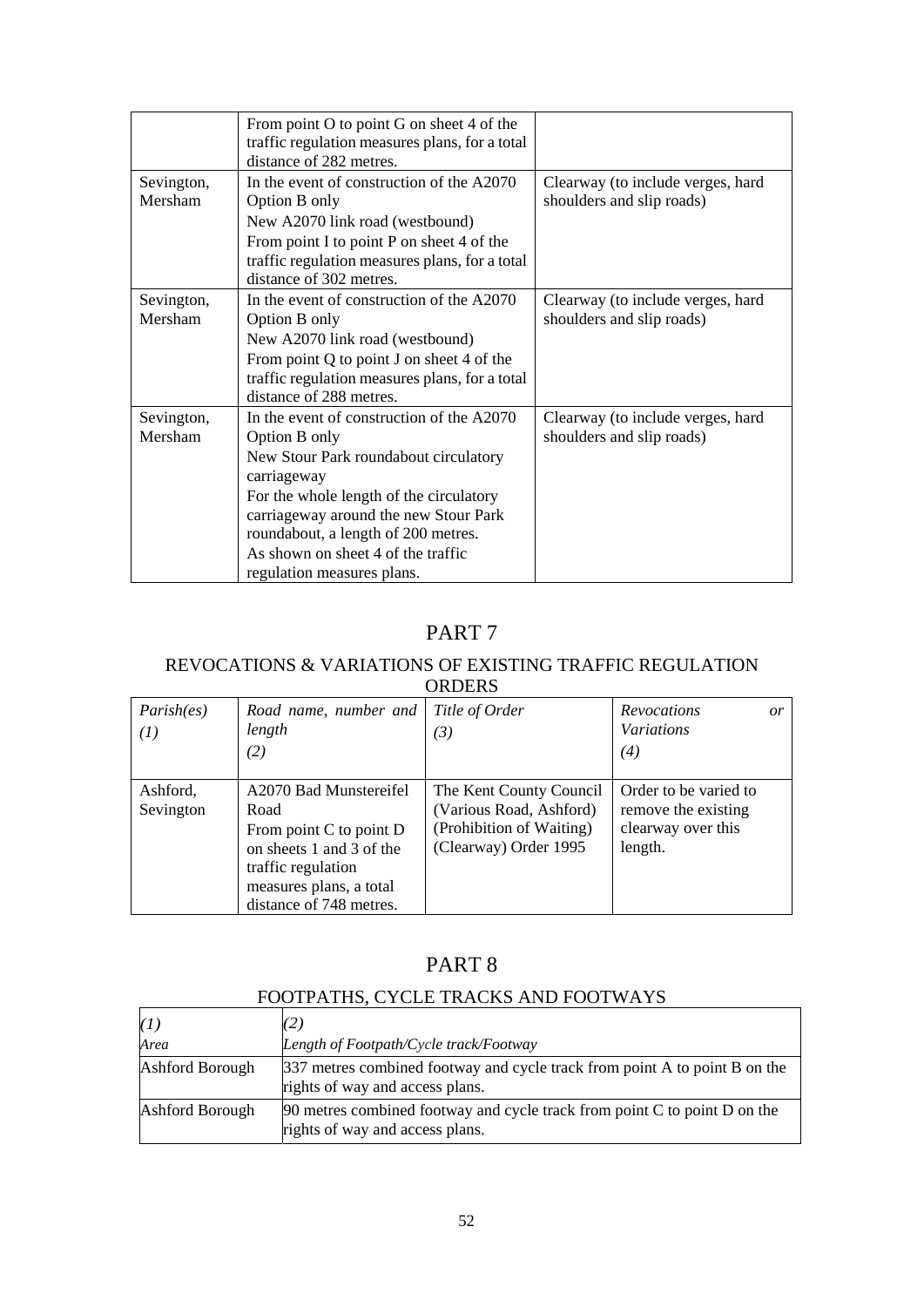| Ashford Borough | 288 metres cycle track with a right of way on foot from point E to point F on the<br>rights of way and access plans.                                                       |
|-----------------|----------------------------------------------------------------------------------------------------------------------------------------------------------------------------|
| Ashford Borough | In the event of construction of the A2070 Option A only, 1298 metres combined<br>footway and cycle track from point F to point G on the rights of way and access<br>plans. |
| Ashford Borough | In the event of construction of the A2070 Option B only, 874 metres combined<br>footway and cycle track from point F to point N on the rights of way and access<br>plans.  |
| Ashford Borough | In the event of construction of the A2070 Option B only, 537 metres combined<br>footway and cycle track from point O to point G on the rights of way and access<br>plans.  |
| Ashford Borough | 425 metres cycle track with a right of way on foot from point G to point H on the<br>rights of way and access plans.                                                       |
| Ashford Borough | 50 metres footpath from point I to point K on the rights of way and access plans.                                                                                          |
| Ashford Borough | 291 metres cycle track with a right of way on foot from point J to point K on the<br>rights of way and access plans.                                                       |
| Ashford Borough | 210 metres combined footway and cycle track from point K to point L on the<br>rights of way and access plans.                                                              |
| Ashford Borough | 81 metres combined footway and cycle track from point M to point N on the<br>rights of way and access plans.                                                               |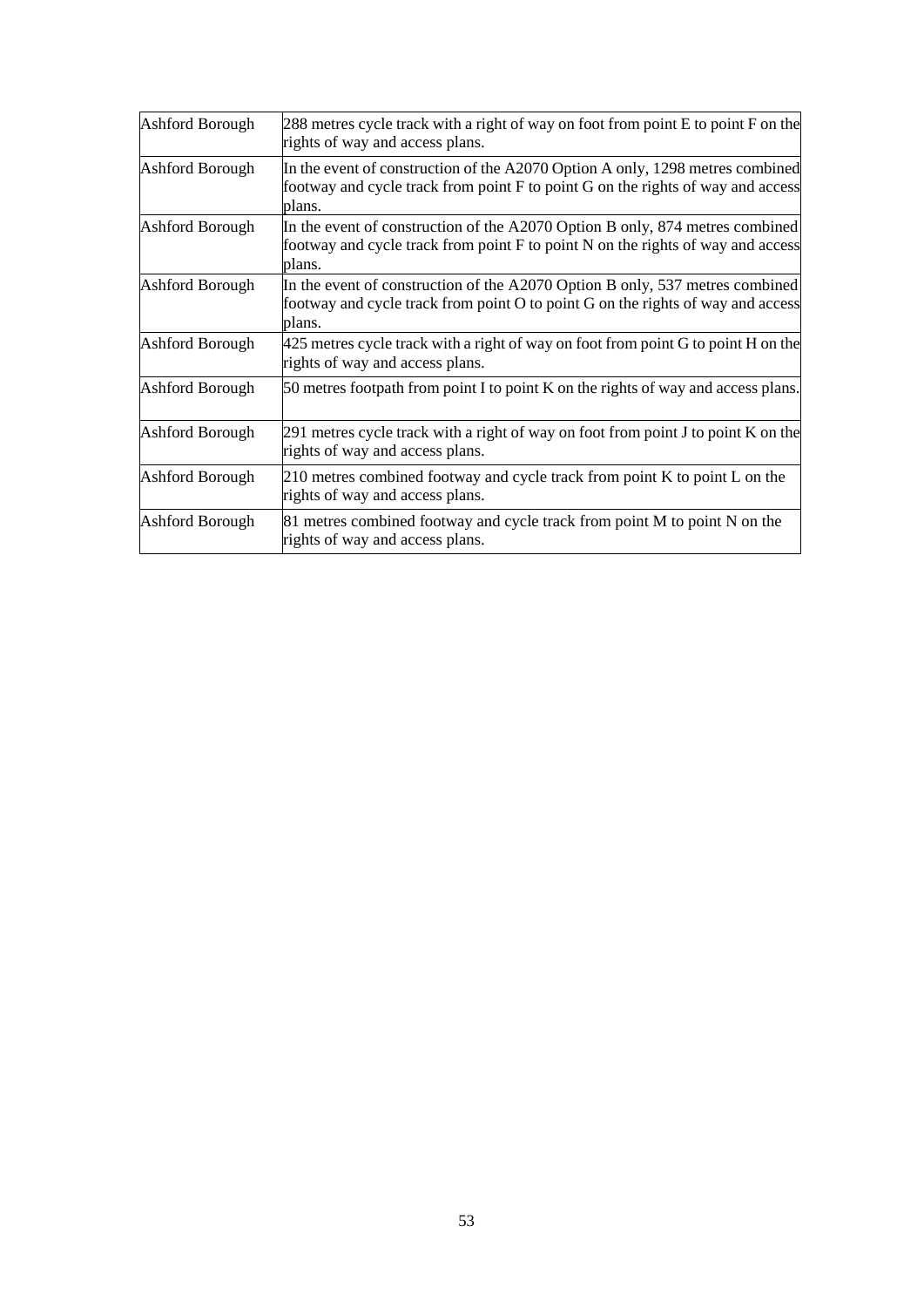### SCHEDULE 4 Article 15 and 25

# PERMANENT STOPPING UP OF HIGHWAYS AND PRIVATE MEANS OF ACCESS & PROVISION OF NEW HIGHWAYS AND PRIVATE MEANS OF ACCESS

In relating this Schedule 4 to the rights of way and access plans, the provisions described herein are shown on the rights of way and access plans in the following manner—

- (a) Existing highways to be stopped up, as described in column 2 of Part 1 and Part 2 of this Schedule, are shown by thick black diagonal hatching (as shown in the key on the rights of way and access plans) over the extent of the area to be stopped up, which is described in column 3 of Part 1 and Part 2 of this Schedule.
- (b) New highways which are to be substituted for a highway to be stopped up (or which are otherwise to be provided), as are included in column 4 of Part 2 of this Schedule, are shown by red cross-hatching (for motorways and trunk roads), blue cross-hatching (for other classified roads and highways) and solid blue shading (for footpaths, footways and cycle tracks) (as shown in the key on the rights of way and access plans) and are given a reference label (a capital letter in a circle) and will be a road unless the word 'footpath', 'bridleway', 'footway' or 'cycle track' appears beneath its reference letter in column 4 of Part 2 of this Schedule.
- (c) Private means of access to be stopped up, as described in column 2 of Parts 3 and 4 of this Schedule, are shown by solid black shading (as shown in the key on the rights of way and access plans) over the extent of stopping up described in column 3 of Parts 3 and 4 of this Schedule, and are given a reference label (a lower case letter in a circle).
- (d) New private means of access to be substituted for a private means of access to be stopped up (or which are otherwise to be provided), as are included in column 4 of Part 3 of this Schedule, are shown by black line hatching (as shown in the key on the rights of way and access plans) and are given a reference label (a number in a circle).

| (1)       | (2)                        | (3)                                                                                                                                                                                       |
|-----------|----------------------------|-------------------------------------------------------------------------------------------------------------------------------------------------------------------------------------------|
| Area      | Highway to be stopped up   | Extent of stopping up                                                                                                                                                                     |
| Mersham   | Highfield Lane overbridge  | From the junction with Kingsford<br>Street to the junction with the A20<br>Hythe Road, a distance of 170 metres,<br>shown on sheet 2 of the rights of way<br>and access plans.            |
| Ashford   | Public right of way AU63C  | From its crossing of the Old Mill<br>Stream to where it meets public right<br>of way AU53, a distance of 177<br>metres, shown on sheets 1 and 3 of the<br>rights of way and access plans. |
| Sevington | Public right of way AE337A | From where it crosses the new A2070<br>llink road to where it meets the Old<br>Mill Stream, a distance of 260 metres,<br>shown on sheet 3 of the rights of way<br>and access plans.       |

# PART 1

### HIGHWAYS TO BE STOPPED UP FOR WHICH NO SUBSTITUTE IS TO BE PROVIDED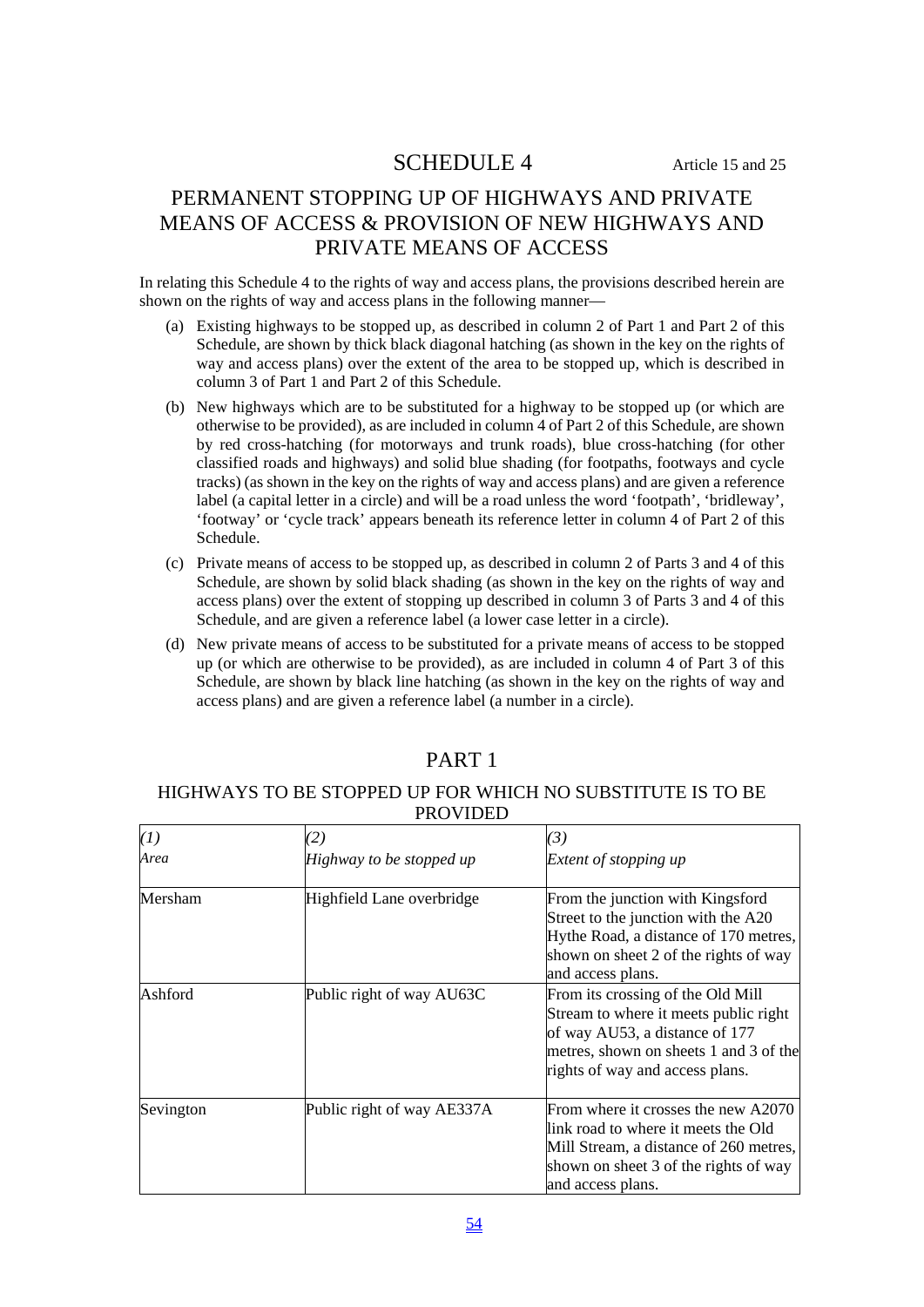| Ashford   | Public right of way AU65  | From its crossing of the Old Mill         |
|-----------|---------------------------|-------------------------------------------|
|           |                           | Stream to where it meets public right     |
|           |                           | of way AU53 to the north, a distance of   |
|           |                           | 172 metres, shown on sheets 1 and 3 of    |
|           |                           | the rights of way and access plans.       |
| Ashford   | Public right of way AU53  | From where it crosses the Old Mill        |
|           |                           | Stream to where it meets the M20          |
|           |                           | Junction 10 circulatory carriageway, a    |
|           |                           | distance of 647 metres, shown on sheet    |
|           |                           | 1 of the rights of way and access plans.  |
| Mersham   | Public right of way AE636 | From where it meets the Old Mill          |
|           |                           | Stream to where it meets Highfield        |
|           |                           | Lane, a distance of 288 metres, shown     |
|           |                           | on sheets 1, 2 and 3 of the rights of way |
|           |                           | and access plans.                         |
| Sevington | Public Right of Way AE338 | From where it crosses the new A2070       |
|           |                           | link road to where it meets the Old       |
|           |                           | Mill Stream, a distance of 120 metres,    |
|           |                           | shown on the rights of way and access     |
|           |                           | plans sheet 3.                            |
| Sevington | Public Right of Way AE339 | From the Barrey Road/Church Road          |
|           |                           | junction west of the A2070 Bad            |
|           |                           | Munstereifel Road to where it meets       |
|           |                           | Church Road again, east of the A2070      |
|           |                           | Bad Munstereifel Road, a distance of      |
|           |                           | 460184 metres, shown on sheet 3 of        |
|           |                           | the rights of way and access plans.       |

### HIGHWAYS TO BE STOPPED UP FOR WHICH A SUBSTITUTE IS TO BE PROVIDED AND NEW HIGHWAYS WHICH ARE OTHERWISE TO BE PROVIDED

| (1)     | (2)                      | (3)                                                                                                                                                                                                       | $\left( 4\right)$                                                                                                                                                             |
|---------|--------------------------|-----------------------------------------------------------------------------------------------------------------------------------------------------------------------------------------------------------|-------------------------------------------------------------------------------------------------------------------------------------------------------------------------------|
| Area    | Highway to be stopped up | Extent of stopping up                                                                                                                                                                                     | highway<br>New<br>be<br>to<br>substituted/provided                                                                                                                            |
| Mersham | A20 Hythe Road           | From the junction with<br>Highfield Lane to a point 157<br>metres west on the existing<br>A20, shown on sheet 2 of the<br>rights of way and access plans.                                                 | Reference C<br>Re-aligned A20 Hythe<br>Road west from the M20<br>Junction 10a circulatory<br>carriageway shown on<br>sheets 1 and 2 of the rights<br>of way and access plans. |
| Mersham | A20 Hythe Road           | From the junction with<br>Highfield Lane to a point 190<br>metres east on the existing A20, Road east from the M20<br>shown on sheet 2 of the rights of Junction 10a circulatory<br>way and access plans. | Reference D<br>Re-aligned A20 Hythe<br>carriageway shown on<br>sheets 1 and 2 of the rights<br>of way and access plans.                                                       |
| Ashford | on slip                  | M20 Junction 10 eastbound From the diverge from the M20Reference E<br>Junction 10 main circulatory<br>carriageway to the merge with<br>the M20 eastbound main                                             | M20 Junction 10a<br>eastbound on slip shown                                                                                                                                   |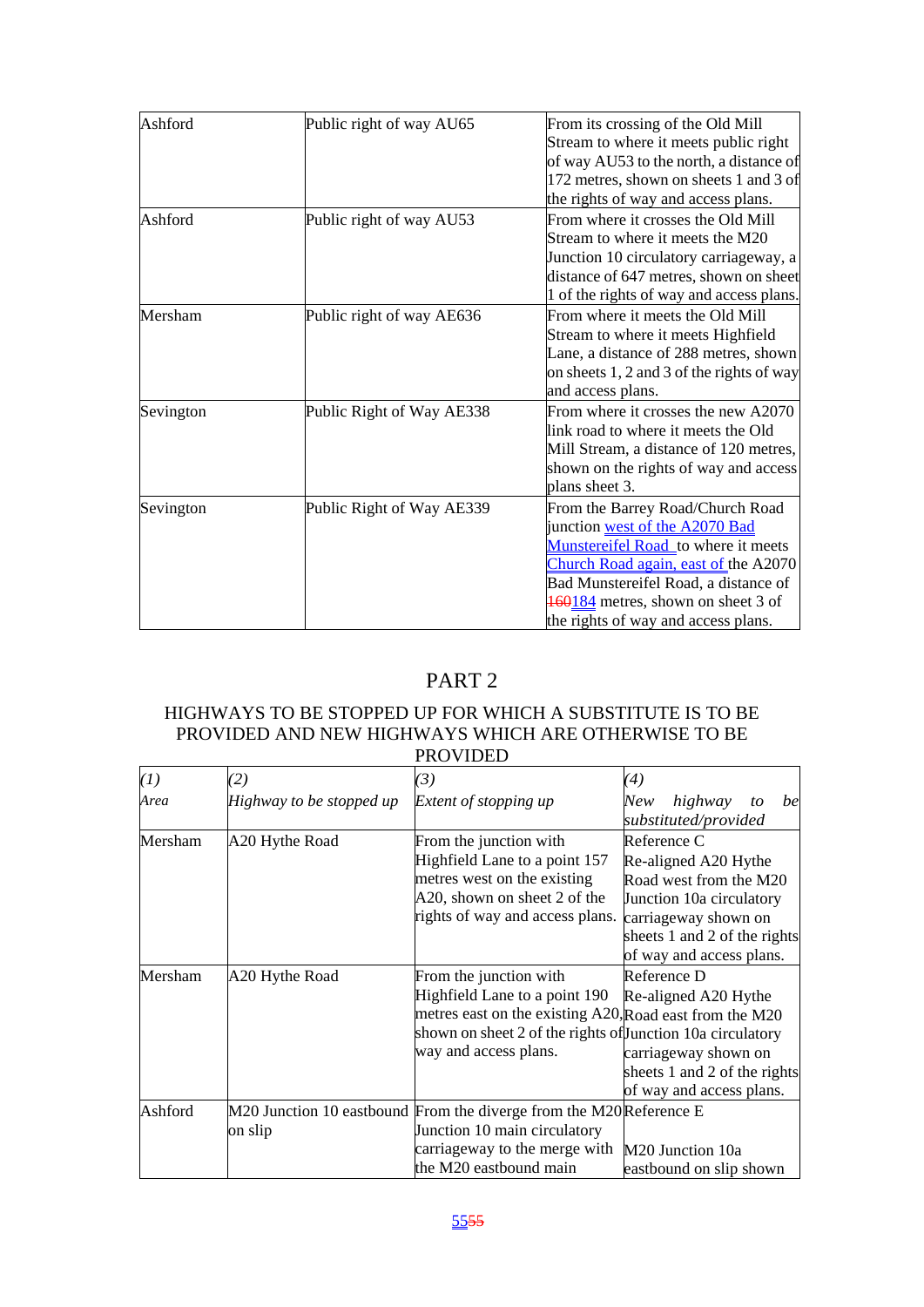|                       |                                               | carriageway shown on sheet 1<br>of the rights of way and access<br>plans.                                                                                                                                                                                                          | on sheet 2 of the rights of<br>way and access plans.                                                                                                                                       |
|-----------------------|-----------------------------------------------|------------------------------------------------------------------------------------------------------------------------------------------------------------------------------------------------------------------------------------------------------------------------------------|--------------------------------------------------------------------------------------------------------------------------------------------------------------------------------------------|
| Ashford               | off slip                                      | M20 Junction 10 westbound From the diverge from the M20 Reference F<br>westbound main carriageway to<br>the merge with the M20<br>Junction 10 circulatory<br>carriageway shown on sheet 1<br>of the rights of way and access<br>plans.                                             | M20 Junction 10a<br>westbound off slip shown<br>on sheet 2 of the rights of<br>way and access plans.                                                                                       |
| Mersham               | Kingsford Street and<br><b>Highfield Lane</b> | From a point on Kingsford<br>Street 100 metres east of the<br>junction with Highfield Lane,<br>west to the junction with<br>Highfield Lane and then south<br>on Highfield Lane for a distanceplans.<br>of 46 metres, shown on sheet 2<br>of the rights of way and access<br>plans. | Reference I<br>Re-aligned Kingsford<br>Street and Highfield Lane<br>shown on sheet 2 of the<br>rights of way and access                                                                    |
| Sevington,<br>Mersham | A2070 Bad Munstereifel<br>Road (southbound)   | From a point 220 metres south<br>of the M20 Junction 10<br>circulatory carriageway to a<br>point 68 metres north of the<br>junction with Church Road, a<br>distance of 550 metres, shown<br>on sheet 3 of the rights of way<br>and access plans.                                   | References K, L and M<br>Re-aligned A2070 Bad<br>Munstereifel Road and<br>new A2070 roundabout<br>circulatory carriageway<br>shown on sheet 3 of the<br>rights of way and access<br>plans. |
| Sevington             | A2070 Bad Munstereifel<br>Road (northbound)   | From a point 220 metres south<br>of the M20 Junction 10<br>circulatory carriageway to a<br>point 68 metres north of the<br>junction with Church Road, a<br>distance of 550 metres, shown<br>on sheet 3 of the rights of way<br>and access plans.                                   | References K, L and M<br>Re-aligned A2070 Bad<br>Munstereifel Road and<br>new A2070 roundabout<br>circulatory carriageway<br>shown on sheet 3 of the<br>rights of way and access<br>plans. |
| Sevington             | Church Lane overbridge                        | From point H to point G on<br>sheet 3 of the rights of way and $A$ length of new cycle<br>access plans.                                                                                                                                                                            | Reference R<br>track (with a right of way<br>on foot) to be known as the<br>new Church Road<br>footbridge shown on sheet<br>3 of the rights of way and<br>access plans.                    |
| Sevington,<br>Mersham |                                               |                                                                                                                                                                                                                                                                                    | Reference A<br>M20 Junction 10a<br>eastbound off slip shown<br>on sheet 1 of the rights of<br>way and access plans.                                                                        |
| Sevington,<br>Mersham |                                               |                                                                                                                                                                                                                                                                                    | Reference B<br>M20 Junction 10a<br>westbound on slip shown<br>on sheets 1 and 3 of the<br>rights of way and access<br>plans.                                                               |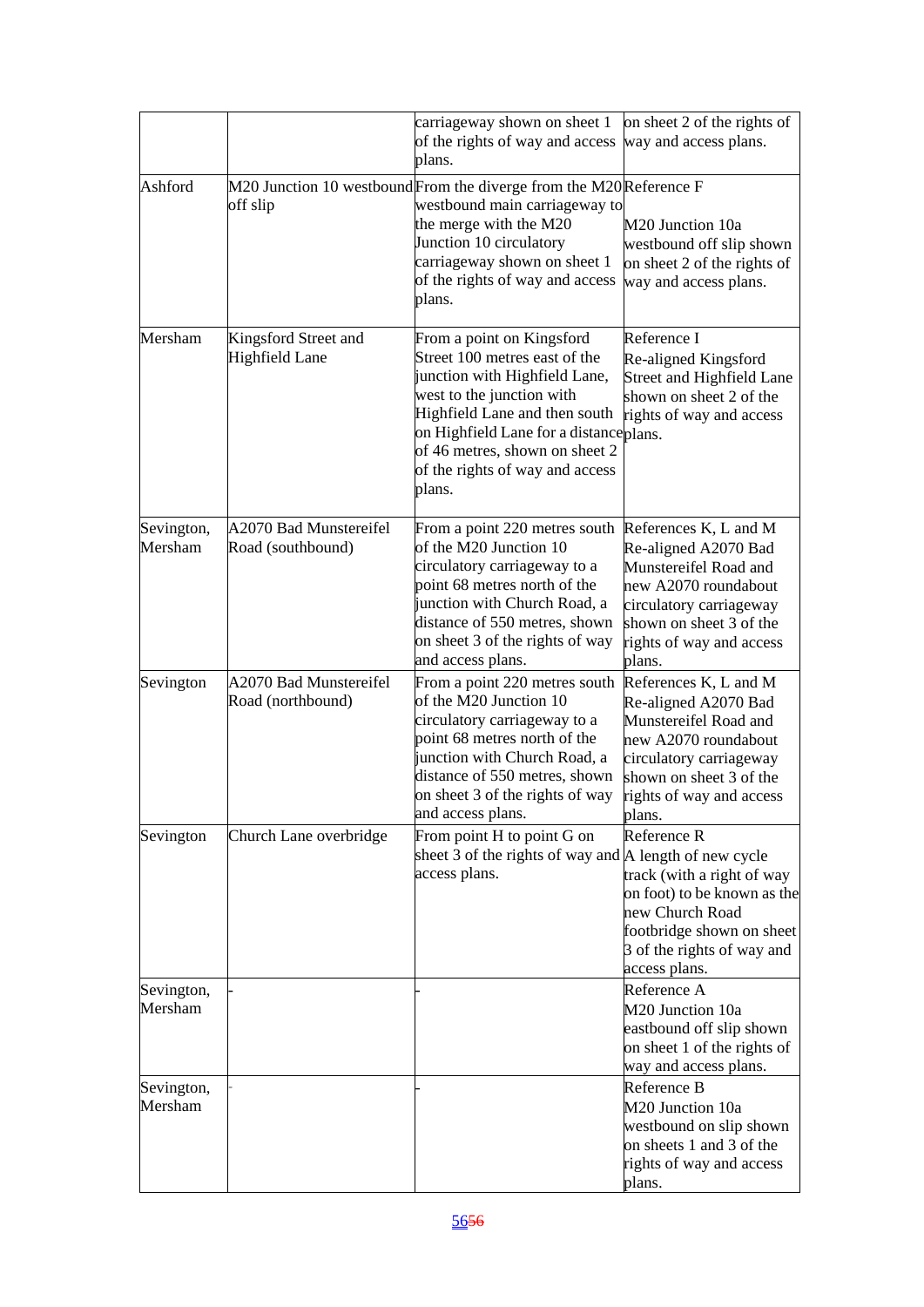| Sevington, |  | Reference G                                    |
|------------|--|------------------------------------------------|
| Mersham    |  | New M20 Junction 10a                           |
|            |  | circulatory carriageway                        |
|            |  | shown on sheets 2 and 3 of                     |
|            |  | the rights of way and                          |
|            |  | access plans.                                  |
| Mersham    |  | Reference H                                    |
|            |  | A length of new cycle                          |
|            |  | track (with a right of way                     |
|            |  | on foot) to be known as the                    |
|            |  | new Kingsford Street                           |
|            |  | footbridge shown on sheet                      |
|            |  | 2 of the rights of way and                     |
|            |  | access plans.                                  |
| Sevington, |  | Reference J                                    |
| Mersham    |  | In the event of                                |
|            |  | construction of the A2070                      |
|            |  |                                                |
|            |  | Option A only, a new                           |
|            |  | length of highway from the<br>M20 Junction 10a |
|            |  |                                                |
|            |  | circulatory carriageway to                     |
|            |  | the new A2070                                  |
|            |  | roundabout shown on the                        |
|            |  | rights of way and access                       |
|            |  | plans sheets 2 and 3.                          |
| Sevington  |  | Reference N                                    |
|            |  | In the event of                                |
|            |  | construction of the A2070                      |
|            |  | Option B only, a new                           |
|            |  | length of highway from the                     |
|            |  | M20 Junction 10a                               |
|            |  | circulatory carriageway to                     |
|            |  | the new Stour Park                             |
|            |  | roundabout circulatory                         |
|            |  | carriageway, shown on                          |
|            |  | sheet 4 of the rights of way                   |
|            |  | and access plans.                              |
| Sevington, |  | Reference O                                    |
| Mersham    |  | In the event of                                |
|            |  | construction of the A2070                      |
|            |  | Option B only, a new Stour                     |
|            |  | Park roundabout                                |
|            |  | circulatory carriageway,                       |
|            |  | shown on sheet 4 of the                        |
|            |  | rights of way and access                       |
|            |  | plans.                                         |
| Sevington, |  | Reference P                                    |
| Mersham    |  | In the event of                                |
|            |  | construction of the A2070                      |
|            |  | Option B only, a new                           |
|            |  | length of highway from the                     |
|            |  | new Stour Park                                 |
|            |  | roundabout circulatory                         |
|            |  |                                                |
|            |  | carriageway to the new<br>A2070 roundabout     |
|            |  |                                                |
|            |  | circulatory carriageway,                       |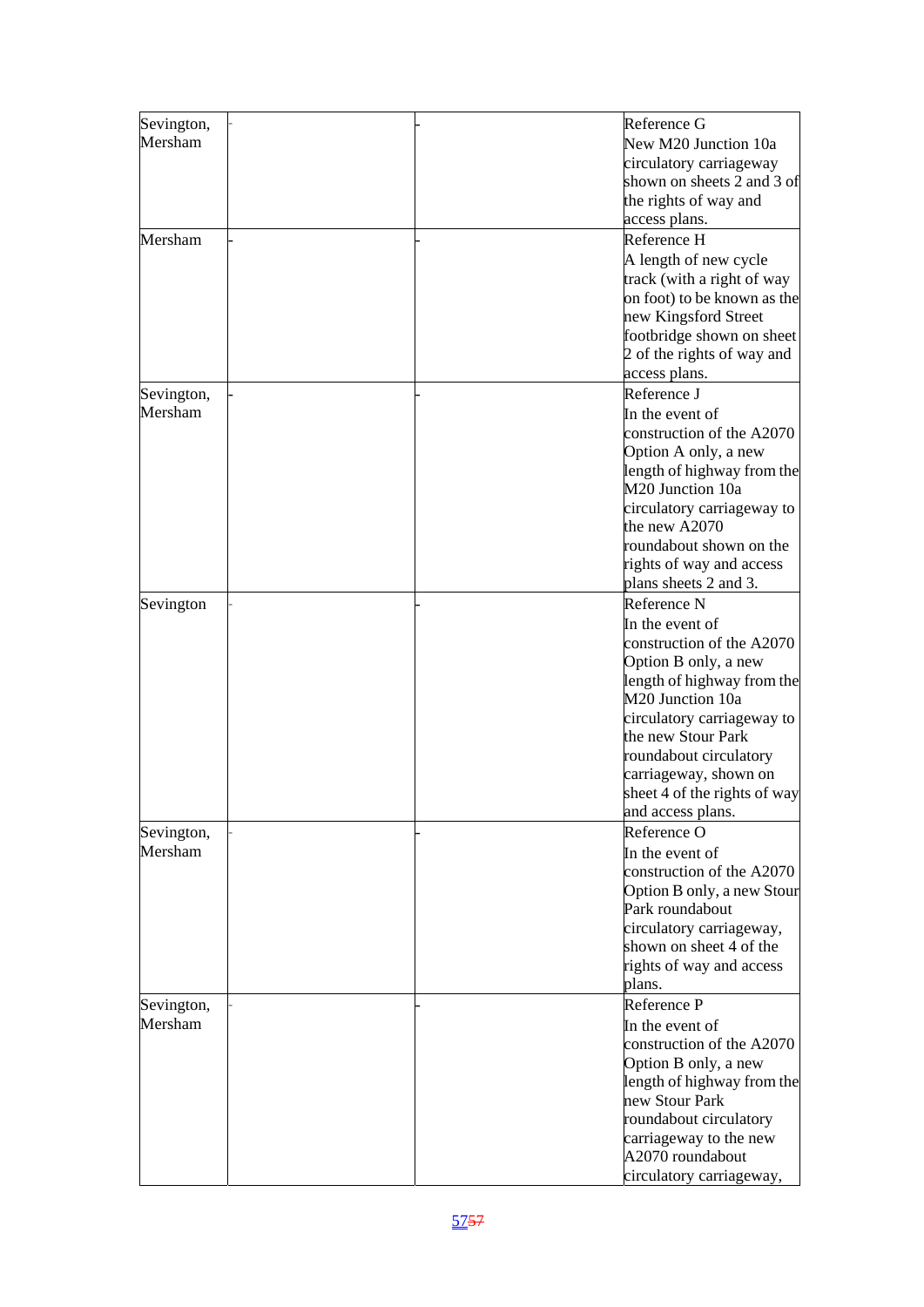|  | shown on sheet 4 of the  |
|--|--------------------------|
|  | rights of way and access |
|  | plans.                   |

### PRIVATE MEANS OF ACCESS TO BE STOPPED UP FOR WHICH A SUBSTITUTE IS TO BE PROVIDED AND NEW PRIVATE MEANS OF ACCESS WHICH ARE OTHERWISE TO BE PROVIDED

| (1)       | (2)                                                                                                        | (3)                                                                                                                                                                                                                                                                                                                                                         | (4)                                                                                                                                                                                                                                                                                                                                 |
|-----------|------------------------------------------------------------------------------------------------------------|-------------------------------------------------------------------------------------------------------------------------------------------------------------------------------------------------------------------------------------------------------------------------------------------------------------------------------------------------------------|-------------------------------------------------------------------------------------------------------------------------------------------------------------------------------------------------------------------------------------------------------------------------------------------------------------------------------------|
| Area      | PMA to be stopped up                                                                                       | Extent of stopping up                                                                                                                                                                                                                                                                                                                                       | New<br><b>PMA</b><br>be<br>to<br>substituted/provided                                                                                                                                                                                                                                                                               |
| Mersham   |                                                                                                            |                                                                                                                                                                                                                                                                                                                                                             | Reference 1<br>A new private access to<br>pond 3 from a point on<br>the A20 Hythe Road, 60<br>metres north-west of the<br>merge with the M20<br>Junction 10A circulatory<br>carriageway, to where it<br>meets pond 3, a distance<br>of 75 metres, as shown<br>on sheets 1 and 2 of the<br>public rights of way and<br>access plans. |
| Mersham   | Reference c<br>A20 Hythe Road                                                                              | At a point 60 metres north<br>west of the junction with<br>Access to field north of the Highfield Lane as shown on $A$ new private access to<br>sheet 2 of the rights of way<br>and access plans.                                                                                                                                                           | Reference 2<br>field north of the A20<br>Hythe Road 95 metres<br>from the junction with<br>Highfield Lane as shown<br>on sheet 2 of the rights of<br>way and access plans.                                                                                                                                                          |
| Sevington | Reference f<br>Access to field north of the<br>Old Mill Stream and south<br>of the M20 main<br>carriageway | A length from its junction<br>with the local road that joins<br>Church Road, just north of the pond 2 and field north of<br>Church Road footbridge, to a<br>point 45 metres south of the<br>Old Mill Stream, a distance of carriageway of the A2070,<br>278 metres, as shown on sheet 88 metres north of the<br>3 of the rights of way and<br>access plans. | Reference 3<br>A new private access to<br>the Old Mill Stream, from<br>a point on the southbound<br>A2070 roundabout, to the<br>Old Mill Stream, a<br>distance of 153 metres, as<br>shown on the rights of way<br>and access plans sheet 3.                                                                                         |
| Sevington |                                                                                                            |                                                                                                                                                                                                                                                                                                                                                             | Reference 4<br>A new private access to<br>pond 1 from a point on the<br>eastbound carriageway of<br>the new A2070 link road,                                                                                                                                                                                                        |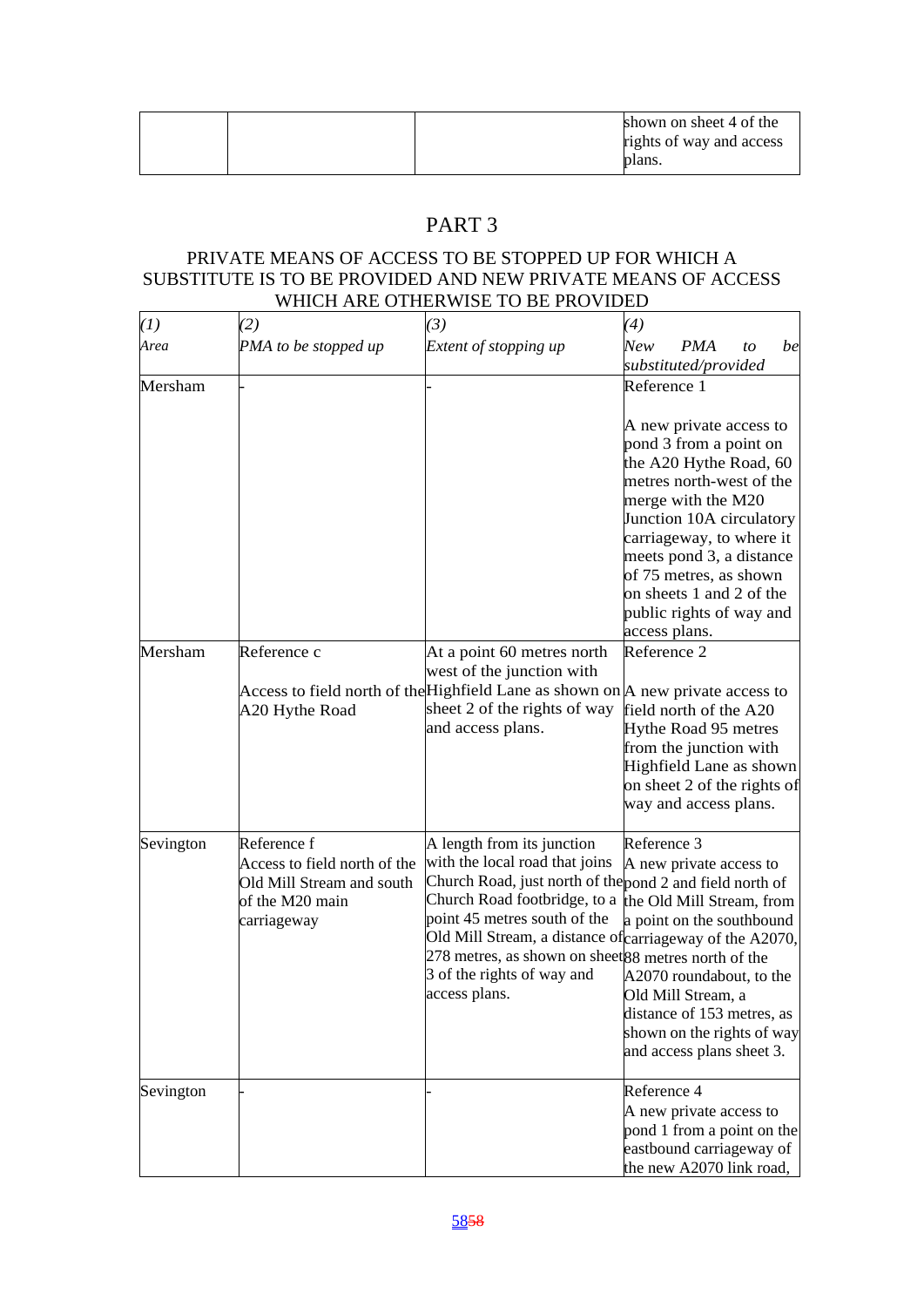|  | 370 metres west of the new   |
|--|------------------------------|
|  | M <sub>20</sub> Junction 10a |
|  | circulatory carriageway, to  |
|  | where it meets pond 1, a     |
|  | distance of 150 metres, as   |
|  | shown on the rights of way   |
|  | and access plans sheet 3.    |

### PRIVATE MEANS OF ACCESS TO BE STOPPED UP FOR WHICH NO SUBSTITUTE IS TO BE PROVIDED

| (1)       | (2)                                                                           | (3)                                                                                                                                             |
|-----------|-------------------------------------------------------------------------------|-------------------------------------------------------------------------------------------------------------------------------------------------|
| Area      | PMA to be stopped up                                                          | Extent of stopping up                                                                                                                           |
| Mersham   | Reference a<br><b>Access to Sweatman Mowers</b><br>from the A20 Hythe Road    | At a point 200 metres north-west of the<br>junction with Highfield Lane as shown on<br>sheet 1 of the rights of way and access<br>plans.        |
| Mersham   | Reference b<br>Access to the Wyevale Garden<br>Centre from the A20 Hythe Road | At a point 110 metres north-west of the<br>junction with Highfield Lane as shown on<br>sheets 1 and 2 of the rights of way and<br>access plans. |
| Mersham   | Reference d<br>Access to field north of the A20<br><b>Hythe Road</b>          | At a point 140 metres south east of the<br>junction with Highfield Lane as shown on<br>sheet 2 of the rights of way and access<br>plans.        |
| Sevington | Reference e<br>Access to field from Kingsford<br><b>Street</b>                | At a point 310 metres south east of the<br>junction with Highfield Lane as shown on<br>sheet 2 of the rights of way and access<br>plans.        |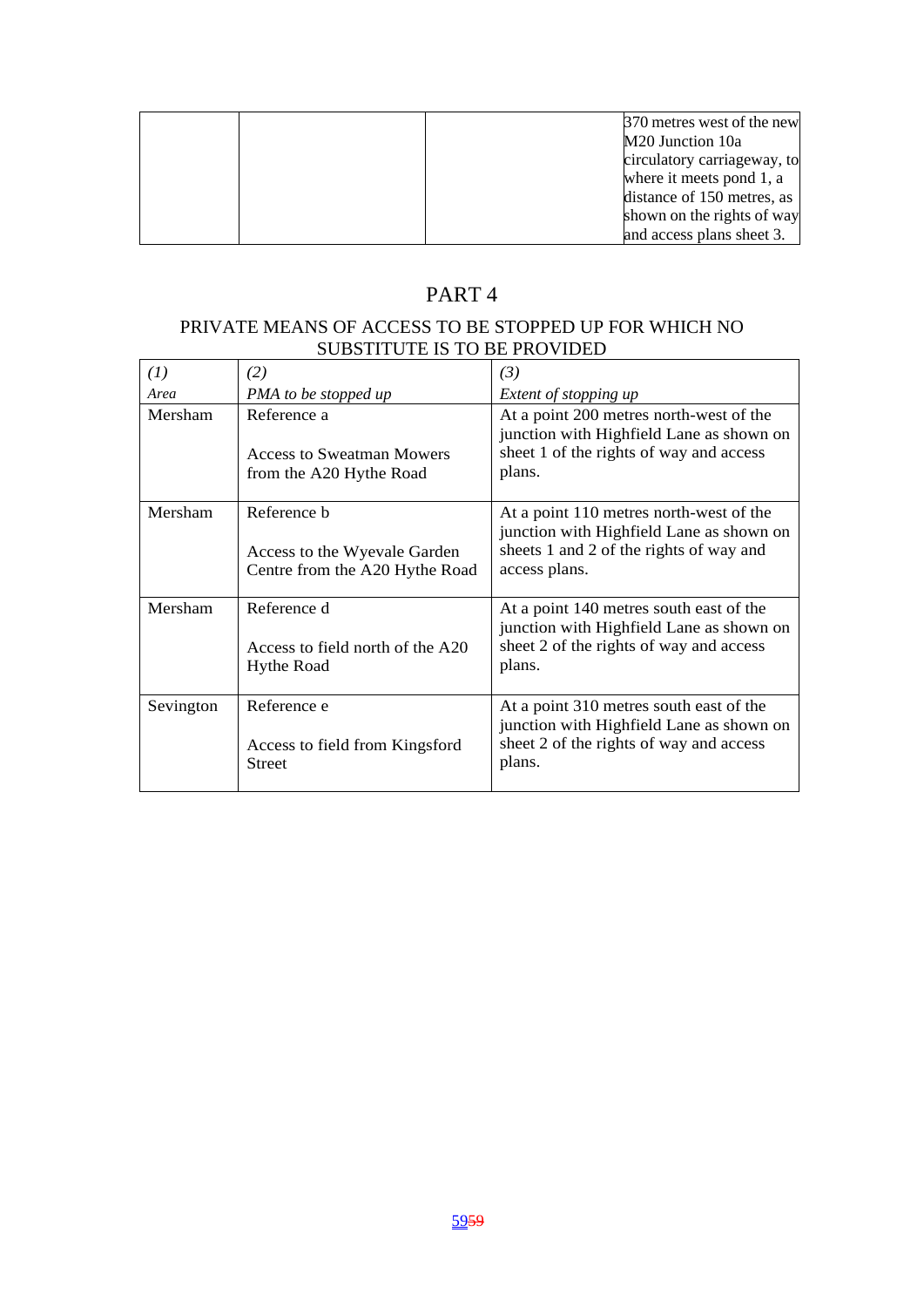# SCHEDULE 5 Article 24

# LAND IN WHICH ONLY NEW RIGHTS ETC. MAY BE ACQUIRED

| (1)                  | (2)                                                                                  | (3)                                  |
|----------------------|--------------------------------------------------------------------------------------|--------------------------------------|
|                      | Plot reference number Purpose for which rights over land may be Relevant part of the |                                      |
| shown on land plans  | acquired                                                                             | authorised development               |
| Land Plans - Sheet 2 |                                                                                      |                                      |
|                      | <b>Installation of new</b>                                                           |                                      |
|                      | New right to install, operate and maintain Work No. 16                               |                                      |
|                      | lighting columns and cables; maintenance                                             |                                      |
| 2/3/a                | of the columns and cables including access                                           |                                      |
|                      | with or without vehicles plant and                                                   |                                      |
|                      | machinery.                                                                           |                                      |
|                      | Diversion of utilities including gas main;                                           |                                      |
|                      | construction of the eastbound off slip;                                              | Work <del>Nos. 14, 21, No</del> . 22 |
|                      | maintenance.                                                                         |                                      |
|                      | <u>New right to construct, divert, remove, use</u>                                   |                                      |
|                      | and maintain utility connections and                                                 |                                      |
| 2/4/b                | equipment including a mains gas pipeline                                             |                                      |
|                      | including access with or without vehicles                                            |                                      |
|                      | plant and machinery. New right to                                                    |                                      |
|                      | construct and maintain noise bund No.1.                                              |                                      |
|                      |                                                                                      |                                      |
|                      |                                                                                      |                                      |
| Land Plans - Sheet 3 |                                                                                      |                                      |
|                      |                                                                                      |                                      |
|                      | Construction of the ramps for the Church                                             | Work No. 8                           |
|                      | Road footbridge; maintenance.                                                        |                                      |
|                      | New right to construct, operate and                                                  |                                      |
| 3/14/a               | maintain the Church Road overbridge and                                              |                                      |
|                      | related works and mitigation measures                                                |                                      |
|                      | including access with or without vehicles                                            |                                      |
|                      | plant and machinery.                                                                 |                                      |
|                      |                                                                                      |                                      |
|                      | Diversion of utilities including gas main;                                           | Work No. 22                          |
|                      | maintenance. New right to construct,                                                 |                                      |
|                      | divert, remove, use and maintain utility                                             |                                      |
| 3/16/d               | connections and equipment including a                                                |                                      |
|                      | mains gas pipeline including access with or                                          |                                      |
|                      | without vehicles plant and machinery.                                                |                                      |
|                      |                                                                                      |                                      |
|                      | Diversion of utilities including gas main;                                           | Work No. 22                          |
|                      | maintenance. New right to construct,                                                 |                                      |
|                      | divert, remove, use and maintain utility                                             |                                      |
| 3/16/g               | connections and equipment including a                                                |                                      |
|                      | mains gas pipeline including access with or                                          |                                      |
|                      | without vehicles plant and machinery.                                                |                                      |
|                      |                                                                                      |                                      |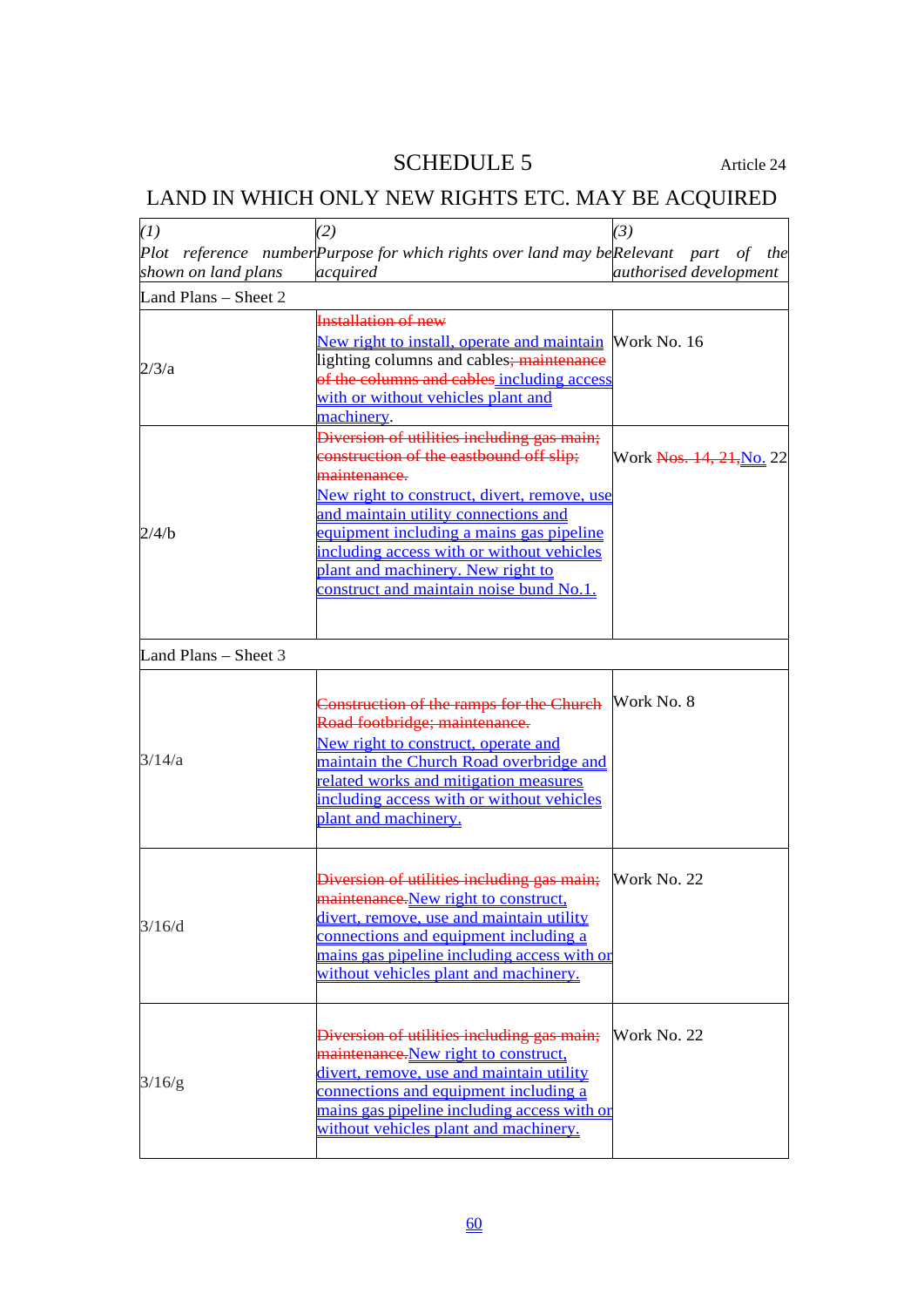| Land Plans – Sheet 4 |                                                                                                                                                                                                 |                |
|----------------------|-------------------------------------------------------------------------------------------------------------------------------------------------------------------------------------------------|----------------|
| 4/1/d                | Environmental mitigation and<br>maintenance. New right to construct, use<br>and maintain environmental mitigation<br>measures including access with or without<br>vehicles plant and machinery. | Work Nos. 1-29 |
| 4/16/a               | Environmental mitigation and<br>maintenance. New right to construct, use<br>and maintain environmental mitigation<br>measures including access with or without<br>vehicles plant and machinery. | Work Nos. 1-29 |
| 4/16/b               | Environmental mitigation and<br>maintenance. New right to construct, use<br>and maintain environmental mitigation<br>measures including access with or without<br>vehicles plant and machinery. | Work Nos. 1-29 |
| 4/16/e               | Environmental mitigation and                                                                                                                                                                    | Work Nos. 1-29 |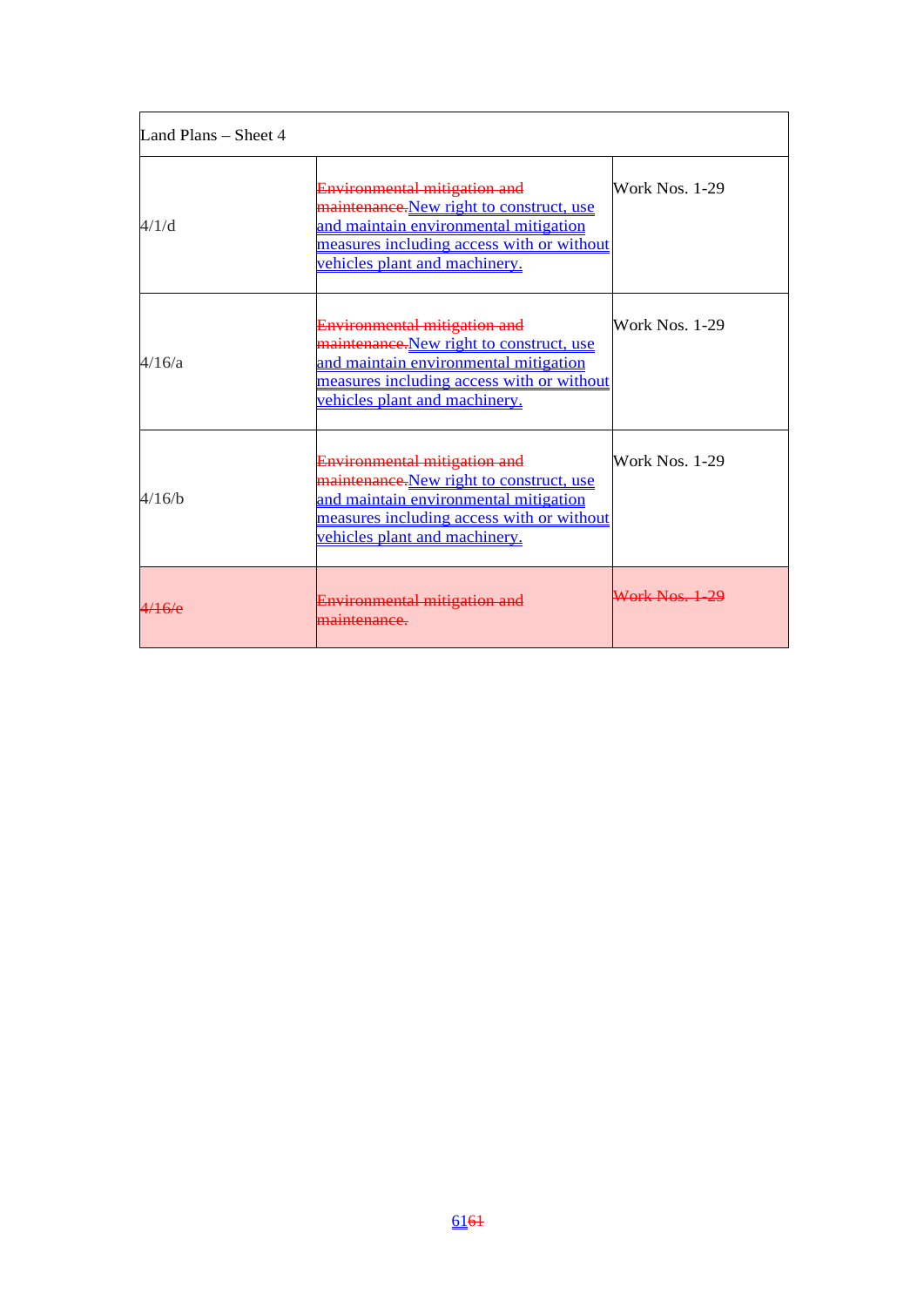### SCHEDULE 6 Article 24

# MODIFICATION OF COMPENSATION AND COMPULSORY PURCHASE ENACTMENTS FOR CREATION OF NEW RIGHTS

#### **Compensation enactments**

**1.** The enactments for the time being in force with respect to compensation for the compulsory purchase of land apply, with the necessary modifications as respects compensation, in the case of a compulsory acquisition under this Order of a right by the creation of a new right or imposition of a restrictive covenant as they apply as respects compensation for the compulsory purchase of land and interests in land.

**2.**—(1) Without limitations on the scope of paragraph 1, the Land Compensation Act 1973(**zzvv**) has effect subject to the modifications set out in sub-paragraphs (2) and (3).

(2) In section 44(1) (compensation for injurious affection), as it applies to compensation for injurious affection under section 7 of the 1965 Act as substituted by paragraph 4—

- (a) for "land is acquired or taken from" substitute "a right or restrictive covenant over land is purchased from"; and
- (b) for "acquired or taken from him" substitute "over which the right is exercisable or the restrictive covenant enforceable".

(3) In section 58(1)(**aaaww**) (determination of material detriment where part of house etc. proposed for compulsory acquisition), as it applies to determinations under section 8 of the 1965 Act as substituted by paragraph 5, substitute—

 $(1)$  In determining under section  $8(1)$  of the Compulsory Purchase Act 1965, or section 166(2) of the Town and Country Planning Act 1990 whether—

- (a) a right over or restrictive covenant affecting land consisting of a house, building or manufactory can be taken or imposed without material detriment or damage to the house, building or manufactory; or
- (b) a right over or restrictive covenant affecting land consisting of a park or garden belonging to a house can be taken or imposed without seriously affecting the amenity or convenience of the house,

the Upper Tribunal must take into account not only the effect of the acquisition of the right or the imposition of the restrictive covenant but also the use to be made of the right or restrictive covenant proposed to be acquired or imposed, and, in a case where the right or restrictive covenant is proposed to be acquired or imposed for works or other purposes extending to other land, the effect of the whole of the works and the use to be made of the other land.

### **Application of the 1965 Act**

**3.**—(1) The 1965 Act has effect with the modifications necessary to make it apply to the compulsory acquisition under this Order of a right by the creation of a new right, or to the imposition under this Order of a restrictive covenant, as it applies to the compulsory acquisition under this Order of land, so that, in appropriate contexts, references in that Act to land are read (according to the requirements of the particular context) as referring to, or as including references to-

(a) the right acquired or to be acquired, or the restrictive covenant imposed to be imposed; or

 <sup>(</sup>**zzvv**) 1973 c.26.

<sup>(</sup>**aaaww**) **a** Section 58(1) was amended by section 16(3) of, and Schedule 5 to, the Compulsory Purchase (Vesting Declarations) Act 1981 (c. 66), section 4 of, and paragraph 29(1) of Schedule 2 to, the Planning (Consequential Provisions) Act 1990 (c. 11) and S.I. 2009/1307.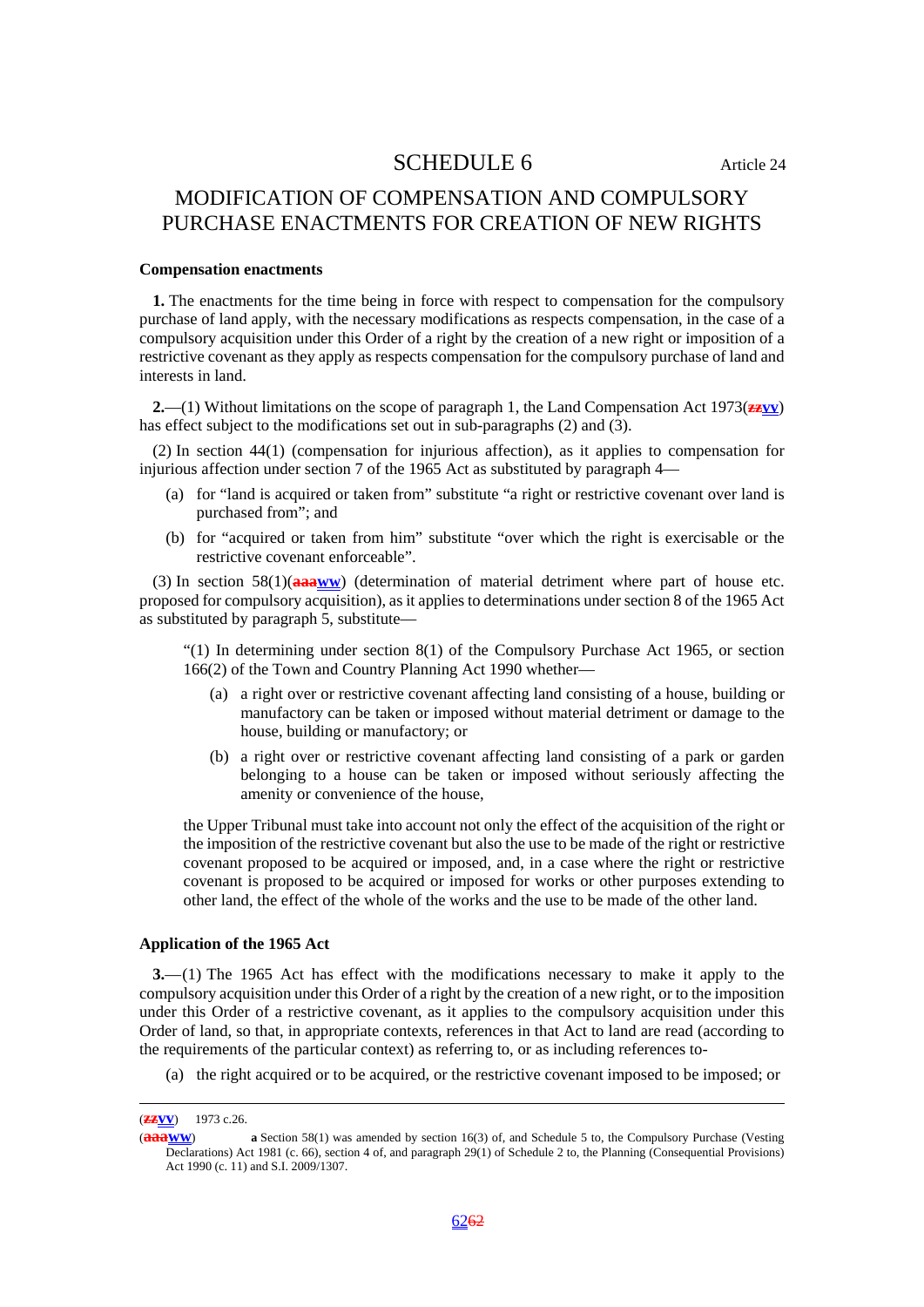(b) the land over which the right is or is to be exercisable, or the restrictive covenant is or is to be enforceable.

(2) Without limitation on the scope of sub-paragraph (1), Part 1 of the 1965 Act applies in relation to the compulsory acquisition under this Order of a right by the creation of a new right or, in relation to the imposition of a restrictive covenant, with the modifications specified in the following provisions of this Schedule.

**4.** For section 7 (measure of compensation in case of severance) of the 1965 Act substitute—

"7. In assessing the compensation to be paid by the acquiring authority under this Act, regard must be had not only to the extent (if any) to which the value of the land over which the right is to be acquired or the restrictive covenant is to be imposed is depreciated by the acquisition of the right but also to the damage (if any) to be sustained by the owner of the land by reason of its severance from other land of the owner, or injuriously affecting that other land by the exercise of the powers conferred by this or the special Act."

**5.** For section 8 (other provisions as to divided land) of the 1965 Act substitute -

"**8.**—(1) Where in consequence of the service on a person under section 5 of this Act of a notice to treat in respect of a right over land consisting of a house, building or manufactory or of a park or garden belonging to a house ("the relevant land")—

- (a) a question of disputed compensation in respect of the purchase of the right or the imposition of the restrictive covenant would apart from this section fall to be determined by the Upper Tribunal ("the tribunal"); and
- (b) before the tribunal has determined that question the tribunal is satisfied that the person has an interest in the whole of the relevant land and is able and willing to sell that land and-
	- (i) where that land consists of a house, building or manufactory, that the right cannot be purchased or the restrictive covenant imposed without material detriment to that land; or
	- (ii) where that land consists of such a park or garden, that the right cannot be purchased or the restrictive covenant imposed without seriously affecting the amenity or convenience of the house to which that land belongs,

the M20 Junction 10a Development Consent Order 201[ ](**bbbxx**) ("the Order"), in relation to that person, ceases to authorise the purchase of the right or imposition of the restrictive covenant and is deemed to authorise the purchase of that person's interest in the whole of the relevant land including, where the land consists of such a park or garden, the house to which it belongs, and the notice is deemed to have been served in respect of that interest on such date as the tribunal directs.

(2) Any question as to the extent of the land in which the Order is deemed to authorise the purchase of an interest by virtue of subsection (1) of this section is to be determined by the tribunal.

(3) Where in consequence of a determination of the tribunal that it is satisfied as mentioned in subsection (1) of this section the Order is deemed by virtue of that subsection to authorise the purchase of an interest in land, the acquiring authority may, at any time within the period of 6 weeks beginning with the date of the determination, withdraw the notice to treat in consequence of which the determination was made; but nothing in this subsection prejudices any other power of the authority to withdraw the notice."

**6.** The following provisions of the 1965 Act (which state the effect of a deed poll executed in various circumstances where there is no conveyance by persons with interests in the land), that is to say—

(a) section 9(4) (failure by owners to convey);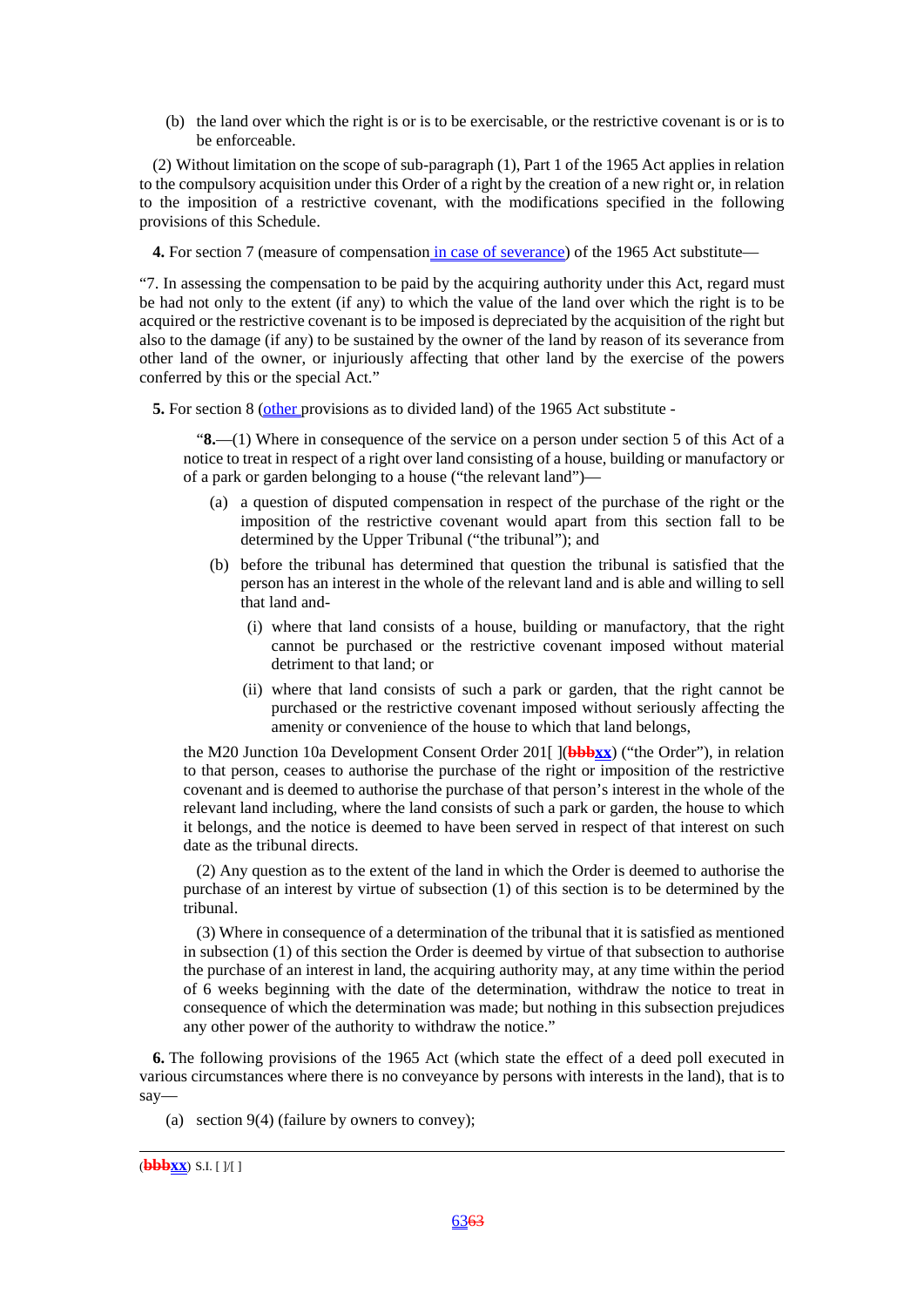- (b) paragraph 10(3) of Schedule 1 (owners under incapacity);
- (c) paragraph 2(3) of Schedule 2 (absent and untraced owners); and
- (d) paragraphs 2(3) and 7(2) of Schedule 4 (common land),

are modified so as to secure that, as against persons with interests in the land which are expressed to be overridden by the deed, the right which is to be compulsorily acquired or the restrictive covenant which is to be imposed is vested absolutely in the acquiring authority.

**7.** Section 11(**cccyy**) (powers of entry) of the 1965 Act is modified so as to secure that, as from the date on which the acquiring authority has served notice to treat in respect of any right it has power, exercisable in equivalent circumstances and subject to equivalent conditions, to enter for the purpose of exercising that right or enforcing that restrictive covenant (which is deemed for this purpose to have been created on the date of service of the notice); and sections 12(**dddzz**) (penalty for unauthorised entry) and 13(**eeeaaa**) (entry on warrant in the event of obstructionrefusal to give possession to acquiring authority) of the 1965 Act are modified correspondingly.

**8.** Section 20(**fffbbb**) (protection for interests of tenants at will, etc.) of the 1965 Act applies with the modifications necessary to secure that persons with such interests in land as are mentioned in that section are compensated in a manner corresponding to that in which they would be compensated on a compulsory acquisition under this Order of that land, but taking into account only the extent (if any) of such interference with such an interest as is actually caused, or likely to be caused, by the exercise of the right or the enforcement of the restrictive covenant in question.

**9.** Section 22 (interests omitted from purchase) of the 1965 Act is modified so as to enable the acquiring authority in circumstances corresponding to those referred to in that section, to continue to be entitled to exercise the right acquired, subject to compliance with that section as respects compensation.

 $\overline{a}$ 

<sup>(</sup>**cccyy**) **a** Section 11 was amended by section 34(1) of, and Schedule 4 to, the Acquisition of Land Act 1981 (c. 67), section 3 of, and part 1 of Schedule 1 to, the Housing (Consequential Provisions) Act 1985 (c. 71), section 14 of, and paragraph 12(1) of Schedule 5 to, the Church of England (Miscellaneous Provisions) Measure 2006 (No. 1) and S.I. 2009/1307.

<sup>(</sup>**dddzz**) Section 12 was amended by section 56(2) of, and part 1 of Schedule 9 to, the Courts Act 1971 (c. 23).

<sup>(</sup>**eeeaaa**) Section 13 was amended by sections 62(3), 139(4) to (9) and 146 of, and paragraphs 27 and 28 of Schedule 13 and part 3 of Schedule 23 to, the Tribunals, Courts and Enforcement Act 2007 (c. 15).

<sup>(</sup>**fffbbb**) Section 20 was amended by paragraph 4 of Schedule 15 to the Planning and Compensation Act 1991 (c. 34) and S.I. 2009/1307.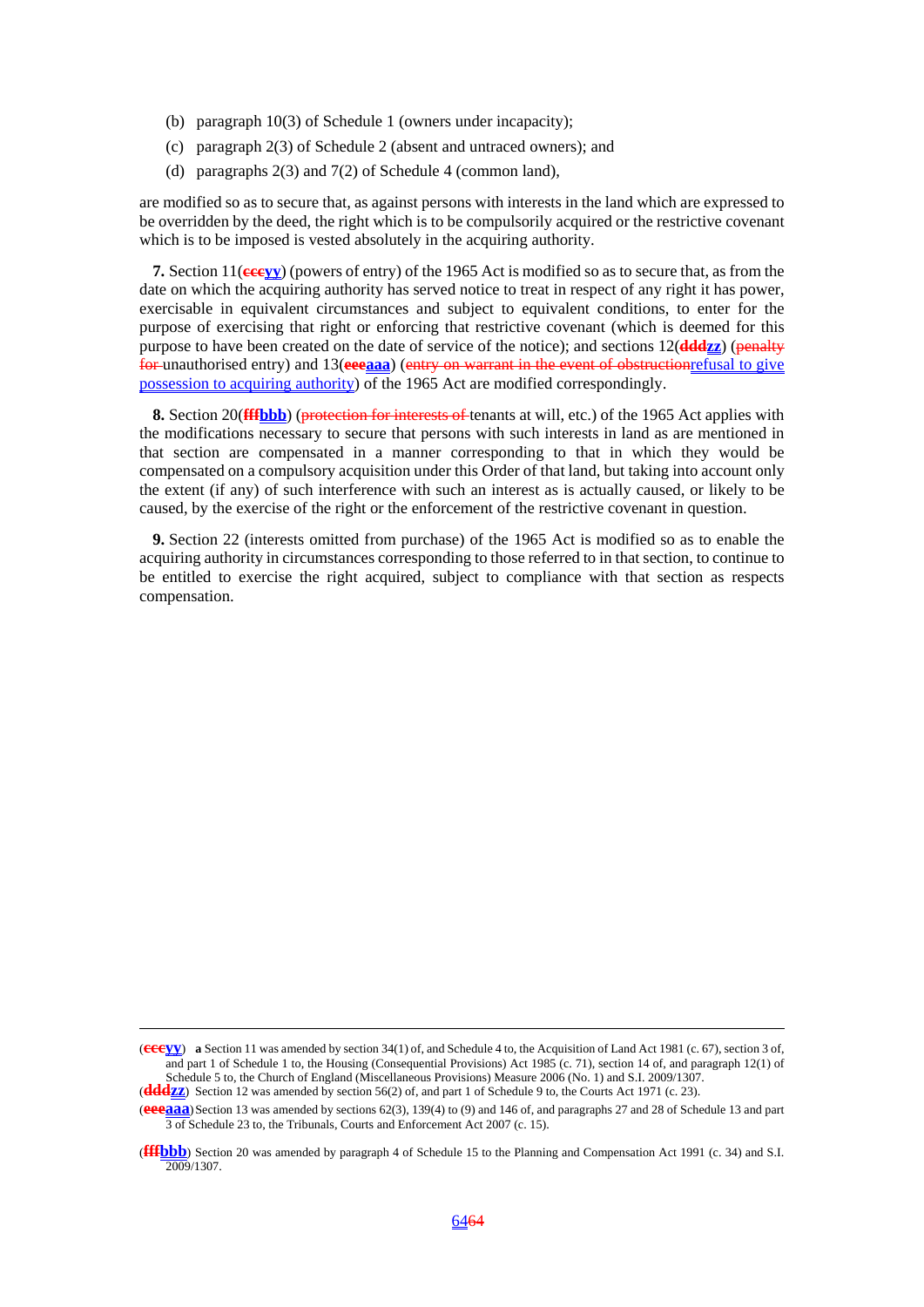# SCHEDULE 7 Article 31

# LAND OF WHICH TEMPORARY POSSESSION MAY BE TAKEN

| (1)                         | (2)                  | (3)                                                                                                                                                                                                                                                          | (4)                                        |
|-----------------------------|----------------------|--------------------------------------------------------------------------------------------------------------------------------------------------------------------------------------------------------------------------------------------------------------|--------------------------------------------|
| Location                    |                      | Plot Reference Number(s) Purpose for which temporary Relevant part of                                                                                                                                                                                        |                                            |
|                             | shown on land plans  | possession may be taken                                                                                                                                                                                                                                      | authorised<br>the<br>development           |
| <b>Land Plans - Sheet 1</b> |                      |                                                                                                                                                                                                                                                              |                                            |
| Ashford                     | 1/1/a                | Upgrading existing road markings, Work No. 7<br>traffic signals and signs.                                                                                                                                                                                   |                                            |
| Ashford                     | 1/1/b                | Upgrading existing road markings, Work No. 7<br>traffic signals and signs.                                                                                                                                                                                   |                                            |
| <b>Land Plans - Sheet 2</b> |                      |                                                                                                                                                                                                                                                              |                                            |
| Ashford                     | 2/1/c                | Upgrading existing road markings, Work No. 7<br>traffic signals and signs.                                                                                                                                                                                   |                                            |
| Ashford                     | 2/1/d                | Upgrading existing road markings, Work No. 7<br>traffic signals and signs.                                                                                                                                                                                   |                                            |
| Ashford                     | 2/1/e                | Upgrading existing road markings, Work No. 7<br>traffic signals and signs.                                                                                                                                                                                   |                                            |
| Ashford                     | 2/1/g                | The strengthening of the existing<br>Swatfield Bridge on the A20 Hythe 1611, 16, 24, 25,<br>Road. Upgrading existing lighting 26, 27 and 28<br>and installing new lighting.<br>Diversion works to telecoms<br>equipment, water pipeline and<br>power cables. | Work NoNos.                                |
| Ashford                     | 2/2/a                | Use as a site compound area.                                                                                                                                                                                                                                 | <b>Work Nos. 1-29</b>                      |
| Ashford                     | 2/5/a                | Upgrading existing lighting and<br>installing new lighting. Diversion<br>works to telecoms equipment and<br>water pipeline.                                                                                                                                  | Work Nos. 16, 24,<br>25                    |
| Ashford                     | 2/ <del>65/aaa</del> | Upgrading existing lighting and<br>installing new lighting. Diversion<br>works to telecoms equipment and<br>water pipeline.                                                                                                                                  | Work Nos. 16,<br>24,24 and 25              |
| Ashford                     | 2/6/a                | <b>Upgrading existing lighting and</b><br>installing new lighting. Diversion<br>works to telecoms equipment and<br>water pipeline.                                                                                                                           | <b>Work Nos. 16, 24.</b><br>$\frac{25}{2}$ |
| <b>Ashford</b>              | 2/6/aa               | Upgrading existing lighting and<br>installing new lighting. Diversion                                                                                                                                                                                        | <b>Work Nos. 16, 24</b><br>and $25$        |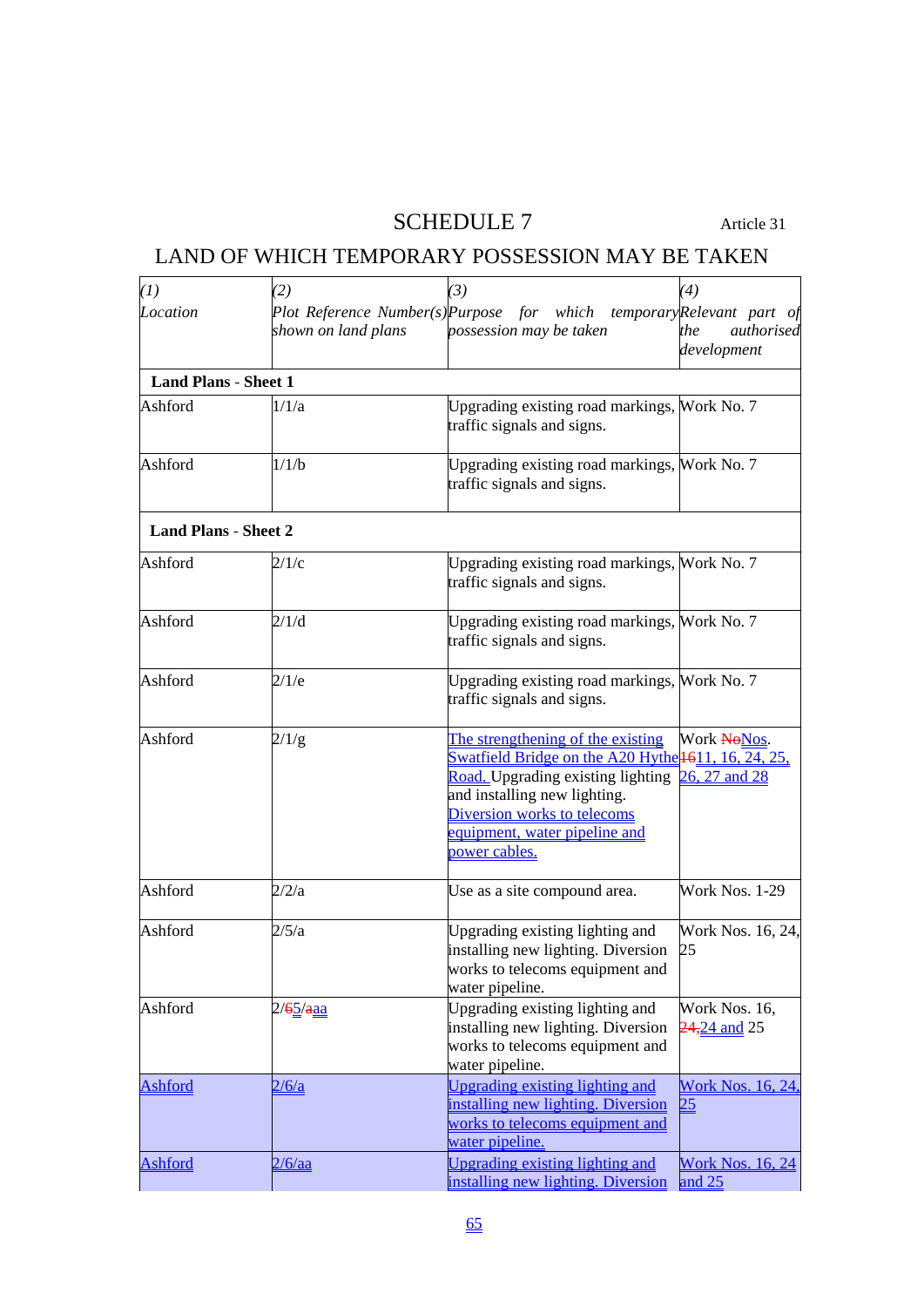|                             |            | works to telecoms equipment and<br>water pipeline.                                                                                                                                                |  |
|-----------------------------|------------|---------------------------------------------------------------------------------------------------------------------------------------------------------------------------------------------------|--|
| <b>Ashford</b>              | 2/8/aa     | <b>Upgrading existing lighting and</b><br><b>Work Nos. 16, 24,</b><br>installing new lighting. Diversion<br>25, 26, 27 and 28<br>works to telecoms equipment,<br>water pipeline and power cables. |  |
| <b>Land Plans - Sheet 3</b> |            |                                                                                                                                                                                                   |  |
| Ashford                     | 3/14/c     | Work No. 9<br>Traffic sign amendments.                                                                                                                                                            |  |
| Ashford                     | 3/16/c     | <b>Work Nos. 1-29</b><br>Use as a site compound area.                                                                                                                                             |  |
| <b>Land Plans - Sheet 4</b> |            |                                                                                                                                                                                                   |  |
| <b>Mersham</b>              | 4/1/b      | <b>Work Nos. 17, 25,</b><br>Realignment of the A20 Hythe<br>Road. Diversion works to telecoms 26, 27 and 28<br>equipment, water pipeline and<br>power cables.                                     |  |
| Mersham                     | $4/1/b$ bb | RealignmentRe-alignment of the<br>Work No. 17<br>A20 Hythe<br>Road.                                                                                                                               |  |
| Mersham                     | 4/1/g      | Alteration work to the existing<br>Work NoNos 55,<br>Kingsford Street. Diversion works<br>24 and 28<br>to telecoms equipment and power<br>cables.                                                 |  |
| Mersham                     | 4/1/h      | Alteration work to the existing A20Work No. 17<br>and installation of new traffic<br>signs.                                                                                                       |  |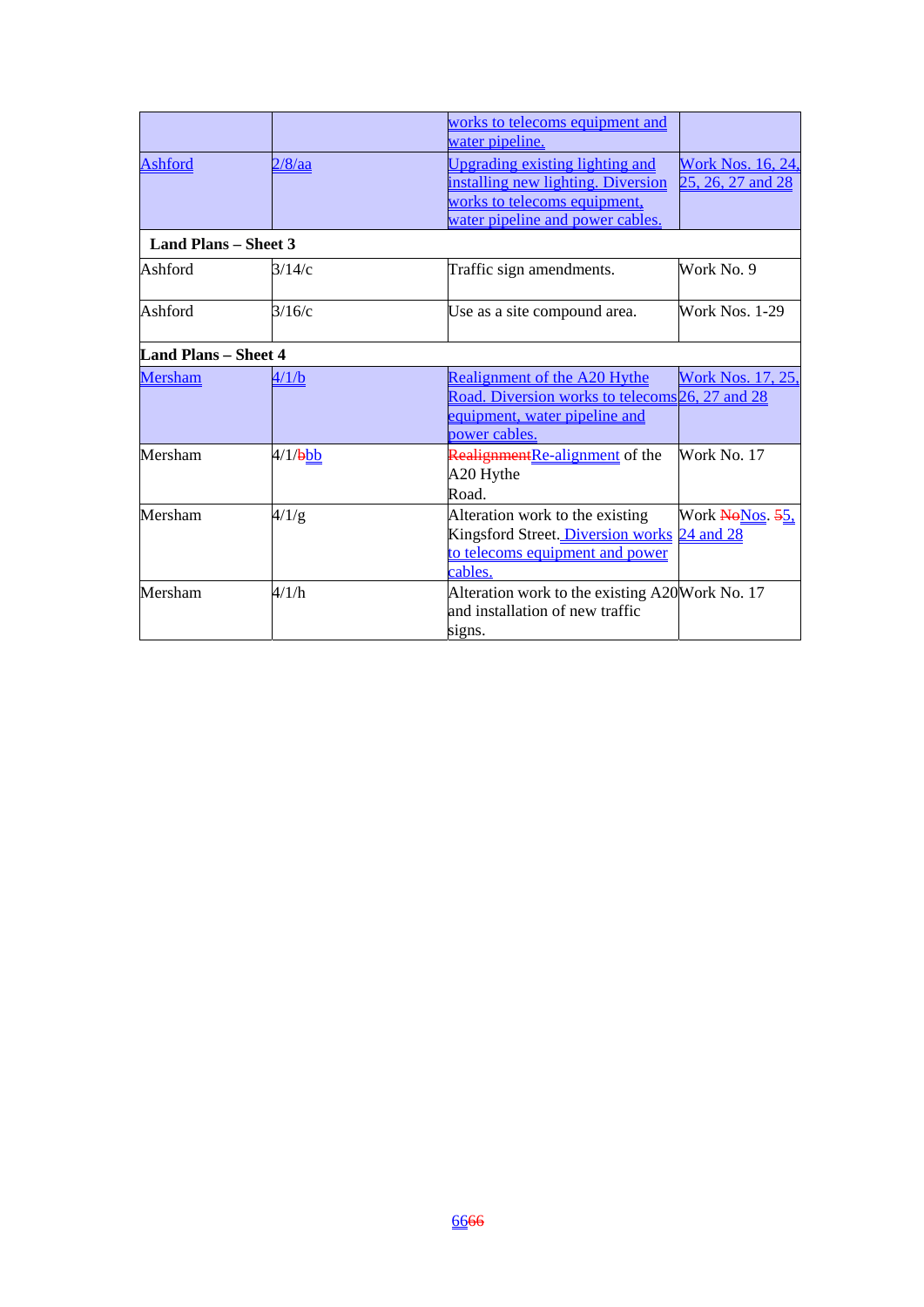# SCHEDULE 8 Article 4239

# TREES SUBJECT TO TREE PRESERVATION ORDERS

| $\varpi$<br>Type of tree                                                                                                                                                                                                                                                                                                                                                                                                                                                                                                                                                                               | (2)<br>Work to be carried out                                                                                                                                                             | $(3)$ Relevant part of<br>the<br><i>authorised development</i> |
|--------------------------------------------------------------------------------------------------------------------------------------------------------------------------------------------------------------------------------------------------------------------------------------------------------------------------------------------------------------------------------------------------------------------------------------------------------------------------------------------------------------------------------------------------------------------------------------------------------|-------------------------------------------------------------------------------------------------------------------------------------------------------------------------------------------|----------------------------------------------------------------|
| <b>TPO No. 15 1997 (Ashford</b><br>Borough Council) TPO group<br>containing field maple ( <i>Acer</i><br><i>campestre</i> ), hazel<br><i>Corylus</i><br><i>avellana</i> ) and Italian alder<br>(Alnus cordata).                                                                                                                                                                                                                                                                                                                                                                                        | <u>Tree group to be removed to</u><br>enable works                                                                                                                                        | <b>Work Nos. 9, 20</b>                                         |
| TPO No. 22 1998 (Ashford<br><b>Borough Council</b> ) Woodland<br>area, alder (Alnus glutinosa),<br>(Acer<br>sycamore and the system of the state of the system of the state of the state of the state of the state of the state of the state of the state of the state of the state of the state of the state of the state of the state of<br>pseudoplatanus), ash ( <i>Fraxinus</i><br><i>excelsior</i> ) with occasional<br>mature willow (Salix spp.).<br>poplar ( <i>Populus</i><br><i>tremula</i> ).<br>Elder (Sambuca) understory.<br>Corner bordering Pilgrims'<br>Hospice is subject to a TPO. | Localised disturbance to tree<br>roots or removal of individual<br>trees adjacent to the Swatfield<br>Bridge, to enable strengthening<br>and level adjustment works to<br>be carried out. | <b>Work Nos. 11, 16</b>                                        |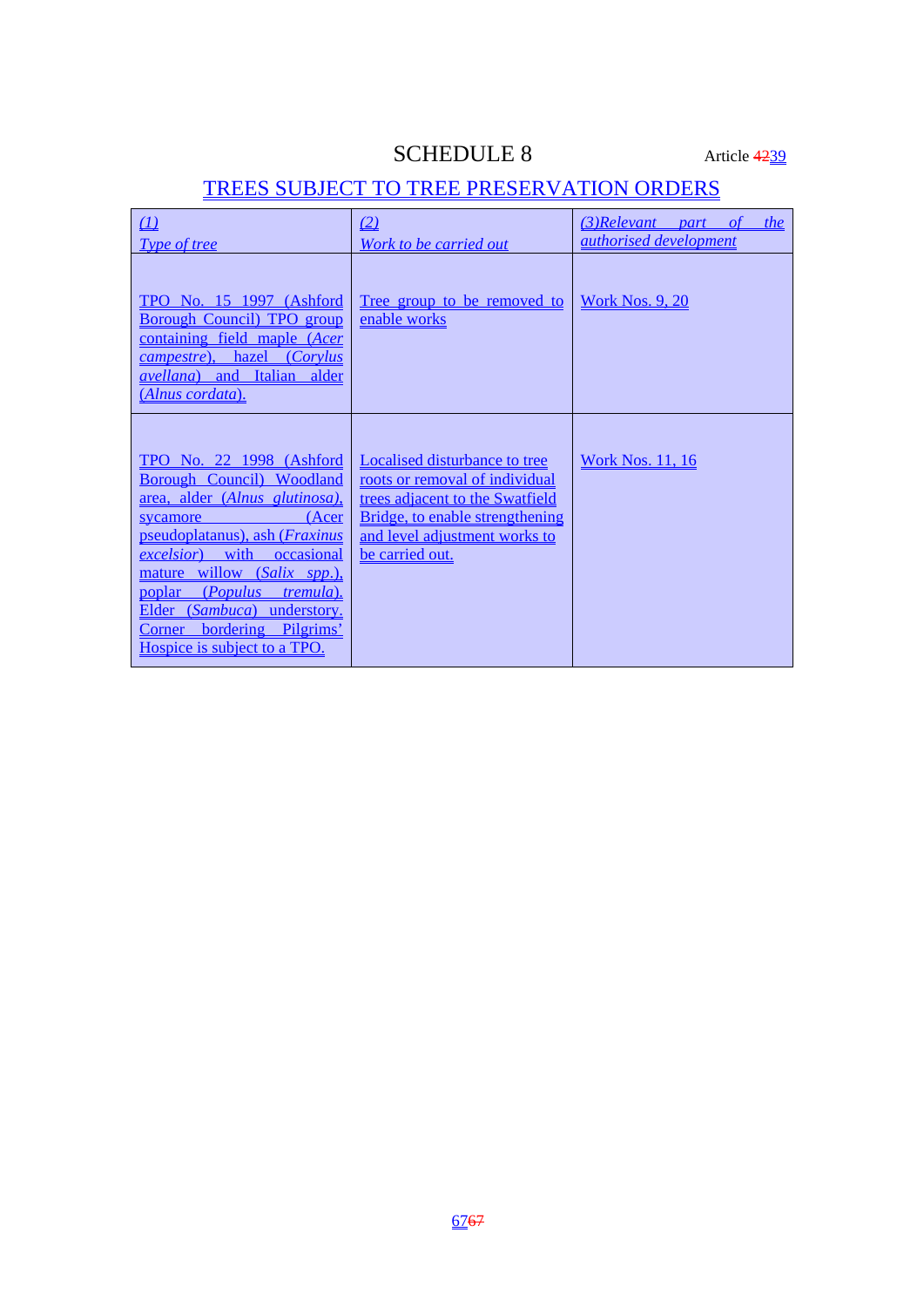SCHEDULE 9 Article 43

# PROTECTIVE PROVISIONS

# PART 1

## FOR THE PROTECTION OF ELECTRICITY, GAS, WATER AND SEWERAGE UNDERTAKERS

**1.** For the protection of the utility undertakers referred to in this Part of this Schedule the following provisions have effect, unless otherwise agreed in writing between the undertaker and the utility undertaker concerned.

**2.** In this Part of this Schedule—

"alternative apparatus" means alternative apparatus adequate to enable the utility undertaker in question to fulfil its statutory functions in a manner no less efficient than previously;

"apparatus" means-

- (a) in the case of an electricity undertaker, electric lines or electrical plant (as defined in the Electricity Act 1989 ), belonging to or maintained by that utility undertaker;
- (b) in the case of a gas undertaker, any mains, pipes or other apparatus belonging to or maintained by a gas transporter within the meaning of Part 1 of the Gas Act 1986 for the purposes of gas supply;
- (c) in the case of a water undertaker, mains, pipes or other apparatus belonging to or maintained by that utility undertaker for the purposes of water supply; and
- (d) in the case of a sewerage undertaker-
	- (i) any drain or works vested in the utility undertaker under the Water Industry Act 1991 ; and
	- (ii) any sewer which is so vested or is the subject of a notice of intention to adopt given under section 102(4) of that Act or an agreement to adopt made under section 104 of that Act,

and includes a sludge main, disposal main (within the meaning of section 219 of that Act) or sewer outfall and any manholes, ventilating shafts, pumps or other accessories forming part of any such sewer, drain or works,

and includes any structure in which apparatus is or is to be lodged or which gives or will give access to apparatus;

"functions" includes powers and duties;

"in" in a context referring to apparatus or alternative apparatus in land includes a reference to apparatus or alternative apparatus under, over or upon land; and

"plan" or "plans" include all designs, drawings, specifications, method statements, soil reports, programmes, calculations, risk assessments and other documents that are reasonably necessary properly and sufficiently to describe the works to be executed;

"utility undertaker" means-

- (e) any licence holder within the meaning of Part 1 of the Electricity Act 1989;
- (f) a gas transporter within the meaning of Part 1 of the Gas Act 1986;
- (g) a water undertaker within the meaning of the Water Industry Act 1991; and

(h) a sewerage undertaker within the meaning of Part 1 of the Water Industry Act 1991,

for the area of the authorised development, and in relation to any apparatus, means the utility undertaker to whom it belongs or by whom it is maintained.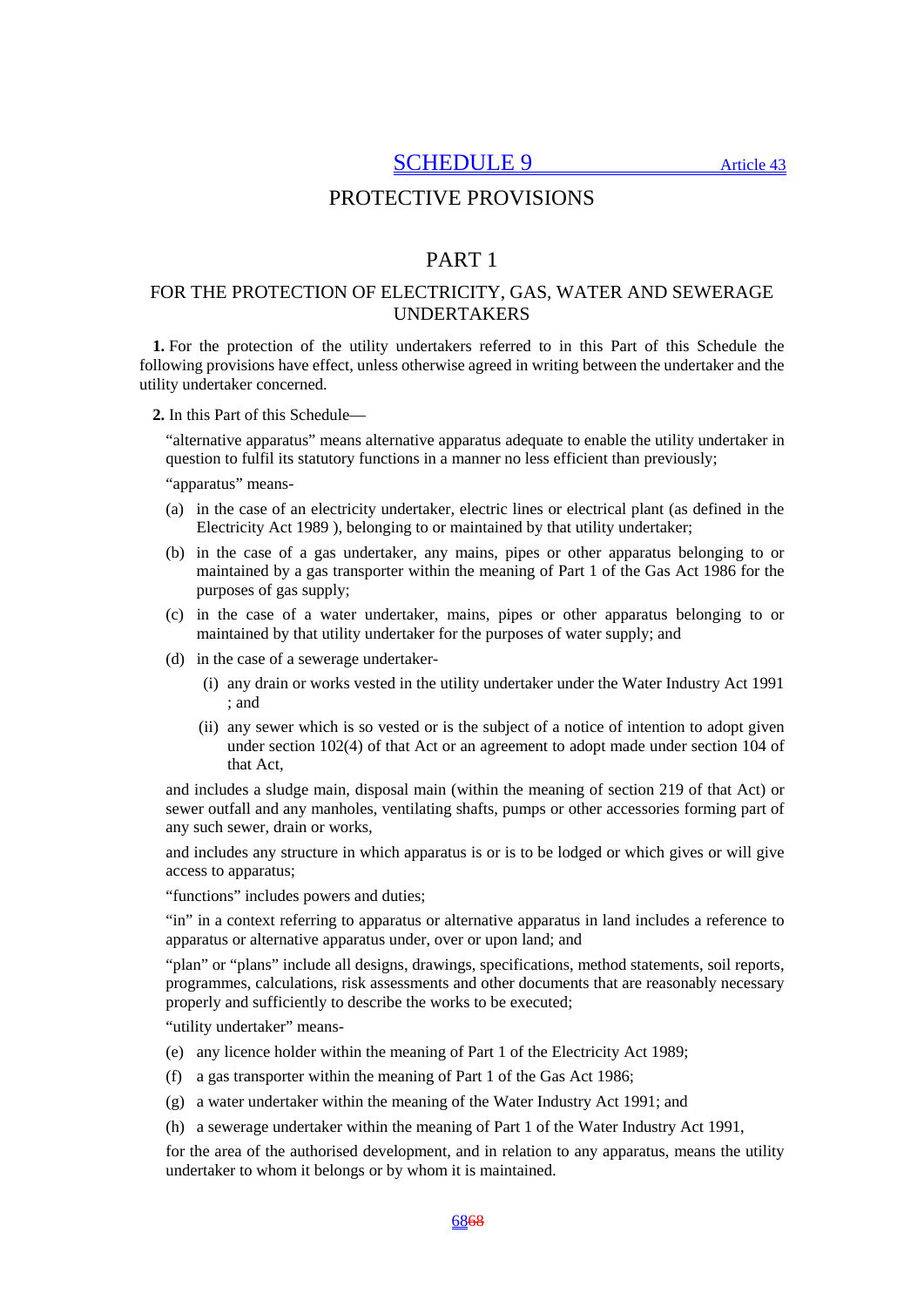#### **On street apparatus**

**3.** This Part of this Schedule does not apply to apparatus in respect of which the relations between the undertaker and the utility undertaker are regulated by the provisions of Part 3 of the 1991 Act.

#### **Apparatus in stopped up streets**

**4.**—(1) Where any street is stopped up under article 15 (permanent stopping up and restriction of use of streets and private means of access), any utility undertaker whose apparatus is in the street has the same powers and rights in respect of that apparatus as it enjoyed immediately before the stopping up and the undertaker must grant to the utility undertaker legal easements reasonably satisfactory to the utility undertaker in respect of such apparatus and access to it, but nothing in this paragraph affects any right of the undertaker or of the utility undertaker to require the removal of that apparatus under paragraph 7 or the power of the undertaker to carry out works under paragraph 9.

(2) Regardless of the temporary stopping up or diversion of any highway under the powers conferred by article 14 (temporary stopping up and restriction of use of streets), a utility undertaker is at liberty at all times to take all necessary access across any such stopped up highway and to execute and do all such works and things in, upon or under any such highway as may be reasonably necessary or desirable to enable it to maintain any apparatus which at the time of the stopping up or diversion was in that highway.

### **Protective works to buildings**

**5.** The undertaker, in the case of the powers conferred by article 19 (protective work to buildings), must exercise those powers so as not to obstruct or render less convenient the access to any apparatus.

#### **Acquisition of land**

**6.** Regardless of any provision in this Order or anything shown on the land plans, the undertaker must not acquire any apparatus otherwise than by agreement.

### **Removal of apparatus**

**7.**—(1) If, in the exercise of the powers conferred by this Order, the undertaker acquires any interest in any land in which any apparatus is placed or requires that the utility undertaker's apparatus is relocated or diverted, that apparatus must not be removed under this Part of this Schedule and any right of a utility undertaker to maintain that apparatus in that land must not be extinguished until alternative apparatus has been constructed and is in operation to the reasonable satisfaction of the utility undertaker in question in accordance with sub-paragraphs (2) to (7).

(2) If, for the purpose of executing any works in, on or under any land purchased, held, appropriated or used under this Order, the undertaker requires the removal of any apparatus placed in that land, the undertaker must give to the utility undertaker in question 28 days' written notice of that requirement, together with a plan of the work proposed, and of the proposed position of the alternative apparatus to be provided or constructed and in that case (or if in consequence of the exercise of any of the powers conferred by this Order a utility undertaker reasonably needs to remove any of its apparatus) the undertaker must, subject to sub-paragraph (3), afford to the utility undertaker the necessary facilities and rights for the construction of alternative apparatus in other land of the undertaker and subsequently for the maintenance of that apparatus.

(3) If alternative apparatus or any part of such apparatus is to be constructed elsewhere than in other land of the undertaker, or the undertaker is unable to afford such facilities and rights as are mentioned in sub-paragraph (2) in the land in which the alternative apparatus or part of such apparatus is to be constructed, the utility undertaker in question must, on receipt of a written notice to that effect from the undertaker, as soon as reasonably possible use its best endeavours to obtain the necessary facilities and rights in the land in which the alternative apparatus is to be constructed.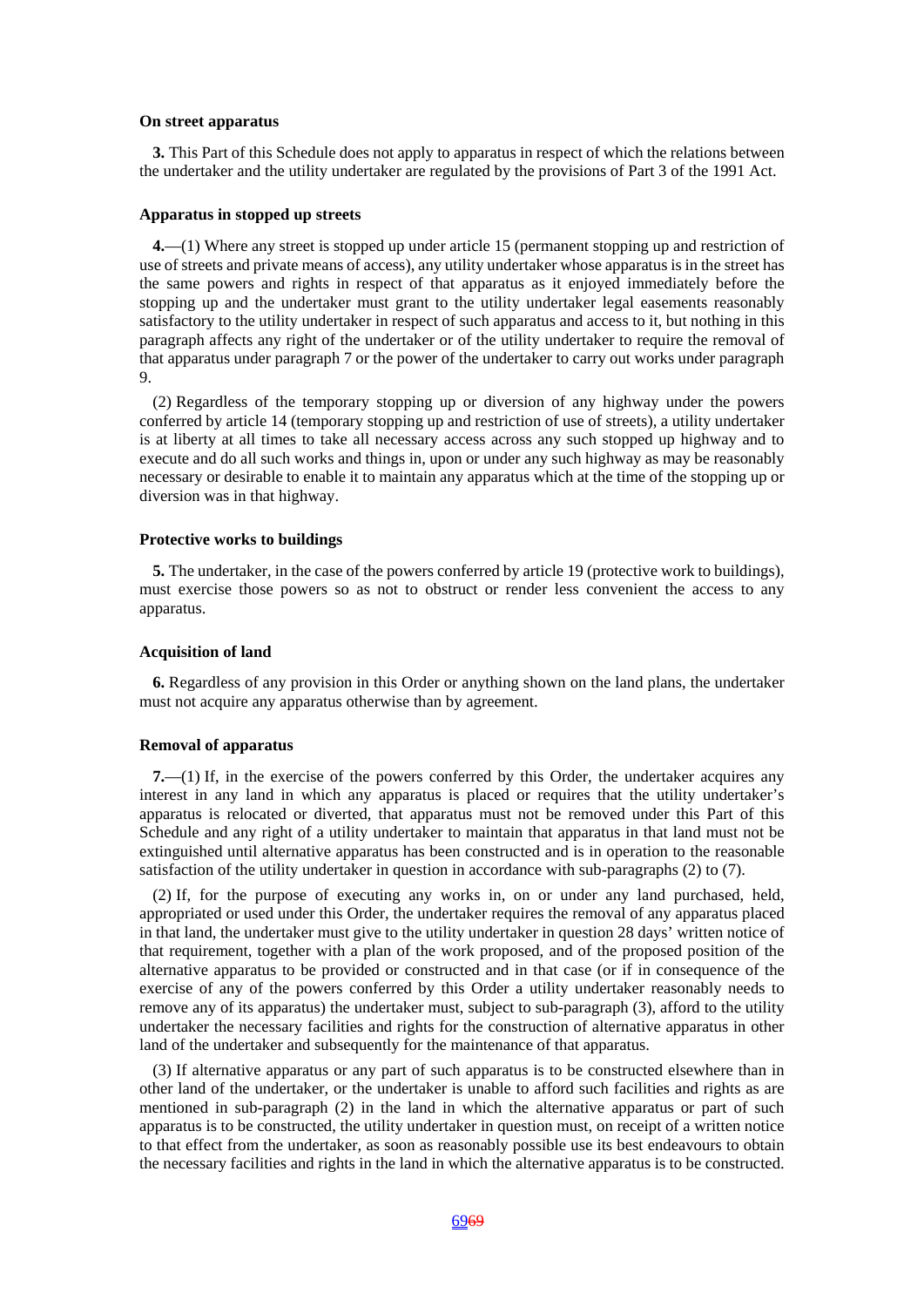(4) Any alternative apparatus to be constructed in land of the undertaker under this Part of this Schedule must be constructed in such manner and in such line or situation as may be agreed between the utility undertaker in question and the undertaker or in default of agreement settled by arbitration in accordance with article 46 (arbitration).

(5) The utility undertaker in question must, after the alternative apparatus to be provided or constructed has been agreed or settled by arbitration in accordance with article 46, and after the grant to the utility undertaker of any such facilities and rights as are referred to in sub-paragraph (2) or (3), proceed without unnecessary delay to construct and bring into operation the alternative apparatus and subsequently to remove any apparatus required by the undertaker to be removed under the provisions of this Part of this Schedule.

(6) Regardless of anything in sub-paragraph (5), if the undertaker gives notice in writing to the utility undertaker in question that the undertaker desires itself to execute any work, or part of any work in connection with the construction or removal of apparatus in any land of the undertaker, that work, instead of being executed by the utility undertaker, must be executed by the undertaker without unnecessary delay under the superintendence, if given, and to the reasonable satisfaction of the utility undertaker.

(7) Nothing in sub-paragraph (6) authorises the undertaker to execute the placing, installation, bedding, packing, removal, connection or disconnection of any apparatus, or execute any filling around the apparatus (where the apparatus is laid in a trench) within 300 millimetres of the apparatus.

#### **Facilities and rights for alternative apparatus**

**8.**—(1) Where, in accordance with the provisions of this Part of this Schedule, the undertaker affords to a utility undertaker facilities and rights for the construction and maintenance in land of the undertaker of alternative apparatus in substitution for apparatus to be removed, those facilities and rights are to be granted upon such terms and conditions as may be agreed between the undertaker and the utility undertaker in question or in default of agreement settled by arbitration in accordance with article 46 (arbitration).

(2) If the facilities and rights to be afforded by the undertaker in respect of any alternative apparatus, and the terms and conditions subject to which those facilities and rights are to be granted, are in the opinion of the arbitrator less favourable on the whole to the utility undertaker in question than the facilities and rights enjoyed by it in respect of the apparatus to be removed and the terms and conditions to which those facilities and rights are subject, the arbitrator must make such provision for the payment of compensation by the undertaker to that utility undertaker as appears to the arbitrator to be reasonable having regard to all the circumstances of the particular case.

#### **Retained apparatus**

**9.**—(1) Not less than 28 days before starting the execution of any works in, on or under any land purchased, held, appropriated or used under this Order that are near to, or will or may affect, any apparatus the removal of which has not been required by the undertaker under paragraph 7(2), the undertaker must submit to the utility undertaker in question a plan of the works to be executed.

(2) Those works must be executed only in accordance with the plan submitted under sub-paragraph (1) and in accordance with such reasonable requirements as may be made in accordance with sub-paragraph (3) by the utility undertaker for the alteration or otherwise for the protection of the apparatus, or for securing access to it, and the utility undertaker is entitled to watch and inspect the execution of those works.

(3) Any requirements made by a utility undertaker under sub-paragraph (2) are to be made within a period of 21 days beginning with the date on which a plan under sub-paragraph (1) is submitted to it.

(4) If a utility undertaker, in accordance with sub-paragraph (3) and in consequence of the works proposed by the undertaker, reasonably requires the removal of any apparatus and gives written notice to the undertaker of that requirement, paragraphs 1 to 3 and 6 to 8 apply as if the removal of the apparatus had been required by the undertaker under paragraph 7(2).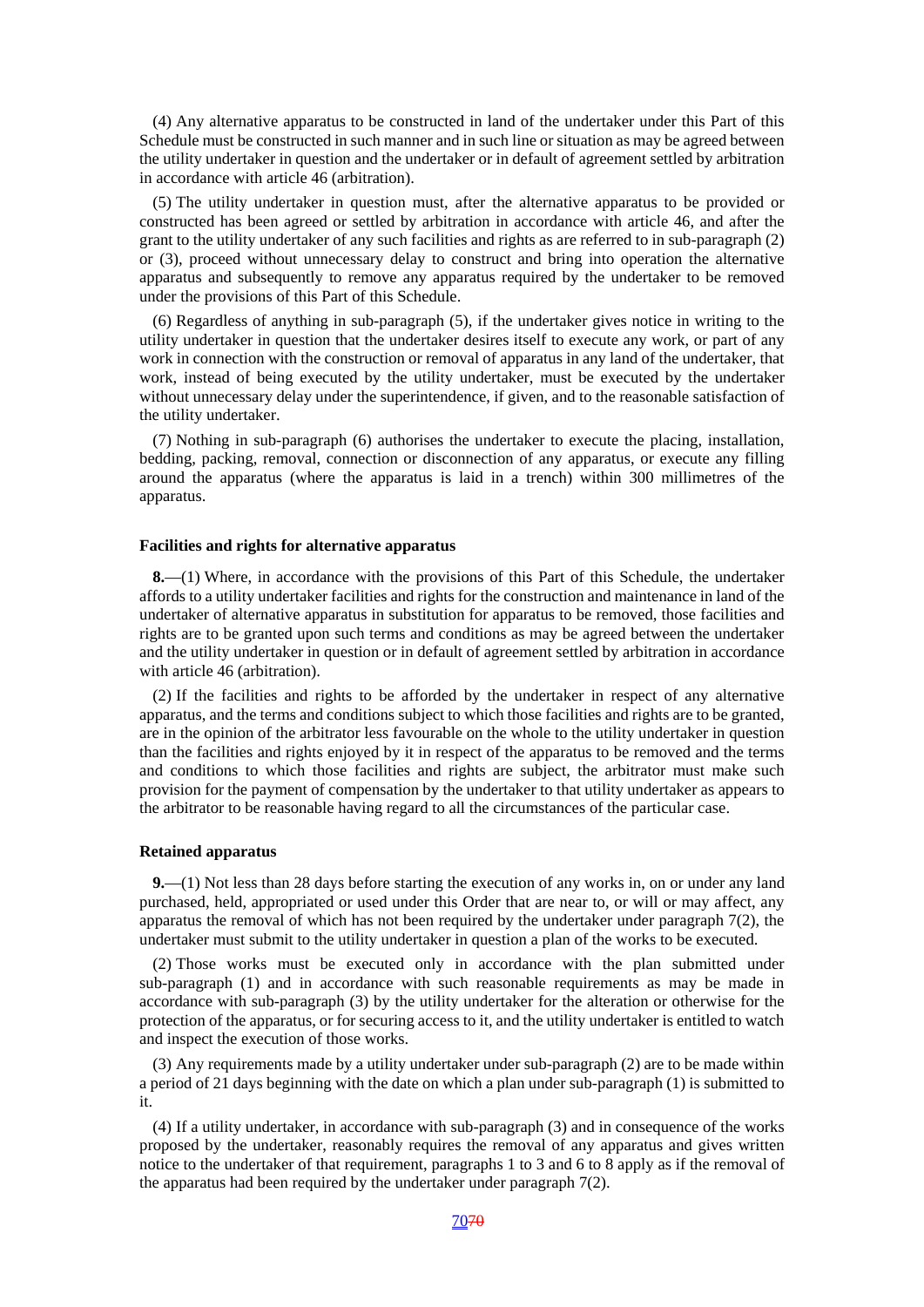(5) Nothing in this paragraph precludes the undertaker from submitting at any time or from time to time, but in no case less than 28 days before commencing the execution of any works, a new plan instead of the plan previously submitted, and having done so the provisions of this paragraph apply to and in respect of the new plan.

(6) The undertaker is not required to comply with sub-paragraph (1) in a case of emergency but in that case it must give to the utility undertaker in question notice as soon as is reasonably practicable and a plan of those works as soon as reasonably practicable subsequently and must comply with sub-paragraph (3) in so far as is reasonably practicable in the circumstances.

(7) In relation to works which will or may be situated on, over, under or within 10 metres measured in any direction of any electricity apparatus, or involve embankment works within 10 metres of any electricity apparatus, the plan to be submitted to the utility undertaker under sub-paragraph (1) must be detailed, include a method statement and describe—

- (a) the exact position of the works;
- (b) the level at which they are proposed to be constructed or renewed;
- (c) the manner of their construction or renewal;
- (d) the position of all electricity apparatus; and
- (e) by way of detailed drawings, every alteration proposed to be made to such apparatus.

#### **Expenses and costs**

**10.**—(1) Subject to the following provisions of this paragraph, the undertaker must repay to a utility undertaker all expenses reasonably incurred by that utility undertaker in, or in connection with, the inspection, removal, alteration or protection of any apparatus or the construction of any new apparatus which may be required in consequence of the execution of any such works as are referred to in paragraph 7(2).

(2) There must be deducted from any sum payable under sub-paragraph (1) the value of any apparatus removed under the provisions of this Part of this Schedule, that value being calculated after removal.

- (3) If in accordance with the provisions of this Part of this Schedule—
	- (a) apparatus of better type, of greater capacity or of greater dimensions is placed in substitution for existing apparatus of worse type, of smaller capacity or of smaller dimensions; or
	- (b) apparatus (whether existing apparatus or apparatus substituted for existing apparatus) is placed at a depth greater than the depth at which the existing apparatus was situated,

and the placing of apparatus of that type or capacity or of those dimensions or the placing of apparatus at that depth, as the case may be, is not agreed by the undertaker or, in default of agreement, is not determined by arbitration in accordance with article 46 (arbitration) to be necessary, then, if such placing involves cost in the construction of works under this Part of this Schedule exceeding that which would have been involved if the apparatus placed had been of the existing type, capacity or dimensions, or at the existing depth, as the case may be, the amount which apart from this sub-paragraph would be payable to the utility undertaker in question by virtue of sub-paragraph (1) must be reduced by the amount of that excess.

- (4) For the purposes of sub-paragraph (3)—
	- (a) an extension of apparatus to a length greater than the length of existing apparatus must not be treated as a placing of apparatus of greater dimensions than those of the existing apparatus; and
	- (b) where the provision of a joint in a pipe or cable is agreed, or is determined to be necessary, the consequential provision of a jointing chamber or of a manhole must be treated as if it also had been agreed or had been so determined.

(5) An amount which apart from this sub-paragraph would be payable to a utility undertaker in respect of works by virtue of sub-paragraph (1), if the works include the placing of apparatus provided in substitution for apparatus placed more than 7 years and 6 months earlier so as to confer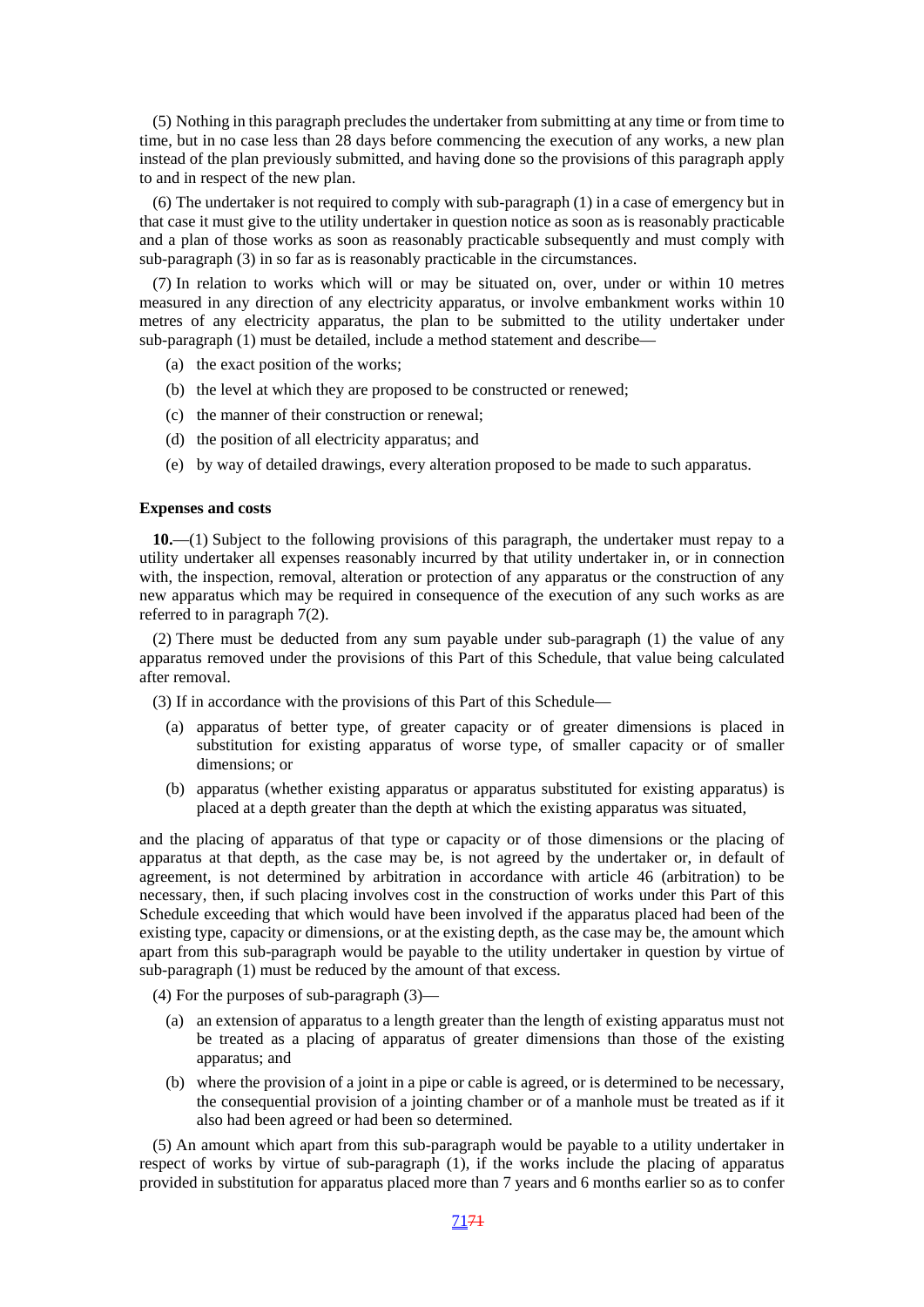on the utility undertaker any financial benefit by deferment of the time for renewal of the apparatus in the ordinary course, is to be reduced by the amount which represents that benefit.

**11.**—(1) Subject to sub-paragraphs (2) and (3), if by reason or in consequence of the construction of any such works referred to in paragraphs 5 or 7(2) any damage is caused to any apparatus or alternative apparatus (other than apparatus the repair of which is not reasonably necessary in view of its intended removal for the purposes of those works) or property of a utility undertaker, or there is any interruption in any service provided, or in the supply of any goods, by any utility undertaker, the undertaker must—

- (a) bear and pay the cost reasonably incurred by that utility undertaker in making good such damage or restoring the supply; and
- (b) make reasonable compensation to that utility undertaker for any other expenses, loss, damages, penalty or costs incurred by the utility undertaker,

by reason or in consequence of any such damage or interruption.

(2) The fact that any act or thing may have been done by a utility undertaker on behalf of the undertaker or in accordance with a plan approved by a utility undertaker or in accordance with any requirement of a utility undertaker or under its supervision does not, subject to sub-paragraph (3), excuse the undertaker from liability under the provisions of sub-paragraph (1).

(3) Nothing in sub-paragraph (1) imposes any liability on the undertaker with respect to any damage or interruption to the extent that it is attributable to the act, neglect or default of a utility undertaker, its officers, servants, contractors or agents.

(4) A utility undertaker must give the undertaker reasonable notice of any such claim or demand and no settlement or compromise is to be made without the consent of the undertaker and, if such consent is withheld, has the sole conduct of any settlement or compromise of any proceedings necessary to resist the claim or demand.

#### **Cooperation**

**12.** Where in consequence of the proposed construction of any part of the authorised development, the undertaker or a utility undertaker requires the removal of apparatus under paragraph 7(2) or a utility undertaker makes requirements for the protection or alteration of apparatus under paragraph 9, the undertaker must use its best endeavours to co-ordinate the execution of the works in the interests of safety and the efficient and economic execution of the authorised development and taking into account the need to ensure the safe and efficient operation of the utility undertaker's undertaking and each utility undertaker must use its best endeavours to co- operate with the undertaker for that purpose.

**13.** Nothing in this Part of this Schedule affects the provisions of any enactment or agreement regulating the relations between the undertaker and a utility undertaker in respect of any apparatus laid or erected in land belonging to the undertaker on the date on which this Order is made.

# PART 2

# FOR THE PROTECTION OF OPERATORS OF ELECTRONIC COMMUNICATIONS CODE NETWORKS

**14.** For the protection of any operator, the following provisions, unless otherwise agreed in writing between the undertaker and the operator, have effect.

**15.** In this Part of this Schedule—

"the 2003 Act" means the Communications Act 2003(**gggccc**);

 <sup>(</sup>**gggccc**) 2003 c. 21.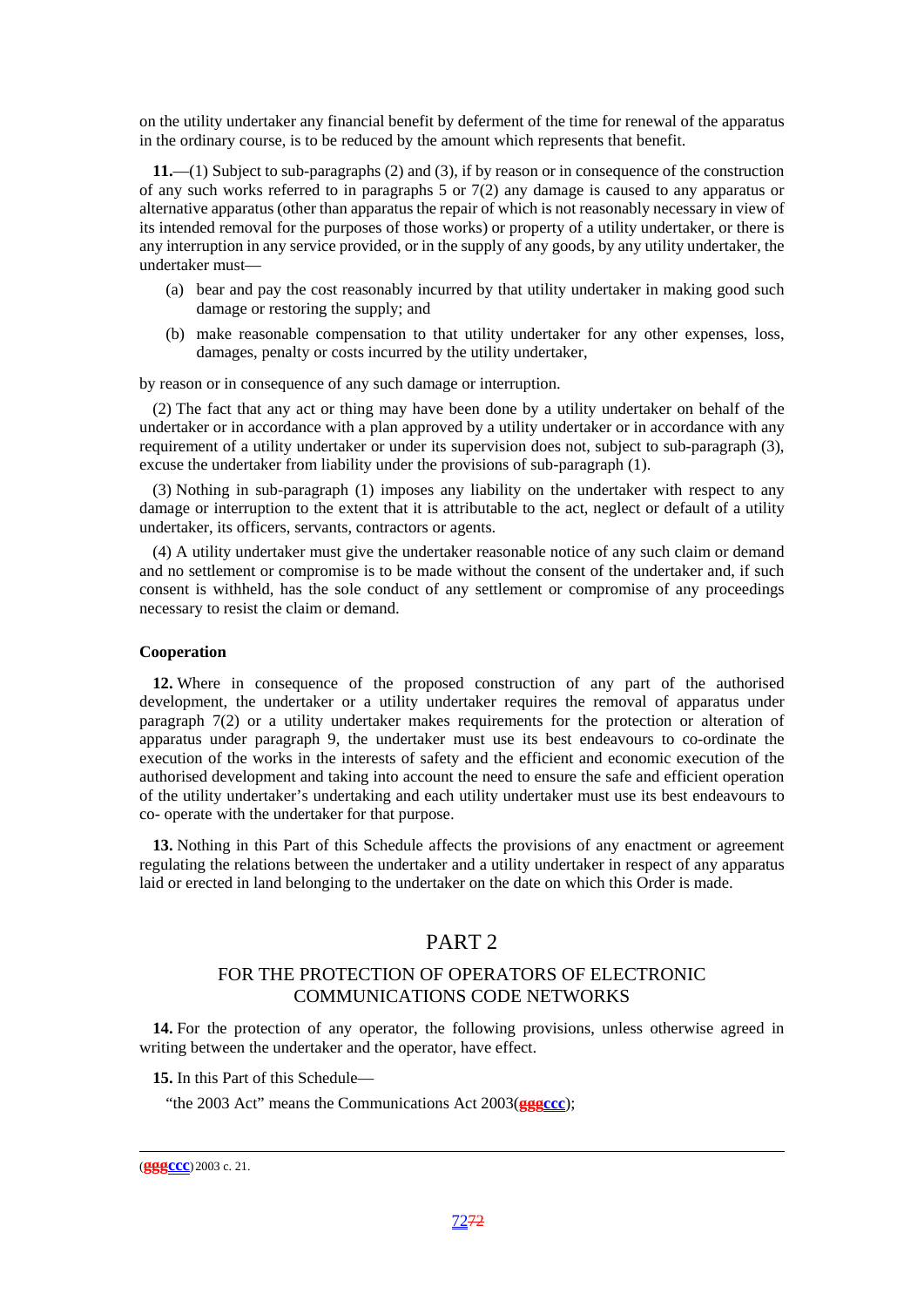"conduit system" has the same meaning as in the electronic communications code and references to providing a conduit system are to be construed in accordance with paragraph 1(3A)(**hhhddd**) of that code;

"electronic communications apparatus" has the same meaning as in the electronic communications code;

"the electronic communications code" has the same meaning as in Chapter 1 of Part 2 of the 2003 Act(**iiieee**);

"electronic communications code network" means-

- (a) so much of an electronic communications network or conduit system provided by an electronic communications code operator as is not excluded from the application of the electronic communications code by a direction under section 106 of the 2003 Act; and
- (b) an electronic communications network which the undertaker is providing or proposing to provide;

"electronic communications code operator" means a person in whose case the electronic communications code is applied by a direction under section 106 of the 2003 Act; and

"operator" means the operator of an electronic communications code network.

**16.** The exercise of the powers conferred by article 33 (statutory undertakers) is subject to paragraph 23 of Schedule 2 (undertaker's works) to the Telecommunication Act 1984(**jjjfff**).

**17.**—(1) Subject to sub-paragraphs (2) to (4), if as the result of the authorised development or its construction, or of any subsidence resulting from the authorised development-

- (a) any damage is caused to any electronic communications apparatus belonging to an operator (other than apparatus the repair of which is not reasonably necessary in view of its intended removal for the purposes of the authorised development), or other property of an operator; or
- (b) there is any interruption in the supply of the service provided by an operator,

the undertaker must bear and pay the cost reasonably incurred by the operator in making good such damage or restoring the supply and make reasonable compensation to that operator for any other expenses, loss, damages, penalty or costs incurred by it, by reason, or in consequence of, any such damage or interruption.

(2) Nothing in sub-paragraph (1) imposes any liability on the undertaker with respect to any damage or interruption to the extent that it is attributable to the act, neglect or default of an operator, its officers, servants, contractors or agents.

(3) The operator must give the undertaker reasonable notice of any such claim or demand and no settlement or compromise of the claim or demand is to be made without the consent of the undertaker which, if it withholds such consent, has the sole conduct of any settlement or compromise or of any proceedings necessary to resist the claim or demand.

(4) Any difference arising between the undertaker and the operator under this Part of this Schedule must be referred to and settled by arbitration under article 46 (arbitration).

(5) This Part of this Schedule does not apply to—

- (a) any apparatus in respect of which the relations between the undertaker and an operator are regulated by the provisions of Part 3 of the 1991 Act; or
- (b) any damages, or any interruptions, caused by electro-magnetic interference arising from the construction or use of the authorised development.

 <sup>(</sup>**hhhddd**) Paragraph 1(3A) was inserted by section 106(2) of, and paragraphs 1 and 4 of Schedule 3 to, the Communications Act 2003.

**eee**) See section 106 of the 2003 Act.

<sup>(</sup>**jjjfff**) 1984 c. 12. Paragraph 23 was amended by section 190 of, and paragraph 68 of schedule 25 and part 1 of schedule 27 to, the Water Act 1989 (c. 15), section 112(4) of, and schedule 18 to, the Electricity Act 1989 (c. 29) and section 106(2) of, and paragraphs 1, 5(d) and 8 of schedule 3 to, the Communications Act 2003.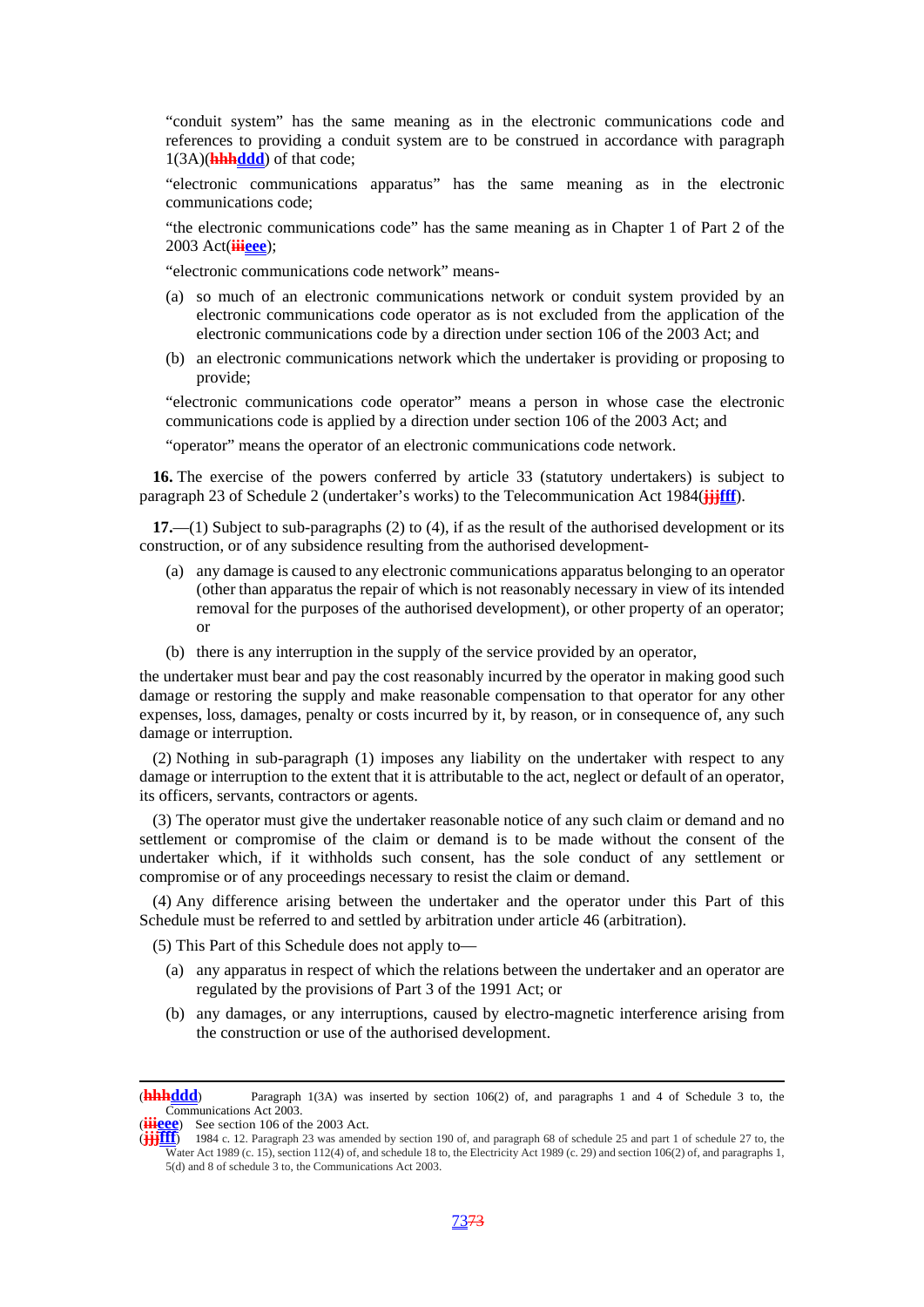(6) Nothing in this Part of this Schedule affects the provisions of any enactment or agreement regulating the relations between the undertaker and an operator in respect of any apparatus laid or erected in land belonging to the undertaker on the date on which this Order is made.

## PART 3

### FOR THE PROTECTION OF NATIONAL GRID

**18.** The following provisions apply for the protection of National Grid unless otherwise agreed in writing between the undertaker and National Grid.

#### **Interpretation**

**19.** In this Part of this Schedule:

"1991 Act" means the New Roads and Street Works Act 1991;

"alternative apparatus" means appropriate alternative apparatus to the satisfaction of National Grid to enable National Grid to fulfil its statutory functions in a manner no less efficient than previously;

"apparatus" means-

- (a) in the case of National Grid Electricity Transmission Plc, electric lines or electrical plant as defined in the Electricity Act 1989 belonging to or maintained by National Grid Electricity Transmission Plc;
- (b) in the case of National Grid Gas Plc, any mains, pipes or other apparatus belonging to or maintained by National Grid Gas Plc for the purposes of gas supply;

together with any replacement apparatus and such other apparatus constructed pursuant to the Order that becomes operational apparatus of National Grid for the purposes of transmission, distribution or supply and includes any structure in which apparatus is or will be lodged or which gives or will give access to apparatus;

"authorised works" has the same meaning as is given to the term "authorised development" in article 2 of this Order and includes any associated development authorised by the Order and for the purposes of this Part of this Schedule includes the use and maintenance of the authorised works and construction of any works authorised by this Schedule;

"deed of consent" means a deed of consent, crossing agreement, deed of variation or new deed of grant agreed between the parties acting reasonably in order to vary or replace existing easements, agreements, enactments and other such interests so as to secure land rights and interests as are necessary to carry out, maintain, operate and use the apparatus in a manner consistent with the terms of this Part of this Schedule;

"functions" includes powers and duties;

"ground mitigation scheme" means a scheme approved by National Grid (such approval not to be unreasonably withheld or delayed) setting out the necessary measures (if any) for a ground subsidence event:

"ground monitoring scheme" means a scheme for monitoring ground subsidence which sets out the apparatus which is to be subject to such monitoring, the extent of land to be monitored, the manner in which ground levels are to be monitored, the timescales of any monitoring activities and the extent of ground subsidence which, if exceeded, is to require the undertaker to submit for National Grid's approval a ground mitigation scheme;

"ground subsidence event" means any ground subsidence identified by the monitoring activities set out in the ground monitoring scheme that has exceeded the level described in the ground monitoring scheme as requiring a ground mitigation scheme;

"in" in a context referring to apparatus or alternative apparatus in land includes a reference to apparatus or alternative apparatus under, over, across, along or upon such land;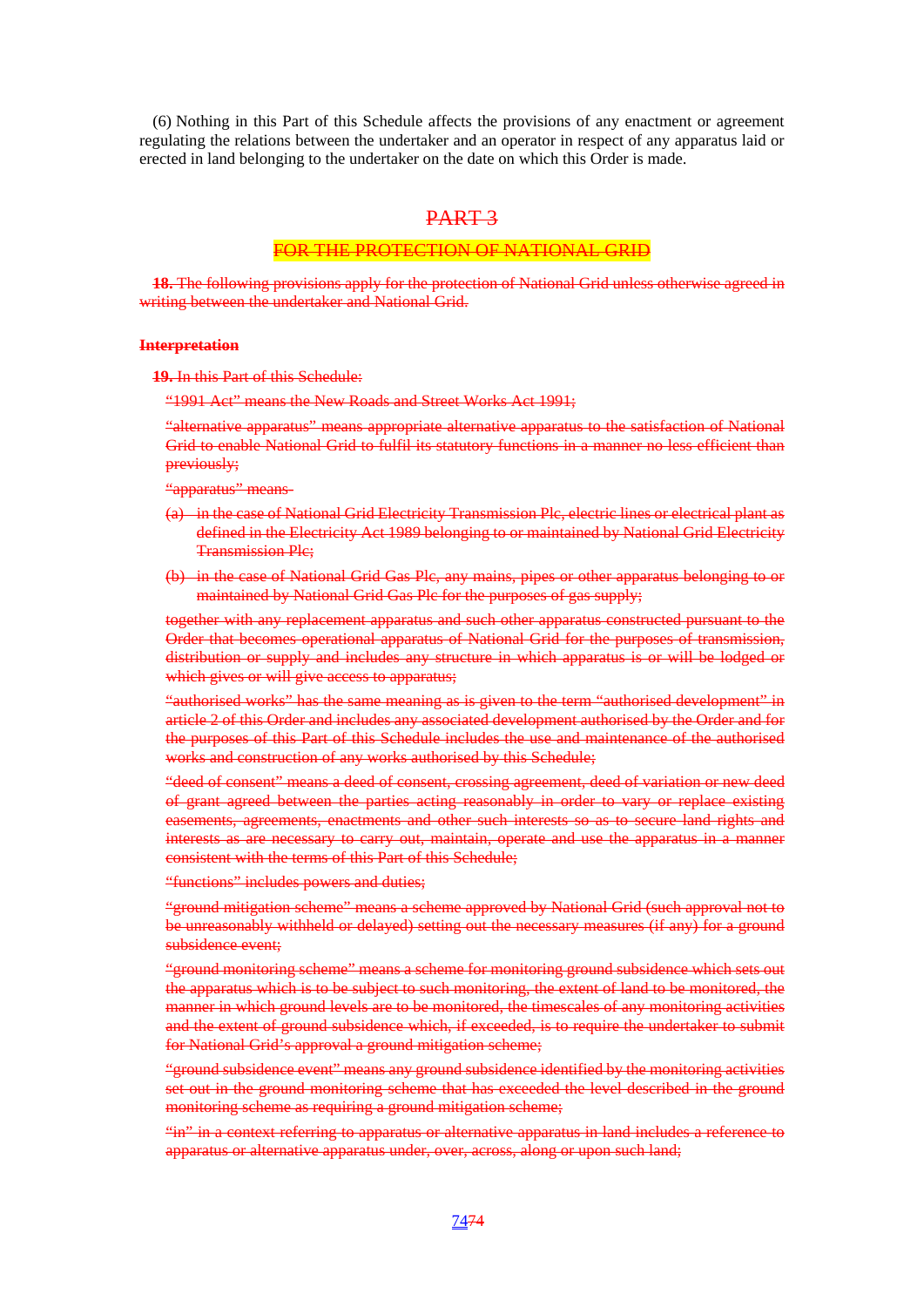"maintain" includes inspect, repair, adjust, alter, remove or reconstruct and any derivative of "maintain" is to be construed accordingly;

"National Grid" means National Grid Electricity Transmission Plc, company number 2366977 and National Grid Gas Plc, company number 2006000, both companies registered at 1-3 Strand, London WC2N 5EH;

"plan" or "plans" includes all designs, drawings, specifications, method statements, soil reports, programmes, calculations, risk assessments and other documents that are reasonably necessary to properly and sufficiently describe and assess the works to be executed;

"specified works" means any of the authorised works or activities undertaken in associated with the authorised works which:

- (c) will or may be situated over, or within 15 metres measured in any direction, of any apparatus the removal of which has not been required by the undertaker pursuant to paragraph 7(2) or otherwise;
- (d) may in any way adversely affect any apparatus the removal of which has not been required by the undertaker pursuant to paragraph 7(2) or otherwise; or
- (e) include any of the activities that are referred to in paragraph 8 of T/SP/SSW/22 (National Grid's policies for safe working in proximity to gas apparatus "Specification for safe working in the vicinity of National Grid, high pressure gas pipelines and associated installation requirements for third parties T/SP/SSW/22").

**20.** Except for paragraphs 21 (apparatus of National Grid in stopped up streets), 26 (retained apparatus: protection of National Grid as gas undertaker), 27 (retained apparatus: protection of National Grid as electricity undertaker) and 28 (expenses) of this Part of this Schedule, which will apply in respect of the exercise of all of the powers under this Order affecting the rights and apparatus of National Grid, the other provisions of this Part of this Schedule do not apply to apparatus in respect of which the relations between the undertaker and National Grid are regulated by the provisions of Part 3 of the 1991 Act.

#### **Apparatus of National Grid in stopped up streets**

**21.**— Without prejudice to the generality of any other protection afforded to National Grid elsewhere in this Order, where any street is stopped up under article 15 (permanent stopping up and restriction of use of streets and private means of access), if National Grid has any apparatus in the street, or accessed via that street, National Grid will be entitled to the same rights in respect of such apparatus as it enjoyed immediately before the stopping up and the undertaker will grant to National Grid, or will procure the granting to National Grid of, legal easements reasonably satisfactory to National Grid in respect of such apparatus and access to it prior to the stopping up of any such street or highway.

(1) Notwithstanding the temporary stopping up or diversion of any highway under the powers of article 14 (temporary stopping up and restriction of use of streets), National Grid will be at liberty at all times to take all necessary access across any such stopped up highway and/or to execute and do all such works and things in, upon or under any such highway as may be reasonably necessary or desirable to enable it to maintain any apparatus which at the time of the stopping up or diversion was in that highway.

#### **Protective works to buildings**

**22.**— The undertaker, in the case of the powers conferred by article 19 (protective work to buildings), must exercise those powers so as not to obstruct or render less convenient the access to any apparatus without the written consent of National Grid and, if by reason of the exercise of those powers any damage to any apparatus (other than apparatus the repair of which is not reasonably necessary in view of its intended removal or abandonment) or property of National Grid or any interruption in the supply of electricity and/or gas, as the case may be, by National Grid is caused, the undertaker must bear and pay on demand the cost reasonably incurred by National Grid in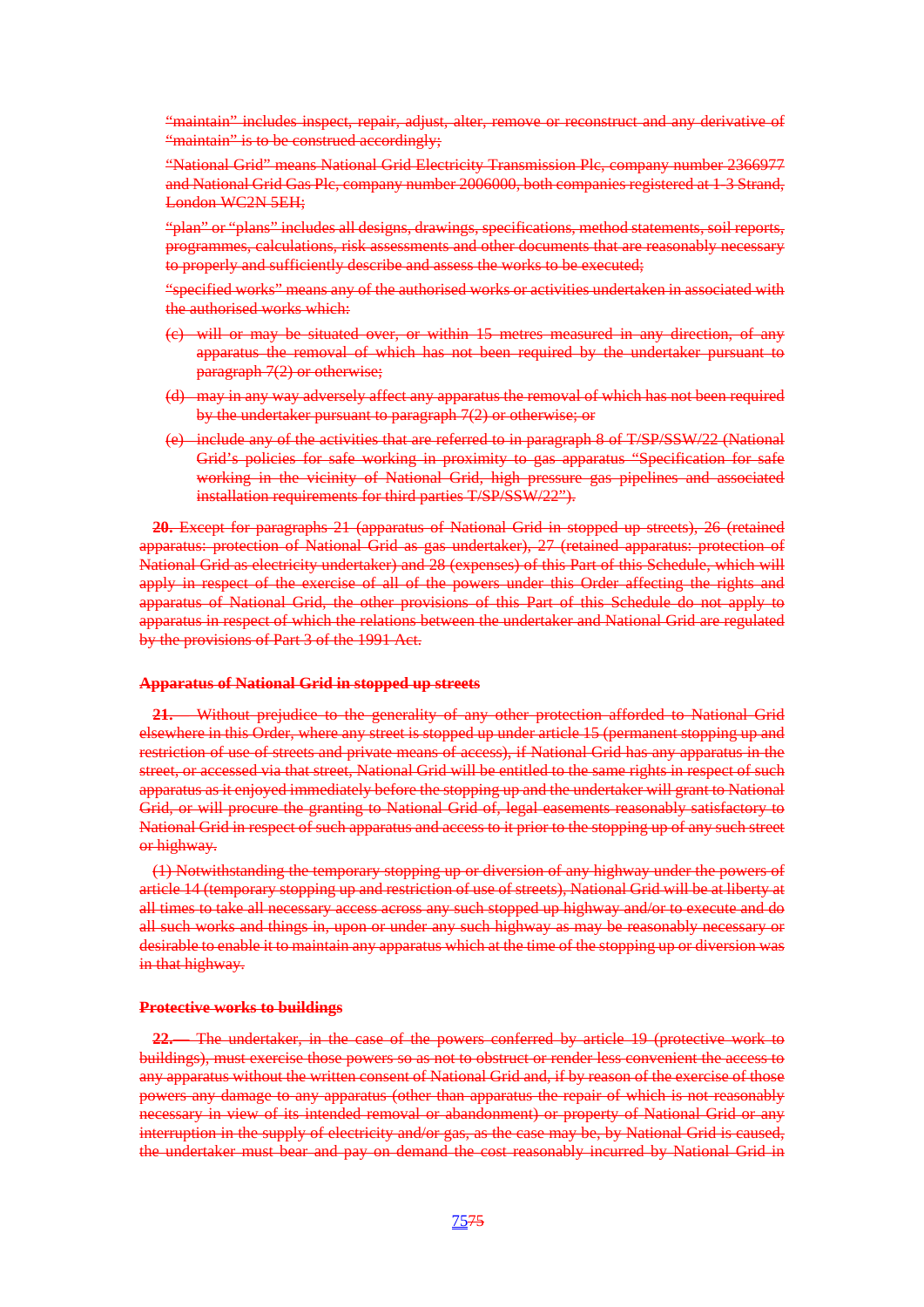making good such damage or restoring the supply; and, subject to sub-paragraph (2), must pay compensation to National Grid for any loss sustained by it.

(1) Nothing in this paragraph imposes any liability on the undertaker with respect to any damage or interruption to the extent that such damage or interruption is attributable to the act, neglect or default of National Grid or its contractors or workmen; and National Grid will give to the undertaker reasonable notice of any claim or demand as aforesaid and no settlement or compromise thereof is to be made by National Grid, save in respect of any payment required under a statutory compensation scheme, without first consulting the undertaker and giving the undertaker an opportunity to make representations as to the claim or demand.

#### **Acquisition of land**

**23.**— Regardless of any provision in this Order or anything shown on the land plans or contained in the book of reference, the undertaker may not acquire any land interest or apparatus or override any easement and/or other interest of National Grid otherwise than by agreement.

(1) As a condition of agreement between the parties in sub-paragraph (1), prior to the carrying out of any part of the authorised works (or in such other timeframe as may be agreed between National Grid and the undertaker) that are subject to the requirements of this Part of this Schedule that will cause any conflict with or breach the terms of any easement and/or other legal or land interest of National Grid and/or affect the provisions of any enactment or agreement regulating the relations between National Grid and the undertaker in respect of any apparatus laid or erected in land belonging to or secured by the undertaker, the undertaker must as National Grid reasonably requires enter into such deeds of consent upon such terms and conditions as may be agreed between National Grid and the undertaker acting reasonably.

(2) Unless otherwise agreed by National Grid, the terms and conditions referred to in sub-paragraph (2) must be no less favourable on the whole to National Grid and it will be the responsibility of the undertaker to procure and/or secure the consent and entering into of such deeds and variations by all other third parties with an interest in the land at that time who are affected by such authorised works.

(3) The undertaker and National Grid agree that where there is any inconsistency or duplication between the provisions set out in this Part of this Schedule relating to the relocation and/or removal of apparatus (including but not limited to the payment of costs and expenses relating to such relocation and/or removal of apparatus) and the provisions of any existing easement, right, agreement or licence granted, used, enjoyed or exercised by National Grid or other enactment relied upon by National Grid in relation to the apparatus, then the provisions in this Part of this Schedule prevail.

(4) Any agreement or consent granted by National Grid under paragraph 26 or 27 or any other paragraph of this Part of this Schedule is not to be taken to constitute agreement under sub-paragraph  $(1)$ .

#### **Removal of apparatus**

**24.**— If, in the exercise of the agreement reached in accordance with paragraph 23 or in any other authorised manner, the undertaker acquires any interest in any land in which any apparatus is placed, that apparatus must not be removed under this Part of this Schedule and any right of National Grid to maintain that apparatus in that land must not be extinguished until alternative apparatus has been constructed, and is in operation to the reasonable satisfaction of National Grid in accordance with sub-paragraphs (2) to (5).

(1) If, for the purpose of executing any works in, on, under or over any land purchased, held, appropriated or used under this Order, the undertaker requires the removal of any apparatus placed in that land, it must give to National Grid 56 days' advance written notice of that requirement, together with a plan of the work proposed, and of the proposed position of the alternative apparatus to be provided or constructed and in that case (or if in consequence of the exercise of any of the powers conferred by this Order National Grid reasonably needs to remove any of its apparatus) the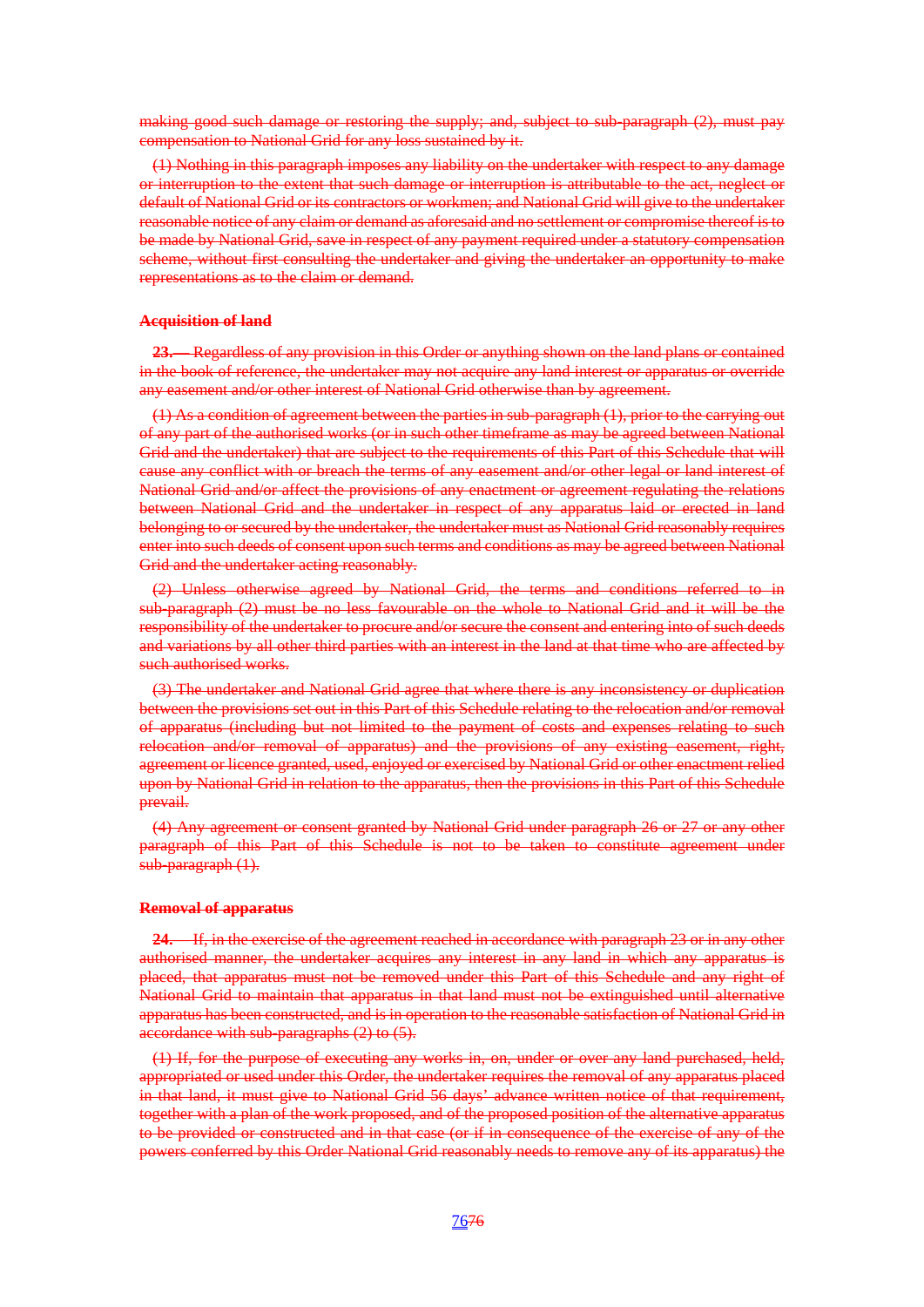undertaker must, subject to sub-paragraph (3), afford to National Grid to its reasonable satisfaction (taking into account paragraph 25(1) below) the necessary facilities and rights—

- (a) for the construction of alternative apparatus in other land of or land secured by the undertaker; and
- subsequently for the maintenance of that apparatus.

(2) If alternative apparatus or any part of such apparatus is to be constructed elsewhere than in other land of or land secured by the undertaker, or the undertaker is unable to afford such facilities and rights as are mentioned in sub-paragraph (2), in the land in which the alternative apparatus or part of such apparatus is to be constructed, National Grid must, on receipt of a written notice to that effect from the undertaker, take such steps as are reasonable in the circumstances to obtain the necessary facilities and rights in the land in which the alternative apparatus is to be constructed save that this obligation does not extend to the requirement for National Grid to use its powers of compulsory acquisition unless it elects to do so.

(3) Any alternative apparatus to be constructed in land of or land secured by the undertaker under this Part of this Schedule must be constructed in such manner and in such line or situation as may be agreed between National Grid and the undertaker.

(4) National Grid must, after the alternative apparatus to be provided or constructed has been agreed, and subject to the grant to National Grid of any such facilities and rights as are referred to in sub-paragraphs (2) and (3), proceed without unnecessary delay to construct and bring into operation the alternative apparatus and subsequently to remove any apparatus required by the undertaker to be removed under the provisions of this Part of this Schedule.

#### **Facilities and rights for alternative apparatus**

**25.**— Where, in accordance with the provisions of this Part of this Schedule, the undertaker affords to or secures for National Grid facilities and rights in land for the construction, use, maintenance and protection of alternative apparatus in substitution for apparatus to be removed, those facilities and rights must be granted upon such terms and conditions as may be agreed between the undertaker and National Grid and must be no less favourable on the whole to National Grid than the facilities and rights enjoyed by it in respect of the apparatus to be removed unless otherwise agreed by National Grid.

(1) If the facilities and rights to be afforded by the undertaker and agreed with National Grid under sub-paragraph (1) in respect of any alternative apparatus, and the terms and conditions subject to which those facilities and rights are to be granted, are less favourable on the whole to National Grid than the facilities and rights enjoyed by it in respect of the apparatus to be removed and the terms and conditions to which those facilities and rights are subject in the matter will be referred to arbitration in accordance with paragraph 32 (arbitration) of this Part of this Schedule and the arbitrator is to make such provision for the payment of compensation by the undertaker to National Grid as appears to the arbitrator to be reasonable having regard to all the circumstances of the particular case.

#### **Retained apparatus: protection of National Grid as gas undertaker**

**26.**— Not less than 56 days before the commencement of any specified works the undertaker must submit to National Grid a plan and, if reasonably required by National Grid, a ground monitoring scheme in respect of those works.

(1) The plan to be submitted to National Grid under sub-paragraph (1) must include a method statement and describe-

- (a) the exact position of the works;
- (b) the level at which the works are proposed to be constructed or renewed;
- (c) the manner of their construction or renewal including details of excavation, positioning of plant etc.:
- (d) the position of all apparatus;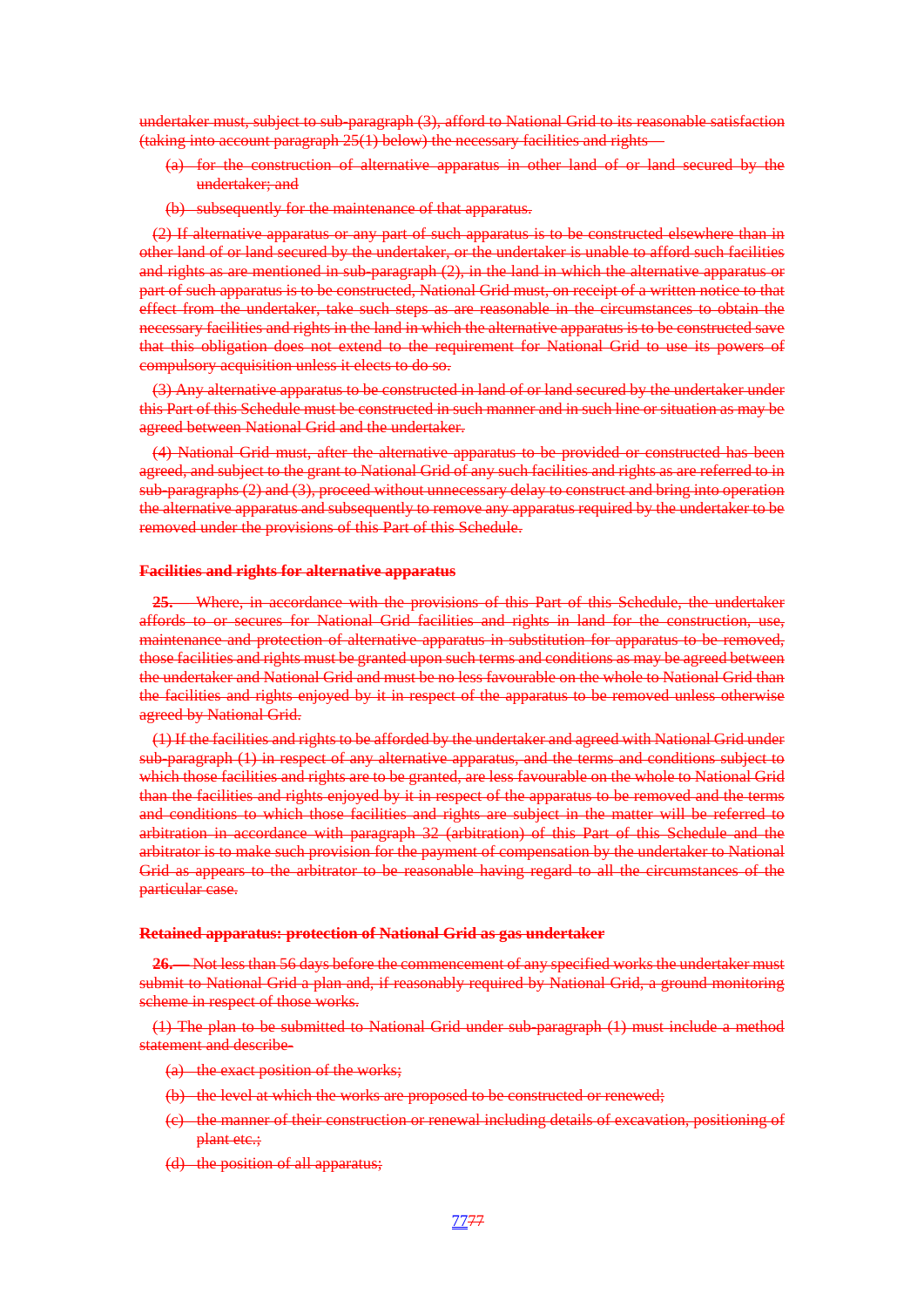- (e) by way of detailed drawings, every alteration proposed to be made to or close to any such apparatus; and
- (f) any intended maintenance regimes.

(2) The undertaker must not commence any works to which sub-paragraphs (1) and (2) apply until National Grid has given written approval of the submitted plan.

(3) Any approval of National Grid required under sub-paragraph (3)—

- (a) may be given subject to reasonable conditions for any purpose mentioned in sub-paragraphs (5) and (7); and
- (b) must not be unreasonably withheld.

(4) In relation to any work to which sub-paragraph (1) or (2) applies, National Grid may require such modifications to be made to the plan as may be reasonably necessary for the purpose of securing its apparatus against interference or risk of damage or for the purpose of providing or securing proper and convenient means of access to any apparatus.

(5) Works to which this paragraph applies must be executed in accordance with the plan submitted under sub-paragraph (1) as approved or as amended from time to time by agreement between the undertaker and National Grid and in accordance with such reasonable conditions as may be made in accordance with sub-paragraph (4) by National Grid for the alteration or otherwise for the protection of the apparatus, or for securing access to it, and National Grid shall be entitled to inspect the execution of those works.

(6) Where National Grid reasonably requires any protective works to be carried out by itself or by the undertaker (whether of a temporary or permanent nature) such protective works must be carried out to National Grid's reasonable satisfaction prior to the commencement of the authorised works for which protective works are required and National Grid must give 56 days' notice of such works from the date of submission of a plan pursuant to this paragraph (except in an emergency).

(7) If National Grid in accordance with sub-paragraph (5) or (7) and in consequence of the works proposed by the undertaker reasonably requires the removal of any apparatus and gives written notice to the undertaker of that requirement, paragraphs 1 to 3 and 6 to 8 apply as if the removal of the apparatus had been required by the undertaker under paragraph 24(2).

(8) Nothing in this paragraph precludes the undertaker from submitting at any time or from time to time, but in no case less than 56 days before commencing the execution of the relevant authorised works, a new plan instead of the plan previously submitted and having done so the provisions of this paragraph will apply to and in respect of the new plan.

(9) The undertaker will not be required to comply with sub-paragraph (1) where it needs to carry out emergency works as defined in the 1991 Act but in that case it must give to National Grid notice as soon as is reasonably practicable and a plan of those works and must—

- (a) comply with sub-paragraphs (5) and (7) insofar as is reasonably practicable in the circumstances; and
- (b) comply with sub-paragraph (11) at all times.

(10) At all times when carrying out any works authorised under this Order the undertaker must comply with National Grid's policies for safe working in proximity to gas apparatus 'Specification for safe working in the vicinity of National Grid, high pressure gas pipelines and associated installation requirements for third parties T/SP/SSW22' and the Health and Safety Executive's 'HS(~G)47 Avoiding danger from underground services'.

#### **Retained apparatus: protection of National Grid as electricity undertaker**

**27.**— Not less than 56 days before the commencement of any specified works that will or may affect any apparatus, the removal of which has not been required by the undertaker under paragraph 24(2) or otherwise, the undertaker must submit to National Grid a plan of the works to be executed and seek from National Grid details of the underground extent of its electricity tower foundations.

(1) The plan to be submitted to National Grid under sub-paragraph (1) must include a method statement and describe-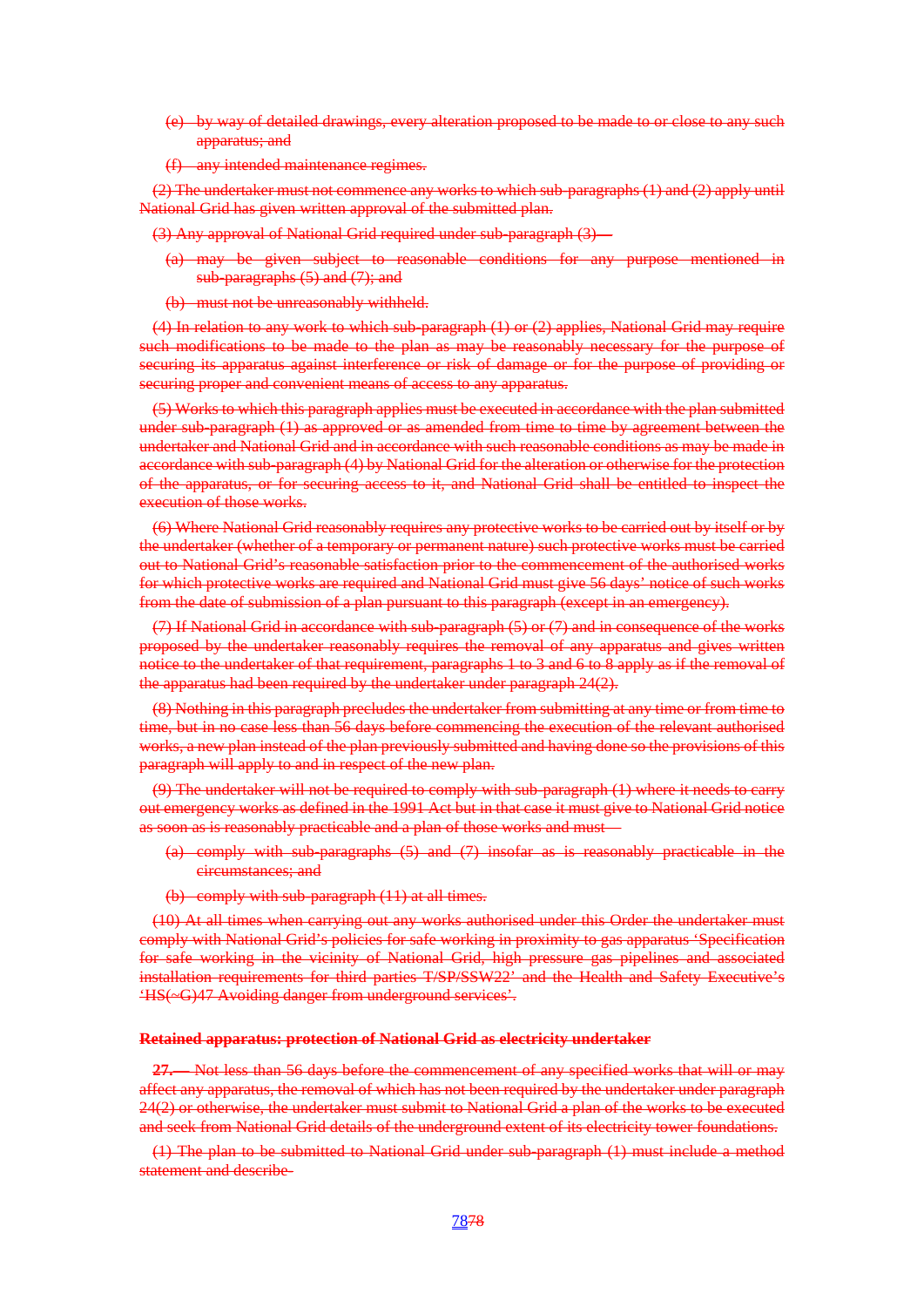- the exact position of the works;
- (b) the level at which the works are proposed to be constructed or renewed;
- (c) the manner of their construction or renewal including details of excavation, positioning of plant etc.;
- (d) the position of all apparatus;
- (e) by way of detailed drawings, every alteration proposed to be made to or close to any such apparatus; and
- (f) any intended maintenance regimes.

(2) In relation to any works which will or may be situated on, over, under or within 10 metres of any part of the foundations of an electricity tower or between any two or more electricity towers, the plan to be submitted under sub-paragraph (1) must, in addition to the matters set out in sub-paragraph (2), include a method statement describing—

- (a) details of any cable trench design including route, dimensions, clearance to pylon foundations;
- (b) demonstration that pylon foundations will not be affected prior to, during and post construction;
- (c) details of load bearing capacities of trenches;
- (d) details of cable installation methodology including access arrangements, jointing bays and backfill methodology;
- (e) a written management plan for high voltage hazard during construction and ongoing maintenance of the cable route;
- (f) written details of the operations and maintenance regime for the cable, including frequency and method of access;
- (g) assessment of earth rise potential if reasonably required by National Grid's engineers; and
- (h) evidence that trench bearing capacity is to be designed to 26 tonnes to take the weight of overhead line construction traffic.

(3) The undertaker must not commence any works to which sub-paragraph (2) or (3) applies until National Grid has given written approval of the plan so submitted.

(4) Any approval of National Grid required under sub-paragraph (4)

- (a) may be given subject to reasonable conditions for any purpose mentioned in sub-paragraph (6) or (8); and
- (b) must not be unreasonably withheld.

(5) In relation to any work to which sub-paragraph (2) or (3) applies, National Grid may require such modifications to be made to the plan submitted under sub-paragraph (1) as may be reasonably necessary for the purpose of securing its apparatus against interference or risk of damage or for the purpose of providing or securing proper and convenient means of access to any apparatus.

(6) Works to which this paragraph applies must only be executed in accordance with the plan submitted under sub-paragraph (1) as approved, or as amended from time to time by agreement between the undertaker and National Grid, and in accordance with such reasonable conditions as may be made in accordance with sub-paragraph (5) by National Grid for the alteration or otherwise for the protection of the apparatus, or for securing access to it, and National Grid shall be entitled to inspect the execution of those works.

(7) Where National Grid reasonably requires any protective works to be carried out by itself or by the undertaker (whether of a temporary or permanent nature) such protective works must be carried out to National Grid's reasonable satisfaction prior to the commencement of the authorised works for which protective works are required and National Grid must give 56 days' notice of such works from the date of submission of a plan pursuant to this paragraph (except in an emergency).

(8) If National Grid in accordance with sub-paragraph (6) or (8) and in consequence of the works proposed by the undertaker reasonably requires the removal of any apparatus and gives written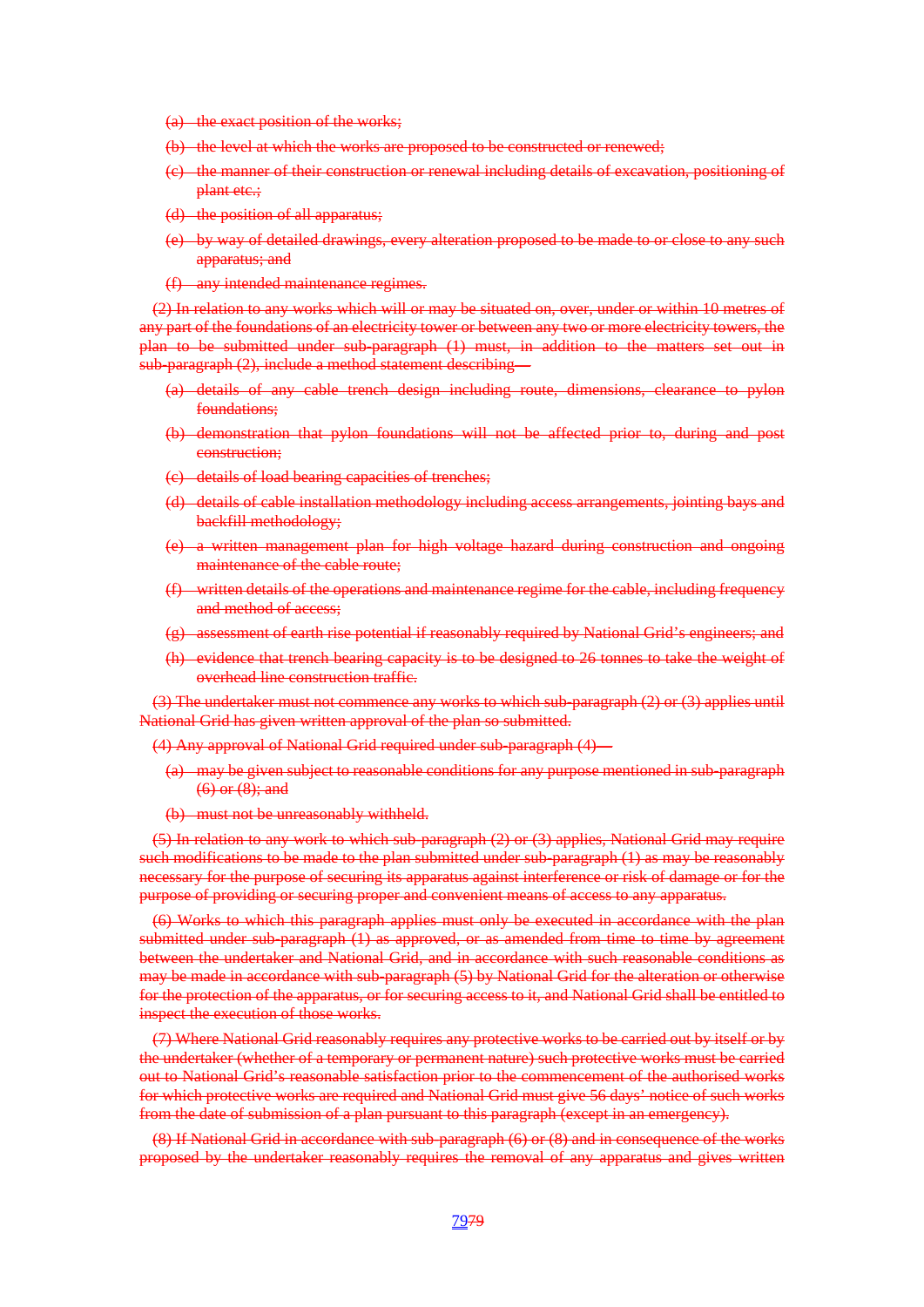notice to the undertaker of that requirement, paragraphs 18 to 20 and 23 to 25 apply as if the removal of the apparatus had been required by the undertaker under paragraph 24(2).

(9) Nothing in this paragraph precludes the undertaker from submitting at any time or from time to time, but in no case less than 56 days before commencing the execution of the relevant authorised works, a new plan instead of the plan previously submitted and having done so the provisions of this paragraph will apply to and in respect of the new plan.

(10) The undertaker will not be required to comply with sub-paragraph (1) where it needs to carry out emergency works as defined in the 1991 Act but in that case it must give to National Grid notice as soon as is reasonably practicable and a plan of those works and must-

- (a) comply with sub-paragraphs (6) and (8) insofar as is reasonably practicable in the circumstances; and
- (b) comply with sub-paragraph (12) at all times.

(11) At all times when carrying out any works authorised under this Order the undertaker must comply with National Grid's policies for development near overhead lines EN43-8 and the Health and Safety Executive's guidance note 6 'Avoidance of Danger from Overhead Lines'.

#### **Expenses**

**28.**— Subject to the following provisions of this paragraph the undertaker must pay to National Grid on demand all charges, costs and expenses reasonably incurred by National Grid in, or in connection with, the inspection, removal, relaying, replacing, alteration or protection of any apparatus or the construction of any new or alternative apparatus which may be required in consequence of the execution of any authorised works as are referred to in this Part of this Schedule including without limitation-

(a) any costs reasonably incurred by or compensation properly paid by National Grid in connection with the acquisition of rights or the exercise of statutory powers for such apparatus including without limitation all costs incurred by National Grid as a consequence of National Grid-

(i) using its own compulsory purchase powers to acquire any necessary rights under paragraph 24(3); and/or

- (ii) exercising any compulsory purchase powers in the Order transferred to or benefitting National Grid;
- (b) in connection with the cost of the carrying out of any diversion work or the provision of any alternative apparatus;
- (c) the cutting off of any apparatus from any other apparatus or the making safe of redundant apparatus;
- (d) the approval of plans;
- (e) the carrying out of protective works, plus a capitalised sum to cover the cost of maintaining and renewing permanent protective works; and
- (f) the survey of any land, apparatus or works, the inspection and monitoring of works or the installation or removal of any temporary works reasonably necessary in consequence of the execution of any such works referred to in this Part of this Schedule.

(2) There will be deducted from any sum payable under sub-paragraph (1) the value of any apparatus removed under the provisions of this Part of this Schedule and which is not re-used as part of the alternative apparatus, that value being calculated after removal.

(3) if in accordance with the provisions of this Part of this Schedule—

- (a) apparatus of better type, of greater capacity or of greater dimensions is placed in substitution for existing apparatus of worse type, of smaller capacity or of smaller dimensions; or
- (b) apparatus (whether existing apparatus or apparatus substituted for existing apparatus) is placed at a depth greater than the depth at which the existing apparatus was situated,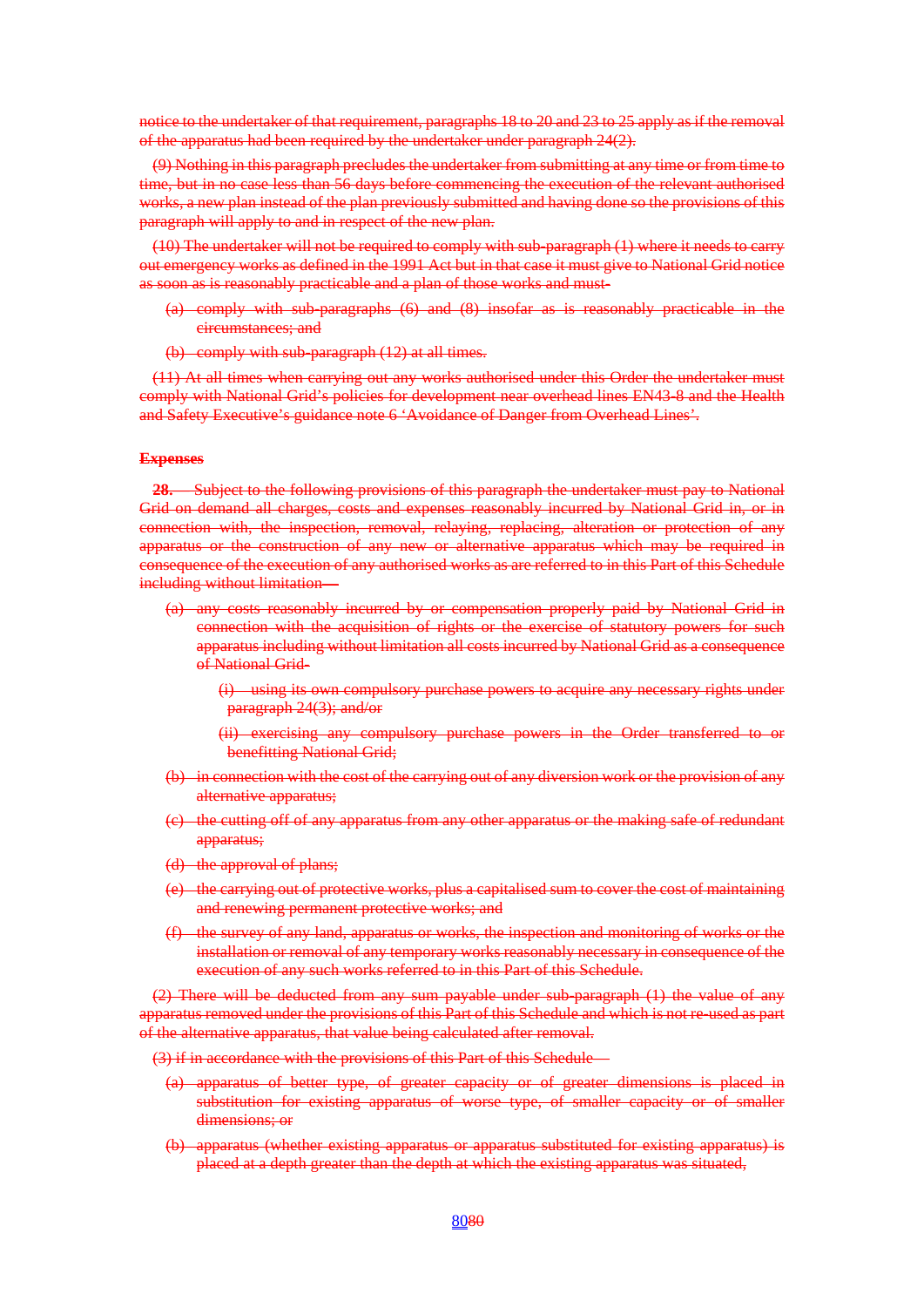and the placing of apparatus of that type or capacity or of those dimensions or the placing of apparatus at that depth, as the case may be, is not agreed by the undertaker or, in default of agreement, is not determined by arbitration in accordance with article 46 (arbitration) to be necessary, then, if such placing involves cost in the construction of works under this Part of this Schedule exceeding that which would have been involved if the apparatus placed had been of the existing type, capacity or dimensions, or at the existing depth, as the case may be, the amount which apart from this sub-paragraph would be payable to National Grid by virtue of sub-paragraph (1) will be reduced by the amount of that excess.

(4) For the purposes of sub-paragraph (3)—

- (a) an extension of apparatus to a length greater than the length of existing apparatus will not be treated as a placing of apparatus of greater dimensions than those of the existing apparatus; and
- (b) where the provision of a joint in a pipe or cable is agreed, or is determined to be necessary, the consequential provision of a jointing chamber or of a manhole will be treated as if it also had been agreed or had been so determined.

(5) An amount which apart from this sub-paragraph would be payable to National Grid in respect of works by virtue of sub-paragraph (1) will, if the works include the placing of apparatus provided in substitution for apparatus placed more than 7 years and 6 months earlier so as to confer on National Grid any financial benefit by deferment of the time for renewal of the apparatus in the ordinary course, be reduced by the amount which represents that benefit.

#### **Enactments and agreements**

**29.** Save to the extent provided for to the contrary elsewhere in this Part of this Schedule or by agreement in writing between National Grid and the undertaker, nothing in this Part of this Schedule affects the provisions of any enactment or agreement regulating the relations between the undertaker and National Grid in respect of any apparatus laid or erected in land belonging to the undertaker on the date on which this Order is made.

#### **Co-operation**

**30.**— Where in consequence of the proposed construction of any of the authorised works, the undertaker or National Grid requires the removal of apparatus under paragraph 24(2) or National Grid makes requirements for the protection or alteration of apparatus under paragraph 26 or 27, the undertaker must use its best endeavours to co-ordinate the execution of the works in the interests of safety and the efficient and economic execution of the authorised development and taking into account the need to ensure the safe and efficient operation of National Grid's undertaking and National Grid must use its best endeavours to co-operate with the undertaker for that purpose.

(1) For the avoidance of doubt, whenever National Grid's consent, agreement or approval is required in relation to plans, documents or other information submitted by the undertaker or the taking of action by the undertaker, it must not be unreasonably withheld or delayed.

#### **Access**

**31.** If in consequence of the agreement reached in accordance with paragraph 23(1) or the powers granted under this Order the access to any apparatus is materially obstructed, the undertaker must provide such alternative means of access to such apparatus as will enable National Grid to maintain or use the apparatus no less effectively than was possible before such obstruction.

#### **Arbitration**

**32.** Save for differences or disputes arising under paragraph 24(2), 24(4), 25(1), 26 or 27 any difference or dispute arising between the undertaker and National Grid under this Part of this Schedule must, unless otherwise agreed in writing between the undertaker and National Grid, be determined by arbitration in accordance with article 46 (arbitration).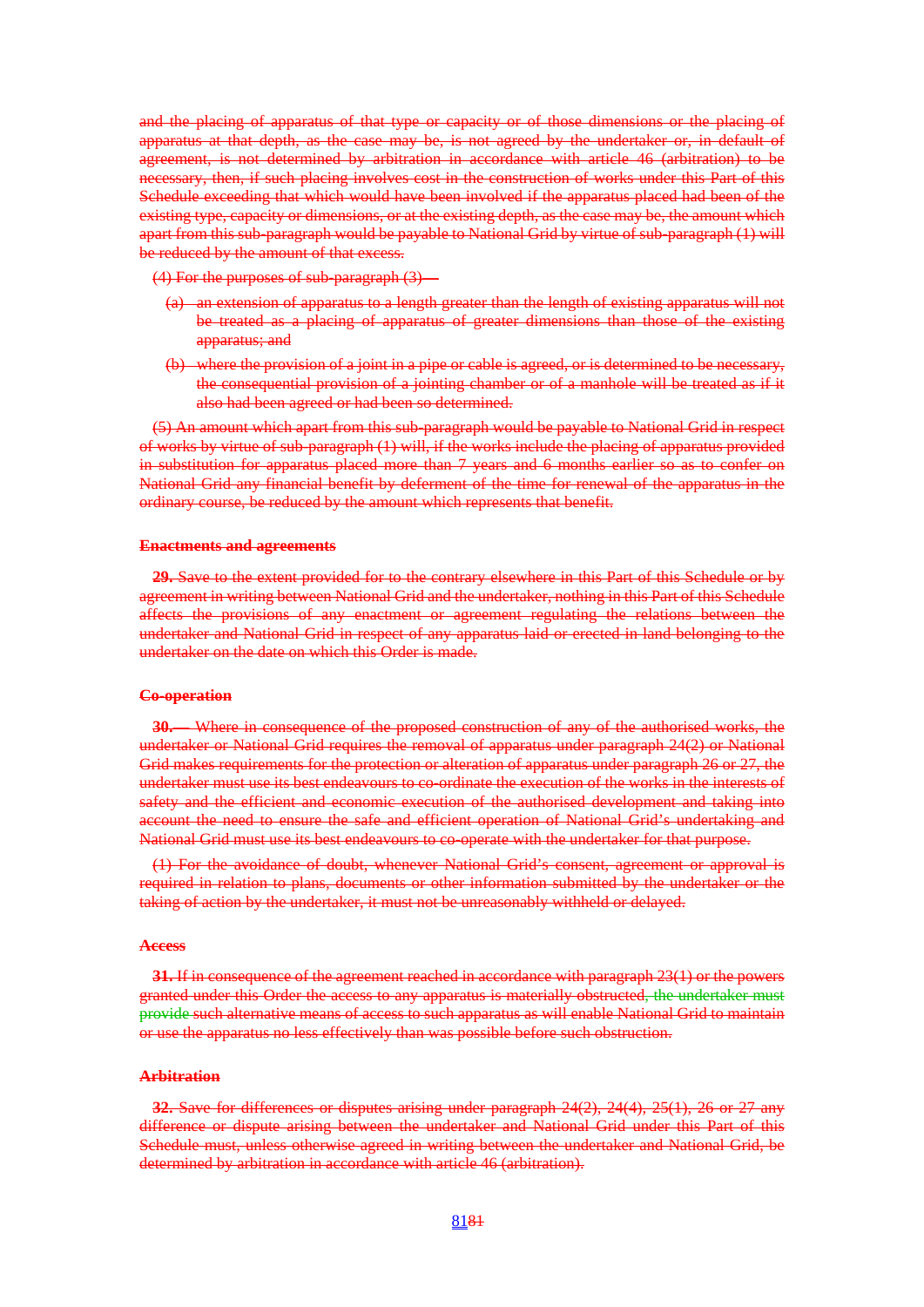# PART 43

# FOR THE PROTECTION OF THE ENVIRONMENT AGENCY

**18.33.** The following provisions apply for the protection of the Agency unless otherwise agreed in writing between the undertaker and the Agency.

**19.34.** In this Part of this Schedule—

"access route" means an access route used by the Agency prior to the commencement of construction of a specified work for accessing a drainage work;

"the Agency" means the Environment Agency;

"construction" includes placing, altering, replacing, relaying and removing and "construct" and "constructed" are to be construed accordingly;

"drainage work" means any watercourse forming part of a main river as defined in the Water Resources Act 1991 and includes any land which provides or is expected to provide flood storage capacity for any such watercourse and any bank, wall, embankment or other structure, or any appliance, constructed or used for land drainage or flood defence and any ancillary works constructed as a consequence of works carried out for drainage purposes;

"fishery" means any waters containing fish and fish in such waters and the spawn, habitat or food of such fish;

"maintenance" has the same meaning as in article  $2(1)$ ;

"plans" includes sections, drawings, specifications and method statements;

"specified work" means so much of any work or operation authorised by this Order as is in, on, under, over or within 9 metres of a drainage work or is otherwise likely to-

- (a) affect any drainage work or the volumetric rate of flow of water in or flowing to or from any drainage work;
- (b) affect the flow, purity or quality of water in any watercourse or other surface waters or ground water;
- (c) cause obstruction to the free passage of fish or damage to any fishery; or
- (d) affect the conservation, distribution or use of water resources; and

"watercourse" includes all rivers, streams, ditches, drains, cuts, culverts, dykes, sluices, sewers and passages through which water flows except a public sewer.

**20.35.**—(1) Before beginning to construct any specified work, the undertaker must submit to the Agency plans of the specified work and such further particulars available to it as the Agency may within 28 days of the receipt of the plans reasonably require.

(2) Any such specified work must not be constructed except in accordance with such plans as may be approved in writing by the Agency, or determined under paragraph 44.

(3) Any approval of the Agency required under this paragraph-

- (a) must not be unreasonably withheld or delayed;
- (b) is deemed to have been given if it is neither given nor refused within 8 weeks of the submission of the plans or receipt of further particulars if such particulars have been required by the Agency for approval and, in the case of a refusal, accompanied by a statement of the grounds of refusal; and
- (c) may be given subject to such reasonable requirements as the Agency may make for the protection of any drainage work, fishery or water resources, for the prevention of flooding or pollution or in the discharge of its environmental duties including those under the Environment Act 1995, the Natural Environment and Rural Communities Act 2006 and the Water Environment (Water Framework Directive) (England and Wales) Regulations 2003.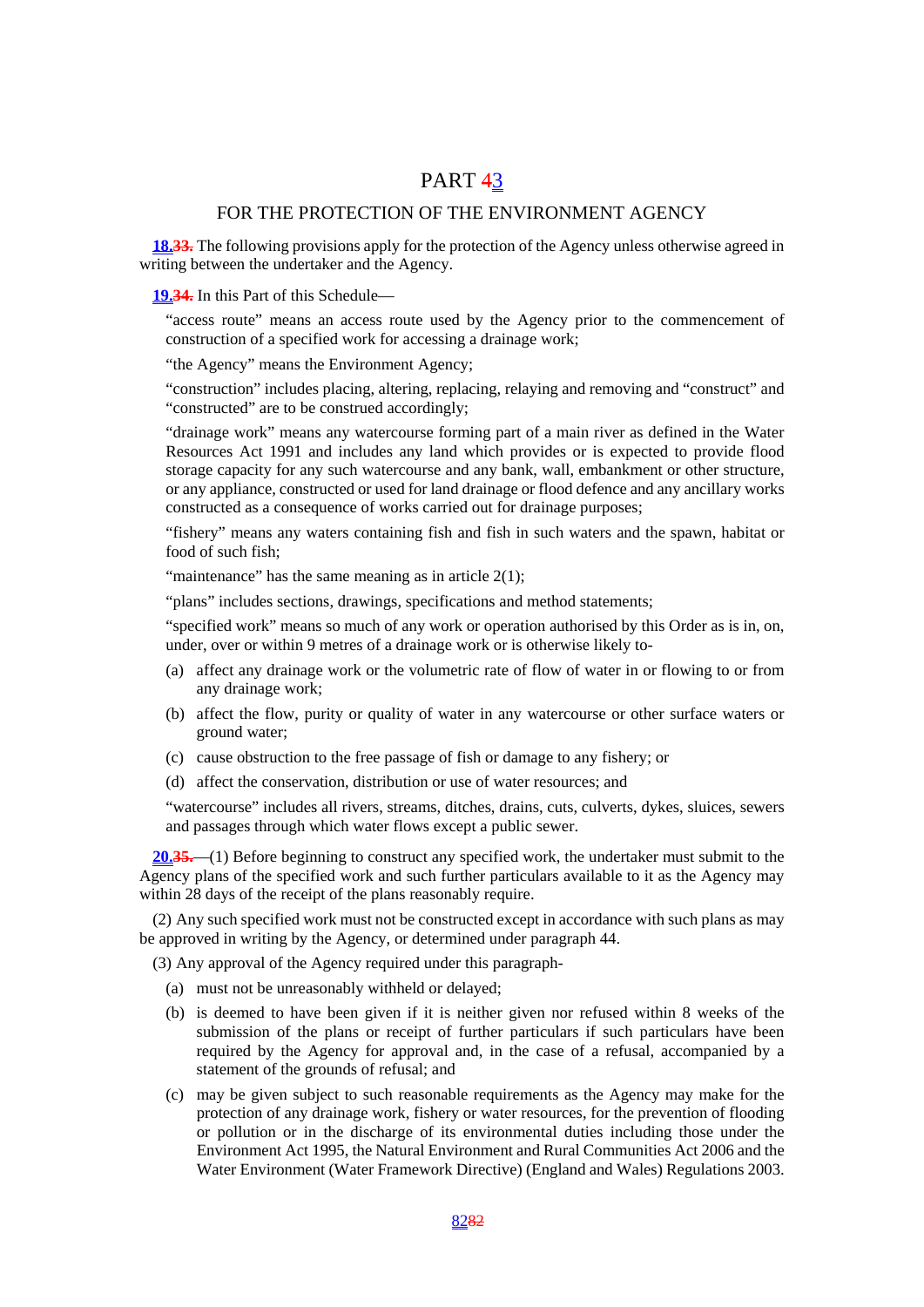- (4) Any requirement made by the Agency under sub-paragraph  $(3)(c)$  may include—
	- (a) a requirement for the undertaker to carry out monitoring during the implementation of any de-watering scheme approved by the Agency under this paragraph and to supply data arising from that monitoring to the Agency; and
	- (b) a requirement for the undertaker not to prevent or materially restrict the Agency's use of any access route during construction of the specified work or, where that is not possible owing to the nature of the work, a requirement for the undertaker to provide for use by the Agency during construction of the specified work a reasonably suitable alternative to the access route.

(5) The Agency must use its reasonable endeavours to respond to the submission of any plans before the expiration of the period mentioned in sub-paragraph (3)(b).

**21.36.** Without limitation on the scope of paragraph 35, but subject always to the provisions of that paragraph as to reasonableness, the requirements which the Agency may make under that paragraph include conditions requiring the undertaker at its own expense to construct such protective works, whether temporary or permanent, before or during the construction of the specified works (including the provision of flood banks, walls or embankments or other new works and the strengthening, repair or renewal of existing banks, walls or embankments) as are reasonably necessary—

- (a) to safeguard any drainage work against damage; or
- (b) to secure that its efficiency for flood defence purposes is not impaired and that the risk of flooding is not otherwise increased by reason of any specified work.

**22.37.**—(1) Subject to sub-paragraph (2), any specified work, and all protective works required by the Agency under paragraph 36, must be constructed-

- (a) without unnecessary or unreasonable delay;
- (b) in accordance with the plans approved or deemed to have been approved or settled under this Schedule; and
- (c) to the reasonable satisfaction of the Agency,

and an officer of the Agency is entitled to watch and inspect the construction of such works.

(2) The undertaker must give to the Agency not less than 14 days' notice in writing of its intention to commence construction of any specified work and notice in writing of its completion not later than 7 days after the date on which it is completed.

(3) If the Agency reasonably requires, the undertaker must construct all or part of the protective works so that they are in place prior to the construction of any specified work.

(4) If any part of a specified work or any protective work required by the Agency is constructed otherwise than in accordance with the requirements of this Part of this Schedule, the Agency may by notice in writing require the undertaker at the undertaker's own expense to comply with the requirements of this Part of this Schedule or (if the undertaker so elects and the Agency in writing consents, such consent not to be unreasonably withheld or delayed) to remove, alter or pull down the work and, where removal is required, to restore the site to its former condition to such extent and within such limits as the Agency reasonably requires.

(5) Subject to sub-paragraph (6) and paragraph 40 if, within a reasonable period, being not less than 28 days from the date when a notice under sub-paragraph (4) is served upon the undertaker, it has failed to begin taking steps to comply with the requirements of the notice and subsequently to make reasonably expeditious progress towards their implementation, the Agency may execute the works specified in the notice and any expenditure incurred by it in so doing is recoverable from the undertaker.

(6) In the event of any dispute as to whether sub-paragraph (4) is properly applicable to any work in respect of which notice has been served under that sub-paragraph, or as to the reasonableness of any requirement of such a notice, the Agency must not except in an emergency exercise the powers conferred by sub-paragraph (5) until the dispute has been finally determined.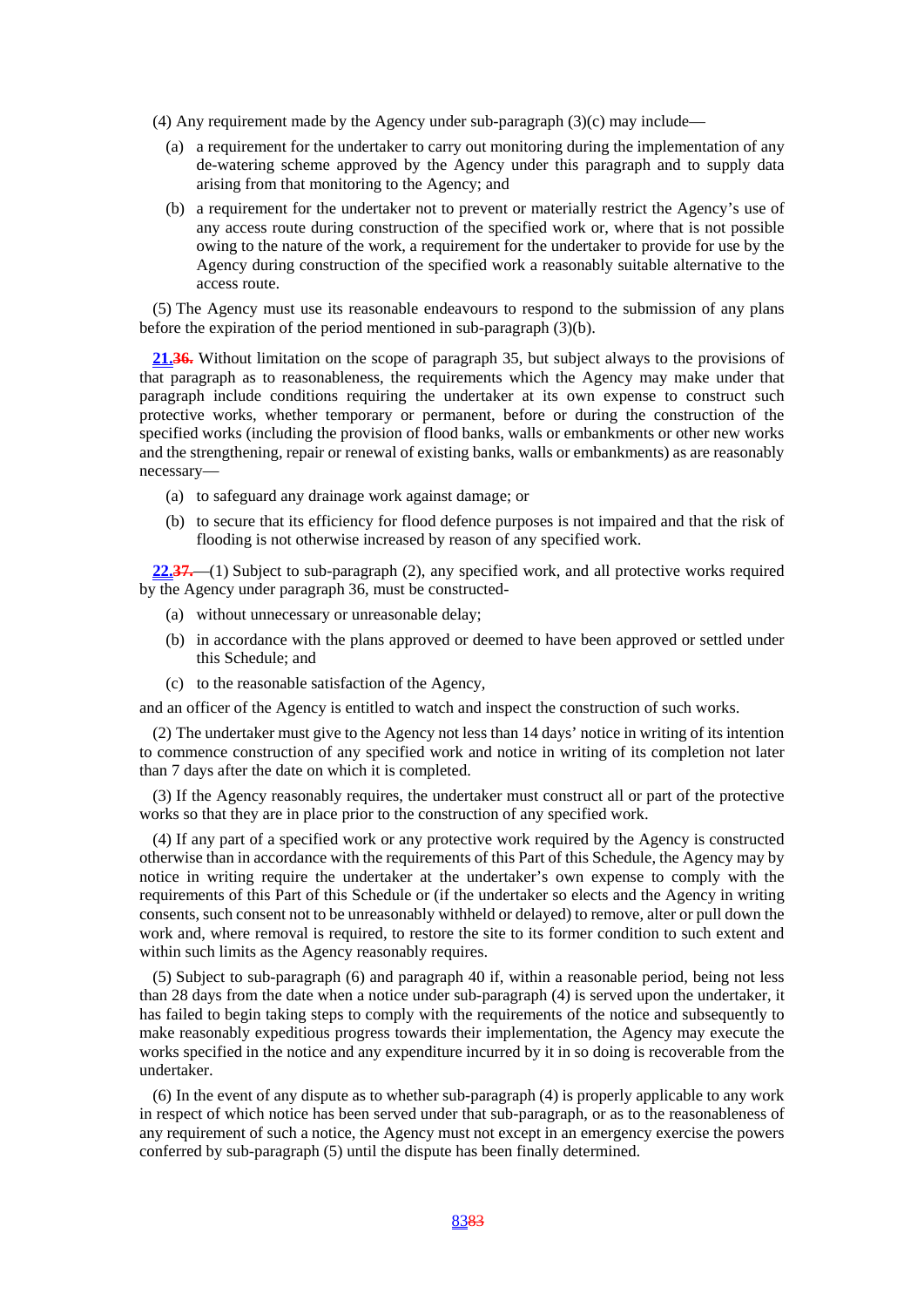**23.38.**—(1) Subject to sub-paragraph (5), the undertaker must from the commencement of the construction of a specified work until the date falling 12 months from the date of completion of such specified work ("the maintenance period"), maintain in good repair and condition and free from obstruction any drainage work which is situated within the limits of deviation and on land held by the undertaker for the purposes of or in connection with the specified work, whether or not the drainage work is constructed under the powers conferred by this Order or is already in existence. Upon the expiry of the maintenance period, the drainage work must be maintained by the highway authority of the highway to which the specified work relates.

(2) If any such drainage work which the undertaker is liable to maintain is not maintained to the reasonable satisfaction of the Agency, the Agency may by notice in writing require the person liable for maintenance to repair and restore the work, or any part of such work, or (if the person liable for maintenance so elects and the Agency in writing consents, such consent not to be unreasonably withheld or delayed), to remove the work and restore the site to its former condition, to such extent and within such limits as the Agency reasonably requires.

(3) Subject to paragraph , if, within a reasonable period being not less than 28 days beginning with the date on which a notice in respect of any drainage work is served under sub-paragraph (2) on the person liable for maintenance of the specified work, that person has failed to begin taking steps to comply with the reasonable requirements of the notice and has not subsequently made reasonably expeditious progress towards their implementation, the Agency may do what is necessary for such compliance and may recover any expenditure reasonably incurred by it in so doing from the undertaker.

(4) In the event of any dispute as to the reasonableness of any requirement of a notice served under sub-paragraph (2), the Agency must not except in a case of emergency exercise the powers conferred by sub-paragraph (3) until the dispute has been finally determined.

(5) This paragraph does not apply to—

- (a) drainage works which are vested in the Agency, or which the Agency or another person is liable to maintain and is not proscribed by the powers of this Order from doing so; and
- (b) any obstruction of a drainage work for the purpose of a work or operation authorised by this Order and carried out in accordance with the provisions of this Part of this Schedule.

**24.39.** Subject to paragraph 40, if by reason of the construction of any specified work or of the failure of any such work the efficiency of any drainage work for flood defence purposes is impaired, or that drainage work is otherwise damaged, such impairment or damage must be made good by the undertaker to the reasonable satisfaction of the Agency and if the undertaker fails to do so, the Agency may make good the same and recover from the undertaker the expense reasonably incurred by it in so doing.

**25.40.** Except in an emergency nothing in paragraphs 37(5), 38(3) and 39 authorises the Agency to execute works on or affecting an adopted highway without the prior consent in writing of the highway authority for the adopted highway in question, such consent not to be unreasonably withheld or delayed.

**26.41.** The fact that any work or thing has been executed or done by the undertaker in accordance with a plan approved or deemed to be approved by the Agency, or to its satisfaction, or in accordance with any directions or award of an arbitrator, does not relieve the undertaker from any liability under the provisions of this Part of this Schedule.

**27.42.** Any dispute arising between the undertaker and the Agency under this Part of this Schedule is to be determined by arbitration.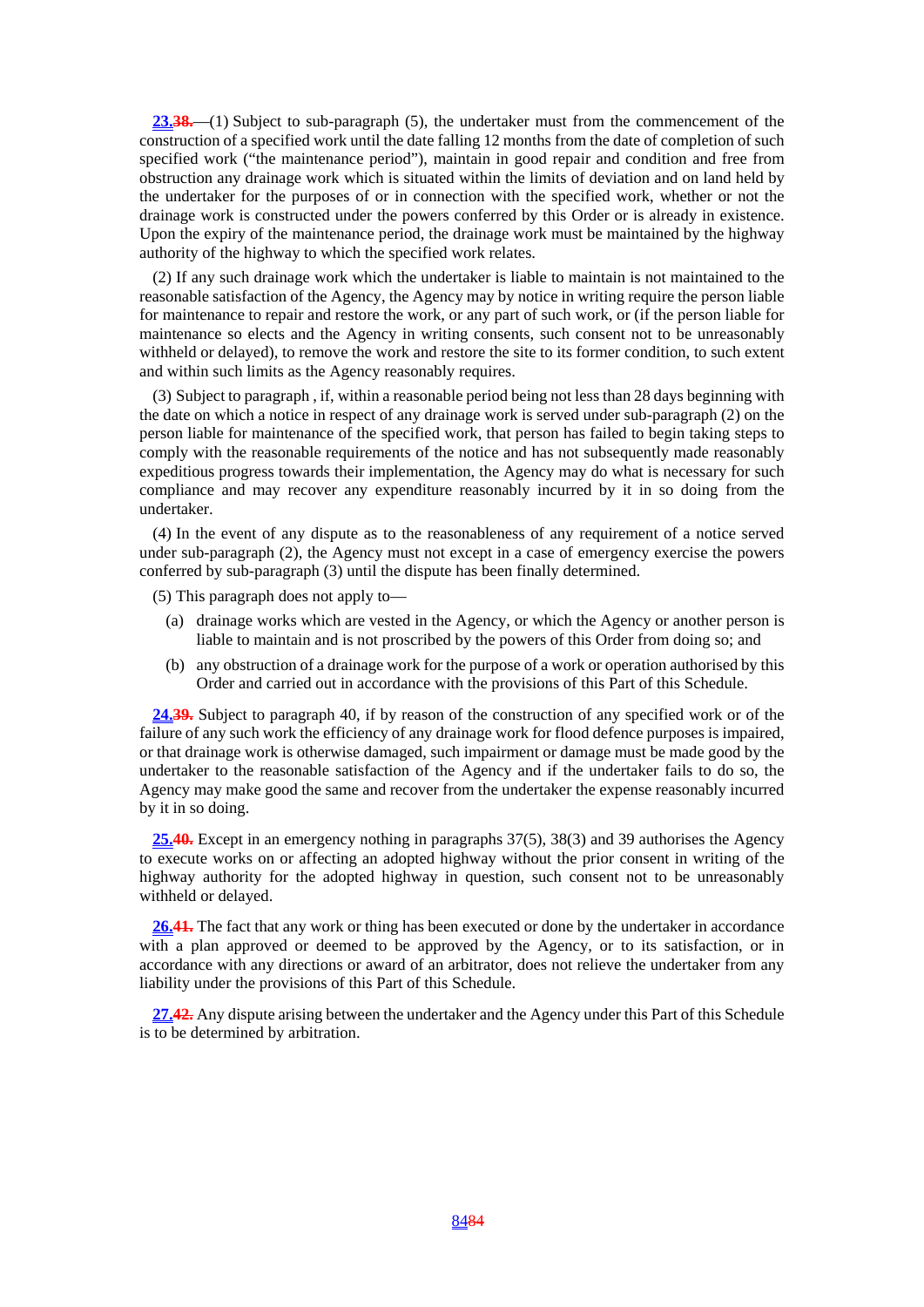### **EXPLANATORY NOTE**

### *(This note is not part of the Order)*

This Order authorises Highways England to construct a new junction 10a on the M20 and carry out all associated works.

The Order permits Highways England to acquire, compulsorily or by agreement, land and rights in land and to use land for this purpose.

The Order also makes provision in connection with the maintenance of the authorised development.

A copy of the plans, engineering drawings and sections, book of reference and environmental statement mentioned in this Order and certified in accordance with article 4443 of this Order (certification of plans, etc.) may be inspected free of charge during working hours at Highways England, Bridge House, 1 Walnut Tree Close, Guildford, Surrey GU1 4LZ.